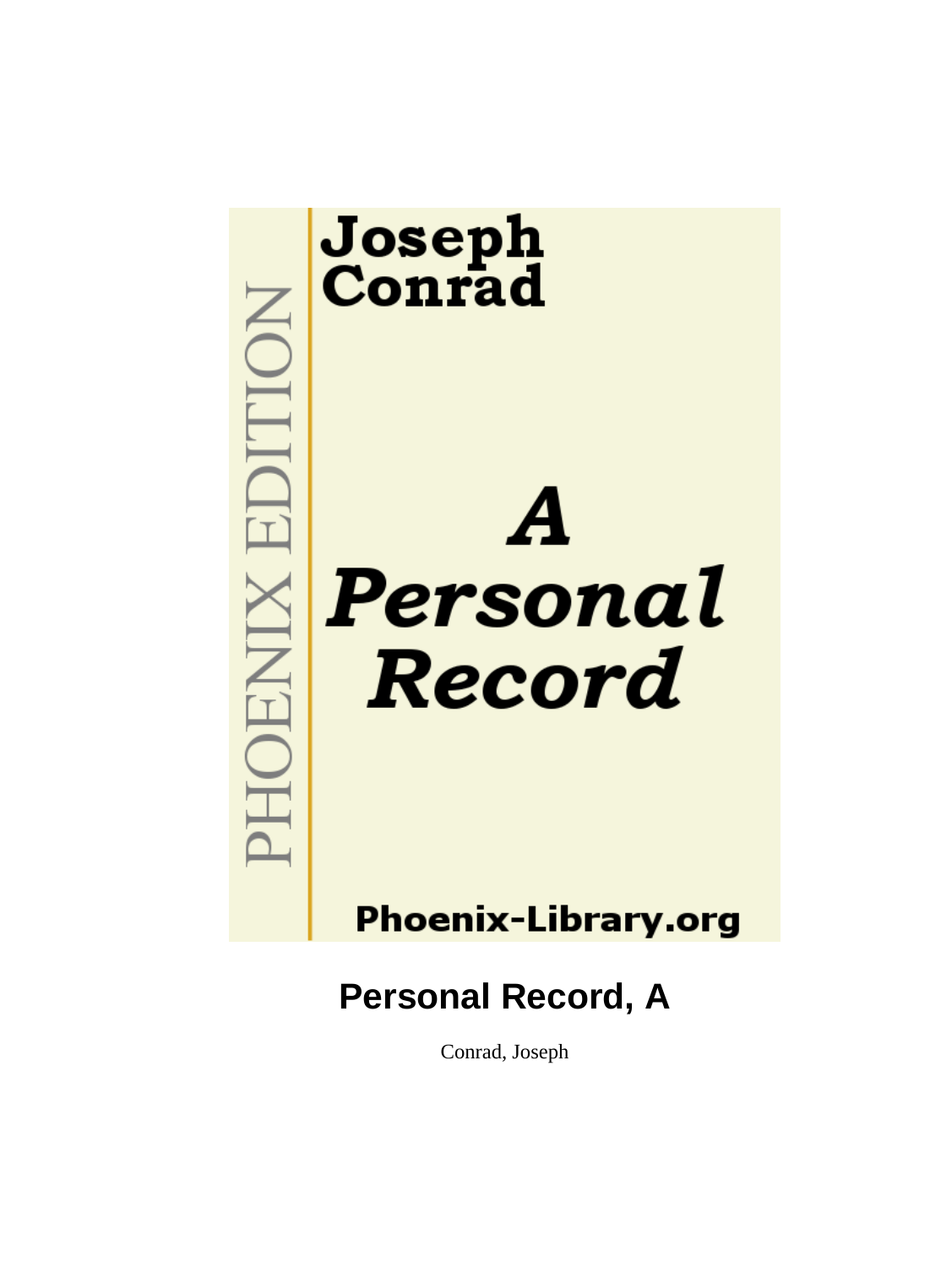[Table Of Content](#page-89-0) [About Phoenix−Edition](#page-90-0) **[Copyright](#page-93-0)**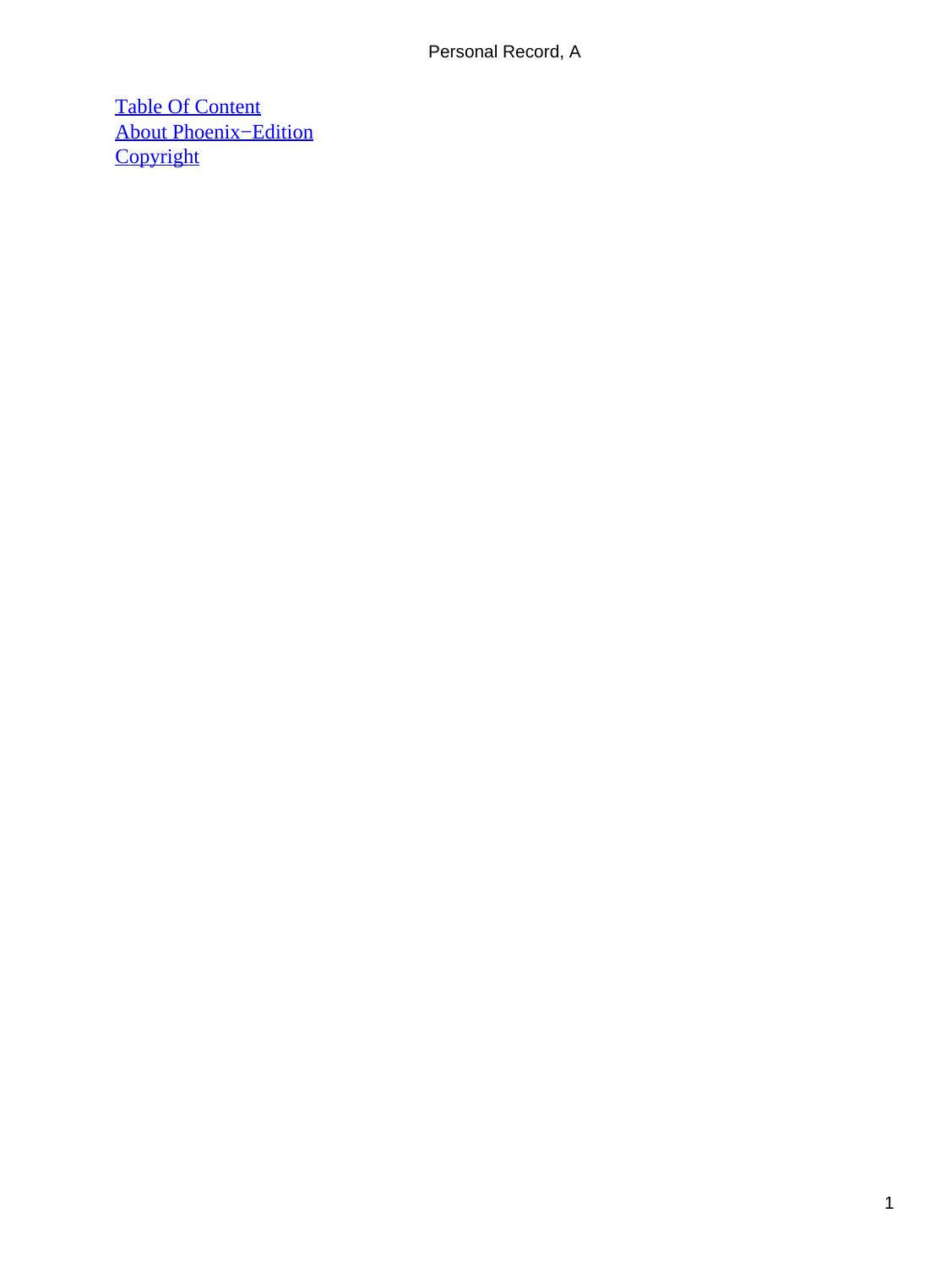# *A* **Personal record**

# BY **Joseph conrad**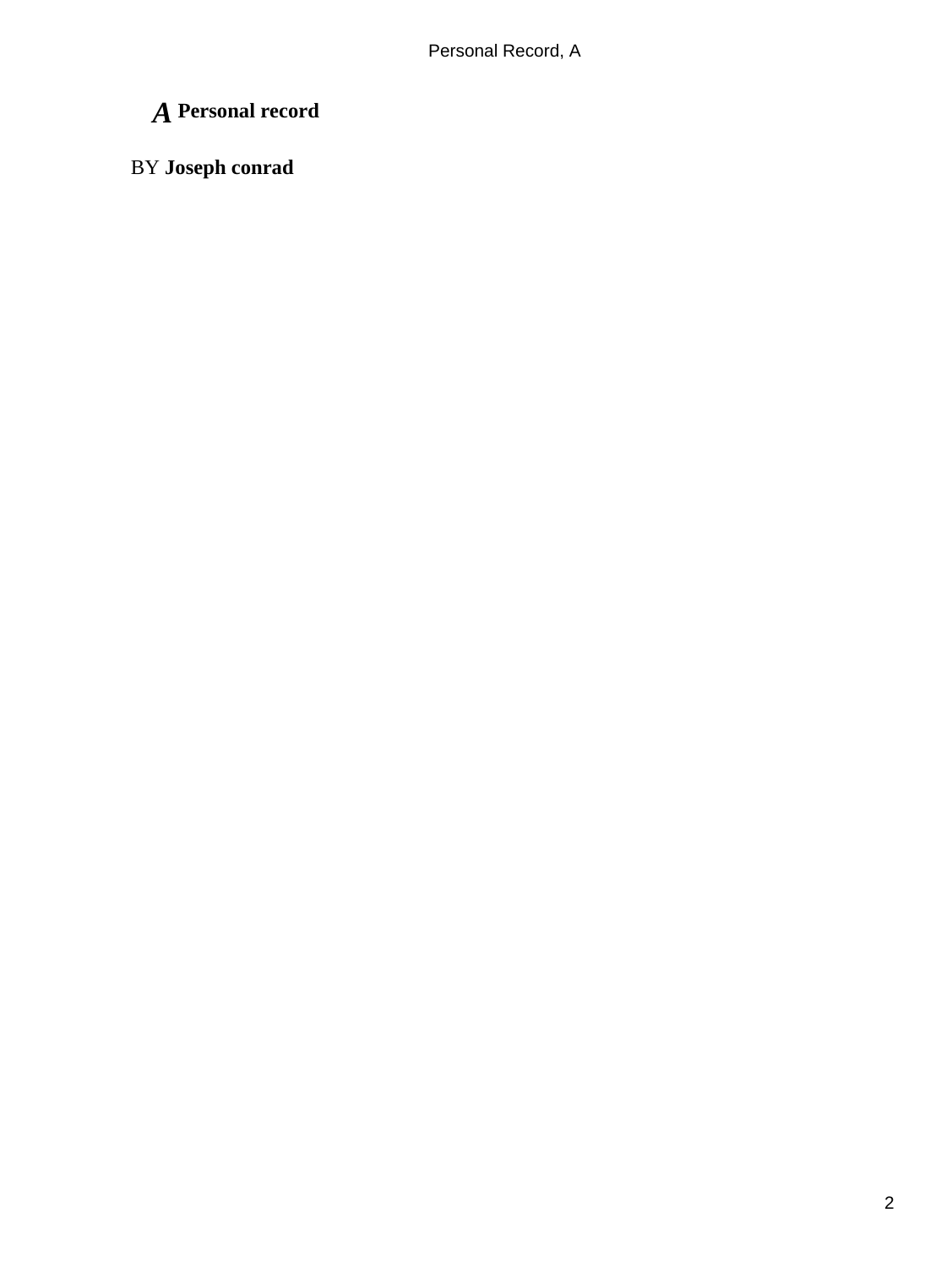# **[PREFACE − A Familiar PREFACE](#page-89-0)**

As a general rule we do not want much encouragement to talk about ourselves; yet this little book is the result of a friendly suggestion, and even of a little friendly pressure. I defended myself with some spirit; but, with characteristic tenacity, the friendly voice insisted, «You know, you really must.»

It was not an argument, but I submitted at once. If one must! . . .

 You perceive the force of a word. He who wants to persuade should put his trust not in the right argument, but in the right word. The power of sound has always been greater than the power of sense. I don't say this by way of disparagement. It is better for mankind to be impressionable than reflective. Nothing humanely great – great, I mean, as affecting a whole mass of lives – has come from reflection. On the other hand, you cannot fail to see the power of mere words; such words as Glory, for instance, or Pity. I won't mention any more. They are not far to seek. Shouted with perseverance, with ardour, with conviction, these two by their sound alone have set whole nations in motion and upheaved the dry, hard ground on which rests our whole social fabric. There's «virtue» for you if you like! . . . Of course the accent must be attended to. The right accent. That's very important. The capacious lung, the thundering or the tender vocal chords. Don't talk to me of your Archimedes' lever.

 He was an absent−minded person with a mathematical imagination. Mathematics commands all my respect, but I have no use for engines. Give me the right word and the right accent and I will move the world.

 What a dream for a writer! Because written words have their accent, too. Yes! Let me only find the right word! Surely it must be lying somewhere among the wreckage of all the plaints and all the exultations poured out aloud since the first day when hope, the undying, came down on earth. It may be there, close by, disregarded, invisible, quite at hand. But it's no good. I believe there are men who can lay hold of a needle in a pottle of hay at the first try. For myself, I have never had such luck. And then there is that accent. Another difficulty. For who is going to tell whether the accent is right or wrong till the word is shouted, and fails to be heard, perhaps, and goes down−wind, leaving the world unmoved? Once upon a time there lived an emperor who was a sage and something of a literary man. He jotted down on ivory tablets thoughts, maxims, reflections which chance has preserved for the edification of posterity. Among other sayings – I am quoting from memory – I remember this solemn admonition: «Let all thy words have the accent of heroic truth.» The accent of heroic truth! This is very fine, but I am thinking that it is an easy matter for an austere emperor to jot down grandiose advice. Most of the working truths on this earth are humble, not heroic; and there have been times in the history of mankind when the accents of heroic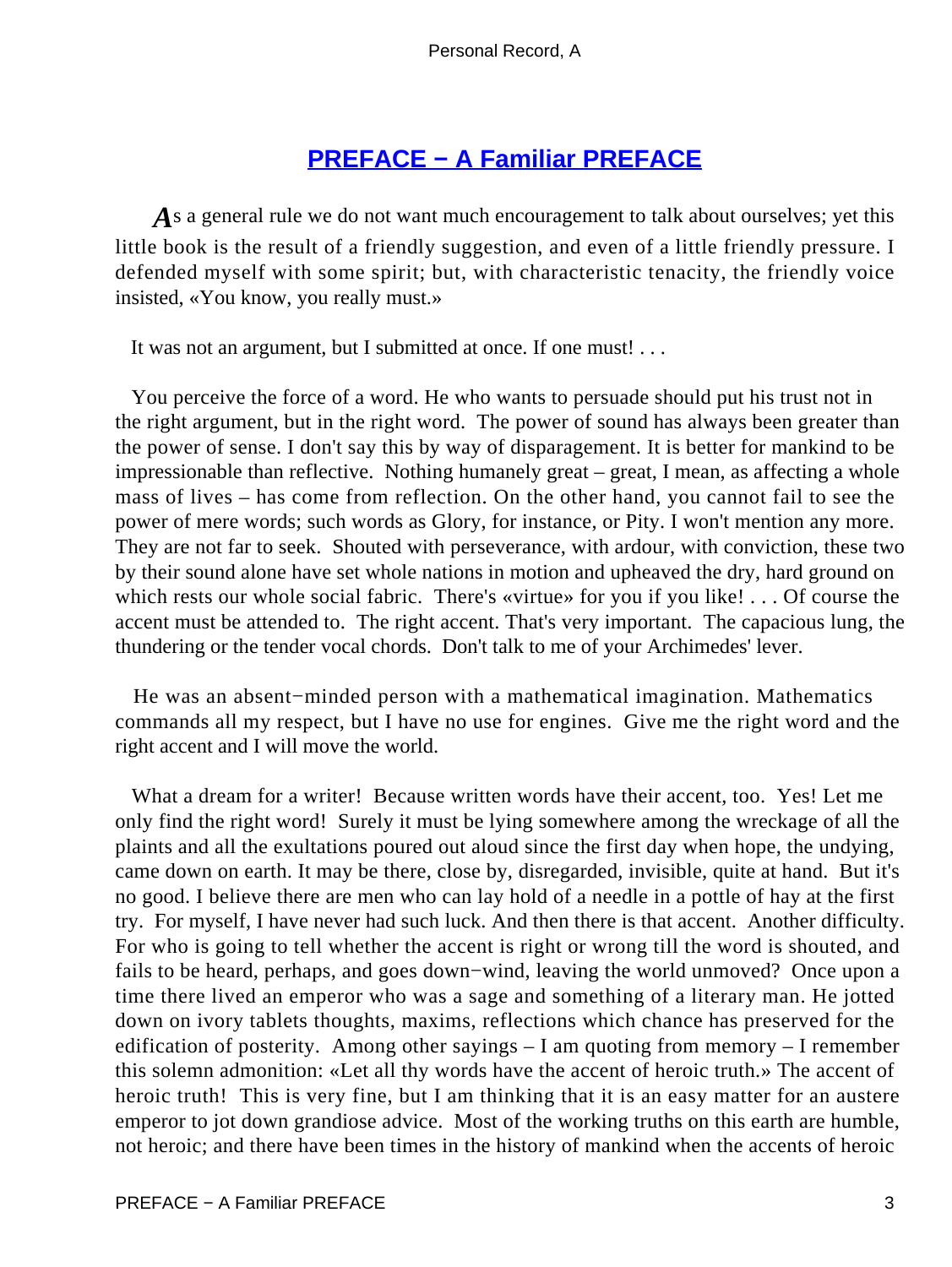truth have moved it to nothing but derision.

 Nobody will expect to find between the covers of this little book words of extraordinary potency or accents of irresistible heroism. However humiliating for my self esteem, I must confess that the counsels of Marcus Aurelius are not for me. They are more fit for a moralist than for an artist. Truth of a modest sort I can promise you, and also sincerity. That complete, praise worthy sincerity which, while it delivers one into the hands of one's enemies, is as likely as not to embroil one with one's friends.

 «Embroil» is perhaps too strong an expression. I can't imagine among either my enemies or my friends a being so hard up for something to do as to quarrel with me. «To disappoint one's friends» would be nearer the mark. Most, almost all, friend ships of the writing period of my life have come to me through my books; and I know that a novelist lives in his work. He stands there, the only reality in an invented world, among imaginary things, happenings, and people. Writing about them, he is only writing about himself. But the disclosure is not complete. He remains, to a certain extent, a figure behind the veil; a suspected rather than a seen presence – a movement and a voice behind the draperies of fiction. In these personal notes there is no such veil. And I cannot help thinking of a passage in the «Imitation of Christ» where the ascetic author, who knew life so profoundly, says that «there are persons esteemed on their reputation who by showing themselves destroy the opinion one had of them.» This is the danger incurred by an author of fiction who sets out to talk about himself without disguise.

 While these reminiscent pages were appearing serially I was remonstrated with for bad economy; as if such writing were a form of self−indulgence wasting the substance of future volumes. It seems that I am not sufficiently literary. Indeed, a man who never wrote a line for print till he was thirty−six cannot bring himself to look upon his existence and his experience, upon the sum of his thoughts, sensations, and emotions, upon his memories and his regrets, and the whole possession of his past, as only so much material for his hands. Once before, some three years ago, when I published «The Mirror of the Sea,» a volume of impressions and memories, the same remarks were made to me. Practical remarks. But, truth to say, I have never understood the kind of thrift they recommend. I wanted to pay my tribute to the sea, its ships and its men, to whom I remain indebted for so much which has gone to make me what I am. That seemed to me the only shape in which I could offer it to their shades. There could not be a question in my mind of anything else. It is quite possible that I am a bad economist; but it is certain that I am incorrigible.

 Having matured in the surroundings and under the special conditions of sea life, I have a special piety toward that form of my past; for its impressions were vivid, its appeal direct, its demands such as could be responded to with the natural elation of youth and strength equal to the call. There was nothing in them to perplex a young conscience. Having broken away from my origins under a storm of blame from every quarter which had the merest shadow of right to voice an opinion, removed by great distances from such natural affections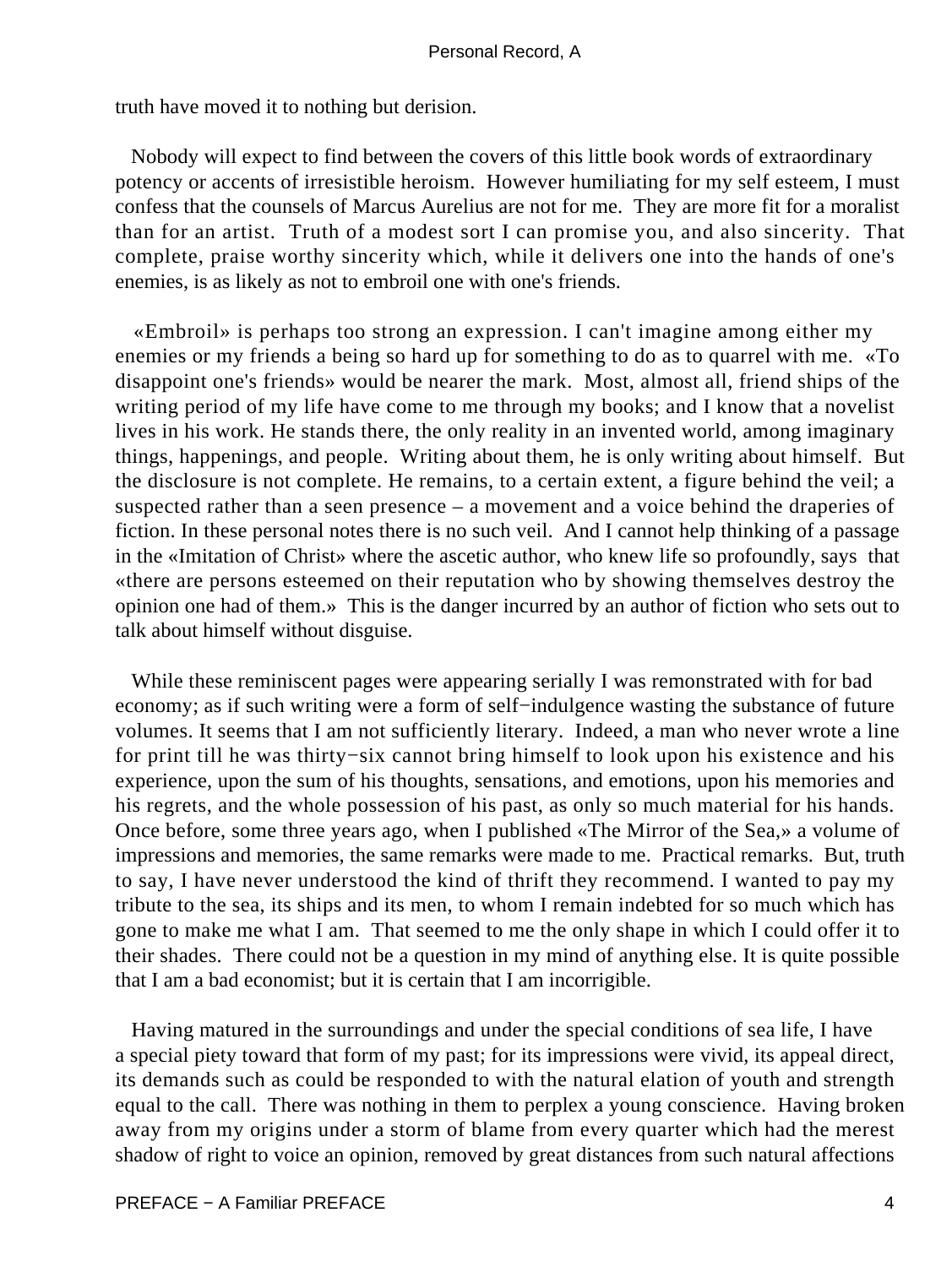as were still left to me, and even estranged, in a measure, from them by the totally unintelligible character of the life which had seduced me so mysteriously from my allegiance, I may safely say that through the blind force of circumstances the sea was to be all my world and the merchant service my only home for a long succession of years. No wonder, then, that in my two exclusively sea books – «The Nigger of the Narcissus,» and «The Mirror of the Sea» (and in the few short sea stories like «Youth» and «Typhoon» – I have tried with an almost filial regard to render the vibration of life in the great world of waters, in the hearts of the simple men who have for ages traversed its solitudes, and also that something sentient which seems to dwell in ships – the creatures of their hands and the objects of their care.

 One's literary life must turn frequently for sustenance to memories and seek discourse with the shades, unless one has made up one's mind to write only in order to reprove mankind for what it is, or praise it for what it is not, or – generally – to teach it how to behave. Being neither quarrelsome, nor a flatterer, nor a sage, I have done none of these things, and I am prepared to put up serenely with the insignificance which attaches to persons who are not meddlesome in some way or other. But resignation is not indifference. I would not like to be left standing as a mere spectator on the bank of the great stream carrying onward so many lives. I would fain claim for myself the faculty of so much insight as can be expressed in a voice of sympathy and compassion.

 It seems to me that in one, at least, authoritative quarter of criticism I am suspected of a certain unemotional, grim acceptance of facts – of what the French would call secheresse du coeur. Fifteen years of unbroken silence before praise or blame testify sufficiently to my respect for criticism, that fine flower of personal expression in the garden of letters. But this is more of a personal matter, reaching the man behind the work, and therefore it may be alluded to in a volume which is a personal note in the margin of the public page. Not that I feel hurt in the least. The charge – if it amounted to a charge at all – was made in the most considerate terms; in a tone of regret.

 My answer is that if it be true that every novel contains an element of autobiography – and this can hardly be denied, since the creator can only express himself in his creation – then there are some of us to whom an open display of sentiment is repugnant.

 I would not unduly praise the virtue of restraint. It is often merely temperamental. But it is not always a sign of coldness. It may be pride. There can be nothing more humiliating than to see the shaft of one's emotion miss the mark of either laughter or tears. Nothing more humiliating! And this for the reason that should the mark be missed, should the open display of emotion fail to move, then it must perish unavoidably in disgust or contempt. No artist can be reproached for shrinking from a risk which only fools run to meet and only genius dare confront with impunity. In a task which mainly consists in laying one's soul more or less bare to the world, a regard for decency, even at the cost of success, is but the regard for one's own dignity which is inseparably united with the dignity of one's work.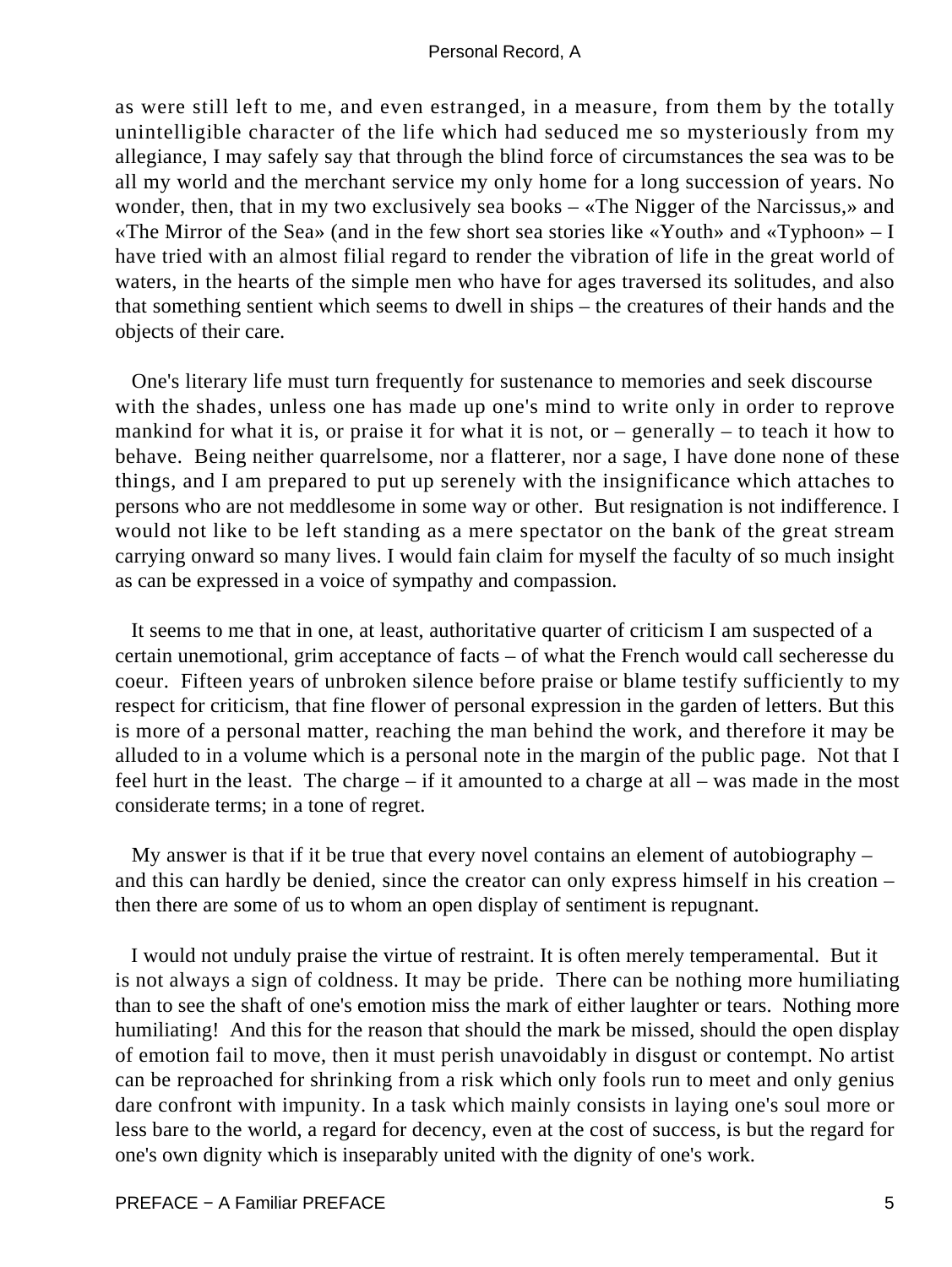And then – it is very difficult to be wholly joyous or wholly sad on this earth. The comic, when it is human, soon takes upon itself a face of pain; and some of our griefs (some only, not all, for it is the capacity for suffering which makes man August in the eyes of men) have their source in weaknesses which must be recognized with smiling com passion as the common inheritance of us all. Joy and sorrow in this world pass into each other, mingling their forms and their murmurs in the twilight of life as mysterious as an over shadowed ocean, while the dazzling brightness of supreme hopes lies far off, fascinating and still, on the distant edge of the horizon.

 Yes! I, too, would like to hold the magic wand giving that command over laughter and tears which is declared to be the highest achievement of imaginative literature. Only, to be a great magician one must surrender oneself to occult and irresponsible powers, either outside or within one's breast. We have all heard of simple men selling their souls for love or power to some grotesque devil. The most ordinary intelligence can perceive without much reflection that anything of the sort is bound to be a fool's bargain. I don't lay claim to particular wisdom because of my dislike and distrust of such transactions. It may be my sea training acting upon a natural disposition to keep good hold on the one thing really mine, but the fact is that I have a positive horror of losing even for one moving moment that full possession of my self which is the first condition of good service. And I have carried my notion of good service from my earlier into my later existence. I, who have never sought in the written word anything else but a form of the Beautiful – I have carried over that article of creed from the decks of ships to the more circumscribed space of my desk, and by that act, I suppose, I have become permanently imperfect in the eyes of the ineffable company of pure esthetes.

 As in political so in literary action a man wins friends for himself mostly by the passion of his prejudices and by the consistent narrowness of his outlook. But I have never been able to love what was not lovable or hate what was not hateful out of deference for some general principle. Whether there be any courage in making this admission I know not. After the middle turn of life's way we consider dangers and joys with a tranquil mind. So I proceed in peace to declare that I have always suspected in the effort to bring into play the extremities of emotions the debasing touch of insincerity. In order to move others deeply we must deliberately allow ourselves to be carried away beyond the bounds of our normal sensibility – innocently enough, perhaps, and of necessity, like an actor who raises his voice on the stage above the pitch of natural conversation – but still we have to do that. And surely this is no great sin. But the danger lies in the writer becoming the victim of his own exaggeration, losing the exact notion of sincerity, and in the end coming to despise truth itself as something too cold, too blunt for his purpose – as, in fact, not good enough for his insistent emotion. From laughter and tears the descent is easy to snivelling and giggles.

 These may seem selfish considerations; but you can't, in sound morals, condemn a man for taking care of his own integrity. It is his clear duty. And least of all can you condemn an artist pursuing, however humbly and imperfectly, a creative aim. In that interior world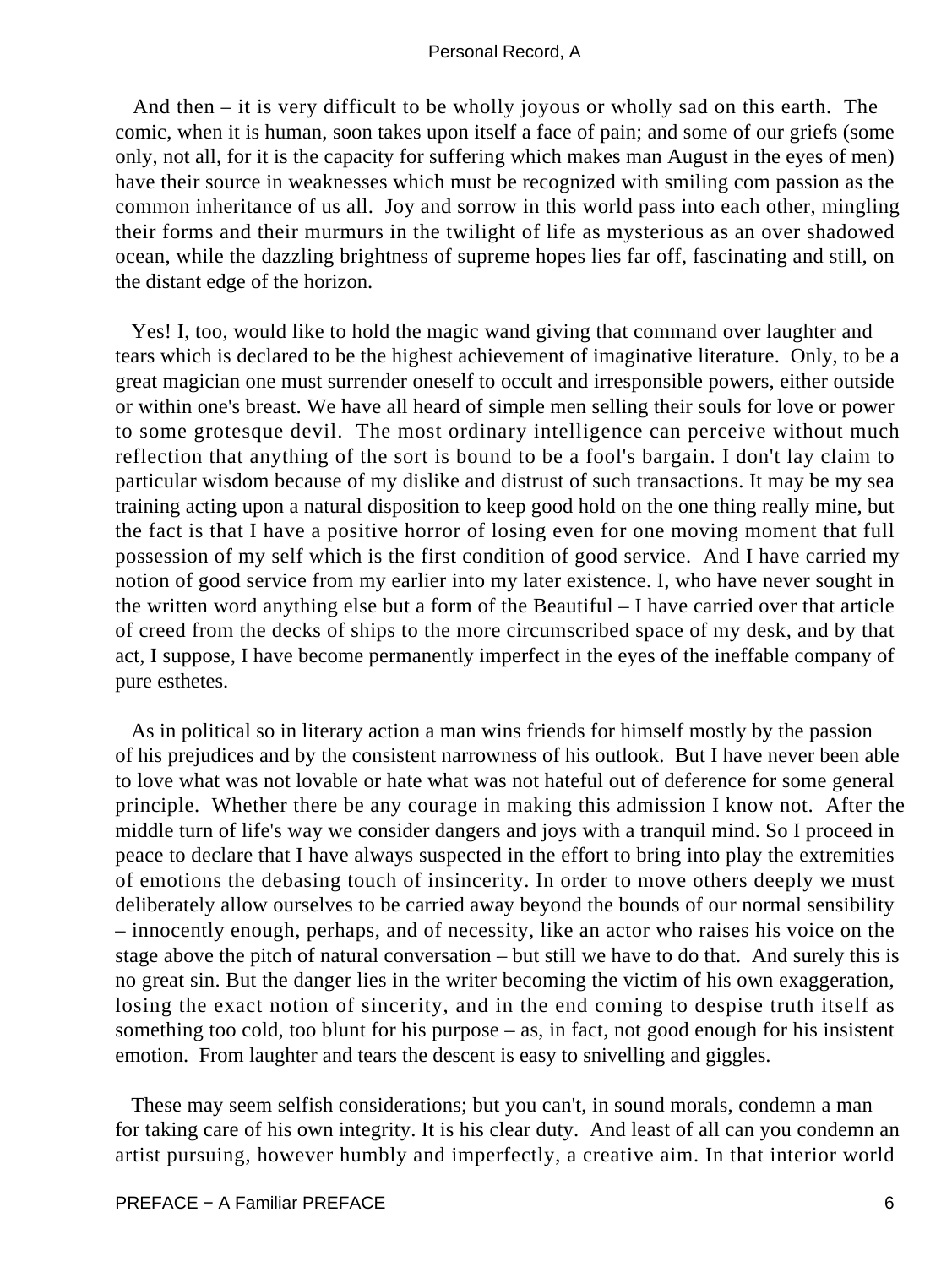where his thought and his emotions go seeking for the experience of imagined adventures, there are no policemen, no law, no pressure of circumstance or dread of opinion to keep him within bounds. Who then is going to say Nay to his temptations if not his conscience?

And besides – this, remember, is the place and the moment of perfectly open talk – I think that all ambitions are lawful except those which climb upward on the miseries or credulities of mankind. All intellectual and artistic ambitions are permissible, up to and even beyond the limit of prudent sanity. They can hurt no one. If they are mad, then so much the worse for the artist. Indeed, as virtue is said to be, such ambitions are their own reward. Is it such a very mad presumption to believe in the sovereign power of one's art, to try for other means, for other ways of affirming this belief in the deeper appeal of one's work? To try to go deeper is not to be insensible. A historian of hearts is not a historian of emotions, yet he penetrates further, restrained as he may be, since his aim is to reach the very fount of laughter and tears. The sight of human affairs deserves admiration and pity. They are worthy of respect, too. And he is not insensible who pays them the undemonstrative tribute of a sigh which is not a sob, and of a smile which is not a grin. Resignation, not mystic, not detached, but resignation open−eyed, conscious, and informed by love, is the only one of our feelings for which it is impossible to become a sham.

 Not that I think resignation the last word of wisdom. I am too much the creature of my time for that. But I think that the proper wisdom is to will what the gods will without, perhaps, being certain what their will is – or even if they have a will of their own. And in this matter of life and art it is not the Why that matters so much to our happiness as the How. As the Frenchman said, «Il y a toujours la maniere.» Very true. Yes. There is the manner. The manner in laughter, in tears, in irony, in indignations and enthusiasms, in judgments – and even in love. The manner in which, as in the features and character of a human face, the inner truth is foreshadowed for those who know how to look at their kind.

 Those who read me know my conviction that the world, the temporal world, rests on a few very simple ideas; so simple that they must be as old as the hills. It rests notably, among others, on the idea of Fidelity. At a time when nothing which is not revolutionary in some way or other can expect to attract much attention I have not been revolutionary in my writings. The revolutionary spirit is mighty convenient in this, that it frees one from all scruples as regards ideas. Its hard, absolute optimism is repulsive to my mind by the menace of fanaticism and intolerance it contains. No doubt one should smile at these things; but, imperfect Esthete, I am no better Philosopher.

 All claim to special righteousness awakens in me that scorn and danger from which a philosophical mind should be free. . . .

 I fear that trying to be conversational I have only managed to be unduly discursive. I have never been very well acquainted with the art of conversation – that art which, I understand, is supposed to be lost now. My young days, the days when one's habits and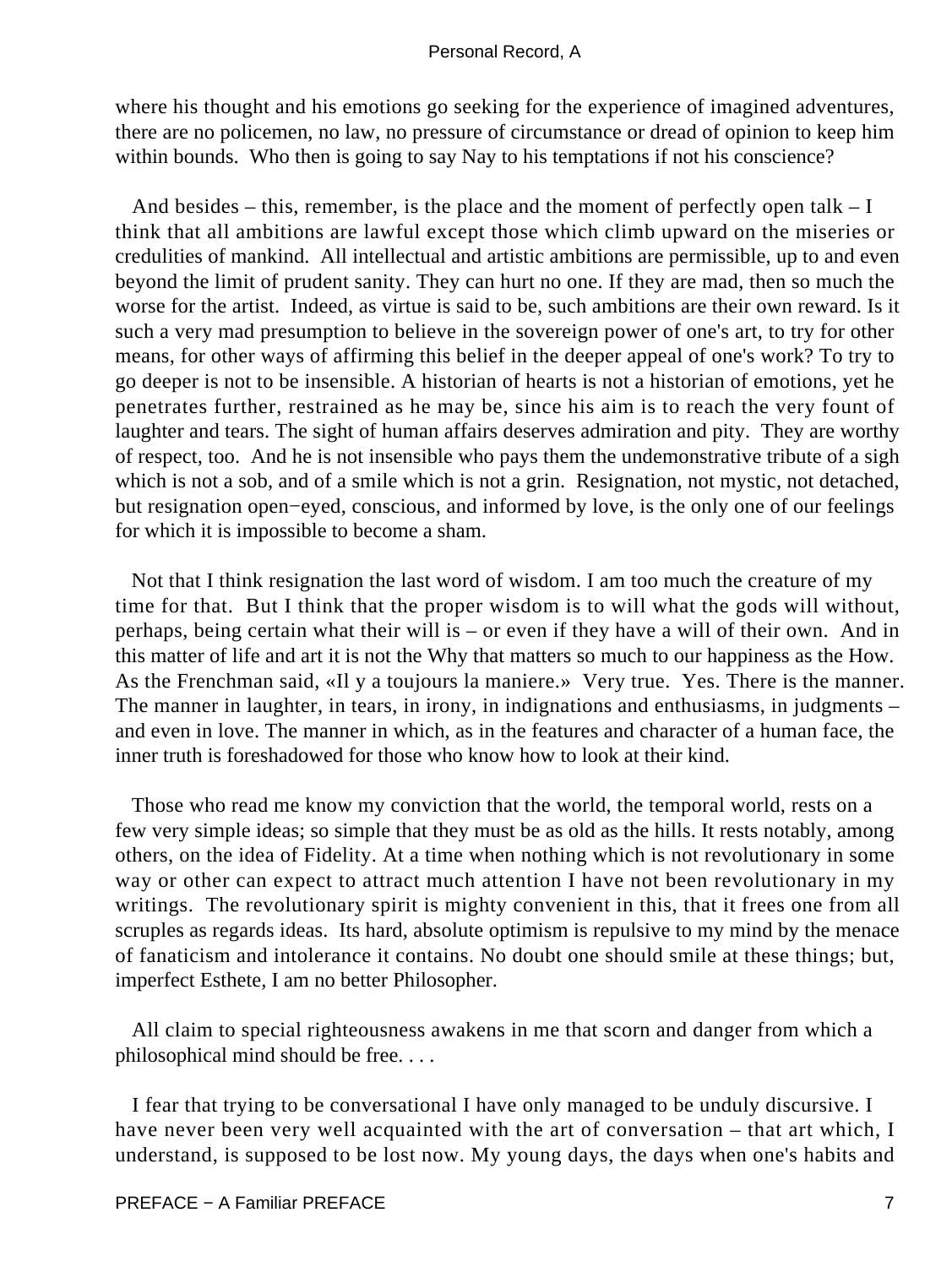character are formed, have been rather familiar with long silences. Such voices as broke into them were anything but conversational. No. I haven't got the habit. Yet this discursiveness is not so irrelevant to the handful of pages which follow. They, too, have been charged with discursiveness, with disregard of chronological order (which is in itself a crime), with unconventionality of form (which is an impropriety). I was told severely that the public would view with displeasure the informal character of my recollections. «Alas!» I protested, mildly. «Could I begin with the sacramental words, 'I was born on such a date in such a place'? The remoteness of the locality would have robbed the statement of all interest. I haven't lived through wonderful adventures to be related seriatim. I haven't known distinguished men on whom I could pass fatuous remarks. I haven't been mixed up with great or scandalous affairs. This is but a bit of psychological document, and even so, I haven't written it with a view to put forward any conclusion of my own.»

 But my objector was not placated. These were good reasons for not writing at all – not a defense of what stood written already, he said.

 I admit that almost anything, anything in the world, would serve as a good reason for not writing at all. But since I have written them, all I want to say in their defense is that these memories put down without any regard for established conventions have not been thrown off without system and purpose. They have their hope and their aim. The hope that from the reading of these pages there may emerge at last the vision of a personality; the man behind the books so fundamentally dissimilar as, for instance, «Almayer's Folly» and «The Secret Agent,» and yet a coherent, justifiable personality both in its origin and in its action. This is the hope. The immediate aim, closely associated with the hope, is to give the record of personal memories by presenting faithfully the feelings and sensations connected with the writing of my first book and with my first contact with the sea.

 In the purposely mingled resonance of this double strain a friend here and there will perhaps detect a subtle accord.

J. C. K.

A **Personal record**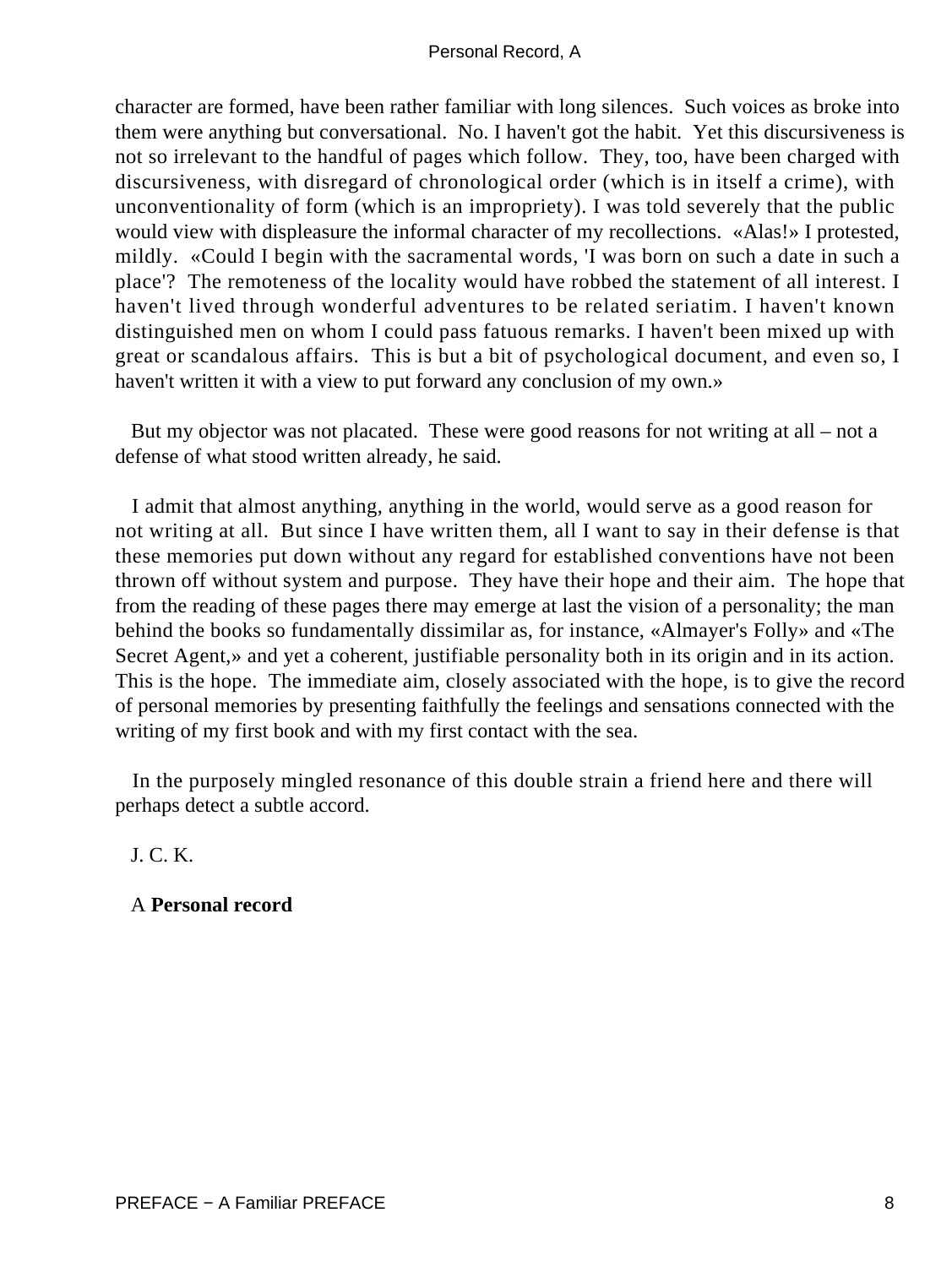# **[I](#page-89-0)**

*Books* may be written in all sorts of places. Verbal inspiration may enter the berth of a mariner on board a ship frozen fast in a river in the middle of a town; and since saints are supposed to look benignantly on humble believers, I indulge in the pleasant fancy that the shade of old Flaubert – who imagined himself to be (among other things) a descendant of Vikings – might have hovered with amused interest over the docks of a 2,000−ton steamer called the Adowa, on board of which, gripped by the inclement winter alongside a quay in Rouen, the tenth chapter of «Almayer's Folly» was begun. With interest, I say, for was not the kind Norman giant with enormous mustaches and a thundering voice the last of the Romantics? Was he not, in his unworldly, almost ascetic, devotion to his art, a sort of literary, saint−like hermit?

 «'It has set at last,' said Nina to her mother, pointing to the hills behind which the sun had sunk.» . . . These words of Almayer's romantic daughter I remember tracing on the gray paper of a pad which rested on the blanket of my bed−place. They referred to a sunset in Malayan Isles and shaped themselves in my mind, in a hallucinated vision of forests and rivers and seas, far removed from a commercial and yet romantic town of the northern hemisphere. But at that moment the mood of visions and words was cut short by the third officer, a cheerful and casual youth, coming in with a bang of the door and the exclamation: «You've made it jolly warm in here.»

 It was warm. I had turned on the steam heater after placing a tin under the leaky water−cock – for perhaps you do not know that water will leak where steam will not. I am not aware of what my young friend had been doing on deck all that morning, but the hands he rubbed together vigorously were very red and imparted to me a chilly feeling by their mere aspect. He has remained the only banjoist of my acquaintance, and being also a younger son of a retired colonel, the poem of Mr. Kipling, by a strange aberration of associated ideas, always seems to me to have been written with an exclusive view to his person. When he did not play the banjo he loved to sit and look at it. He proceeded to this sentimental inspection, and after meditating a while over the strings under my silent scrutiny inquired, airily:

«What are you always scribbling there, if it's fair to ask?»

 It was a fair enough question, but I did not answer him, and simply turned the pad over with a movement of instinctive secrecy: I could not have told him he had put to flight the psychology of Nina Almayer, her opening speech of the tenth chapter, and the words of Mrs. Almayer's wisdom which were to follow in the ominous oncoming of a tropical night. I could not have told him that Nina had said, «It has set at last.» He would have been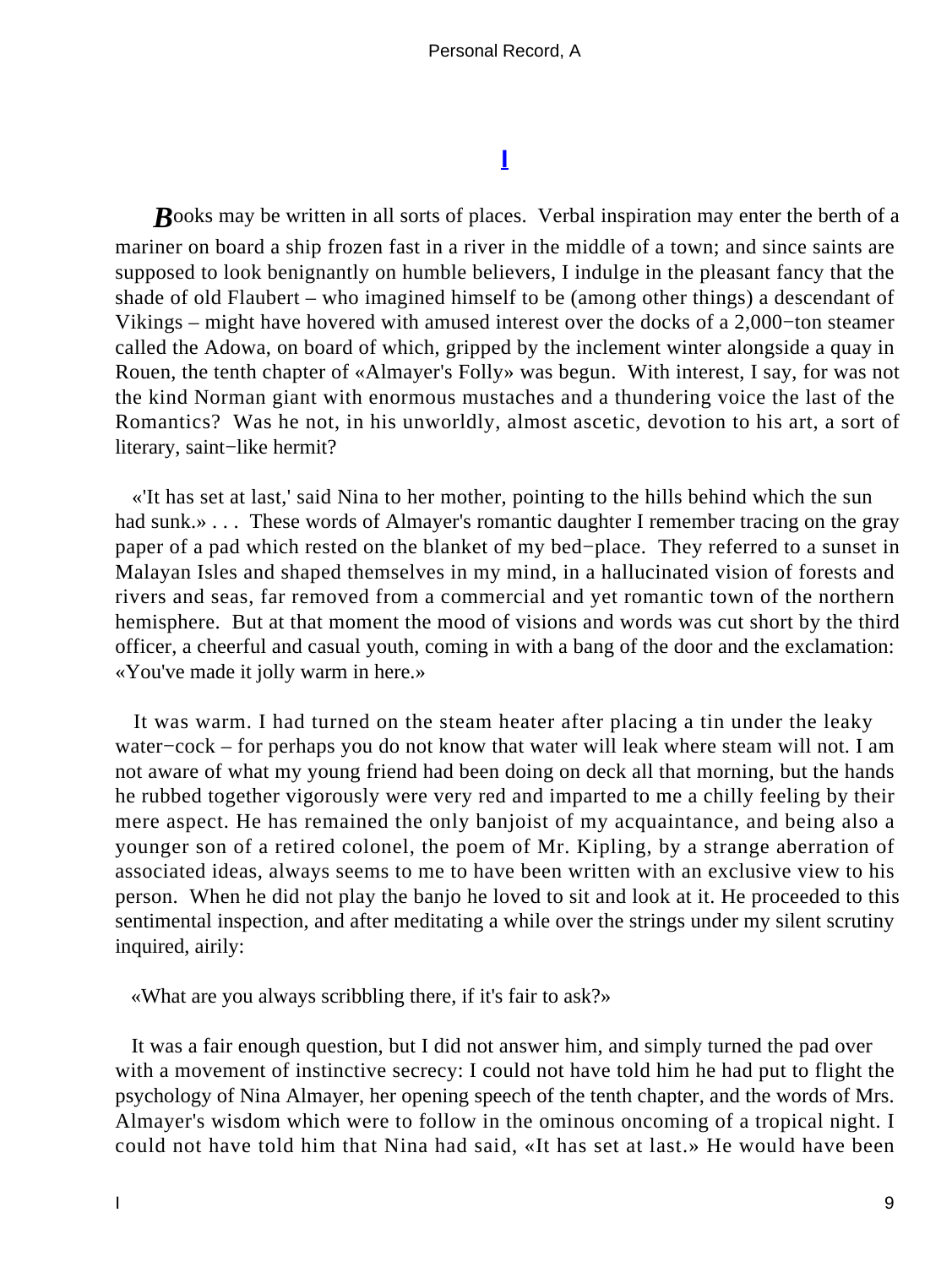extremely surprised and perhaps have dropped his precious banjo. Neither could I have told him that the sun of my sea−going was setting, too, even as I wrote the words expressing the impatience of passionate youth bent on its desire. I did not know this myself, and it is safe to say he would not have cared, though he was an excellent young fellow and treated me with more deference than, in our relative positions, I was strictly entitled to.

 He lowered a tender gaze on his banjo, and I went on looking through the port−hole. The round opening framed in its brass rim a fragment of the quays, with a row of casks ranged on the frozen ground and the tail end of a great cart. A red−nosed carter in a blouse and a woollen night−cap leaned against the wheel. An idle, strolling custom house guard, belted over his blue capote, had the air of being depressed by exposure to the weather and the monotony of official existence. The background of grimy houses found a place in the picture framed by my port−hole, across a wide stretch of paved quay brown with frozen mud. The colouring was sombre, and the most conspicuous feature was a little cafe with curtained windows and a shabby front of white woodwork, corresponding with the squalor of these poorer quarters bordering the river. We had been shifted down there from another berth in the neighbourhood of the Opera House, where that same port−hole gave me a view of quite another soft of cafe – the best in the town, I believe, and the very one where the worthy Bovary and his wife, the romantic daughter of old Pere Renault, had some refreshment after the memorable performance of an opera which was the tragic story of Lucia di Lammermoor in a setting of light music.

 I could recall no more the hallucination of the Eastern Archipelago which I certainly hoped to see again. The story of «Almayer's Folly» got put away under the pillow for that day. I do not know that I had any occupation to keep me away from it; the truth of the matter is that on board that ship we were leading just then a contemplative life. I will not say anything of my privileged position. I was there «just to oblige,» as an actor of standing may take a small part in the benefit performance of a friend.

 As far as my feelings were concerned I did not wish to be in that steamer at that time and in those circumstances. And perhaps I was not even wanted there in the usual sense in which a ship «wants» an officer. It was the first and last instance in my sea life when I served ship−owners who have remained completely shadowy to my apprehension. I do not mean this for the well−known firm of London ship−brokers which had chartered the ship to the, I will not say short−lived, but ephemeral Franco−Canadian Transport Company. A death leaves something behind, but there was never anything tangible left from the F. C. T. C. It flourished no longer than roses live, and unlike the roses it blossomed in the dead of winter, emitted a sort of faint perfume of adventure, and died before spring set in. But indubitably it was a company, it had even a house−flag, all white with the letters F. C. T. C. artfully tangled up in a complicated monogram. We flew it at our mainmast head, and now I have come to the conclusion that it was the only flag of its kind in existence. All the same we on board, for many days, had the impression of being a unit of a large fleet with fortnightly departures for Montreal and Quebec as advertised in pamphlets and prospectuses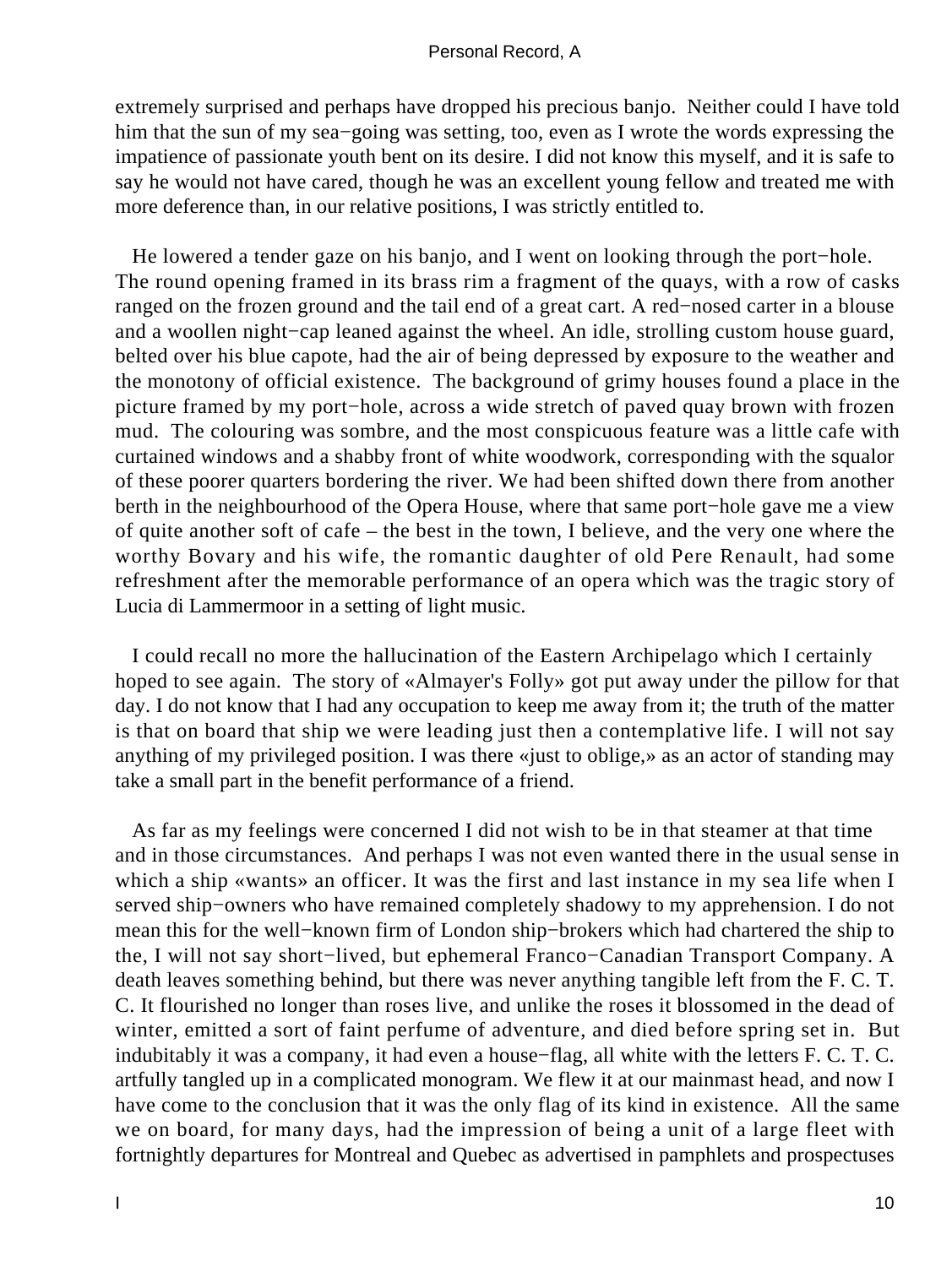which came aboard in a large package in Victoria Dock, London, just before we started for Rouen, France. And in the shadowy life of the F. C. T. C. lies the secret of that, my last employment in my calling, which in a remote sense interrupted the rhythmical development of Nina Almayer's story.

 The then secretary of the London Shipmasters' Society, with its modest rooms in Fenchurch Street, was a man of indefatigable activity and the greatest devotion to his task. He is responsible for what was my last association with a ship. I call it that be cause it can hardly be called a sea−going experience. Dear Captain Froud – it is impossible not to pay him the tribute of affectionate familiarity at this distance of years – had very sound views as to the advancement of knowledge and status for the whole body of the officers of the mercantile marine. He organized for us courses of professional lectures, St. John ambulance classes, corresponded industriously with public bodies and members of Parliament on subjects touching the interests of the service; and as to the oncoming of some inquiry or commission relating to matters of the sea and to the work of seamen, it was a perfect godsend to his need of exerting himself on our corporate behalf. Together with this high sense of his official duties he had in him a vein of personal kindness, a strong disposition to do what good he could to the individual members of that craft of which in his time he had been a very excellent master. And what greater kindness can one do to a seaman than to put him in the way of employment? Captain Froud did not see why the Shipmasters' Society, besides its general guardianship of our interests, should not be unofficially an employment agency of the very highest class.

 «I am trying to persuade all our great ship−owning firms to come to us for their men. There is nothing of a trade−union spirit about our society, and I really don't see why they should not,» he said once to me. «I am always telling the captains, too, that, all things being equal, they ought to give preference to the members of the society. In my position I can generally find for them what they want among our members or our associate members.»

 In my wanderings about London from west to east and back again (I was very idle then) the two little rooms in Fenchurch Street were a sort of resting−place where my spirit, hankering after the sea, could feel itself nearer to the ships, the men, and the life of its choice – nearer there than on any other spot of the solid earth. This resting−place used to be, at about five o'clock in the afternoon, full of men and tobacco smoke, but Captain Froud had the smaller room to himself and there he granted private interviews, whose principal motive was to render service. Thus, one murky November afternoon he beckoned me in with a crooked finger and that peculiar glance above his spectacles which is perhaps my strongest physical recollection of the man.

 «I have had in here a shipmaster, this morning,» he said, getting back to his desk and motioning me to a chair, «who is in want of an officer. It's for a steamship. You know, nothing pleases me more than to be asked, but, unfortunately, I do not quite see my way . . . »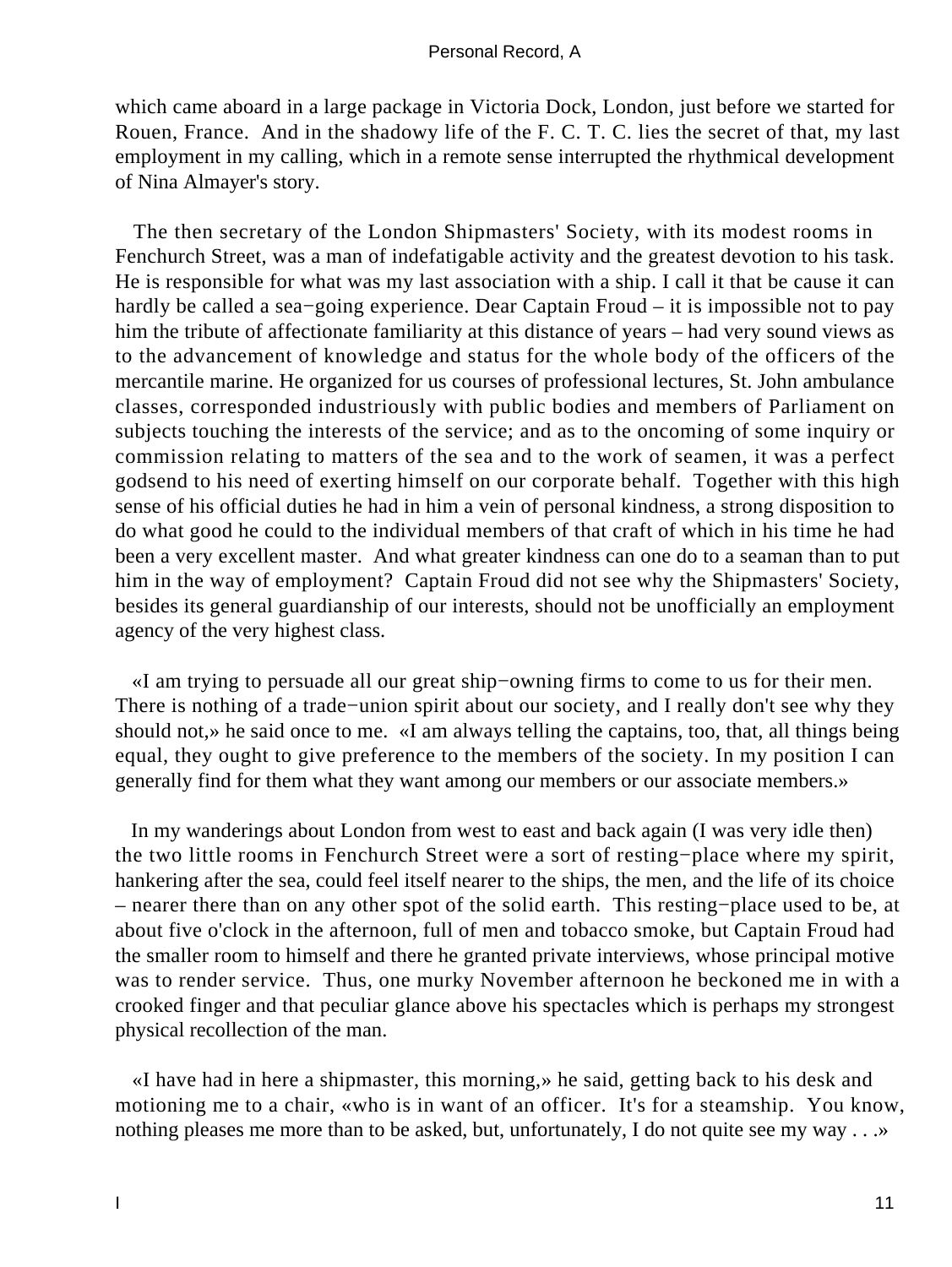As the outer room was full of men I cast a wondering glance at the closed door; but he shook his head.

 «Oh, yes, I should be only too glad to get that berth for one of them. But the fact of the matter is, the captain of that ship wants an officer who can speak French fluently, and that's not so easy to find. I do not know anybody myself but you. It's a second officer's berth and, of course, you would not care . . . would you now? I know that it isn't what you are looking for.»

 It was not. I had given myself up to the idleness of a haunted man who looks for nothing but words wherein to capture his visions. But I admit that outwardly I resembled sufficiently a man who could make a second officer for a steamer chartered by a French company. I showed no sign of being haunted by the fate of Nina and by the murmurs of tropical forests; and even my intimate intercourse with Almayer (a person of weak character) had not put a visible mark upon my features. For many years he and the world of his story had been the companions of my imagination without, I hope, impairing my ability to deal with the realities of sea life. I had had the man and his surroundings with me ever since my return from the eastern waters – some four years before the day of which I speak.

 It was in the front sitting−room of furnished apartments in a Pimlico square that they first began to live again with a vividness and poignancy quite foreign to our former real intercourse. I had been treating myself to a long stay on shore, and in the necessity of occupying my mornings Almayer (that old acquaintance) came nobly to the rescue.

 Before long, as was only proper, his wife and daughter joined him round my table, and then the rest of that Pantai band came full of words and gestures. Unknown to my respectable landlady, it was my practice directly after my breakfast to hold animated receptions of Malays, Arabs, and half−castes. They did not clamour aloud for my attention. They came with a silent and irresistible appeal – and the appeal, I affirm here, was not to my self−love or my vanity. It seems now to have had a moral character, for why should the memory of these beings, seen in their obscure, sun−bathed existence, demand to express itself in the shape of a novel, except on the ground of that mysterious fellowship which unites in a community of hopes and fears all the dwellers on this earth?

 I did not receive my visitors with boisterous rapture as the bearers of any gifts of profit or fame. There was no vision of a printed book before me as I sat writing at that table, situated in a decayed part of Belgravia. After all these years, each leaving its evidence of slowly blackened pages, I can honestly say that it is a sentiment akin to pity which prompted me to render in words assembled with conscientious care the memory of things far distant and of men who had lived.

 But, coming back to Captain Froud and his fixed idea of never disappointing ship owners or ship−captains, it was not likely that I should fail him in his ambition – to satisfy at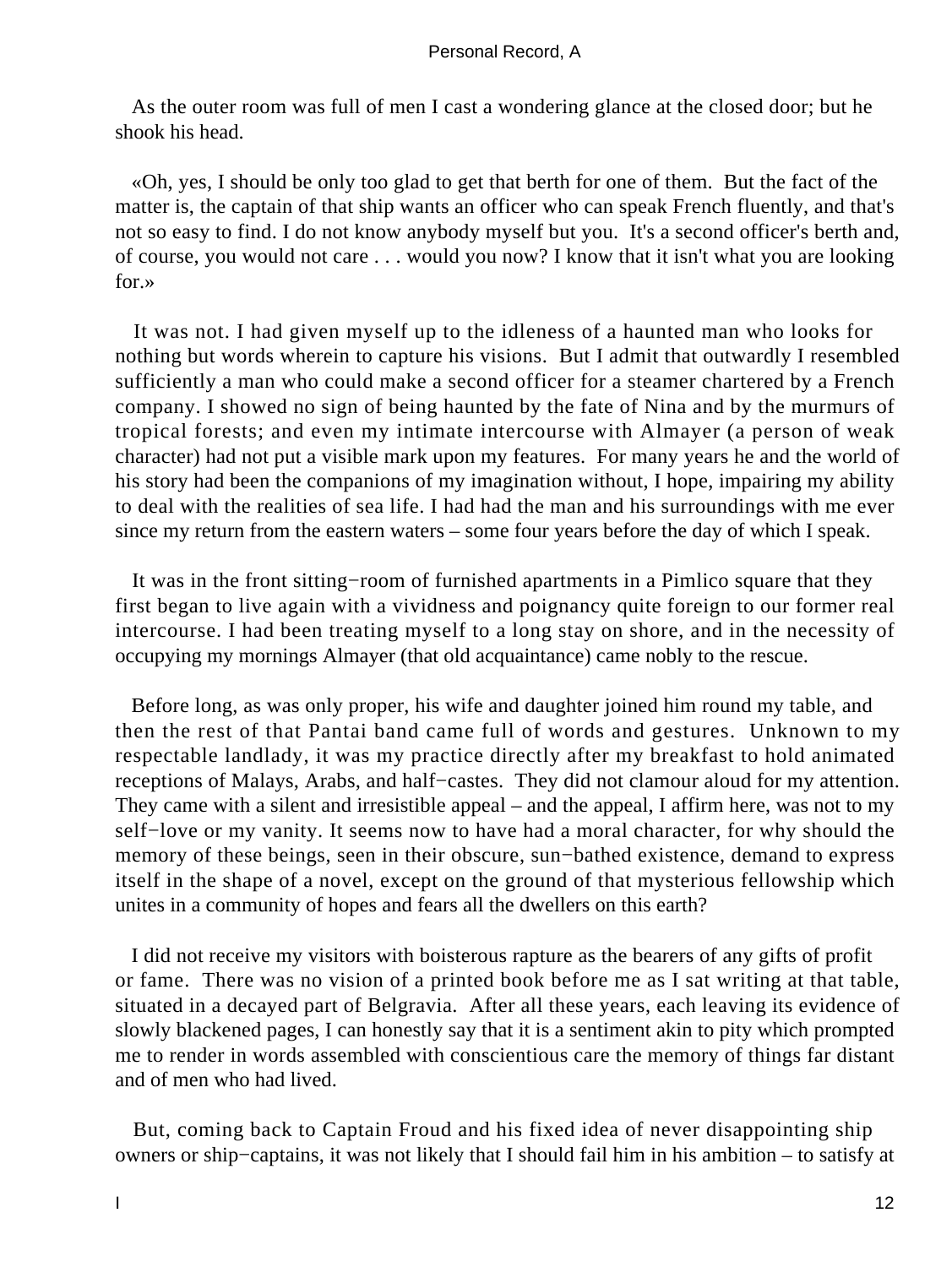a few hours' notice the unusual demand for a French−speaking officer. He explained to me that the ship was chartered by a French company intending to establish a regular monthly line of sailings from Rouen, for the transport of French emigrants to Canada. But, frankly, this sort of thing did not interest me very much. I said gravely that if it were really a matter of keeping up the reputation of the Shipmasters' Society I would consider it. But the consideration was just for form's sake. The next day I interviewed the captain, and I believe we were impressed favourably with each other. He explained that his chief mate was an excellent man in every respect and that he could not think of dismissing him so as to give me the higher position; but that if I consented to come as second officer I would be given certain special advantages – and so on.

I told him that if I came at all the rank really did not matter.

«I am sure,» he insisted, «you will get on first rate with Mr. Paramor.»

 I promised faithfully to stay for two trips at least, and it was in those circumstances that what was to be my last connection with a ship began. And after all there was not even one single trip. It may be that it was simply the fulfilment of a fate, of that written word on my forehead which apparently for bade me, through all my sea wanderings, ever to achieve the crossing of the Western Ocean – using the words in that special sense in which sailors speak of Western Ocean trade, of Western Ocean packets, of Western Ocean hard cases. The new life attended closely upon the old, and the nine chapters of «Almayer's Folly» went with me to the Victoria Dock, whence in a few days we started for Rouen. I won't go so far as saying that the engaging of a man fated never to cross the Western Ocean was the absolute cause of the Franco−Canadian Transport Company's failure to achieve even a single passage. It might have been that of course; but the obvious, gross obstacle was clearly the want of money. Four hundred and sixty bunks for emigrants were put together in the 'tween decks by industrious carpenters while we lay in the Victoria Dock, but never an emigrant turned up in Rouen – of which, being a humane person, I confess I was glad. Some gentlemen from Paris – I think there were three of them, and one was said to be the chairman – turned up, indeed, and went from end to end of the ship, knocking their silk hats cruelly against the deck beams. I attended them personally, and I can vouch for it that the interest they took in things was intelligent enough, though, obviously, they had never seen anything of the sort before. Their faces as they went ashore wore a cheerfully inconclusive expression. Notwithstanding that this inspecting ceremony was supposed to be a preliminary to immediate sailing, it was then, as they filed down our gangway, that I received the inward monition that no sailing within the meaning of our charter party would ever take place.

 It must be said that in less than three weeks a move took place. When we first arrived we had been taken up with much ceremony well toward the centre of the town, and, all the street corners being placarded with the tricolor posters announcing the birth of our company, the petit bourgeois with his wife and family made a Sunday holiday from the inspection of the ship. I was always in evidence in my best uniform to give information as though I had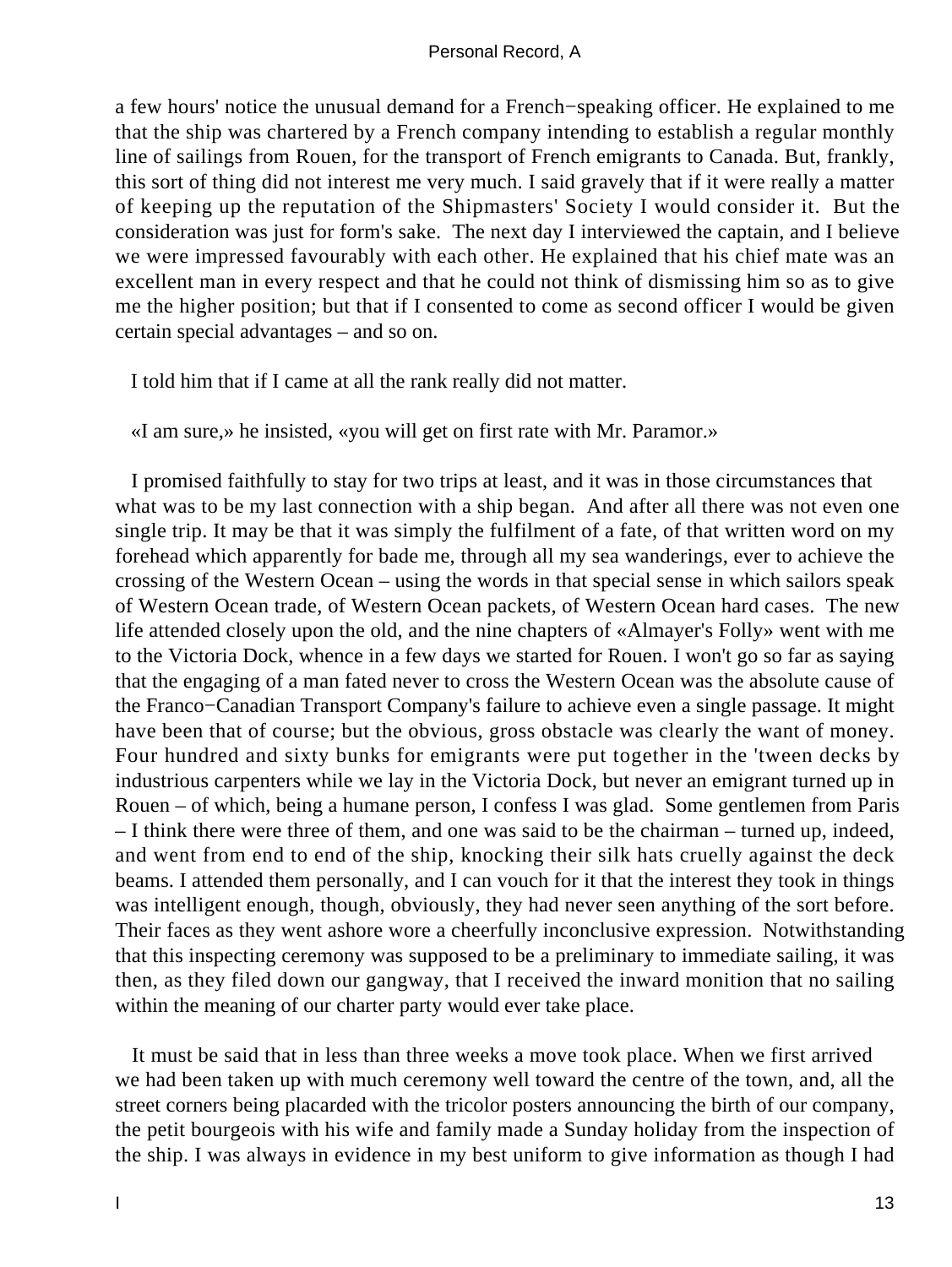been a Cook's tourists' interpreter, while our quartermasters reaped a harvest of small change from personally conducted parties. But when the move was made – that move which carried us some mile and a half down the stream to be tied up to an altogether muddier and shabbier quay – then indeed the desolation of solitude became our lot. It was a complete and soundless stagnation; for as we had the ship ready for sea to the smallest detail, as the frost was hard and the days short, we were absolutely idle – idle to the point of blushing with shame when the thought struck us that all the time our salaries went on. Young Cole was aggrieved because, as he said, we could not enjoy any sort of fun in the evening after loafing like this all day; even the banjo lost its charm since there was nothing to prevent his strumming on it all the time between the meals. The good Paramor – he was really a most excellent fellow – became unhappy as far as was possible to his cheery nature, till one dreary day I suggested, out of sheer mischief, that he should employ the dormant energies of the crew in hauling both cables up on deck and turning them end for end.

 For a moment Mr. Paramor was radiant. «Excellent idea!» but directly his face fell. «Why . . . Yes! But we can't make that job last more than three days,» he muttered, discontentedly. I don't know how long he expected us to be stuck on the riverside outskirts of Rouen, but I know that the cables got hauled up and turned end for end according to my satanic suggestion, put down again, and their very existence utterly forgotten, I believe, before a French river pilot came on board to take our ship down, empty as she came, into the Havre roads. You may think that this state of forced idleness favoured some advance in the fortunes of Almayer and his daughter. Yet it was not so. As if it were some sort of evil spell, my banjoist cabin mate's interruption, as related above, had arrested them short at the point of that fateful sunset for many weeks together. It was always thus with this book, begun in '89 and finished in '94 – with that shortest of all the novels which it was to be my lot to write. Between its opening exclamation calling Almayer to his dinner in his wife's voice and Abdullah's (his enemy) mental reference to the God of Islam – «The Merciful, the Compassionate» – which closes the book, there were to come several long sea passages, a visit (to use the elevated phraseology suitable to the occasion) to the scenes (some of them) of my childhood and the realization of childhood's vain words, expressing a light−hearted and romantic whim.

 It was in 1868, when nine years old or thereabouts, that while looking at a map of Africa of the time and putting my finger on the blank space then representing the unsolved mystery of that continent, I said to myself, with absolute assurance and an amazing audacity which are no longer in my character now:

«When I grow up I shall go THERE.»

 And of course I thought no more about it till after a quarter of a century or so an opportunity offered to go there – as if the sin of childish audacity were to be visited on my mature head. Yes. I did go there: **There** being the region of Stanley Falls, which in '68 was the blankest of blank spaces on the earth's figured surface. And the MS. of «Almayer's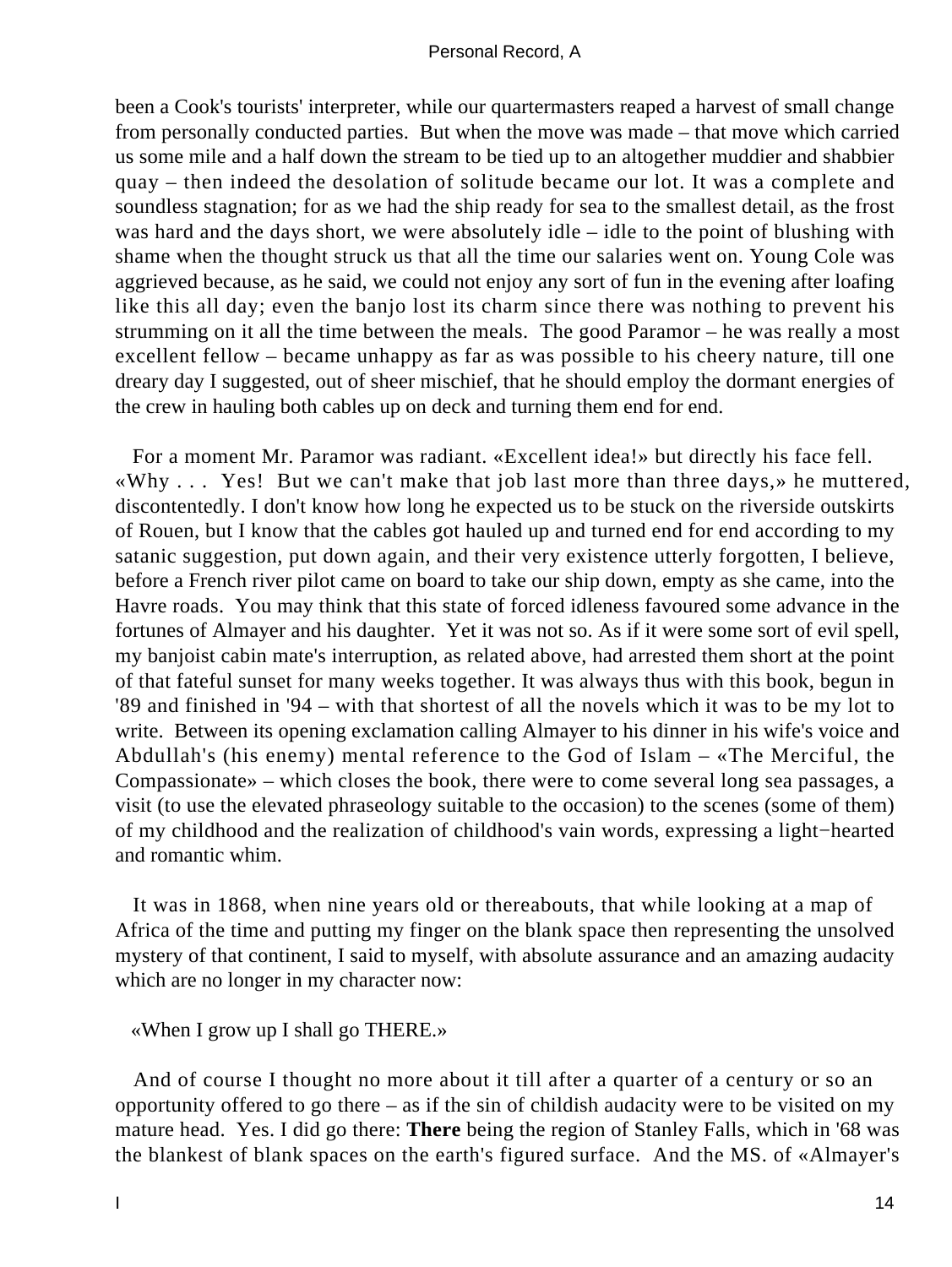Folly,» carried about me as if it were a talisman or a treasure, went **There,** too. That it ever came out of **There** seems a special dispensation of Providence, because a good many of my other properties, infinitely more valuable and useful to me, remained behind through unfortunate accidents of transportation. I call to mind, for instance, a specially awkward turn of the Congo between Kinchassa and Leopoldsville – more particularly when one had to take it at night in a big canoe with only half the proper number of paddlers. I failed in being the second white man on record drowned at that interesting spot through the upsetting of a canoe. The first was a young Belgian officer, but the accident happened some months before my time, and he, too, I believe, was going home; not perhaps quite so ill as myself – but still he was going home. I got round the turn more or less alive, though I was too sick to care whether I did or not, and, always with «Almayer's Folly» among my diminishing baggage, I arrived at that delectable capital, Boma, where, before the departure of the steamer which was to take me home, I had the time to wish myself dead over and over again with perfect sincerity. At that date there were in existence only seven chapters of «Almayer's Folly,» but the chapter in my history which followed was that of a long, long illness and very dismal convalescence. Geneva, or more precisely the hydropathic establishment of Champel, is rendered forever famous by the termination of the eighth chapter in the history of Almayer's decline and fall. The events of the ninth are inextricably mixed up with the details of the proper management of a waterside warehouse owned by a certain city firm whose name does not matter. But that work, undertaken to accustom myself again to the activities of a healthy existence, soon came to an end. The earth had nothing to hold me with for very long. And then that memorable story, like a cask of choice Madeira, got carried for three years to and fro upon the sea. Whether this treatment improved its flavour or not, of course I would not like to say. As far as appearance is concerned it certainly did nothing of the kind. The whole MS. acquired a faded look and an ancient, yellowish complexion. It became at last unreasonable to suppose that anything in the world would ever happen to Almayer and Nina. And yet something most unlikely to happen on the high seas was to wake them up from their state of suspended animation.

What is it that Novalis says: «It is certain my conviction gains infinitely the moment an other soul will believe in it.» And what is a novel if not a conviction of our fellow−men's existence strong enough to take upon itself a form of imagined life clearer than reality and whose accumulated verisimilitude of selected episodes puts to shame the pride of documentary history. Providence which saved my MS. from the Congo rapids brought it to the knowledge of a helpful soul far out on the open sea. It would be on my part the greatest ingratitude ever to forget the sallow, sunken face and the deep−set, dark eyes of the young Cambridge man (he was a «passenger for his health» on board the good ship Torrens outward bound to Australia) who was the first reader of «Almayer's Folly» – the very first reader I ever had.

 «Would it bore you very much in reading a MS. in a handwriting like mine?» I asked him one evening, on a sudden impulse at the end of a longish conversation whose subject was Gibbon's History.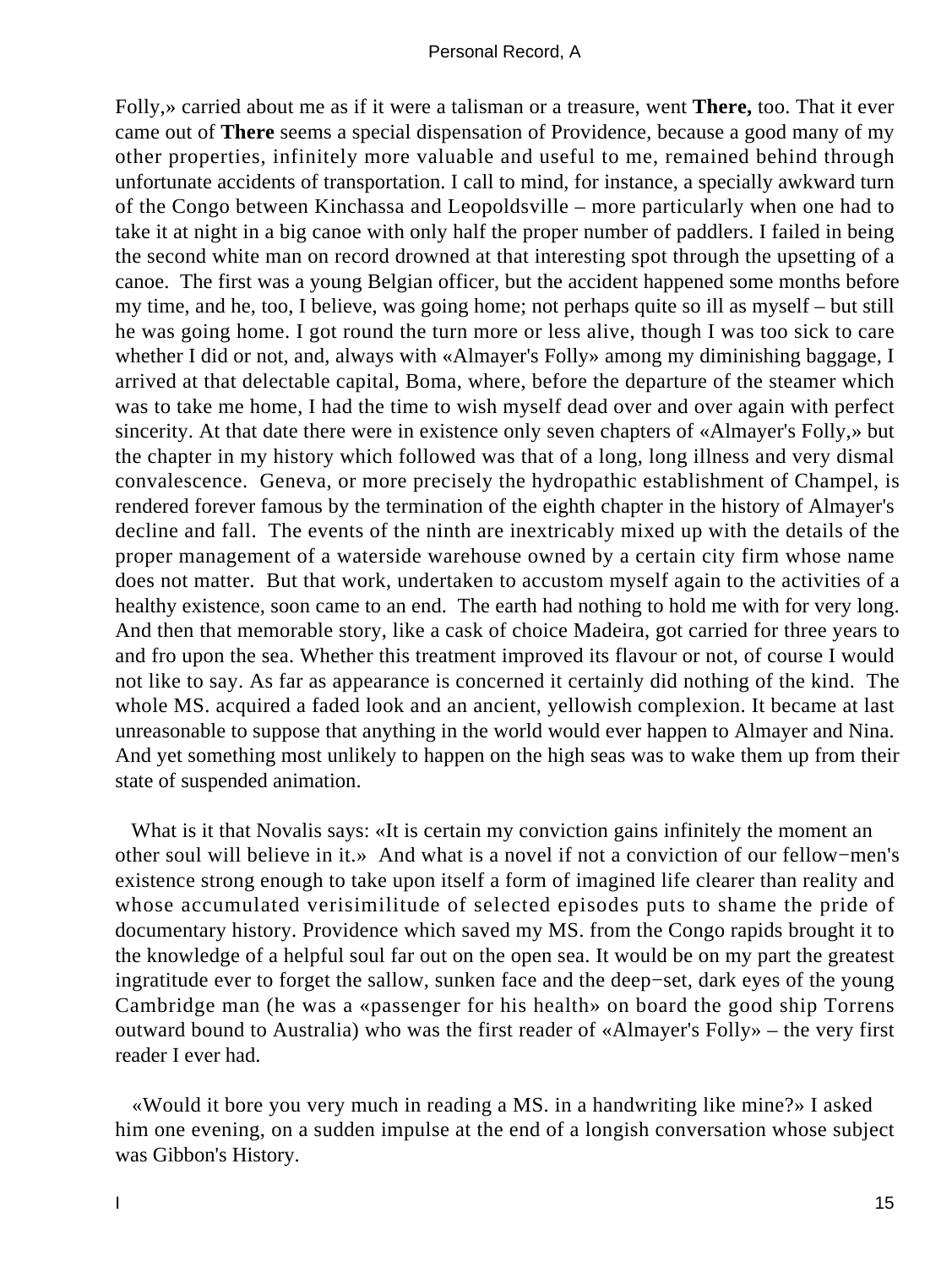Jacques (that was his name) was sitting in my cabin one stormy dog−watch below, after bring me a book to read from his own travelling store.

 «Not at all,» he answered, with his courteous intonation and a faint smile. As I pulled a drawer open his suddenly aroused curiosity gave him a watchful expression. I wonder what he expected to see. A poem, maybe. All that's beyond guessing now.

 He was not a cold, but a calm man, still more subdued by disease – a man of few words and of an unassuming modesty in general intercourse, but with something uncommon in the whole of his person which set him apart from the undistinguished lot of our sixty passengers. His eyes had a thoughtful, introspective look. In his attractive reserved manner and in a veiled sympathetic voice he asked:

 «What is this?» «It is a sort of tale,» I answered, with an effort. «It is not even finished yet. Nevertheless, I would like to know what you think of it.» He put the MS. in the breast−pocket of his jacket; I remember perfectly his thin, brown fingers folding it lengthwise. «I will read it to−morrow,» he remarked, seizing the door handle; and then watching the roll of the ship for a propitious moment, he opened the door and was gone. In the moment of his exit I heard the sustained booming of the wind, the swish of the water on the decks of the Torrens, and the subdued, as if distant, roar of the rising sea. I noted the growing disquiet in the great restlessness of the ocean, and responded professionally to it with the thought that at eight o'clock, in another half hour or so at the farthest, the topgallant sails would have to come off the ship.

 Next day, but this time in the first dog watch, Jacques entered my cabin. He had a thick woollen muffler round his throat, and the MS. was in his hand. He tendered it to me with a steady look, but without a word. I took it in silence. He sat down on the couch and still said nothing. I opened and shut a drawer under my desk, on which a filled−up log−slate lay wide open in its wooden frame waiting to be copied neatly into the sort of book I was accustomed to write with care, the ship's log−book. I turned my back squarely on the desk. And even then Jacques never offered a word. «Well, what do you say?» I asked at last. «Is it worth finishing?» This question expressed exactly the whole of my thoughts.

«Distinctly,» he answered, in his sedate, veiled voice, and then coughed a little.

«Were you interested?» I inquired further, almost in a whisper.

«Very much!»

 In a pause I went on meeting instinctively the heavy rolling of the ship, and Jacques put his feet upon the couch. The curtain of my bed−place swung to and fro as if it were a punkah, the bulkhead lamp circled in its gimbals, and now and then the cabin door rattled slightly in the gusts of wind. It was in latitude 40 south, and nearly in the longitude of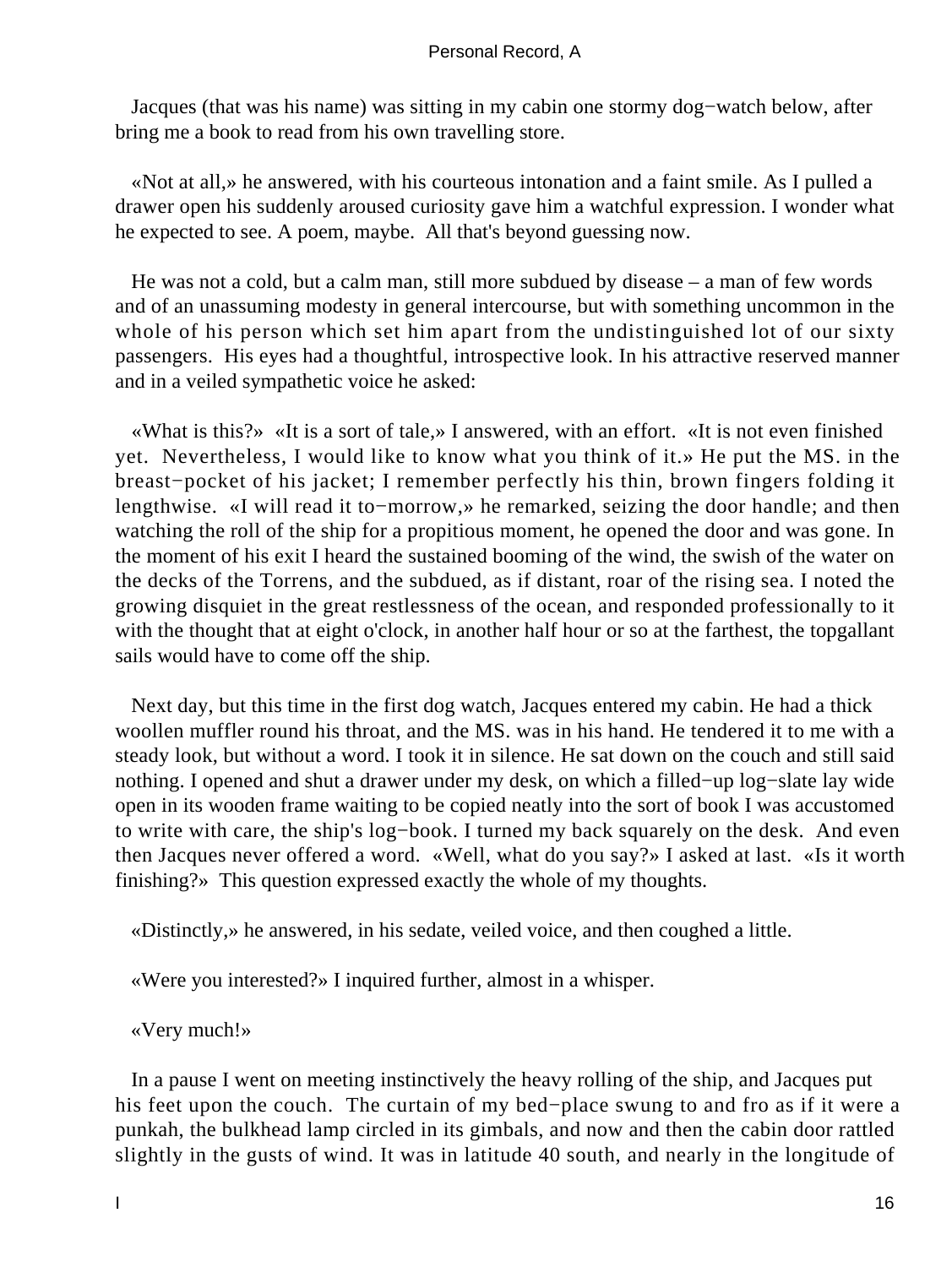Greenwich, as far as I can remember, that these quiet rites of Almayer's and Nina's resurrection were taking place. In the prolonged silence it occurred to me that there was a good deal of retrospective writing in the story as far as it went. Was it intelligible in its action, I asked myself, as if already the story−teller were being born into the body of a seaman. But I heard on deck the whistle of the officer of the watch and remained on the alert to catch the order that was to follow this call to attention. It reached me as a faint, fierce shout to «Square the yards.» «Aha!» I thought to myself, «a westerly blow coming on.» Then I turned to my very first reader, who, alas! was not to live long enough to know the end of the tale.

«Now let me ask you one more thing: is the story quite clear to you as it stands?»

He raised his dark, gentle eyes to my face and seemed surprised.

«Yes! Perfectly.»

 This was all I was to hear from his lips concerning the merits of «Almayer's Folly.» We never spoke together of the book again. A long period of bad weather set in and I had no thoughts left but for my duties, while poor Jacques caught a fatal cold and had to keep close in his cabin. When we arrived in Adelaide the first reader of my prose went at once up−country, and died rather suddenly in the end, either in Australia or it may be on the passage while going home through the Suez Canal. I am not sure which it was now, and I do not think I ever heard precisely; though I made inquiries about him from some of our return passengers who, wandering about to «see the country» during the ship's stay in port, had come upon him here and there. At last we sailed, homeward bound, and still not one line was added to the careless scrawl of the many pages which poor Jacques had had the patience to read with the very shadows of Eternity gathering already in the hollows of his kind, steadfast eyes.

 The purpose instilled into me by his simple and final «Distinctly» remained dormant, yet alive to await its opportunity. I dare say I am compelled – unconsciously compelled – now to write volume after volume, as in past years I was compelled to go to sea voyage after voyage. Leaves must follow upon one an other as leagues used to follow in the days gone by, on and on to the appointed end, which, being Truth itself, is One – one for all men and for all occupations.

 I do not know which of the two impulses has appeared more mysterious and more wonderful to me. Still, in writing, as in going to sea, I had to wait my opportunity. Let me confess here that I was never one of those wonderful fellows that would go afloat in a wash−tub for the sake of the fun, and if I may pride myself upon my consistency, it was ever just the same with my writing. Some men, I have heard, write in railway carriages, and could do it, perhaps, sitting crossed−legged on a clothes−line; but I must confess that my sybaritic disposition will not consent to write without something at least resembling a chair.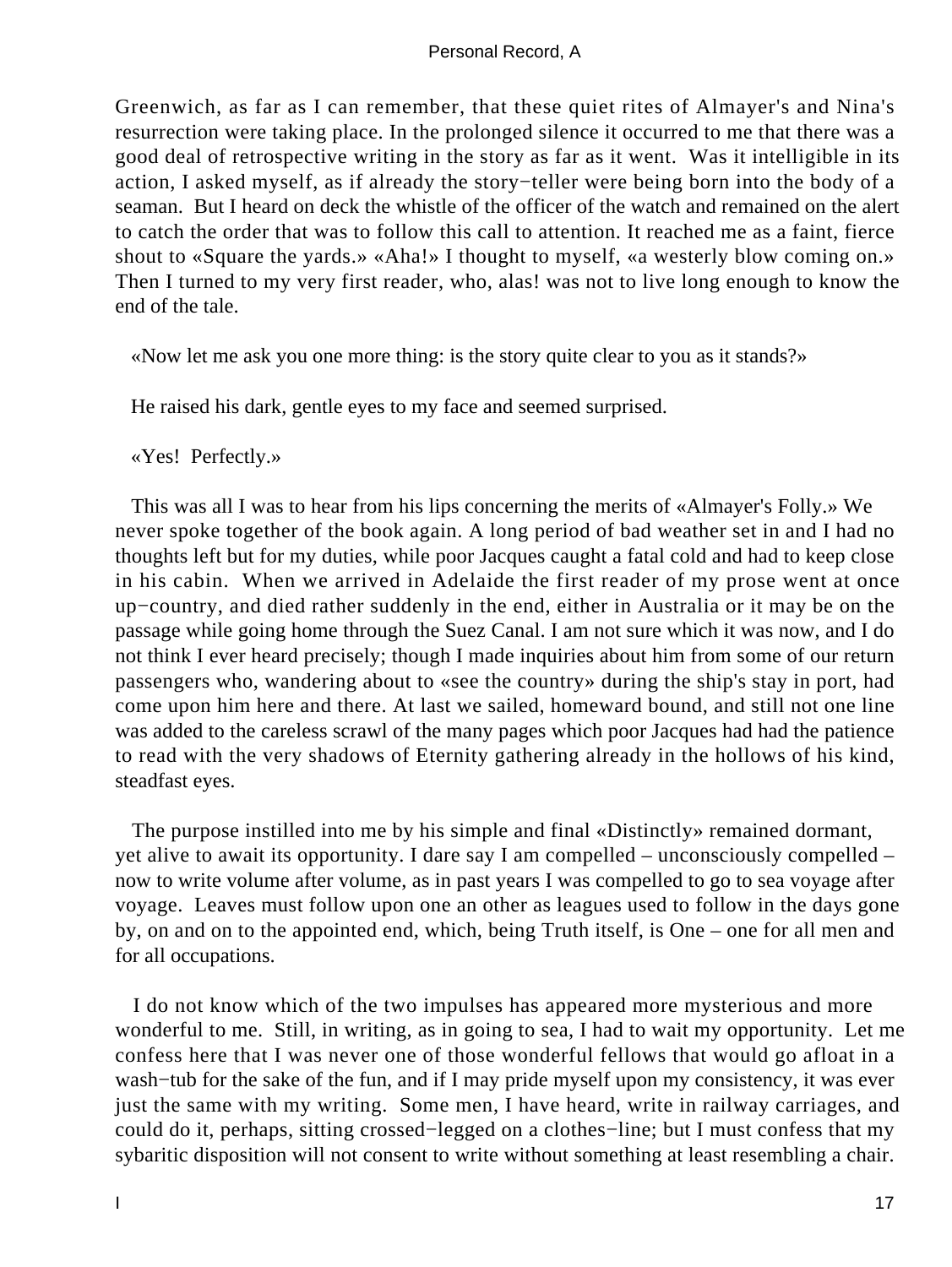Line by line, rather than page by page, was the growth of «Almayer's Folly.»

 And so it happened that I very nearly lost the MS., advanced now to the first words of the ninth chapter, in the Friedrichstrasse Poland, or more precisely to Ukraine. On an early, sleepy morning changing trains in a hurry I left my Gladstone bag in a refreshment−room. A worthy and intelligent Koffertrager rescued it. Yet in my anxiety I was not thinking of the MS., but of all the other things that were packed in the bag.

 In Warsaw, where I spent two days, those wandering pages were never exposed to the light, except once to candle−light, while the bag lay open on the chair. I was dressing hurriedly to dine at a sporting club. A friend of my childhood (he had been in the Diplomatic Service, but had turned to growing wheat on paternal acres, and we had not seen each other for over twenty years) was sitting on the hotel sofa waiting to carry me off there.

 «You might tell me something of your life while you are dressing,» he suggested, kindly.

 I do not think I told him much of my life story either then or later. The talk of the select little party with which he made me dine was extremely animated and embraced most subjects under heaven, from big−game shooting in Africa to the last poem published in a very modernist review, edited by the very young and patronized by the highest society. But it never touched upon «Almayer's Folly,» and next morning, in uninterrupted obscurity, this inseparable companion went on rolling with me in the southeast direction toward the government of Kiev.

 At that time there was an eight hours' drive, if not more, from the railway station to the country−house which was my destination.

 «Dear boy» (these words were always written in English), so ran the last letter from that house received in London – «Get yourself driven to the only inn in the place, dine as well as you can, and some time in the evening my own confidential servant, factotum and majordomo, a Mr. V. S. (I warn you he is of noble extraction), will present himself before you, reporting the arrival of the small sledge which will take you here on the next day. I send with him my heaviest fur, which I suppose with such overcoats as you may have with you will keep you from freezing on the road.»

 Sure enough, as I was dining, served by a Hebrew waiter, in an enormous barn−like bedroom with a freshly painted floor, the door opened and, in a travelling costume of long boots, big sheepskin cap, and a short coat girt with a leather belt, the Mr. V. S. (of noble extraction), a man of about thirty−five, appeared with an air of perplexity on his open and mustached countenance. I got up from the table and greeted him in Polish, with, I hope, the right shade of consideration demanded by his noble blood and his confidential position. His face cleared up in a wonderful way. It appeared that, notwithstanding my uncle's earnest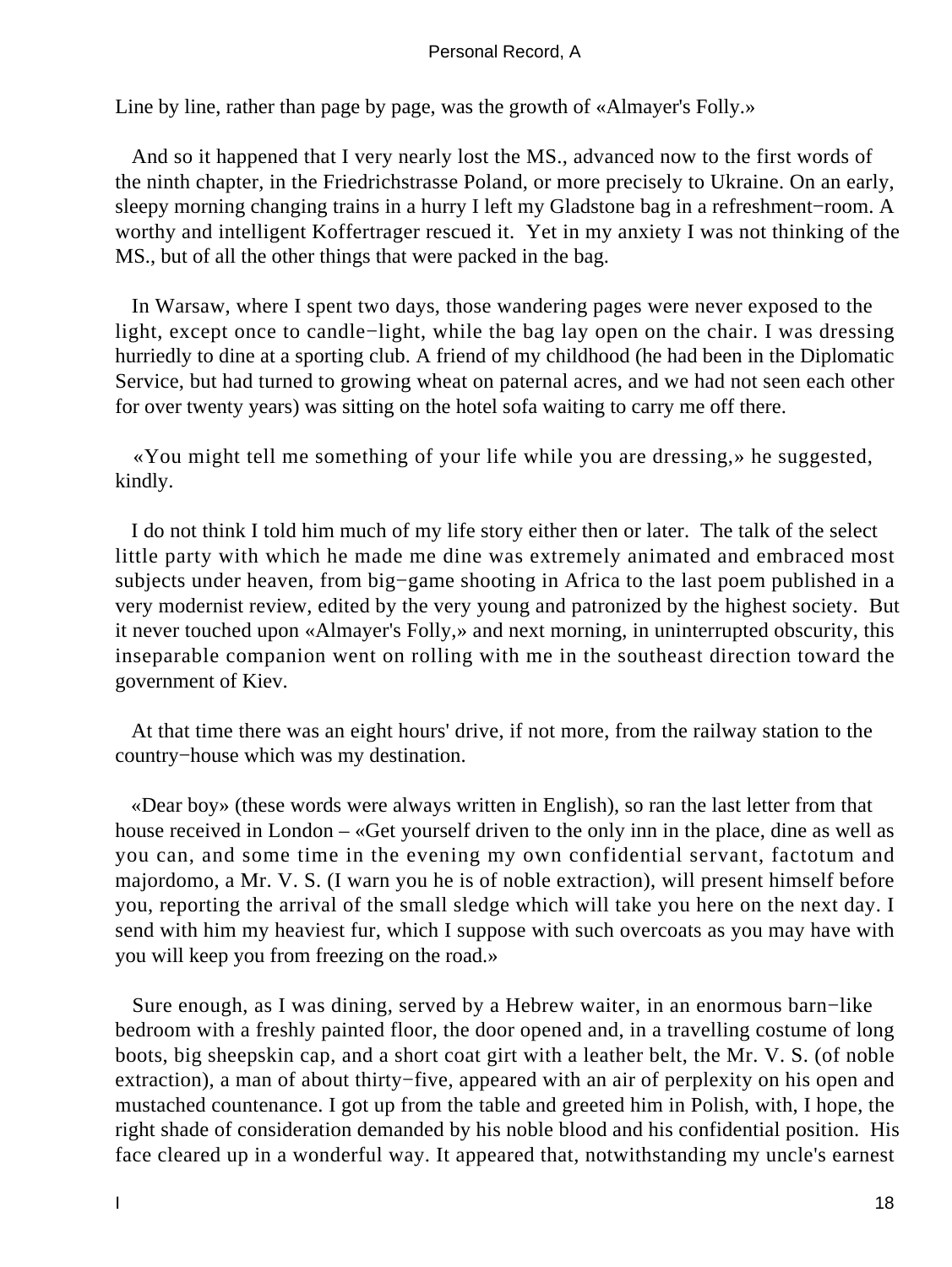assurances, the good fellow had remained in doubt of our understanding each other. He imagined I would talk to him in some foreign language.

 I was told that his last words on getting into the sledge to come to meet me shaped an anxious exclamation:

 «Well! Well! Here I am going, but God only knows how I am to make myself understood to our master's nephew.»

 We understood each other very well from the first. He took charge of me as if I were not quite of age. I had a delightful boyish feeling of coming home from school when he muffled me up next morning in an enormous bearskin travelling−coat and took his seat protectively by my side. The sledge was a very small one, and it looked utterly insignificant, almost like a toy behind the four big bays harnessed two and two. We three, counting the coachman, filled it completely. He was a young fellow with clear blue eyes; the high collar of his livery fur coat framed his cheery countenance and stood all round level with the top of his head.

 «Now, Joseph,» my companion addressed him, «do you think we shall manage to get home before six?» His answer was that we would surely, with God's help, and providing there were no heavy drifts in the long stretch between certain villages whose names came with an extremely familiar sound to my ears. He turned out an excellent coachman, with an instinct for keeping the road among the snow−covered fields and a natural gift of getting the best out of his horses.

 «He is the son of that Joseph that I suppose the Captain remembers. He who used to drive the Captain's late grandmother of holy memory,» remarked V. S., busy tucking fur rugs about my feet.

 I remembered perfectly the trusty Joseph who used to drive my grandmother. Why! he it was who let me hold the reins for the first time in my life and allowed me to play with the great four−in−hand whip outside the doors of the coach−house.

«What became of him?» I asked. «He is no longer serving, I suppose.»

 «He served our master,» was the reply. «But he died of cholera ten years ago now – that great epidemic that we had. And his wife died at the same time – the whole houseful of them, and this is the only boy that was left.»

The MS. of «Almayer's Folly» was reposing in the bag under our feet.

 I saw again the sun setting on the plains as I saw it in the travels of my childhood. It set, clear and red, dipping into the snow in full view as if it were setting on the sea. It was twenty−three years since I had seen the sun set over that land; and we drove on in the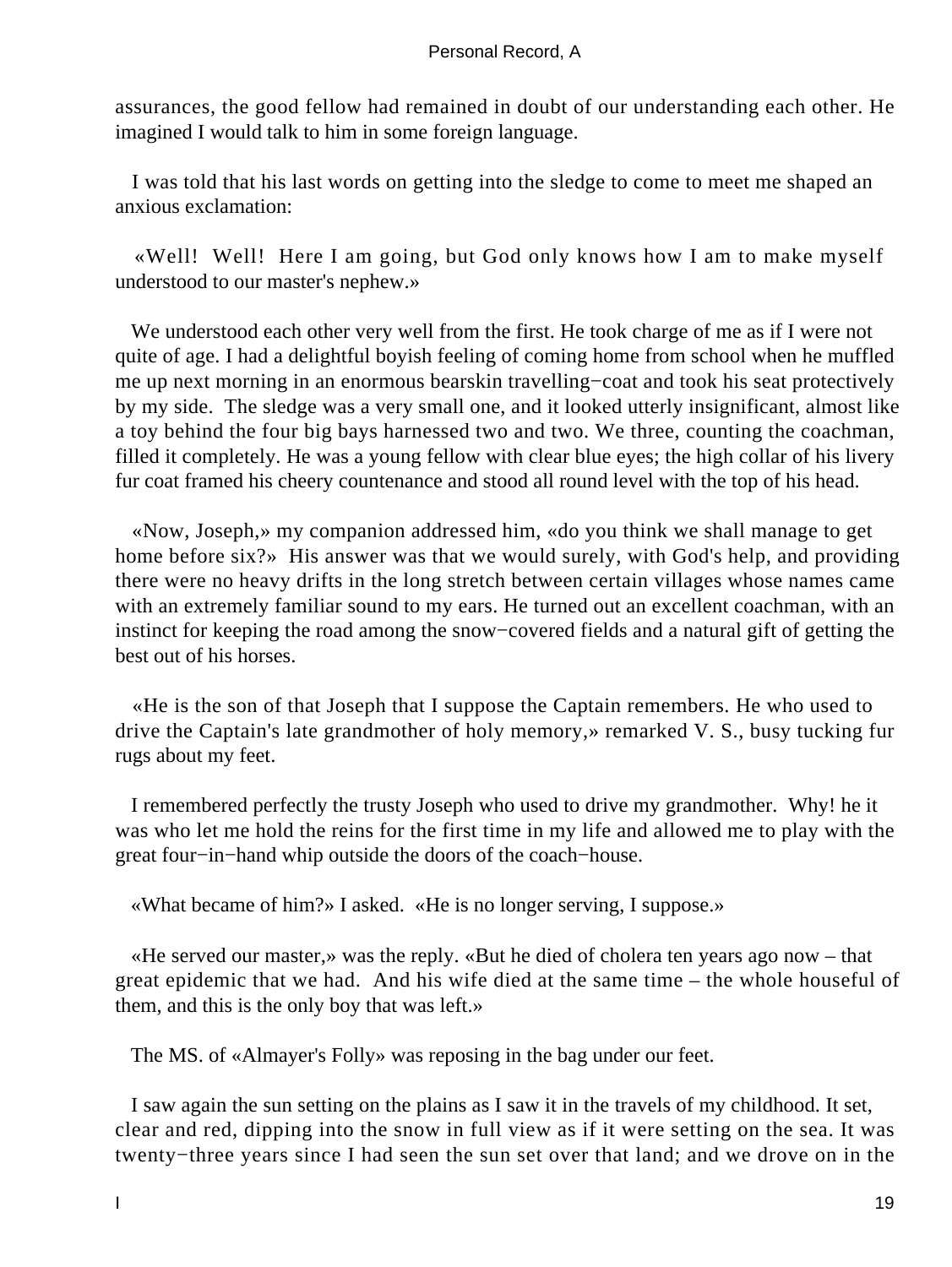darkness which fell swiftly upon the livid expanse of snows till, out of the waste of a white earth joining a bestarred sky, surged up black shapes, the clumps of trees about a village of the Ukrainian plain. A cottage or two glided by, a low interminable wall, and then, glimmering and winking through a screen of fir−trees, the lights of the master's house.

 That very evening the wandering MS. of «Almayer's Folly» was unpacked and unostentatiously laid on the writing−table in my room, the guest−room which had been, I was informed in an affectionately careless tone, awaiting me for some fifteen years or so. It attracted no attention from the affectionate presence hovering round the son of the favourite sister.

 «You won't have many hours to yourself while you are staying with me, brother,» he said – this form of address borrowed from the speech of our peasants being the usual expression of the highest good humour in a moment of affectionate elation. «I shall be always coming in for a chat.»

 As a matter of fact, we had the whole house to chat in, and were everlastingly intruding upon each other. I invaded the retirement of his study where the principal feature was a colossal silver inkstand presented to him on his fiftieth year by a subscription of all his wards then living. He had been guardian of many orphans of land−owning families from the three southern provinces – ever since the year 1860. Some of them had been my school fellows and playmates, but not one of them, girls or boys, that I know of has ever written a novel. One or two were older than myself – considerably older, too. One of them, a visitor I remember in my early years, was the man who first put me on horseback, and his four−horse bachelor turnout, his perfect horsemanship and general skill in manly exercises, was one of my earliest admirations. I seem to remember my mother looking on from a colonnade in front of the dining−room windows as I was lifted upon the pony, held, for all I know, by the very Joseph – the groom attached specially to my grandmother's service – who died of cholera. It was certainly a young man in a dark−blue, tailless coat and huge Cossack trousers, that being the livery of the men about the stables. It must have been in 1864, but reckoning by another mode of calculating time, it was certainly in the year in which my mother obtained permission to travel south and visit her family, from the exile into which she had followed my father. For that, too, she had had to ask permission, and I know that one of the conditions of that favour was that she should be treated exactly as a condemned exile herself. Yet a couple of years later, in memory of her eldest brother, who had served in the Guards and dying early left hosts of friends and a loved memory in the great world of St. Petersburg, some influential personages procured for her this permission – it was officially called the «Highest Grace» – of a four months' leave from exile.

 This is also the year in which I first begin to remember my mother with more distinctness than a mere loving, wide−browed, silent, protecting presence, whose eyes had a sort of commanding sweetness; and I also remember the great gathering of all the relations from near and far, and the gray heads of the family friends paying her the homage of respect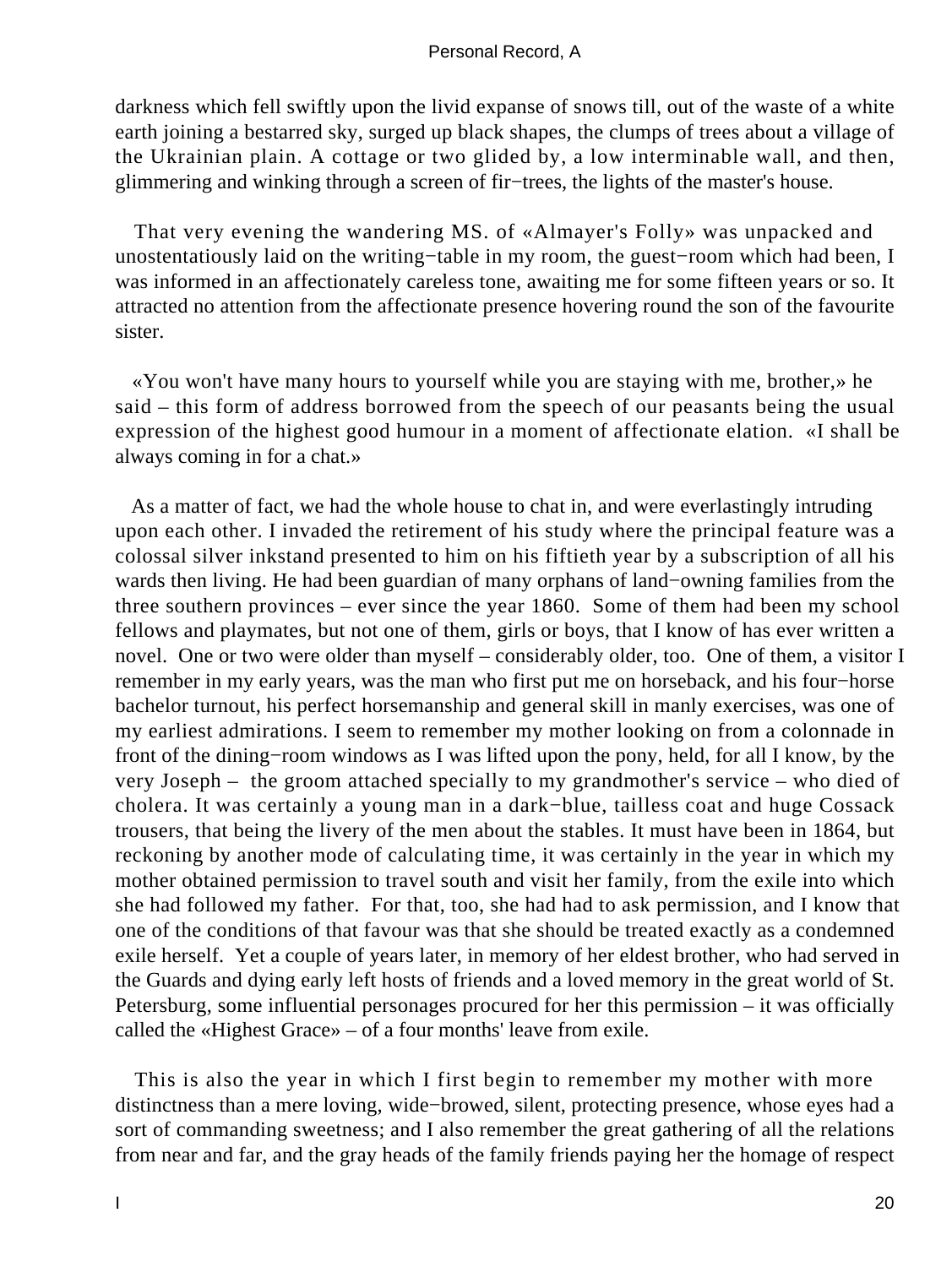and love in the house of her favourite brother, who, a few years later, was to take the place for me of both my parents.

 I did not understand the tragic significance of it all at the time, though, indeed, I remember that doctors also came. There were no signs of invalidism about her – but I think that already they had pronounced her doom unless perhaps the change to a southern climate could re−establish her declining strength. For me it seems the very happiest period of my existence. There was my cousin, a delightful, quick−tempered little girl, some months younger than myself, whose life, lovingly watched over as if she were a royal princess, came to an end with her fifteenth year. There were other children, too, many of whom are dead now, and not a few whose very names I have forgotten. Over all this hung the oppressive shadow of the great Russian empire – the shadow lowering with the darkness of a new−born national hatred fostered by the Moscow school of journalists against the Poles after the ill−omened rising of 1863.

 This is a far cry back from the MS. of «Almayer's Folly,» but the public record of these formative impressions is not the whim of an uneasy egotism. These, too, are things human, already distant in their appeal. It is meet that something more should be left for the novelist's children than the colours and figures of his own hard−won creation. That which in their grown−up years may appear to the world about them as the most enigmatic side of their natures and perhaps must remain forever obscure even to themselves, will be their unconscious response to the still voice of that inexorable past from which his work of fiction and their personalities are remotely derived.

 Only in men's imagination does every truth find an effective and undeniable existence. Imagination, not invention, is the supreme master of art as of life. An imaginative and exact rendering of authentic memories may serve worthily that spirit of piety toward all things human which sanctions the conceptions of a writer of tales, and the emotions of the man reviewing his own experience.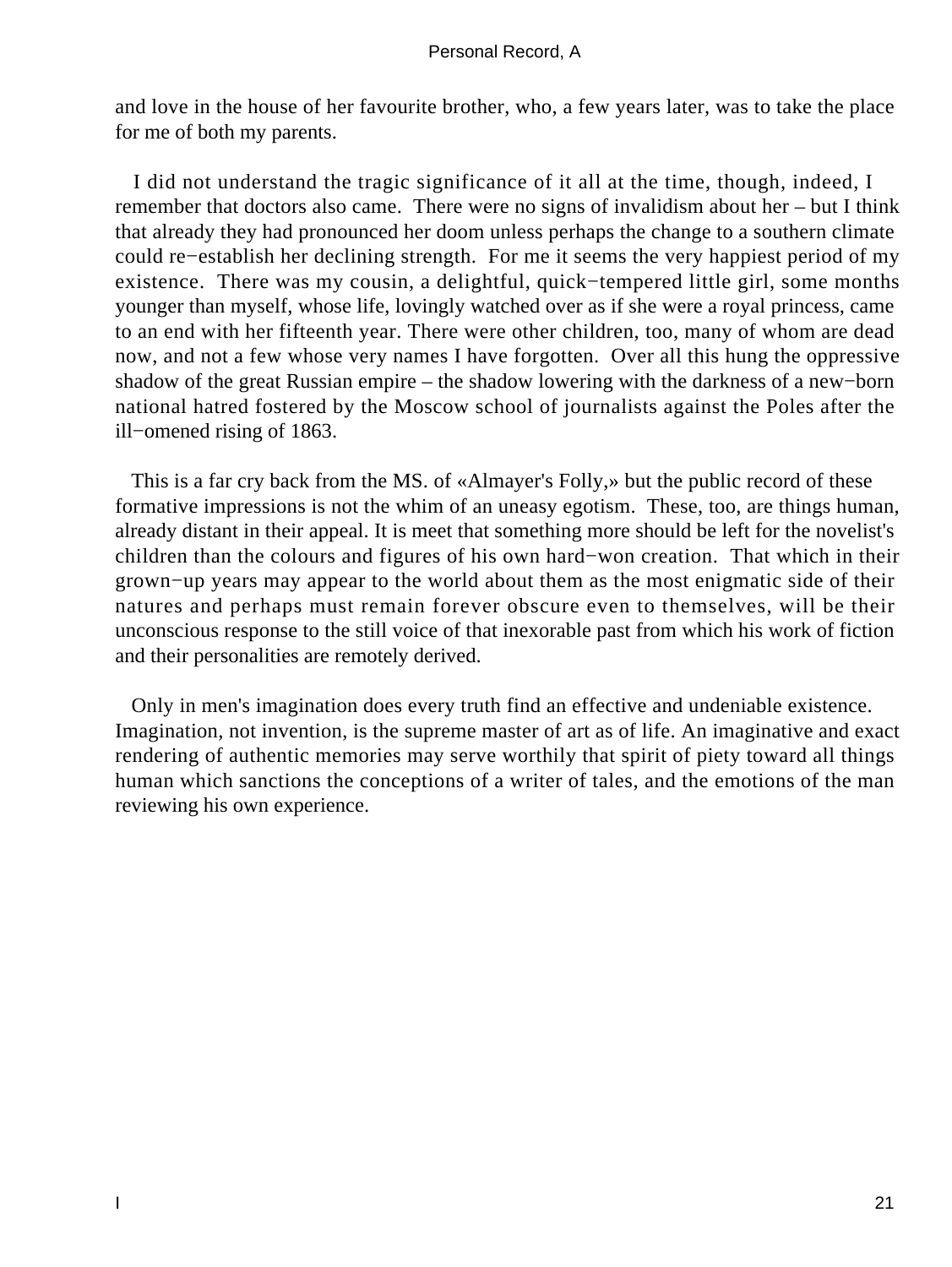# **[II](#page-89-0)**

*A*s I have said, I was unpacking my luggage after a journey from London into Ukraine. The MS. of «Almayer's Folly» – my companion already for some three years or more, and then in the ninth chapter of its age – was deposited unostentatiously on the writing−table placed between two windows. It didn't occur to me to put it away in the drawer the table was fitted with, but my eye was attracted by the good form of the same drawer's brass handles. Two candelabra, with four candles each, lighted up festally the room which had waited so many years for the wandering nephew. The blinds were down.

 Within five hundred yards of the chair on which I sat stood the first peasant hut of the village – part of my maternal grandfather's estate, the only part remaining in the possession of a member of the family; and beyond the village in the limitless blackness of a winter's night there lay the great unfenced fields – not a flat and severe plain, but a kindly bread− giving land of low rounded ridges, all white now, with the black patches of timber nestling in the hollows. The road by which I had come ran through the village with a turn just outside the gates closing the short drive. Somebody was abroad on the deep snow track; a quick tinkle of bells stole gradually into the stillness of the room like a tuneful whisper.

 My unpacking had been watched over by the servant who had come to help me, and, for the most part, had been standing attentive but unnecessary at the door of the room. I did not want him in the least, but I did not like to tell him to go away. He was a young fellow, certainly more than ten years younger than myself; I had not been – I won't say in that place, but within sixty miles of it, ever since the year '67; yet his guileless physiognomy of the open peasant type seemed strangely familiar. It was quite possible that he might have been a descendant, a son, or even a grandson, of the servants whose friendly faces had been familiar to me in my early childhood. As a matter of fact he had no such claim on my consideration. He was the product of some village near by and was there on his promotion, having learned the service in one or two houses as pantry boy. I know this because I asked the worthy  $V -$  – next day. I might well have spared the question. I discovered before long that all the faces about the house and all the faces in the village: the grave faces with long mustaches of the heads of families, the downy faces of the young men, the faces of the little fair−haired children, the handsome, tanned, wide−browed faces of the mothers seen at the doors of the huts, were as familiar to me as though I had known them all from childhood and my childhood were a matter of the day before yesterday.

 The tinkle of the traveller's bells, after growing louder, had faded away quickly, and the tumult of barking dogs in the village had calmed down at last. My uncle, lounging in the corner of a small couch, smoked his long Turkish chibouk in silence.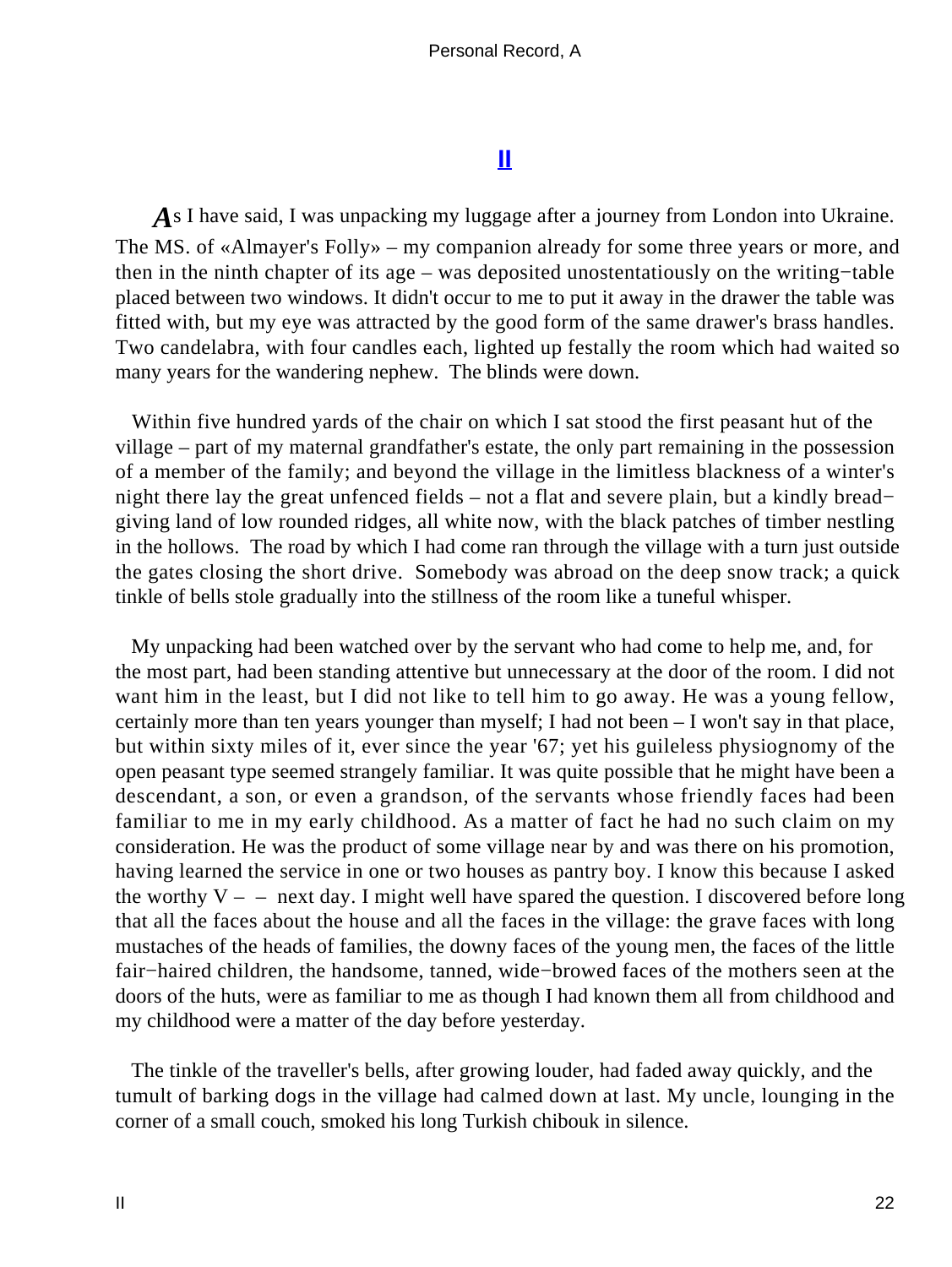«This is an extremely nice writing−table you have got for my room,» I remarked.

 «It is really your property,» he said, keeping his eyes on me, with an interested and wistful expression, as he had done ever since I had entered the house. "Forty years ago your mother used to write at this very table. In our house in Oratow, it stood in the little sitting−room which, by a tacit arrangement, was given up to the girls – I mean to your mother and her sister who died so young. It was a present to them jointly from your uncle Nicholas B. when your mother was seventeen and your aunt two years younger. She was a very dear, delightful girl, that aunt of yours, of whom I suppose you know nothing more than the name. She did not shine so much by personal beauty and a cultivated mind in which your mother was far superior. It was her good sense, the admirable sweetness of her nature, her exceptional facility and ease in daily relations, that endeared her to every body. Her death was a terrible grief and a serious moral loss for us all. Had she lived she would have brought the greatest blessings to the house it would have been her lot to enter, as wife, mother, and mistress of a household. She would have created round herself an atmosphere of peace and content which only those who can love unselfishly are able to evoke. Your mother – of far greater beauty, exceptionally distinguished in person, manner, and intellect – had a less easy disposition. Being more brilliantly gifted, she also expected more from life. At that trying time especially, we were greatly concerned about her state. Suffering in her health from the shock of her father's death (she was alone in the house with him when he died suddenly), she was torn by the inward struggle between her love for the man whom she was to marry in the end and her knowledge of her dead father's declared objection to that match. Unable to bring herself to disregard that cherished memory and that judgment she had always respected and trusted, and, on the other hand, feeling the impossibility to resist a sentiment so deep and so true, she could not have been expected to preserve her mental and moral balance. At war with herself, she could not give to others that feeling of peace which was not her own. It was only later, when united at last with the man of her choice, that she developed those uncommon gifts of mind and heart which compelled the respect and admiration even of our foes. Meeting with calm fortitude the cruel trials of a life reflecting all the national and social misfortunes of the community, she realized the highest conceptions of duty as a wife, a mother, and a patriot, sharing the exile of her husband and representing nobly the ideal of Polish womanhood. Our uncle Nicholas was not a man very accessible to feelings of affection. Apart from his worship for Napoleon the Great, he loved really, I believe, only three people in the world: his mother – your great−grandmother, whom you have seen but cannot possibly remember; his brother, our father, in whose house he lived for so many years; and of all of us, his nephews and nieces grown up around him, your mother alone. The modest, lovable qualities of the youngest sister he did not seem able to see. It was I who felt most profoundly this unexpected stroke of death falling upon the family less than a year after I had become its head. It was terribly unexpected. Driving home one wintry afternoon to keep me company in our empty house, where I had to remain permanently administering the estate and at tending to the complicated affairs – (the girls took it in turn week and week about) – driving, as I said, from the house of the Countess Tekla Potocka, where our invalid mother was staying then to be near a doctor, they lost the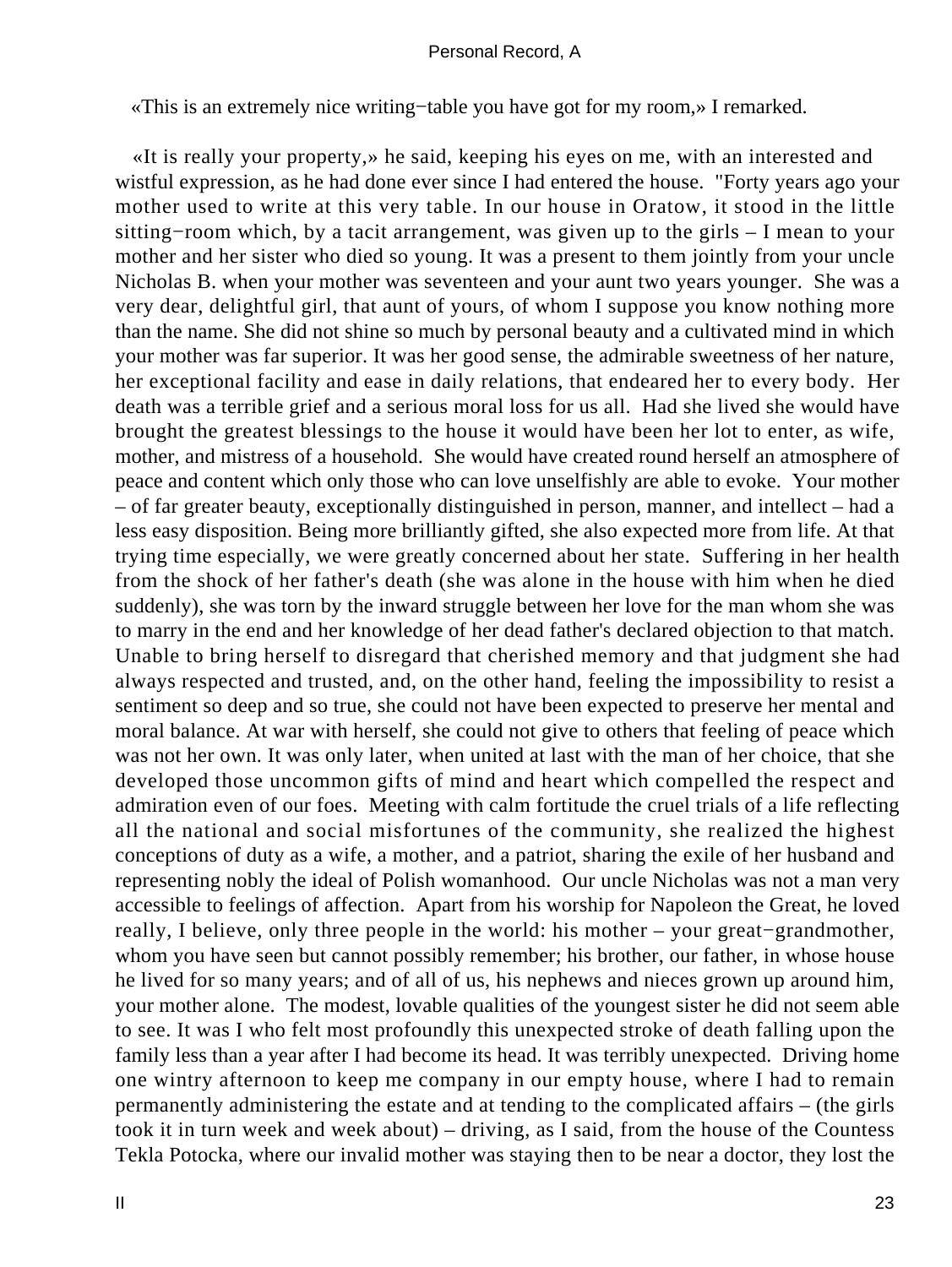road and got stuck in a snow drift. She was alone with the coachman and old Valery, the personal servant of our late father. Impatient of delay while they were trying to dig themselves out, she jumped out of the sledge and went to look for the road herself. All this happened in '51, not ten miles from the house in which we are sitting now.

 The road was soon found, but snow had begun to fall thickly again, and they were four more hours getting home. Both the men took off their sheepskin lined greatcoats and used all their own rugs to wrap her up against the cold, notwithstanding her protests, positive orders, and even struggles, as Valery afterward related to me. 'How could I,' he remonstrated with her, 'go to meet the blessed soul of my late master if I let any harm come to you while there's a spark of life left in my body?' When they reached home at last the poor old man was stiff and speechless from exposure, and the coachman was in not much better plight, though he had the strength to drive round to the stables himself. To my reproaches for venturing out at all in such weather, she answered, characteristically, that she could not bear the thought of abandoning me to my cheerless solitude. It is incomprehensible how it was that she was allowed to start. I suppose it had to be! She made light of the cough which came on next day, but shortly afterward inflammation of the lungs set in, and in three weeks she was no more! She was the first to be taken away of the young generation under my care. Behold the vanity of all hopes and fears! I was the most frail at birth of all the children. For years I remained so delicate that my parents had but little hope of bringing me up; and yet I have survived five brothers and two sisters, and many of my contemporaries; I have outlived my wife and daughter, too – and from all those who have had some knowledge at least of these old times you alone are left. It has been my lot to lay in an early grave many honest hearts, many brilliant promises, many hopes full of life."

He got up briskly, sighed, and left me saying, «We will dine in half an hour.»

 Without moving, I listened to his quick steps resounding on the waxed floor of the next room, traversing the anteroom lined with bookshelves, where he paused to put his chibouk in the pipe−stand before passing into the drawing−room (these were all en suite), where he became inaudible on the thick carpet. But I heard the door of his study−bedroom close. He was then sixty−two years old and had been for a quarter of a century the wisest, the firmest, the most indulgent of guardians, extending over me a paternal care and affection, a moral support which I seemed to feel always near me in the most distant parts of the earth.

 As to Mr. Nicholas B., sub−lieutenant of 1808, lieutenant of 1813 in the French army, and for a short time Officier d'Ordonnance of Marshal Marmont; afterward captain in the 2d Regiment of Mounted Rifles in the Polish army – such as it existed up to 1830 in the reduced kingdom established by the Congress of Vienna – I must say that from all that more distant past, known to me traditionally and a little de visu, and called out by the words of the man just gone away, he remains the most incomplete figure. It is obvious that I must have seen him in '64, for it is certain that he would not have missed the opportunity of seeing my mother for what he must have known would be the last time. From my early boyhood to this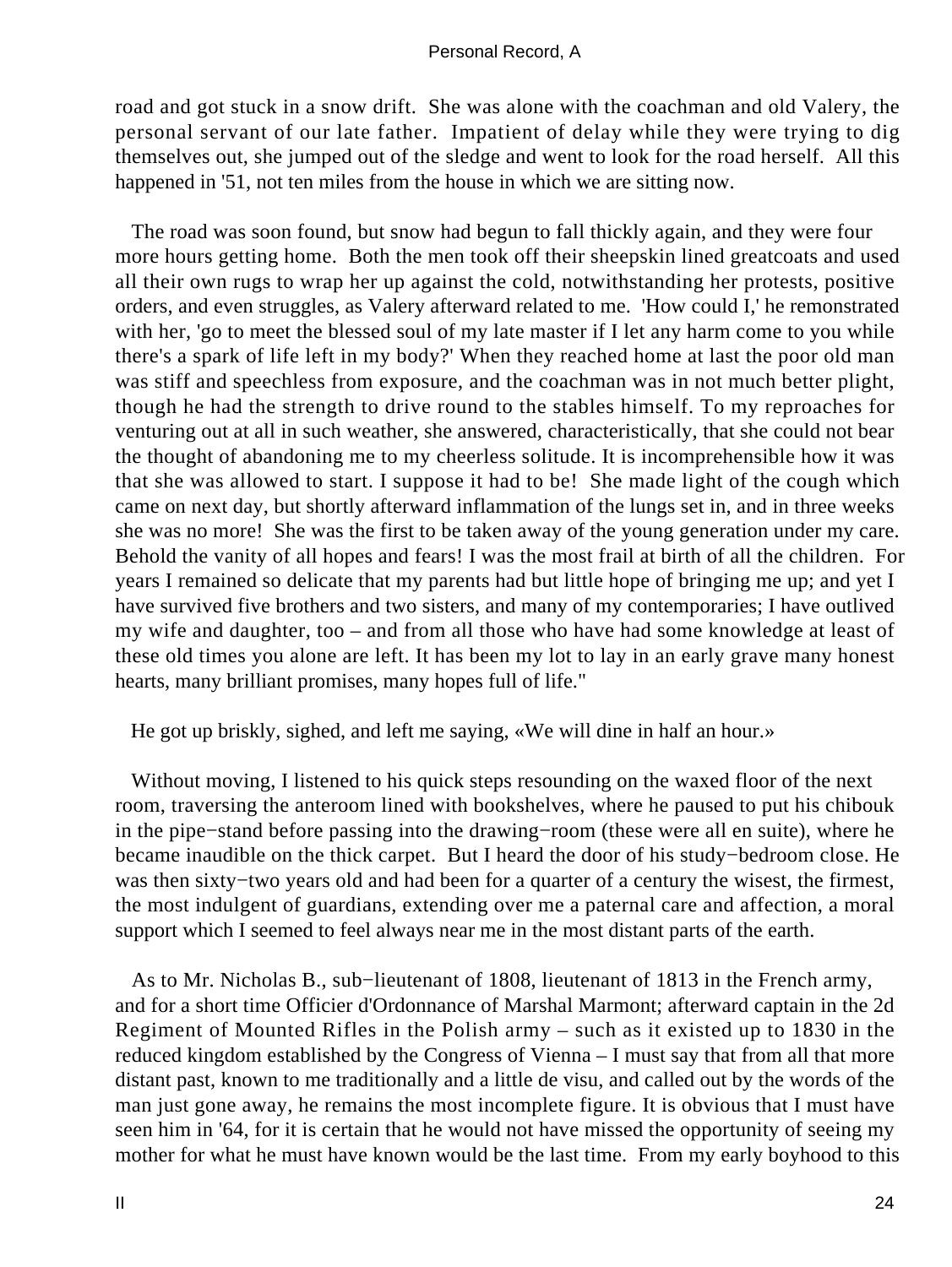day, if I try to call up his image, a sort of mist rises before my eyes, mist in which I perceive vaguely only a neatly brushed head of white hair (which is exceptional in the case of the B. family, where it is the rule for men to go bald in a becoming manner before thirty) and a thin, curved, dignified nose, a feature in strict accordance with the physical tradition of the B. family. But it is not by these fragmentary remains of perishable mortality that he lives in my memory. I knew, at a very early age, that my granduncle Nicholas B. was a Knight of the Legion of Honour and that he had also the Polish Cross for valour Virtuti Militari. The knowledge of these glorious facts inspired in me an admiring veneration; yet it is not that sentiment, strong as it was, which resumes for me the force and the significance of his personality. It is over borne by another and complex impression of awe, compassion, and horror. Mr. Nicholas B. remains for me the unfortunate and miserable (but heroic) being who once upon a time had eaten a dog.

 It is a good forty years since I heard the tale, and the effect has not worn off yet. I believe this is the very first, say, realistic, story I heard in my life; but all the same I don't know why I should have been so frightfully impressed. Of course I know what our village dogs look like – but still. . . . No! At this very day, recalling the horror and compassion of my childhood, I ask myself whether I am right in disclosing to a cold and fastidious world that awful episode in the family history. I ask myself – is it right? – especially as the B. family had always been honourably known in a wide countryside for the delicacy of their tastes in the matter of eating and drinking. But upon the whole, and considering that this gastronomical degradation overtaking a gallant young officer lies really at the door of the Great Napoleon, I think that to cover it up by silence would be an exaggeration of literary restraint. Let the truth stand here. The responsibility rests with the Man of St. Helena in view of his deplorable levity in the conduct of the Russian campaign. It was during the memorable retreat from Moscow that Mr. Nicholas B., in company of two brother officers – as to whose morality and natural refinement I know nothing – bagged a dog on the outskirts of a village and subsequently devoured him. As far as I can remember the weapon used was a cavalry sabre, and the issue of the sporting episode was rather more of a matter of life and death than if it had been an encounter with a tiger. A picket of Cossacks was sleeping in that village lost in the depths of the great Lithuanian forest. The three sportsmen had observed them from a hiding−place making themselves very much at home among the huts just before the early winter darkness set in at four o'clock. They had observed them with disgust and, perhaps, with despair. Late in the night the rash counsels of hunger overcame the dictates of prudence. Crawling through the snow they crept up to the fence of dry branches which generally encloses a village in that part of Lithuania. What they expected to get and in what manner, and whether this expectation was worth the risk, goodness only knows.

 However, these Cossack parties, in most cases wandering without an officer, were known to guard themselves badly and often not at all. In addition, the village lying at a great distance from the line of French retreat, they could not suspect the presence of stragglers from the Grand Army. The three officers had strayed away in a blizzard from the main column and had been lost for days in the woods, which explains sufficiently the terrible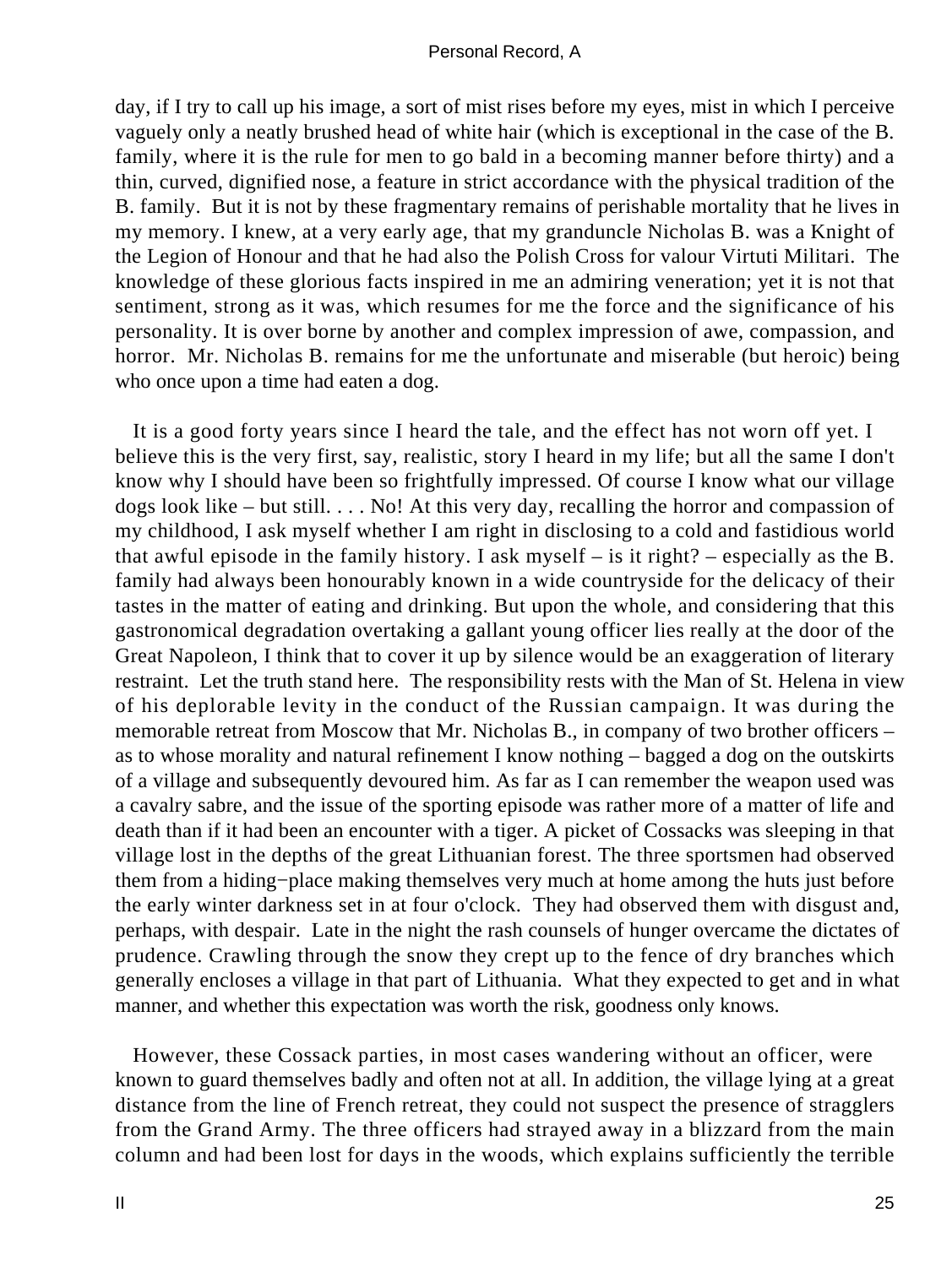straits to which they were reduced. Their plan was to try and attract the attention of the peasants in that one of the huts which was nearest to the enclosure; but as they were preparing to venture into the very jaws of the lion, so to speak, a dog (it is mighty strange that there was but one), a creature quite as formidable under the circumstances as a lion, began to bark on the other side of the fence. . . .

 At this stage of the narrative, which I heard many times (by request) from the lips of Captain Nicholas B.'s sister−in−law, my grandmother, I used to tremble with excitement.

 The dog barked. And if he had done no more than bark, three officers of the Great Napoleon's army would have perished honourably on the points of Cossacks' lances, or perchance escaping the chase would have died decently of starvation. But before they had time to think of running away that fatal and revolting dog, being carried away by the excess of the zeal, dashed out through a gap in the fence. He dashed out and died. His head, I understand, was severed at one blow from his body. I understand also that later on, within the gloomy solitudes of the snow−laden woods, when, in a sheltering hollow, a fire had been lit by the party, the condition of the quarry was discovered to be distinctly unsatisfactory. It was not thin – on the contrary, it seemed unhealthily obese; its skin showed bare patches of an unpleasant character. However, they had not killed that dog for the sake of the pelt. He was large. . . . He was eaten. . . . The rest is silence. . . .

A silence in which a small boy shudders and says firmly:

«I could not have eaten that dog.»

And his grandmother remarks with a smile:

«Perhaps you don't know what it is to be hungry.»

 I have learned something of it since. Not that I have been reduced to eat dog. I have fed on the emblematical animal, which, in the language of the volatile Gauls, is called la vache enragee; I have lived on ancient salt junk, I know the taste of shark, of trepang, of snake, of nondescript dishes containing things without a name – but of the Lithuanian village dog – never! I wish it to be distinctly understood that it is not I, but my granduncle Nicholas, of the Polish landed gentry, Chevalier de la Legion d'Honneur, etc., who in his young days, had eaten the Lithuanian dog.

 I wish he had not. The childish horror of the deed clings absurdly to the grizzled man. I am perfectly helpless against it. Still, if he really had to, let us charitably remember that he had eaten him on active service, while bearing up bravely against the greatest military disaster of modern history, and, in a manner, for the sake of his country. He had eaten him to appease his hunger, no doubt, but also for the sake of an unappeasable and patriotic desire, in the glow of a great faith that lives still, and in the pursuit of a great illusion kindled like a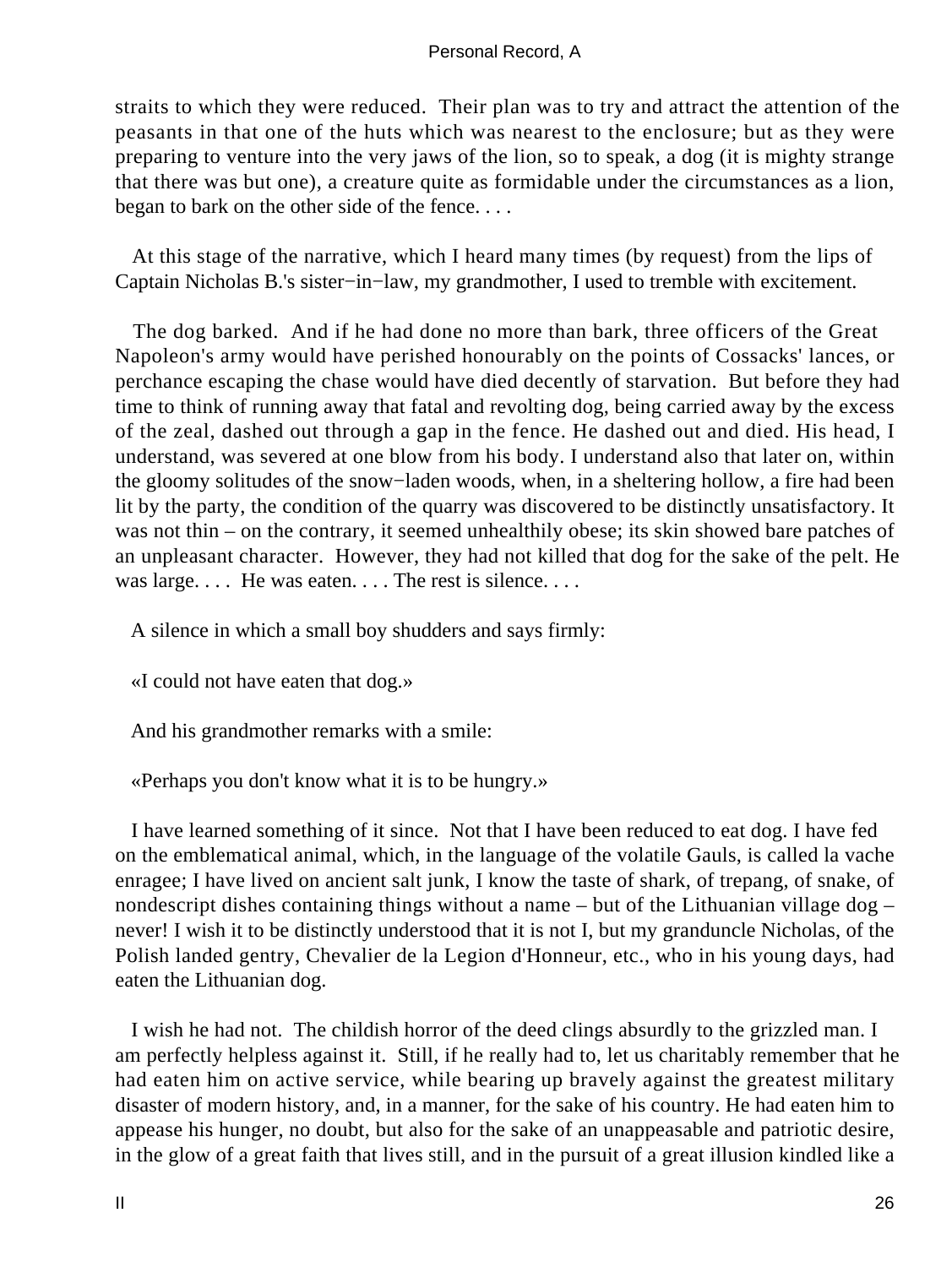false beacon by a great man to lead astray the effort of a brave nation.

Pro patria!

Looked at in that light, it appears a sweet and decorous meal.

 And looked at in the same light, my own diet of la vache enragee appears a fatuous and extravagant form of self−indulgence; for why should I, the son of a land which such men as these have turned up with their plowshares and bedewed with their blood, undertake the pursuit of fantastic meals of salt junk and hardtack upon the wide seas? On the kindest view it seems an unanswerable question. Alas! I have the conviction that there are men of unstained rectitude who are ready to murmur scornfully the word desertion. Thus the taste of innocent adventure may be made bitter to the palate. The part of the inexplicable should be al lowed for in appraising the conduct of men in a world where no explanation is final. No charge of faithlessness ought to be lightly uttered. The appearances of this perishable life are deceptive, like everything that falls under the judgment of our imperfect senses. The inner voice may remain true enough in its secret counsel. The fidelity to a special tradition may last through the events of an unrelated existence, following faithfully, too, the traced way of an inexplicable impulse.

 It would take too long to explain the intimate alliance of contradictions in human nature which makes love itself wear at times the desperate shape of betrayal. And perhaps there is no possible explanation. Indulgence – as somebody said – is the most intelligent of all the virtues. I venture to think that it is one of the least common, if not the most uncommon of all. I would not imply by this that men are foolish – or even most men. Far from it. The barber and the priest, backed by the whole opinion of the village, condemned justly the conduct of the ingenious hidalgo, who, sallying forth from his native place, broke the head of the muleteer, put to death a flock of inoffensive sheep, and went through very doleful experiences in a certain stable. God forbid that an unworthy churl should escape merited censure by hanging on to the stirrup−leather of the sublime caballero. His was a very noble, a very unselfish fantasy, fit for nothing except to raise the envy of baser mortals. But there is more than one aspect to the charm of that exalted and dangerous figure. He, too, had his frailties. After reading so many romances he desired naively to escape with his very body from the intolerable reality of things. He wished to meet, eye to eye, the valorous giant Brandabarbaran, Lord of Arabia, whose armour is made of the skin of a dragon, and whose shield, strapped to his arm, is the gate of a fortified city. Oh, amiable and natural weakness! Oh, blessed simplicity of a gentle heart without guile! Who would not succumb to such a consoling temptation? Nevertheless, it was a form of self−indulgence, and the ingenious hidalgo of La Mancha was not a good citizen. The priest and the barber were not unreasonable in their strictures. Without going so far as the old King Louis−Philippe, who used to say in his exile, «The people are never in fault» – one may admit that there must be some righteousness in the assent of a whole village. Mad! Mad! He who kept in pious meditation the ritual vigil−of−arms by the well of an inn and knelt reverently to be knighted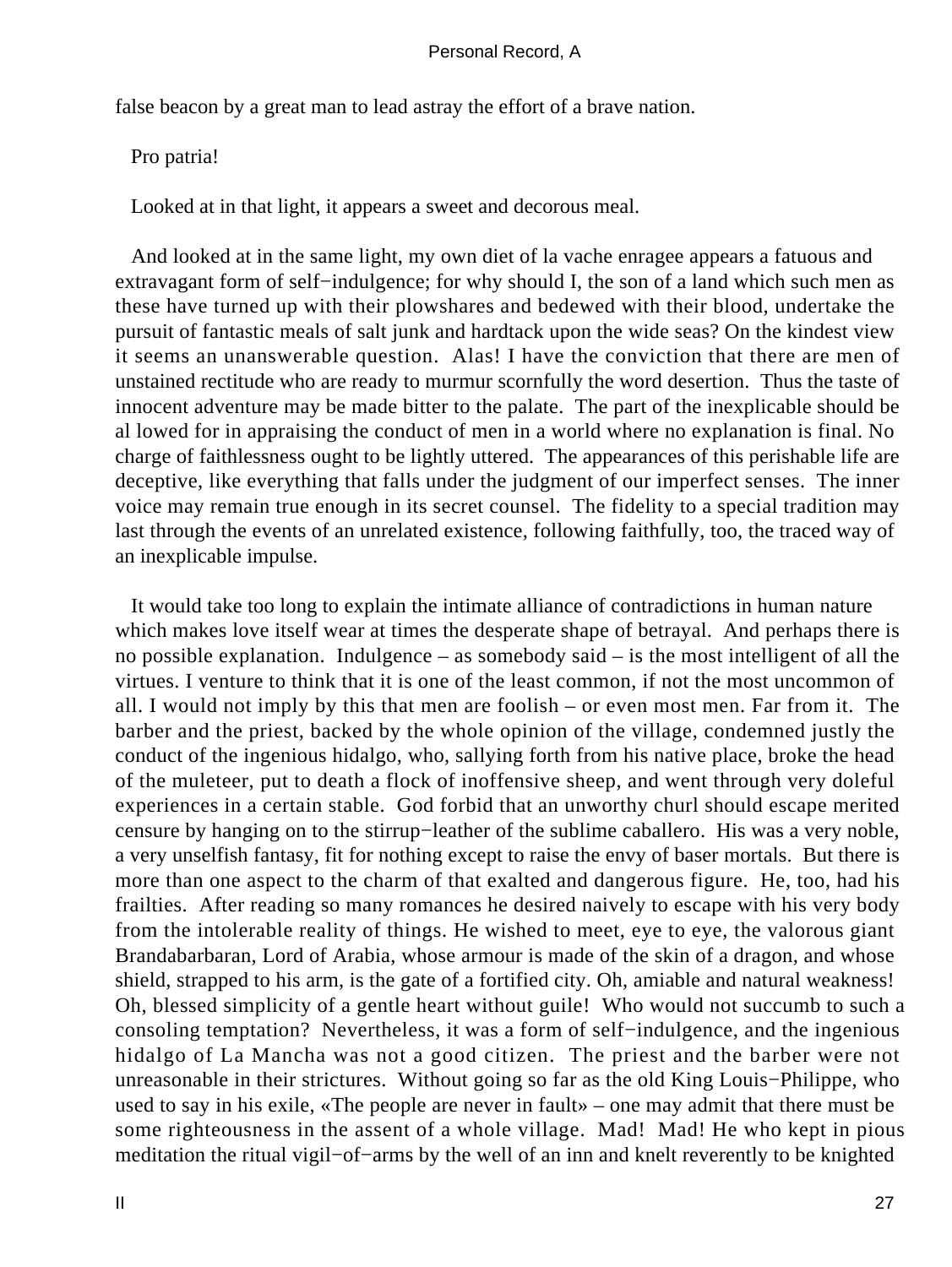at daybreak by the fat, sly rogue of a landlord has come very near perfection. He rides forth, his head encircled by a halo – the patron saint of all lives spoiled or saved by the irresistible grace of imagination. But he was not a good citizen.

 Perhaps that and nothing else was meant by the well−remembered exclamation of my tutor.

 It was in the jolly year 1873, the very last year in which I have had a jolly holiday. There have been idle years afterward, jolly enough in a way and not altogether without their lesson, but this year of which I speak was the year of my last school−boy holiday. There are other reasons why I should remember that year, but they are too long to state formally in this place. Moreover, they have nothing to do with that holiday. What has to do with the holiday is that before the day on which the remark was made we had seen Vienna, the Upper Danube, Munich, the Falls of the Rhine, the Lake of Constance, – in fact, it was a memorable holiday of travel. Of late we had been tramping slowly up the Valley of the Reuss. It was a delightful time. It was much more like a stroll than a tramp. Landing from a Lake of Lucerne steamer in Fluelen, we found ourselves at the end of the second day, with the dusk overtaking our leisurely footsteps, a little way beyond Hospenthal. This is not the day on which the remark was made: in the shadows of the deep valley and with the habitations of men left some way behind, our thoughts ran not upon the ethics of conduct, but upon the simpler human problem of shelter and food. There did not seem anything of the kind in sight, and we were thinking of turning back when suddenly, at a bend of the road, we came upon a building, ghostly in the twilight.

 At that time the work on the St. Gothard Tunnel was going on, and that magnificent enterprise of burrowing was directly responsible for the unexpected building, standing all alone upon the very roots of the mountains. It was long, though not big at all; it was low; it was built of boards, without ornamentation, in barrack−hut style, with the white window−frames quite flush with the yellow face of its plain front. And yet it was a hotel; it had even a name, which I have forgotten. But there was no gold laced doorkeeper at its humble door. A plain but vigorous servant−girl answered our inquiries, then a man and woman who owned the place appeared. It was clear that no travellers were expected, or perhaps even desired, in this strange hostelry, which in its severe style resembled the house which sur mounts the unseaworthy−looking hulls of the toy Noah's Arks, the universal possession of European childhood. However, its roof was not hinged and it was not full to the brim of slab−sided and painted animals of wood. Even the live tourist animal was nowhere in evidence. We had something to eat in a long, narrow room at one end of a long, narrow table, which, to my tired perception and to my sleepy eyes, seemed as if it would tilt up like a see saw plank, since there was no one at the other end to balance it against our two dusty and travel−stained figures. Then we hastened up stairs to bed in a room smelling of pine planks, and I was fast asleep before my head touched the pillow.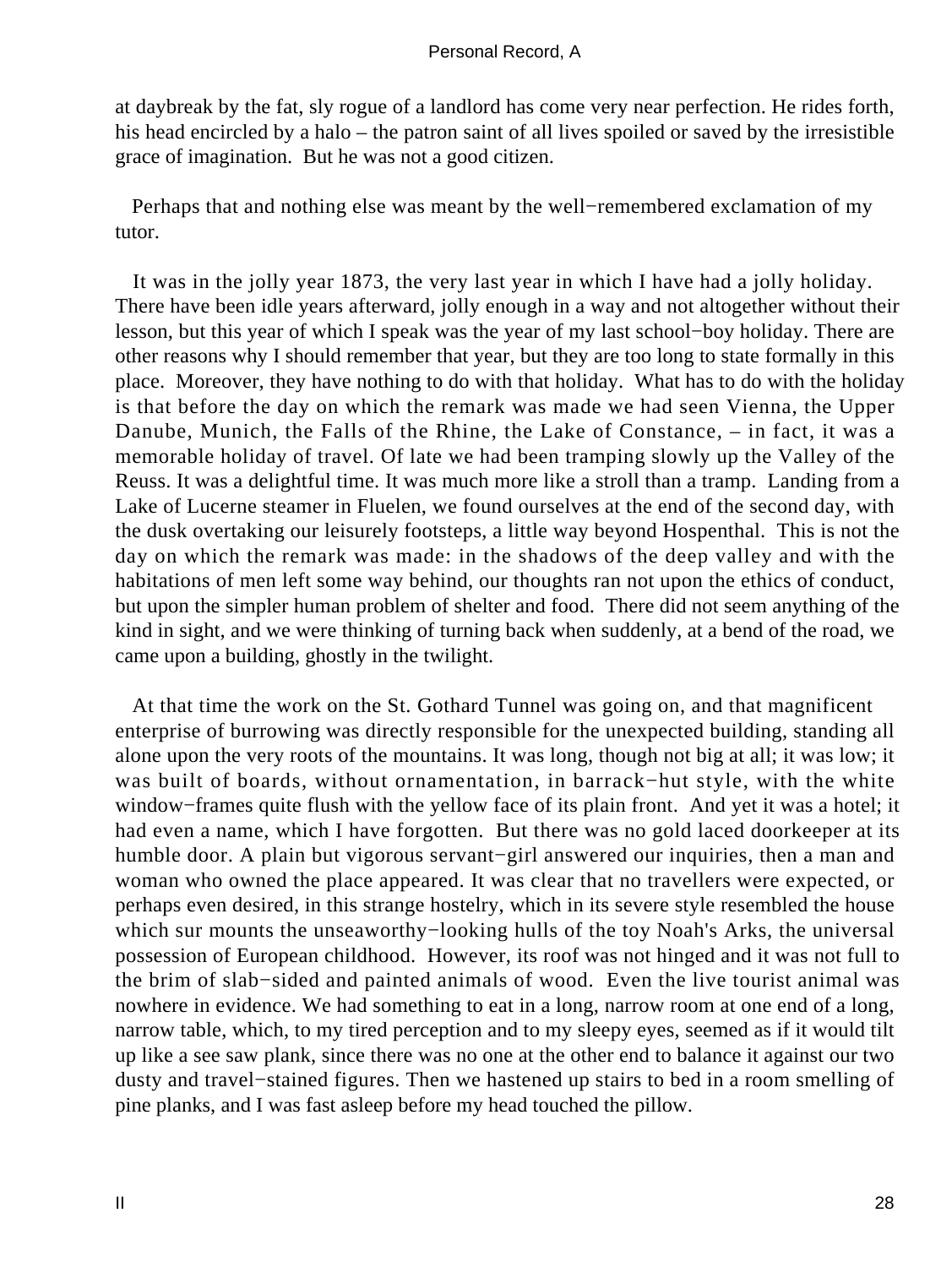In the morning my tutor (he was a student of the Cracow University) woke me up early, and as we were dressing remarked: «There seems to be a lot of people staying in this hotel. I have heard a noise of talking up till eleven o'clock.» This statement surprised me; I had heard no noise whatever, having slept like a top.

 We went down−stairs into the long and narrow dining−room with its long and narrow table. There were two rows of plates on it. At one of the many curtained windows stood a tall, bony man with a bald head set off by a bunch of black hair above each ear, and with a long, black beard. He glanced up from the paper he was reading and seemed genuinely astonished at our intrusion. By and by more men came in. Not one of them looked like a tourist. Not a single woman appeared. These men seemed to know each other with some intimacy, but I cannot say they were a very talkative lot. The bald−headed man sat down gravely at the head of the table. It all had the air of a family party. By and by, from one of the vigorous servant−girls in national costume, we discovered that the place was really a boarding house for some English engineers engaged at the works of the St. Gothard Tunnel; and I could listen my fill to the sounds of the English language, as far as it is used at a breakfast−table by men who do not believe in wasting many words on the mere amenities of life.

 This was my first contact with British mankind apart from the tourist kind seen in the hotels of Zurich and Lucerne – the kind which has no real existence in a workaday world. I know now that the bald−headed man spoke with a strong Scotch accent. I have met many of his kind ashore and afloat. The second engineer of the steamer Mavis, for instance, ought to have been his twin brother. I cannot help thinking that he really was, though for some reason of his own he assured me that he never had a twin brother. Anyway, the deliberate, bald−headed Scot with the coal−black beard appeared to my boyish eyes a very romantic and mysterious person.

 We slipped out unnoticed. Our mapped−out route led over the Furca Pass toward the Rhone Glacier, with the further intention of following down the trend of the Hasli Valley. The sun was already declining when we found ourselves on the top of the pass, and the remark alluded to was presently uttered.

 We sat down by the side of the road to continue the argument begun half a mile or so before. I am certain it was an argument, because I remember perfectly how my tutor argued and how without the power of reply I listened, with my eyes fixed obstinately on the ground. A stir on the road made me look up – and then I saw my unforgettable Englishman. There are acquaintances of later years, familiars, shipmates, whom I remember less clearly. He marched rapidly toward the east (attended by a hang−dog Swiss guide), with the mien of an ardent and fearless traveller. He was clad in a knickerbocker suit, but as at the same time he wore short socks under his laced boots, for reasons which, whether hygienic or conscientious, were surely imaginative, his calves, exposed to the public gaze and to the tonic air of high altitudes, dazzled the beholder by the splendour of their marble−like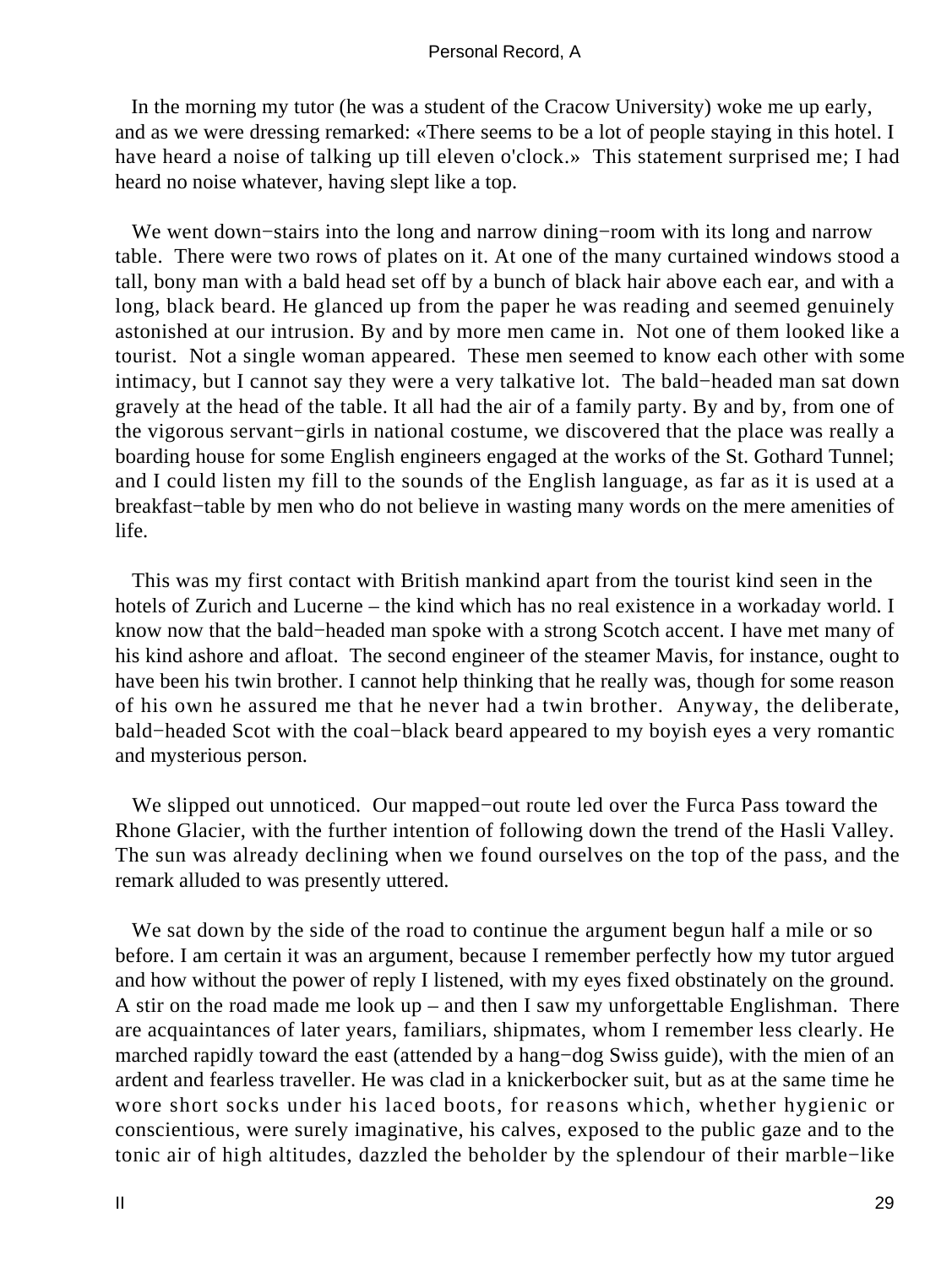condition and their rich tone of young ivory. He was the leader of a small caravan. The light of a headlong, exalted satisfaction with the world of men and the scenery of mountains illumined his clean−cut, very red face, his short, silver−white whiskers, his innocently eager and triumphant eyes. In passing he cast a glance of kindly curiosity and a friendly gleam of big, sound, shiny teeth toward the man and the boy sitting like dusty tramps by the roadside, with a modest knapsack lying at their feet. His white calves twinkled sturdily, the uncouth Swiss guide with a surly mouth stalked like an unwilling bear at his elbow; a small train of three mules followed in single file the lead of this inspiring enthusiast. Two ladies rode past, one behind the other, but from the way they sat I saw only their calm, uniform backs, and the long ends of blue veils hanging behind far down over their identical hat−brims. His two daughters, surely. An industrious luggage−mule, with unstarched ears and guarded by a slouching, sallow driver, brought up the rear. My tutor, after pausing for a look and a faint smile, resumed his earnest argument.

 I tell you it was a memorable year! One does not meet such an Englishman twice in a lifetime. Was he in the mystic ordering of common events the ambassador of my future, sent out to turn the scale at a critical moment on the top of an Alpine pass, with the peaks of the Bernese Oberland for mute and solemn witnesses? His glance, his smile, the unextinguishable and comic ardour of his striving−forward appearance, helped me to pull myself together. It must be stated that on that day and in the exhilarating atmosphere of that elevated spot I had been feeling utterly crushed. It was the year in which I had first spoken aloud of my desire to go to sea. At first like those sounds that, ranging outside the scale to which men's ears are attuned, remain inaudible to our sense of hearing, this declaration passed unperceived. It was as if it had not been. Later on, by trying various tones, I managed to arouse here and there a surprised momentary attention – the «What was that funny noise?» – sort of inquiry. Later on it was: «Did you hear what that boy said? What an extraordinary outbreak!» Presently a wave of scandalized astonishment (it could not have been greater if I had announced the intention of entering a Carthusian monastery) ebbing out of the educational and academical town of Cracow spread itself over several provinces. It spread itself shallow but far−reaching. It stirred up a mass of remonstrance, indignation, pitying wonder, bitter irony, and downright chaff. I could hardly breathe under its weight, and certainly had no words for an answer. People wondered what Mr. T. B. would do now with his worrying nephew and, I dare say, hoped kindly that he would make short work of my nonsense.

 What he did was to come down all the way from Ukraine to have it out with me and to judge by himself, unprejudiced, impartial, and just, taking his stand on the ground of wisdom and affection. As far as is possible for a boy whose power of expression is still unformed I opened the secret of my thoughts to him, and he in return allowed me a glimpse into his mind and heart; the first glimpse of an inexhaustible and noble treasure of clear thought and warm feeling, which through life was to be mine to draw upon with a never−deceived love and confidence. Practically, after several exhaustive conversations, he concluded that he would not have me later on reproach him for having spoiled my life by an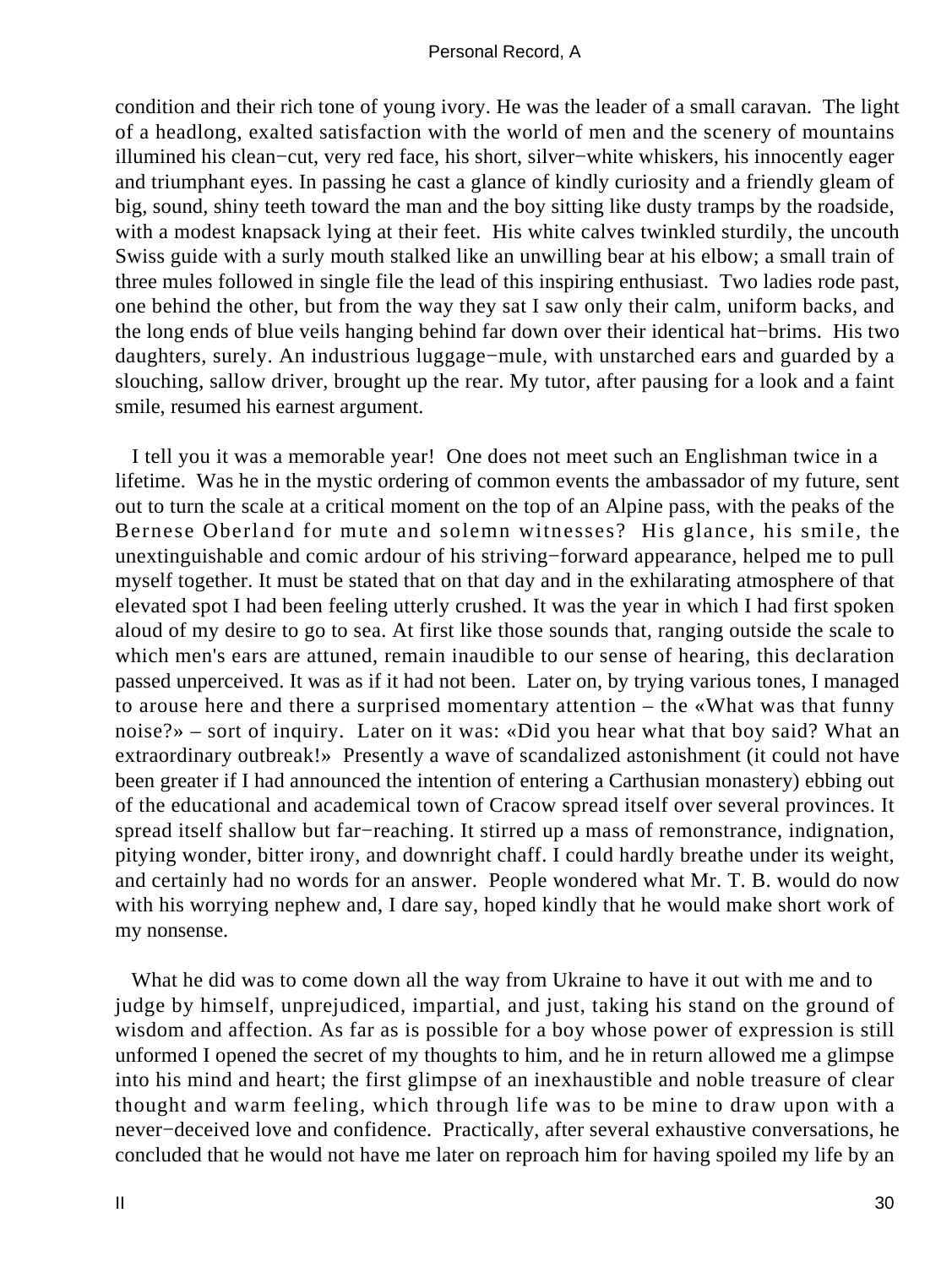unconditional opposition. But I must take time for serious reflection. And I must think not only of myself but of others; weigh the claims of affection and conscience against my own sincerity of purpose. «Think well what it all means in the larger issues – my boy,» he exhorted me, finally, with special friendliness. «And meantime try to get the best place you can at the yearly examinations.»

 The scholastic year came to an end. I took a fairly good place at the exams, which for me (for certain reasons) happened to be a more difficult task than for other boys. In that respect I could enter with a good conscience upon that holiday which was like a long visit pour prendre conge of the mainland of old Europe I was to see so little of for the next four−and−twenty years. Such, however, was not the avowed purpose of that tour. It was rather, I suspect, planned in order to distract and occupy my thoughts in other directions. Nothing had been said for months of my going to sea. But my attachment to my young tutor and his influence over me were so well known that he must have received a confidential mission to talk me out of my romantic folly. It was an excellently appropriate arrangement, as neither he nor I had ever had a single glimpse of the sea in our lives. That was to come by and by for both of us in Venice, from the outer shore of Lido. Meantime he had taken his mission to heart so well that I began to feel crushed before we reached Zurich. He argued in railway trains, in lake steamboats, he had argued away for me the obligatory sunrise on the Righi, by Jove! Of his devotion to his unworthy pupil there can be no doubt. He had proved it already by two years of unremitting and arduous care. I could not hate him. But he had been crushing me slowly, and when he started to argue on the top of the Furca Pass he was perhaps nearer a success than either he or I imagined. I listened to him in despairing silence, feeling that ghostly, unrealized, and desired sea of my dreams escape from the unnerved grip of my will.

 The enthusiastic old Englishman had passed – and the argument went on. What reward could I expect from such a life at the end of my years, either in ambition, honour, or conscience? An unanswerable question. But I felt no longer crushed. Then our eyes met and a genuine emotion was visible in his as well as in mine. The end came all at once. He picked up the knapsack suddenly and got onto his feet.

«You are an incorrigible, hopeless Don Quixote. That's what you are.»

 I was surprised. I was only fifteen and did not know what he meant exactly. But I felt vaguely flattered at the name of the immortal knight turning up in connection with my own folly, as some people would call it to my face. Alas! I don't think there was anything to be proud of. Mine was not the stuff of protectors of forlorn damsels, the redressers of this world's wrong are made of; and my tutor was the man to know that best. Therein, in his indignation, he was superior to the barber and the priest when he flung at me an honoured name like a reproach.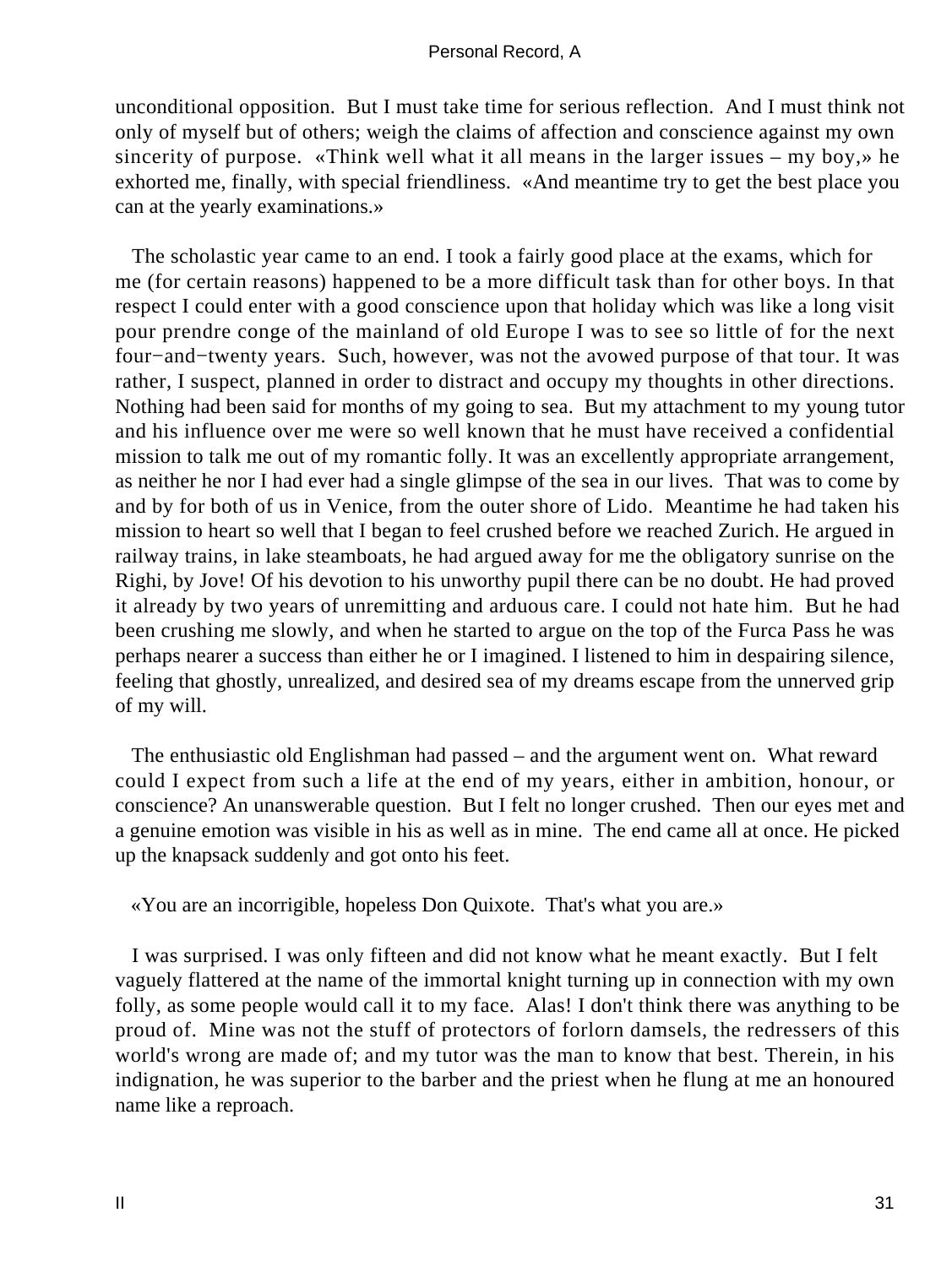I walked behind him for full five minutes; then without looking back he stopped. The shadows of distant peaks were lengthening over the Furca Pass. When I came up to him he turned to me and in full view of the Finster Aarhorn, with his band of giant brothers rearing their monstrous heads against a brilliant sky, put his hand on my shoulder affectionately.

«Well! That's enough. We will have no more of it.»

 And indeed there was no more question of my mysterious vocation between us. There was to be no more question of it at all, no where or with any one. We began the descent of the Furca Pass conversing merrily.

 Eleven years later, month for month, I stood on Tower Hill on the steps of the St. Katherine's Dockhouse, a master in the British Merchant Service. But the man who put his hand on my shoulder at the top of the Furca Pass was no longer living.

 That very year of our travels he took his degree of the Philosophical Faculty – and only then his true vocation declared itself. Obedient to the call, he entered at once upon the four−year course of the Medical Schools. A day came when, on the deck of a ship moored in Calcutta, I opened a letter telling me of the end of an enviable existence. He had made for himself a practice in some obscure little town of Austrian Galicia. And the letter went on to tell me how all the bereaved poor of the district, Christians and Jews alike, had mobbed the good doctor's coffin with sobs and lamentations at the very gate of the cemetery.

 How short his years and how clear his vision! What greater reward in ambition, honour, and conscience could he have hoped to win for himself when, on the top of the Furca Pass, he bade me look well to the end of my opening life?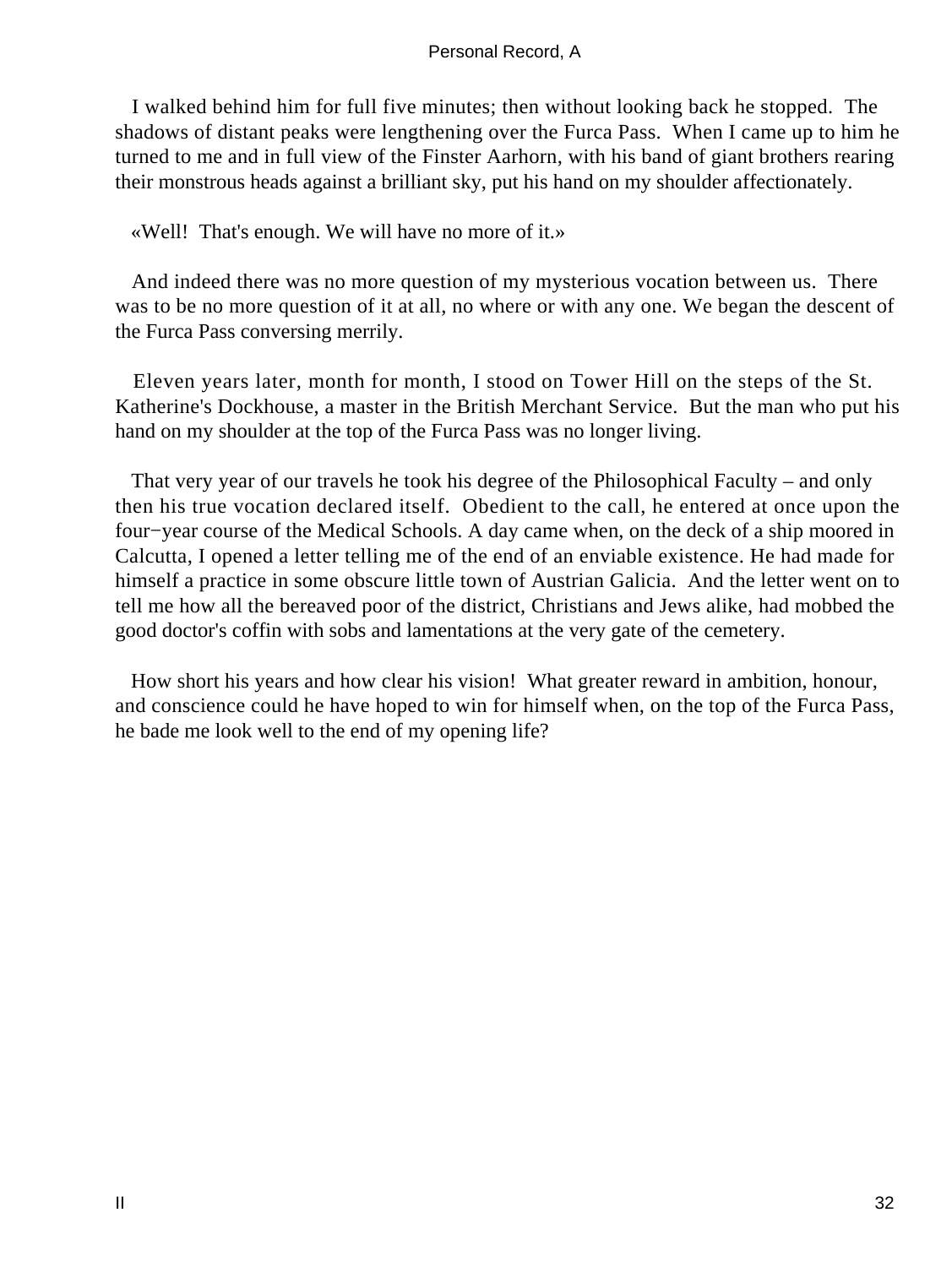# **[III](#page-89-0)**

**The devouring in a dismal forest of a luckless Lithuanian dog by my granduncle** Nicholas B. in company of two other military and famished scarecrows, symbolized, to my childish imagination, the whole horror of the retreat from Moscow, and the immorality of a conqueror's ambition. An extreme distaste for that objectionable episode has tinged the views I hold as to the character and achievements of Napoleon the Great. I need not say that these are unfavourable. It was morally reprehensible for that great captain to induce a simple−minded Polish gentleman to eat dog by raising in his breast a false hope of national independence. It has been the fate of that credulous nation to starve for upward of a hundred years on a diet of false hopes and – well – dog. It is, when one thinks of it, a singularly poisonous regimen. Some pride in the national constitution which has survived a long course of such dishes is really excusable.

 But enough of generalizing. Returning to particulars, Mr. Nicholas B. confided to his sister−in−law (my grandmother) in his misanthropically laconic manner that this supper in the woods had been nearly «the death of him.» This is not surprising. What surprises me is that the story was ever heard of; for granduncle Nicholas differed in this from the generality of military men of Napoleon's time (and perhaps of all time) that he did not like to talk of his campaigns, which began at Friedland and ended some where in the neighbourhood of Bar−le−Duc. His admiration of the great Emperor was unreserved in everything but expression. Like the religion of earnest men, it was too profound a sentiment to be displayed before a world of little faith. Apart from that he seemed as completely devoid of military anecdotes as though he had hardly ever seen a soldier in his life. Proud of his decorations earned before he was twenty−five, he refused to wear the ribbons at the buttonhole in the manner practised to this day in Europe and even was unwilling to display the insignia on festive occasions, as though he wished to conceal them in the fear of appearing boastful.

 «It is enough that I have them,» he used to mutter. In the course of thirty years they were seen on his breast only twice – at an auspicious marriage in the family and at the funeral of an old friend. That the wedding which was thus honoured was not the wedding of my mother I learned only late in life, too late to bear a grudge against Mr. Nicholas B., who made amends at my birth by a long letter of congratulation containing the following prophecy: «He will see better times.» Even in his embittered heart there lived a hope. But he was not a true prophet.

 He was a man of strange contradictions. Living for many years in his brother's house, the home of many children, a house full of life, of animation, noisy with a constant coming and going of many guests, he kept his habits of solitude and silence. Considered as obstinately secretive in all his purposes, he was in reality the victim of a most painful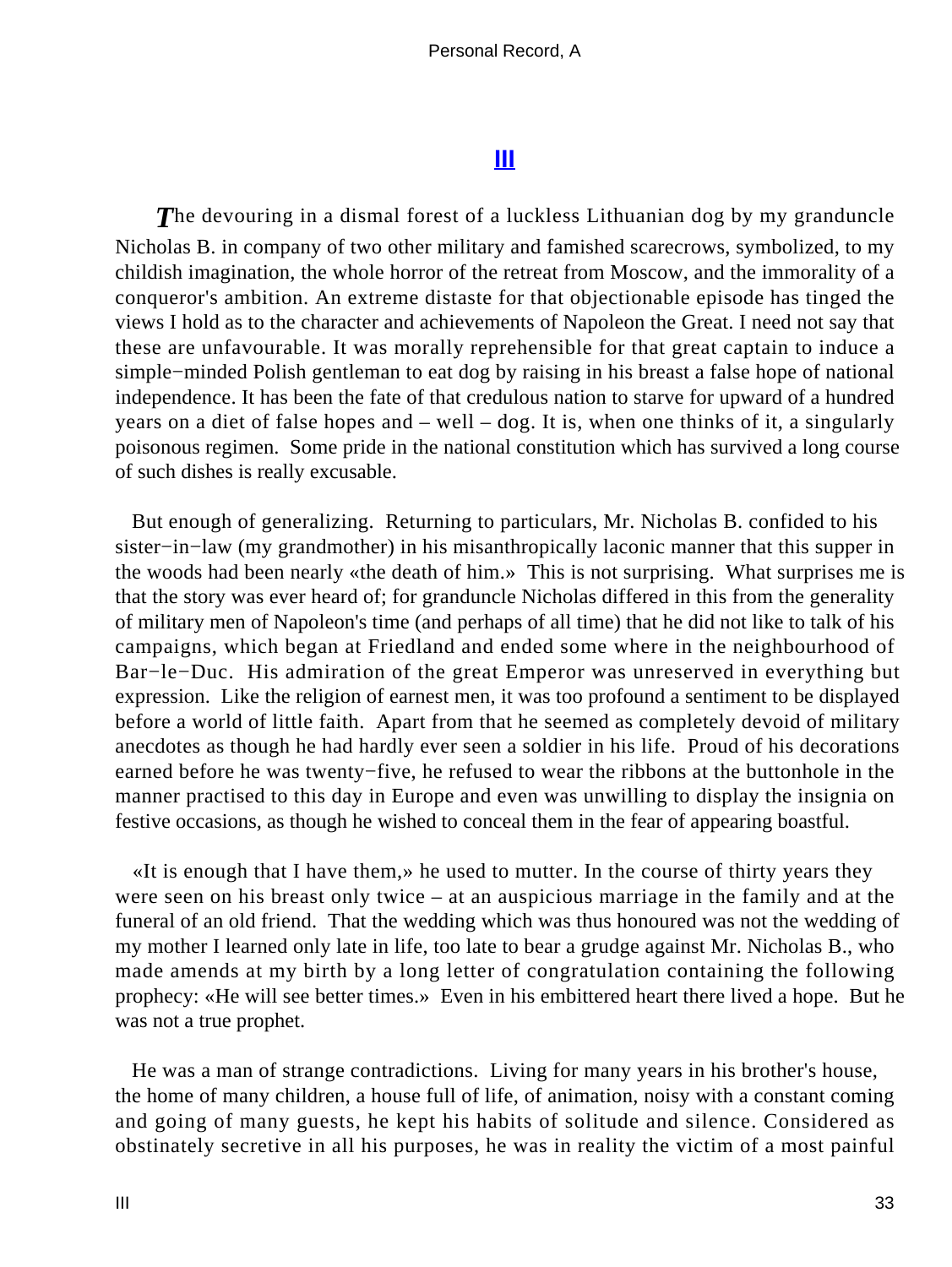irresolution in all matters of civil life. Under his taciturn, phlegmatic behaviour was hidden a faculty of short−lived passionate anger. I suspect he had no talent for narrative; but it seemed to afford him sombre satisfaction to declare that he was the last man to ride over the bridge of the river Elster after the battle of Leipsic. Lest some construction favourable to his valour should be put on the fact he condescended to explain how it came to pass. It seems that shortly after the retreat began he was sent back to the town where some divisions of the French army (and among them the Polish corps of Prince Joseph Poniatowski), jammed hopelessly in the streets, were being simply exterminated by the troops of the Allied Powers. When asked what it was like in there, Mr. Nicholas B. muttered only the word «Shambles.» Having delivered his message to the Prince he hastened away at once to render an account of his mission to the superior who had sent him. By that time the advance of the enemy had enveloped the town, and he was shot at from houses and chased all the way to the river−bank by a disorderly mob of Austrian Dragoons and Prussian Hussars. The bridge had been mined early in the morning, and his opinion was that the sight of the horsemen converging from many sides in the pursuit of his person alarmed the officer in command of the sappers and caused the premature firing of the charges. He had not gone more than two hundred yards on the other side when he heard the sound of the fatal explosions. Mr. Nicholas B. concluded his bald narrative with the word «Imbecile,» uttered with the utmost deliberation. It testified to his indignation at the loss of so many thousands of lives. But his phlegmatic physiognomy lighted up when he spoke of his only wound, with something resembling satisfaction. You will see that there was some reason for it when you learn that he was wounded in the heel. «Like his Majesty the Emperor Napoleon himself,» he reminded his hearers, with assumed indifference. There can be no doubt that the indifference was assumed, if one thinks what a very distinguished sort of wound it was. In all the history of warfare there are, I believe, only three warriors publicly known to have been wounded in the heel – Achilles and Napoleon – demigods indeed – to whom the familial piety of an unworthy descendant adds the name of the simple mortal, Nicholas B.

 The Hundred Days found Mr. Nicholas B. staying with a distant relative of ours, owner of a small estate in Galicia. How he got there across the breadth of an armed Europe, and after what adventures, I am afraid will never be known now. All his papers were destroyed shortly before his death; but if there was among them, as he affirmed, a concise record of his life, then I am pretty sure it did not take up more than a half sheet of foolscap or so. This relative of ours happened to be an Austrian officer who had left the service after the battle of Austerlitz. Unlike Mr. Nicholas B., who concealed his decorations, he liked to display his honourable discharge in which he was mentioned as un schreckbar (fearless) before the enemy. No conjunction could seem more unpromising, yet it stands in the family tradition that these two got on very well together in their rural solitude.

 When asked whether he had not been sorely tempted during the Hundred Days to make his way again to France and join the service of his beloved Emperor, Mr. Nicholas B. used to mutter: «No money. No horse. Too far to walk.»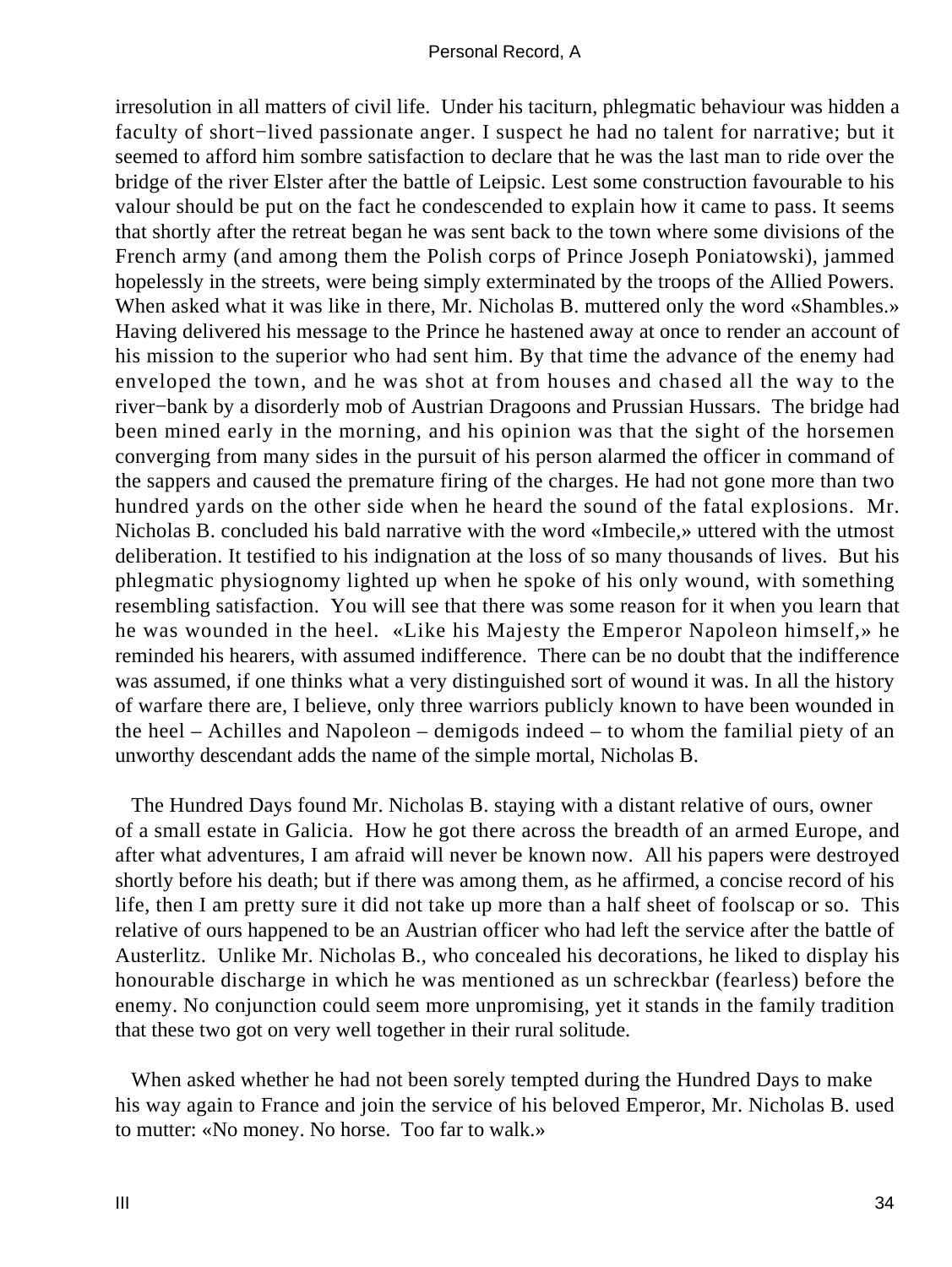The fall of Napoleon and the ruin of national hopes affected adversely the character of Mr. Nicholas B. He shrank from returning to his province. But for that there was also another reason. Mr. Nicholas B. and his brother – my maternal grand father – had lost their father early, while they were quite children. Their mother, young still and left very well off, married again a man of great charm and of an amiable disposition, but without a penny. He turned out an affectionate and careful stepfather; it was unfortunate, though, that while directing the boys' education and forming their character by wise counsel, he did his best to get hold of the fortune by buying and selling land in his own name and investing capital in such a manner as to cover up the traces of the real ownership. It seems that such practices can be successful if one is charming enough to dazzle one's own wife permanently, and brave enough to defy the vain terrors of public opinion. The critical time came when the elder of the boys on attaining his majority, in the year 1811, asked for the accounts and some part at least of the inheritance to begin life upon. It was then that the stepfather declared with calm finality that there were no accounts to render and no property to inherit. The whole fortune was his very own. He was very good−natured about the young man's misapprehension of the true state of affairs, but, of course, felt obliged to maintain his position firmly. Old friends came and went busily, voluntary mediators appeared travelling on most horrible roads from the most distant corners of the three provinces; and the Marshal of the Nobility (ex−officio guardian of all well−born orphans) called a meeting of landowners to «ascertain in a friendly way how the misunderstanding between X and his stepsons had arisen and devise proper measures to remove the same.» A deputation to that effect visited X, who treated them to excellent wines, but absolutely refused his ear to their remonstrances. As to the proposals for arbitration he simply laughed at them; yet the whole province must have been aware that fourteen years before, when he married the widow, all his visible fortune consisted (apart from his social qualities) in a smart four−horse turnout with two servants, with whom he went about visiting from house to house; and as to any funds he might have possessed at that time their existence could only be inferred from the fact that he was very punctual in settling his modest losses at cards. But by the magic power of stubborn and constant assertion, there were found presently, here and there, people who mumbled that surely «there must be some thing in it.» However, on his next name−day (which he used to celebrate by a great three days' shooting party), of all the invited crowd only two guests turned up, distant neighbours of no importance; one notoriously a fool, and the other a very pious and honest person, but such a passionate lover of the gun that on his own confession he could not have refused an invitation to a shooting party from the devil himself. X met this manifestation of public opinion with the serenity of an unstained conscience. He refused to be crushed. Yet he must have been a man of deep feeling, because, when his wife took openly the part of her children, he lost his beautiful tranquillity, proclaimed himself heartbroken, and drove her out of the house, neglecting in his grief to give her enough time to pack her trunks.

 This was the beginning of a lawsuit, an abominable marvel of chicane, which by the use of every legal subterfuge was made to last for many years. It was also the occasion for a display of much kindness and sympathy. All the neighbouring houses flew open for the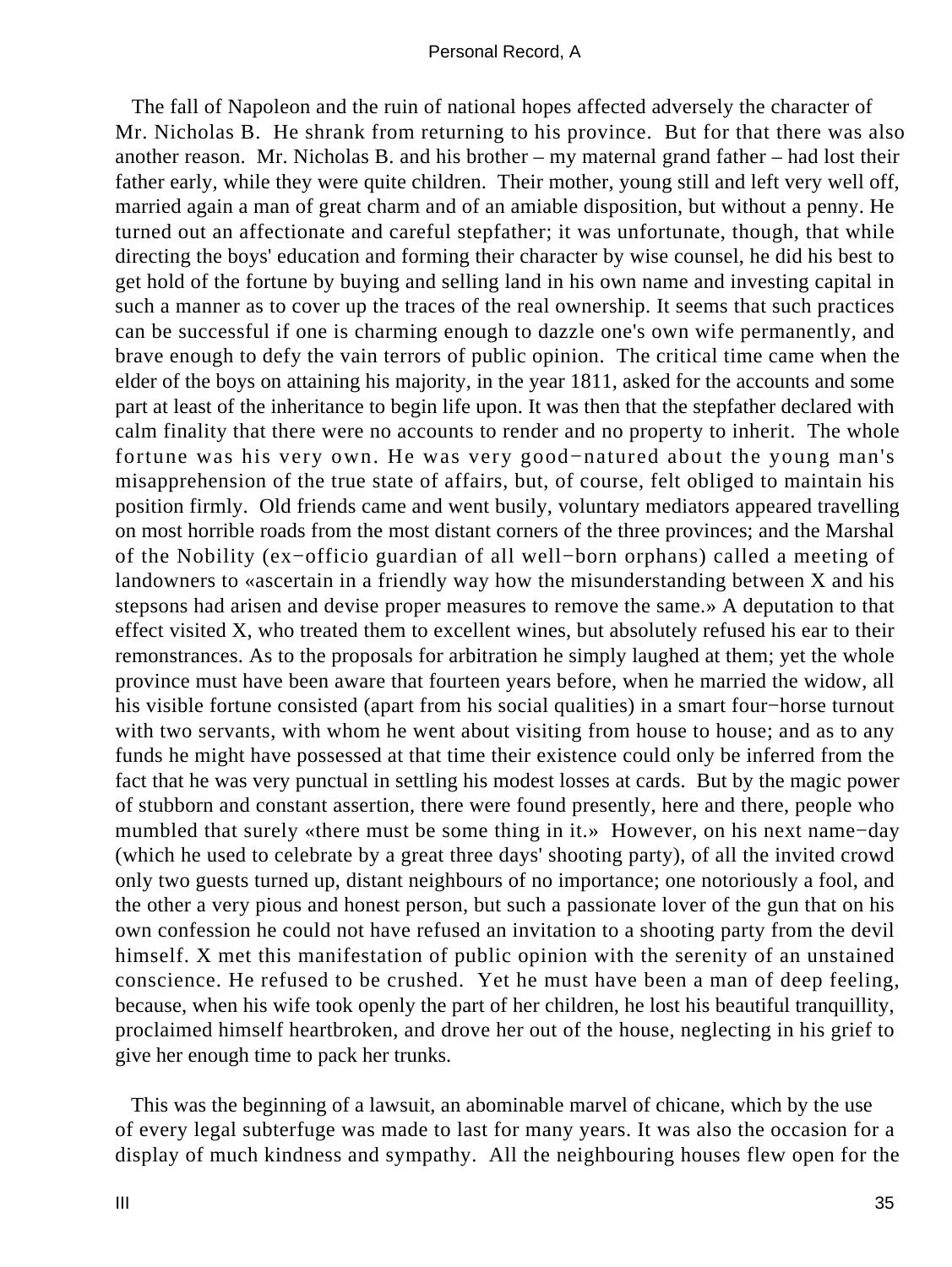reception of the homeless. Neither legal aid nor material assistance in the prosecution of the suit was ever wanting. X, on his side, went about shedding tears publicly over his stepchildren's ingratitude and his wife's blind infatuation; but as at the same time he displayed great cleverness in the art of concealing material documents (he was even suspected of having burned a lot of historically interesting family papers) this scandalous litigation had to be ended by a compromise lest worse should befall. It was settled finally by a surrender, out of the disputed estate, in full satisfaction of all claims, of two villages with the names of which I do not intend to trouble my readers. After this lame and impotent conclusion neither the wife nor the stepsons had anything to say to the man who had presented the world with such a successful example of self−help based on character, determination, and industry; and my great−grandmother, her health completely broken down, died a couple of years later in Carlsbad. Legally secured by a decree in the possession of his plunder, X regained his wonted serenity, and went on living in the neighbourhood in a comfortable style and in apparent peace of mind. His big shoots were fairly well attended again. He was never tired of assuring people that he bore no grudge for what was past; he protested loudly of his constant affection for his wife and stepchildren. It was true, he said, that they had tried to strip him as naked as a Turkish saint in the decline of his days; and because he had defended himself from spoliation, as anybody else in his place would have done, they had abandoned him now to the horrors of a solitary old age. Nevertheless, his love for them survived these cruel blows.

 And there might have been some truth in his protestations. Very soon he began to make overtures of friendship to his eldest stepson, my maternal grandfather; and when these were peremptorily rejected he went on renewing them again and again with characteristic obstinacy. For years he persisted in his efforts at reconciliation, promising my grandfather to execute a will in his favour if he only would be friends again to the extent of calling now and then (it was fairly close neighbourhood for these parts, forty miles or so), or even of putting in an appearance for the great shoot on the name−day. My grandfather was an ardent lover of every sport. His temperament was as free from hardness and animosity as can be imagined. Pupil of the liberal−minded Benedictines who directed the only public school of some standing then in the south, he had also read deeply the authors of the eighteenth century. In him Christian charity was joined to a philosophical indulgence for the failings of human nature. But the memory of those miserably anxious early years, his young man's years robbed of all generous illusions by the cynicism of the sordid lawsuit, stood in the way of forgiveness. He never succumbed to the fascination of the great shoot; and X, his heart set to the last on reconciliation, with the draft of the will ready for signature kept by his bedside, died intestate.

 The fortune thus acquired and augmented by a wise and careful management passed to some distant relatives whom he had never seen and who even did not bear his name.

 Meantime the blessing of general peace descended upon Europe. Mr. Nicholas B., bidding good−bye to his hospitable relative, the «fearless» Austrian officer, departed from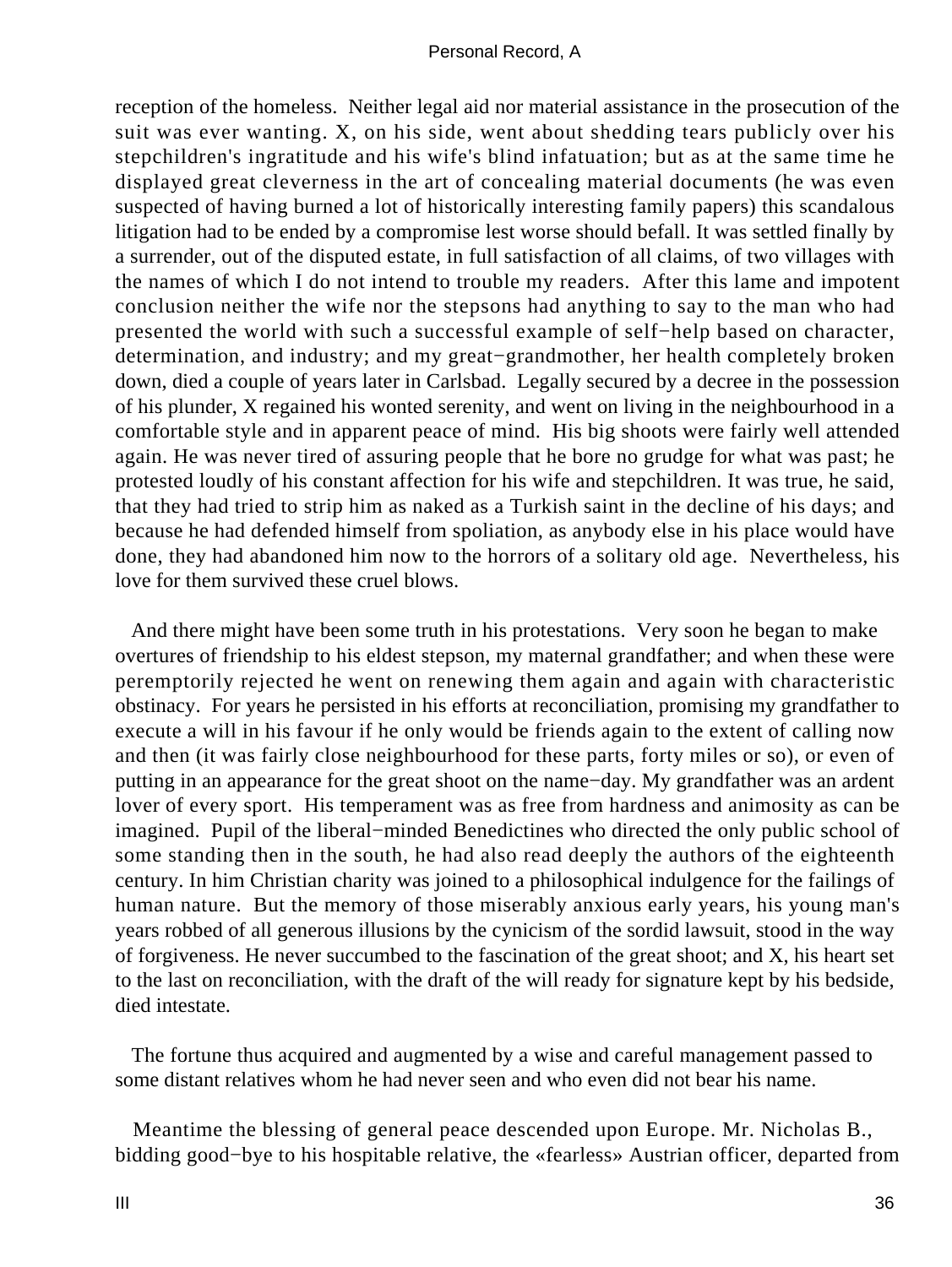Galicia, and without going near his native place, where the odious lawsuit was still going on, proceeded straight to Warsaw and entered the army of the newly constituted Polish kingdom under the sceptre of Alexander I, Autocrat of all the Russias.

 This kingdom, created by the Vienna Congress as an acknowledgment to a nation of its former independent existence, included only the central provinces of the old Polish patrimony. A brother of the Emperor, the Grand Duke Constantine (Pavlovitch), its Viceroy and Commander−in−Chief, married morganatically to a Polish lady to whom he was fiercely attached, extended this affection to what he called «My Poles» in a capricious and savage manner. Sallow in complexion, with a Tartar physiognomy and fierce little eyes, he walked with his fists clenched, his body bent forward, darting suspicious glances from under an enormous cocked hat. His intelligence was limited, and his sanity itself was doubtful. The hereditary taint expressed itself, in his case, not by mystic leanings as in his two brothers, Alexander and Nicholas (in their various ways, for one was mystically liberal and the other mystically autocratic), but by the fury of an uncontrollable temper which generally broke out in disgusting abuse on the parade ground. He was a passionate militarist and an amazing drill−master. He treated his Polish army as a spoiled child treats a favourite toy, except that he did not take it to bed with him at night. It was not small enough for that. But he played with it all day and every day, delighting in the variety of pretty uniforms and in the fun of incessant drilling. This childish passion, not for war, but for mere militarism, achieved a desirable result. The Polish army, in its equipment, in its armament, and in its battle−field efficiency, as then understood, became, by the end of the year 1830, a first−rate tactical instrument. Polish peasantry (not serfs) served in the ranks by enlistment, and the officers belonged mainly to the smaller nobility. Mr. Nicholas B., with his Napoleonic record, had no difficulty in obtaining a lieutenancy, but the promotion in the Polish army was slow, because, being a separate organization, it took no part in the wars of the Russian Empire against either Persia or Turkey. Its first campaign, against Russia itself, was to be its last. In 1831, on the outbreak of the Revolution, Mr. Nicholas B. was the senior captain of his regiment. Some time before he had been made head of the remount establishment quartered outside the kingdom in our southern provinces, whence almost all the horses for the Polish cavalry were drawn. For the first time since he went away from home at the age of eighteen to begin his military life by the battle of Friedland, Mr. Nicholas B. breathed the air of the «Border,» his native air. Unkind fate was lying in wait for him among the scenes of his youth. At the first news of the rising in Warsaw all the remount establishment, officers, «vets.,» and the very troopers, were put promptly under arrest and hurried off in a body beyond the Dnieper to the nearest town in Russia proper. From there they were dispersed to the distant parts of the empire. On this occasion poor Mr. Nicholas B. penetrated into Russia much farther than he ever did in the times of Napoleonic invasion, if much less willingly. Astrakan was his destination. He remained there three years, allowed to live at large in the town, but having to report himself every day at noon to the military commandant, who used to detain him frequently for a pipe and a chat. It is difficult to form a just idea of what a chat with Mr. Nicholas B. could have been like. There must have been much compressed rage under his taciturnity, for the commandant communicated to him the news from the theatre of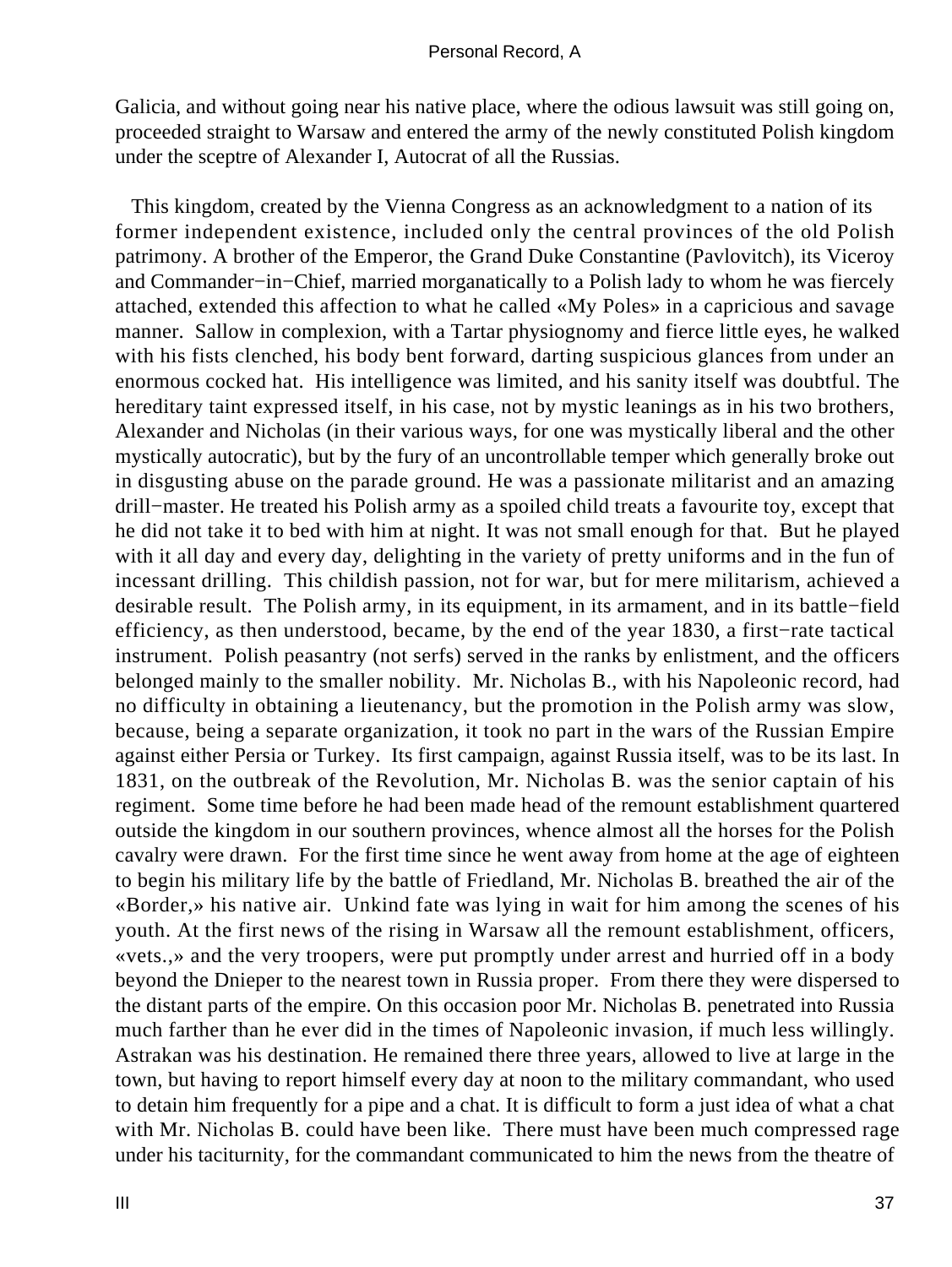war, and this news was such as it could be – that is, very bad for the Poles. Mr. Nicholas B. received these communications with outward phlegm, but the Russian showed a warm sympathy for his prisoner. "As a soldier myself I understand your feelings. You, of course, would like to be in the thick of it. By heavens! I am fond of you. If it were not for the terms of the military oath I would let you go on my own responsibility.

What difference could it make to us, one more or less of you?"

At other times he wondered with simplicity.

 «Tell me, Nicholas Stepanovitch» (my great−grandfather's name was Stephen, and the commandant used the Russian form of polite address) – «tell me why is it that you Poles are always looking for trouble? What else could you expect from running up against Russia?»

He was capable, too, of philosophical reflections.

 «Look at your Napoleon now. A great man. There is no denying it that he was a great man as long as he was content to thrash those Germans and Austrians and all those nations. But no! He must go to Russia looking for trouble, and what's the consequence? Such as you see me; I have rattled this sabre of mine on the pavements of Paris.»

 After his return to Poland Mr. Nicholas B. described him as a «worthy man but stupid,» whenever he could be induced to speak of the conditions of his exile. Declining the option offered him to enter the Russian army, he was retired with only half the pension of his rank. His nephew (my uncle and guardian) told me that the first lasting impression on his memory as a child of four was the glad excitement reigning in his parents' house on the day when Mr. Nicholas B. arrived home from his detention in Russia.

 Every generation has its memories. The first memories of Mr. Nicholas B. might have been shaped by the events of the last partition of Poland, and he lived long enough to suffer from the last armed rising in 1863, an event which affected the future of all my generation and has coloured my earliest impressions. His brother, in whose house he had sheltered for some seventeen years his misanthropical timidity before the commonest problems of life, having died in the early fifties, Mr. Nicholas B. had to screw his courage up to the sticking−point and come to some decision as to the future. After a long and agonizing hesitation he was persuaded at last to become the tenant of some fifteen hundred acres out of the estate of a friend in the neighbourhood.

 The terms of the lease were very advantageous, but the retired situation of the village and a plain, comfortable house in good repair were, I fancy, the greatest inducements. He lived there quietly for about ten years, seeing very few people and taking no part in the public life of the province, such as it could be under an arbitrary bureaucratic tyranny. His character and his patriotism were above suspicion; but the organizers of the rising in their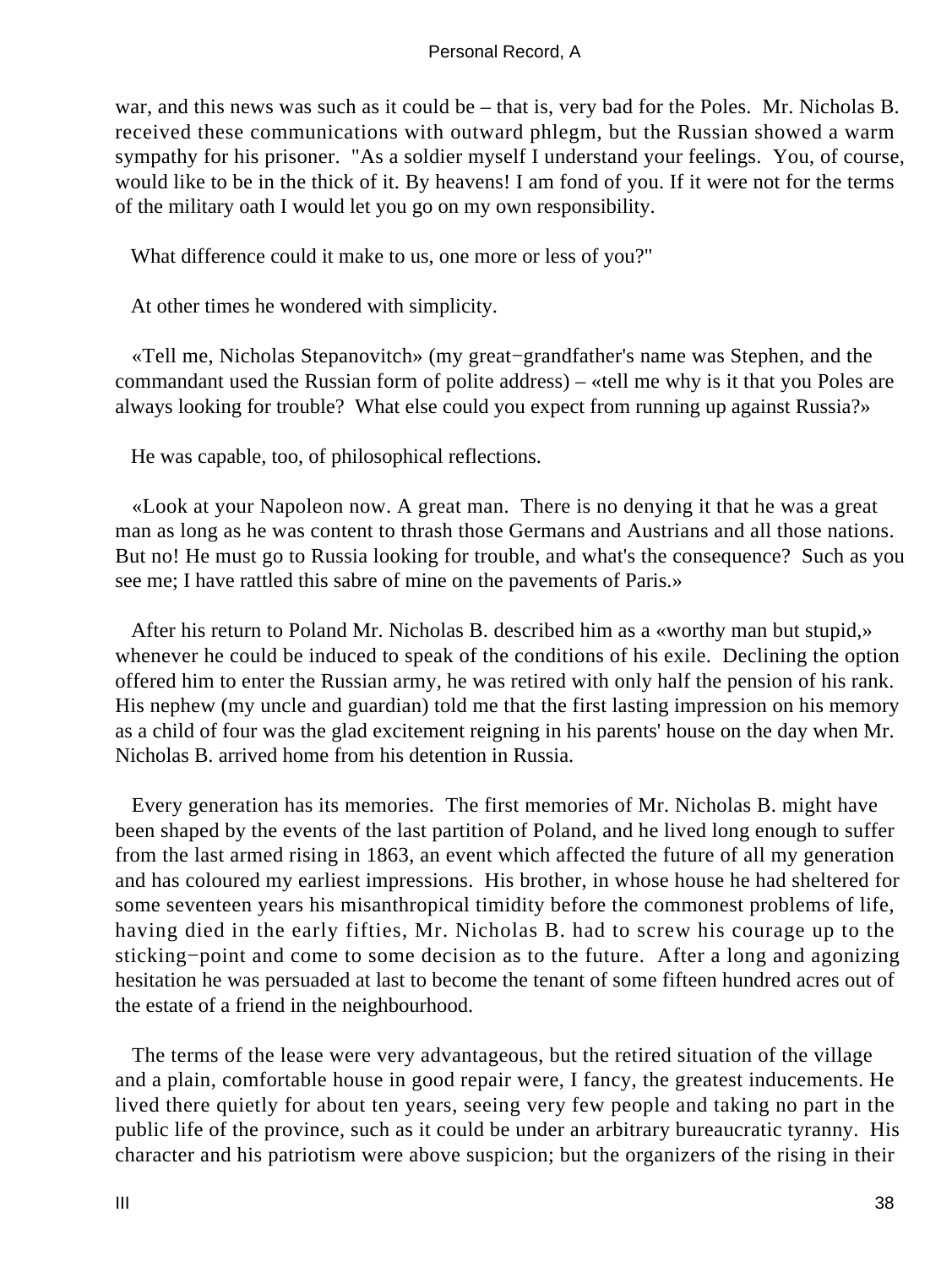frequent journeys up and down the province scrupulously avoided coming near his house. It was generally felt that the repose of the old man's last years ought not to be disturbed. Even such intimates as my paternal grandfather, comrade−in−arms during Napoleon's Moscow campaign, and later on a fellow officer in the Polish army, refrained from visiting his crony as the date of the outbreak approached. My paternal grandfather's two sons and his only daughter were all deeply involved in the revolutionary work; he himself was of that type of Polish squire whose only ideal of patriotic action was to «get into the saddle and drive them out.» But even he agreed that «dear Nicholas must not be worried.» All this considerate caution on the part of friends, both conspirators and others, did not prevent Mr. Nicholas B. being made to feel the misfortunes of that ill−omened year.

 Less than forty−eight hours after the beginning of the rebellion in that part of the country, a squadron of scouting Cossacks passed through the village and invaded the homestead. Most of them remained, formed between the house and the stables, while several, dismounting, ransacked the various outbuildings. The officer in command, accompanied by two men, walked up to the front door. All the blinds on that side were down. The officer told the servant who received him that he wanted to see his master. He was answered that the master was away from home, which was perfectly true.

 I follow here the tale as told afterward by the servant to my granduncle's friends and relatives, and as I have heard it repeated.

 On receiving this answer the Cossack officer, who had been standing in the porch, stepped into the house.

«Where is the master gone, then?»

«Our master went to  $J - \rightarrow$  (the government town some fifty miles off) «the day before yesterday.»

«There are only two horses in the stables. Where are the others?»

 «Our master always travels with his own horses» (meaning: not by post). «He will be away a week or more. He was pleased to mention to me that he had to attend to some business in the Civil Court.»

While the servant was speaking the officer looked about the hall.

 There was a door facing him, a door to the right, and a door to the left. The officer chose to enter the room on the left, and ordered the blinds to be pulled up. It was Mr. Nicholas B.'s study, with a couple of tall bookcases, some pictures on the walls, and so on. Besides the big centre−table, with books and papers, there was a quite small writing−table, with several drawers, standing between the door and the window in a good light; and at this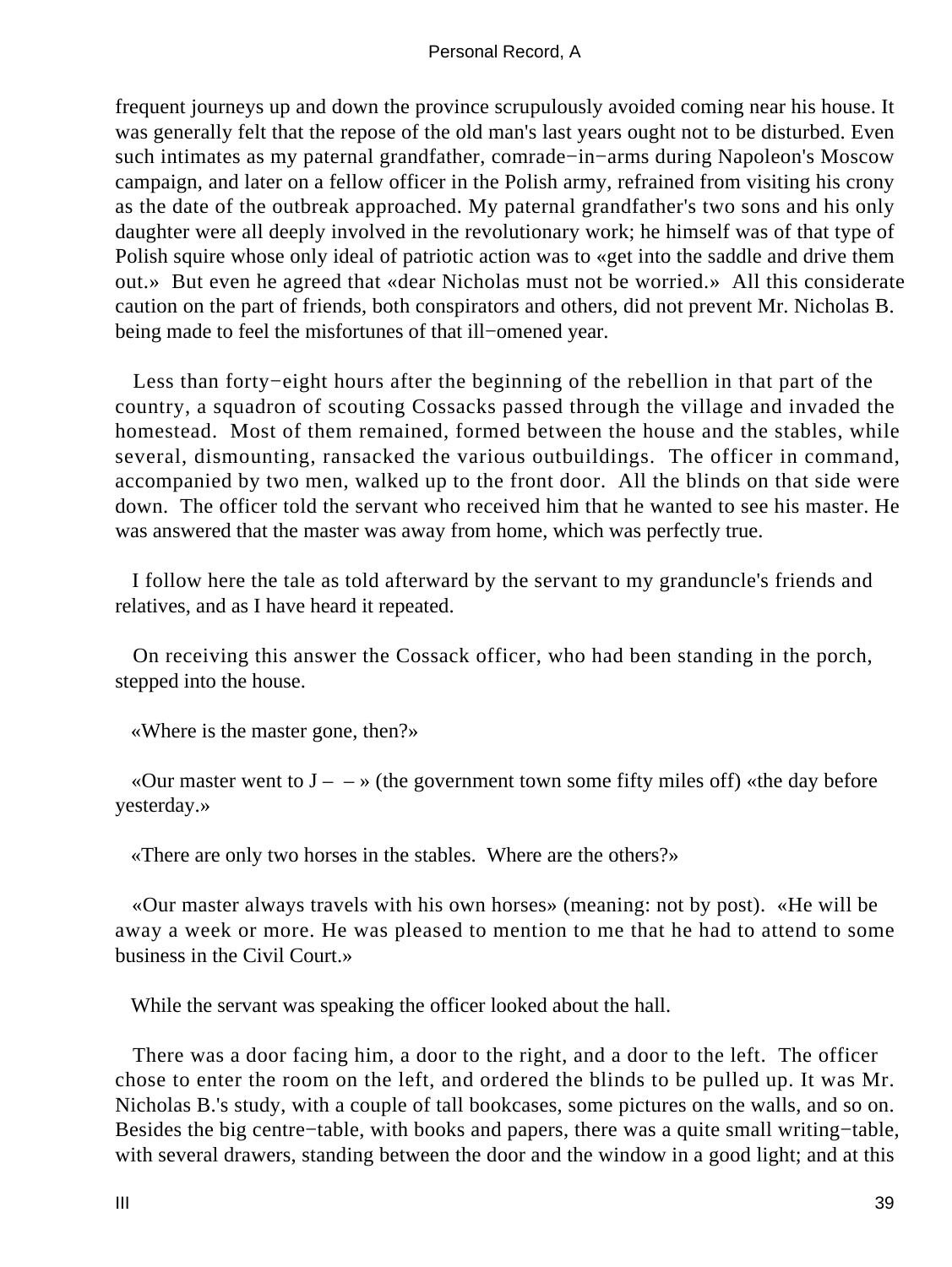table my granduncle usually sat either to read or write.

 On pulling up the blind the servant was startled by the discovery that the whole male population of the village was massed in front, trampling down the flower−beds. There were also a few women among them. He was glad to observe the village priest (of the Orthodox Church) coming up the drive. The good man in his haste had tucked up his cassock as high as the top of his boots.

 The officer had been looking at the backs of the books in the bookcases. Then he perched himself on the edge of the centre table and remarked easily:

«Your master did not take you to town with him, then?»

 «I am the head servant, and he leaves me in charge of the house. It's a strong, young chap that travels with our master. If – God forbid – there was some accident on the road, he would be of much more use than I.»

 Glancing through the window, he saw the priest arguing vehemently in the thick of the crowd, which seemed subdued by his interference. Three or four men, however, were talking with the Cossacks at the door.

 «And you don't think your master has gone to join the rebels maybe – eh?» asked the officer.

 «Our master would be too old for that, surely. He's well over seventy, and he's getting feeble, too. It's some years now since he's been on horseback, and he can't walk much, either, now.»

 The officer sat there swinging his leg, very quiet and indifferent. By that time the peasants who had been talking with the Cossack troopers at the door had been permitted to get into the hall. One or two more left the crowd and followed them in. They were seven in all, and among them the blacksmith, an ex−soldier. The servant appealed deferentially to the officer.

 «Won't your honour be pleased to tell the people to go back to their homes? What do they want to push themselves into the house like this for? It's not proper for them to behave like this while our master's away and I am responsible for everything here.»

The officer only laughed a little, and after a while inquired:

«Have you any arms in the house?»

«Yes. We have. Some old things.»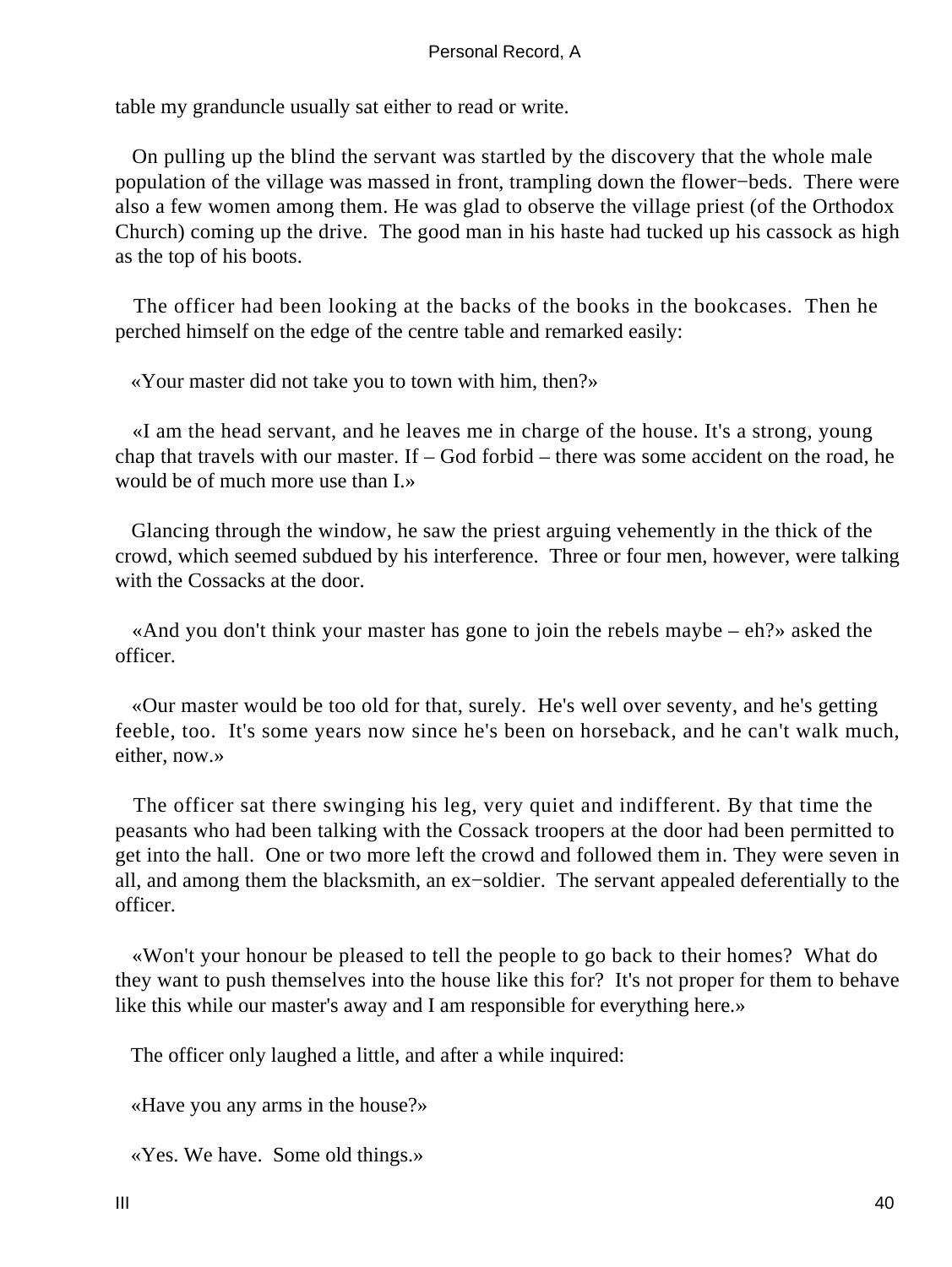«Bring them all here, onto this table.»

The servant made another attempt to obtain protection.

«Won't your honour tell these chaps. . . ?»

 But the officer looked at him in silence, in such a way that he gave it up at once and hurried off to call the pantry−boy to help him collect the arms. Meantime, the officer walked slowly through all the rooms in the house, examining them attentively but touching nothing. The peasants in the hall fell back and took off their caps when he passed through. He said nothing whatever to them. When he came back to the study all the arms to be found in the house were lying on the table. There was a pair of big, flint−lock holster pistols from Napoleonic times, two cavalry swords, one of the French, the other of the Polish army pattern, with a fowling−piece or two.

 The officer, opening the window, flung out pistols, swords, and guns, one after another, and his troopers ran to pick them up. The peasants in the hall, encouraged by his manner, had stolen after him into the study. He gave not the slightest sign of being conscious of their existence, and, his business being apparently concluded, strode out of the house without a word. Directly he left, the peasants in the study put on their caps and began to smile at each other.

 The Cossacks rode away, passing through the yards of the home farm straight into the fields. The priest, still arguing with the peasants, moved gradually down the drive and his earnest eloquence was drawing the silent mob after him, away from the house. This justice must be rendered to the parish priests of the Greek Church that, strangers to the country as they were (being all drawn from the interior of Russia), the majority of them used such influence as they had over their flocks in the cause of peace and humanity. True to the spirit of their calling, they tried to soothe the passions of the excited peasantry, and opposed rapine and violence, whenever they could, with all their might. And this conduct they pursued against the express wishes of the authorities. Later on some of them were made to suffer for this disobedience by being removed abruptly to the far north or sent away to Siberian parishes.

 The servant was anxious to get rid of the few peasants who had got into the house. What sort of conduct was that, he asked them, toward a man who was only a tenant, had been invariably good and considerate to the villagers for years, and only the other day had agreed to give up two meadows for the use of the village herd? He reminded them, too, of Mr. Nicholas B.'s devotion to the sick in time of cholera. Every word of this was true, and so far effective that the fellows began to scratch their heads and look irresolute. The speaker then pointed at the window, exclaiming: «Look! there's all your crowd going away quietly, and you silly chaps had better go after them and pray God to forgive you your evil thoughts.»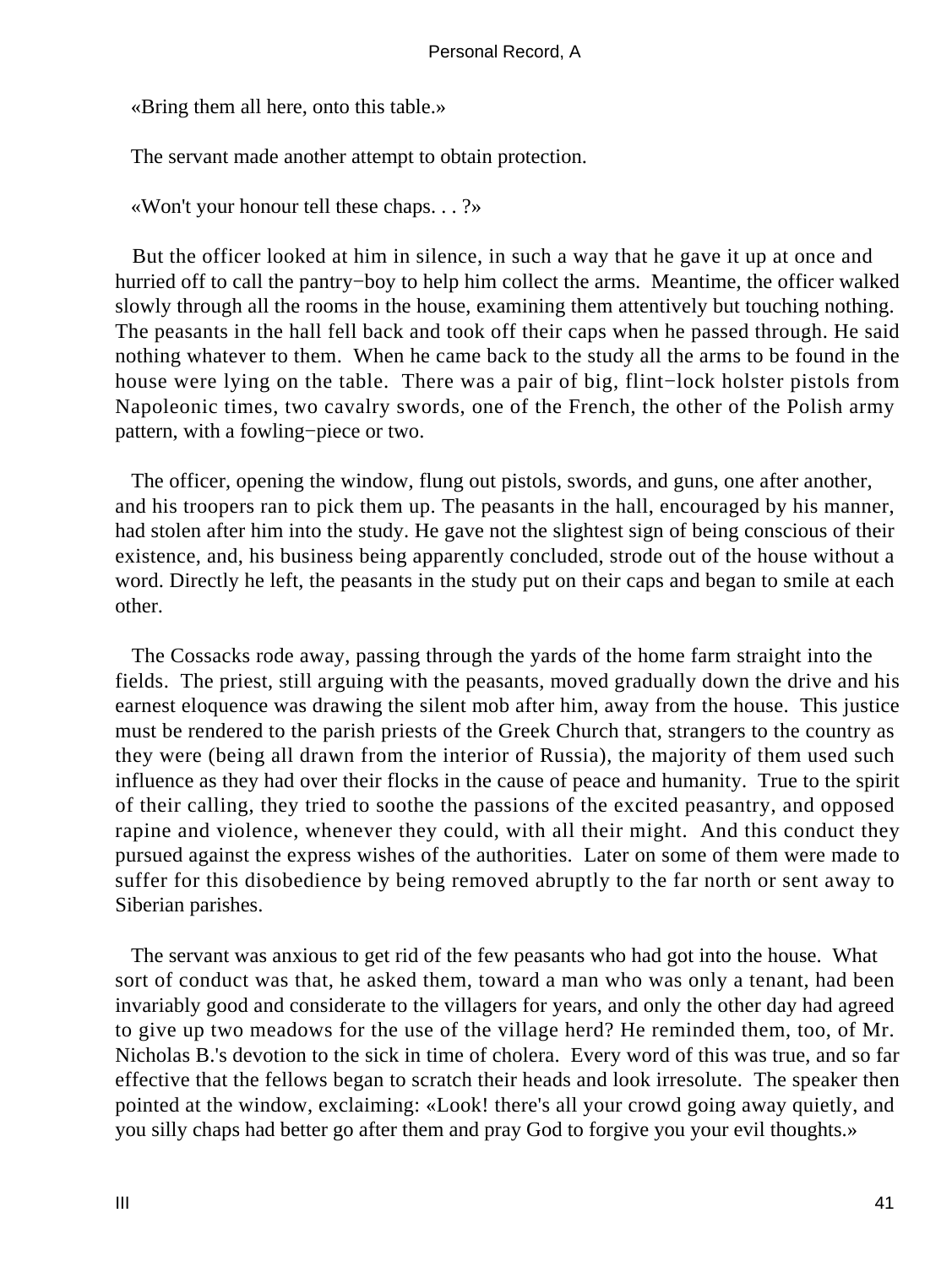This appeal was an unlucky inspiration.

 In crowding clumsily to the window to see whether he was speaking the truth, the fellows overturned the little writing−table. As it fell over a chink of loose coin was heard. «There's money in that thing,» cried the blacksmith. In a moment the top of the delicate piece of furniture was smashed and there lay exposed in a drawer eighty half imperials. Gold coin was a rare sight in Russia even at that time; it put the peasants beside themselves. «There must be more of that in the house, and we shall have it,» yelled the ex−soldier blacksmith. «This is war−time.» The others were already shouting out of the window, urging the crowd to come back and help. The priest, abandoned suddenly at the gate, flung his arms up and hurried away so as not to see what was going to happen.

 In their search for money that bucolic mob smashed everything in the house, ripping with knives, splitting with hatchets, so that, as the servant said, there were no two pieces of wood holding together left in the whole house. They broke some very fine mirrors, all the windows, and every piece of glass and china. They threw the books and papers out on the lawn and set fire to the heap for the mere fun of the thing, apparently. Absolutely the only one solitary thing which they left whole was a small ivory crucifix, which remained hanging on the wall in the wrecked bedroom above a wild heap of rags, broken mahogany, and splintered boards which had been Mr. Nicholas B.'s bedstead. Detecting the servant in the act of stealing away with a japanned tin box, they tore it from him, and because he resisted they threw him out of the dining−room window. The house was on one floor, but raised well above the ground, and the fall was so serious that the man remained lying stunned till the cook and a stable−boy ventured forth at dusk from their hiding−places and picked him up. But by that time the mob had departed, carrying off the tin box, which they supposed to be full of paper money. Some distance from the house, in the middle of a field, they broke it open. They found in side documents engrossed on parchment and the two crosses of the Legion of Honour and For Valour. At the sight of these objects, which, the blacksmith explained, were marks of honour given only by the Tsar, they became extremely frightened at what they had done. They threw the whole lot away into a ditch and dispersed hastily.

 On learning of this particular loss Mr. Nicholas B. broke down completely. The mere sacking of his house did not seem to affect him much. While he was still in bed from the shock, the two crosses were found and returned to him. It helped somewhat his slow convalescence, but the tin box and the parchments, though searched for in all the ditches around, never turned up again. He could not get over the loss of his Legion of Honour Patent, whose preamble, setting forth his services, he knew by heart to the very letter, and after this blow volunteered sometimes to recite, tears standing in his eyes the while. Its terms haunted him apparently during the last two years of his life to such an extent that he used to repeat them to himself. This is confirmed by the remark made more than once by his old servant to the more intimate friends. «What makes my heart heavy is to hear our master in his room at night walking up and down and praying aloud in the French language.»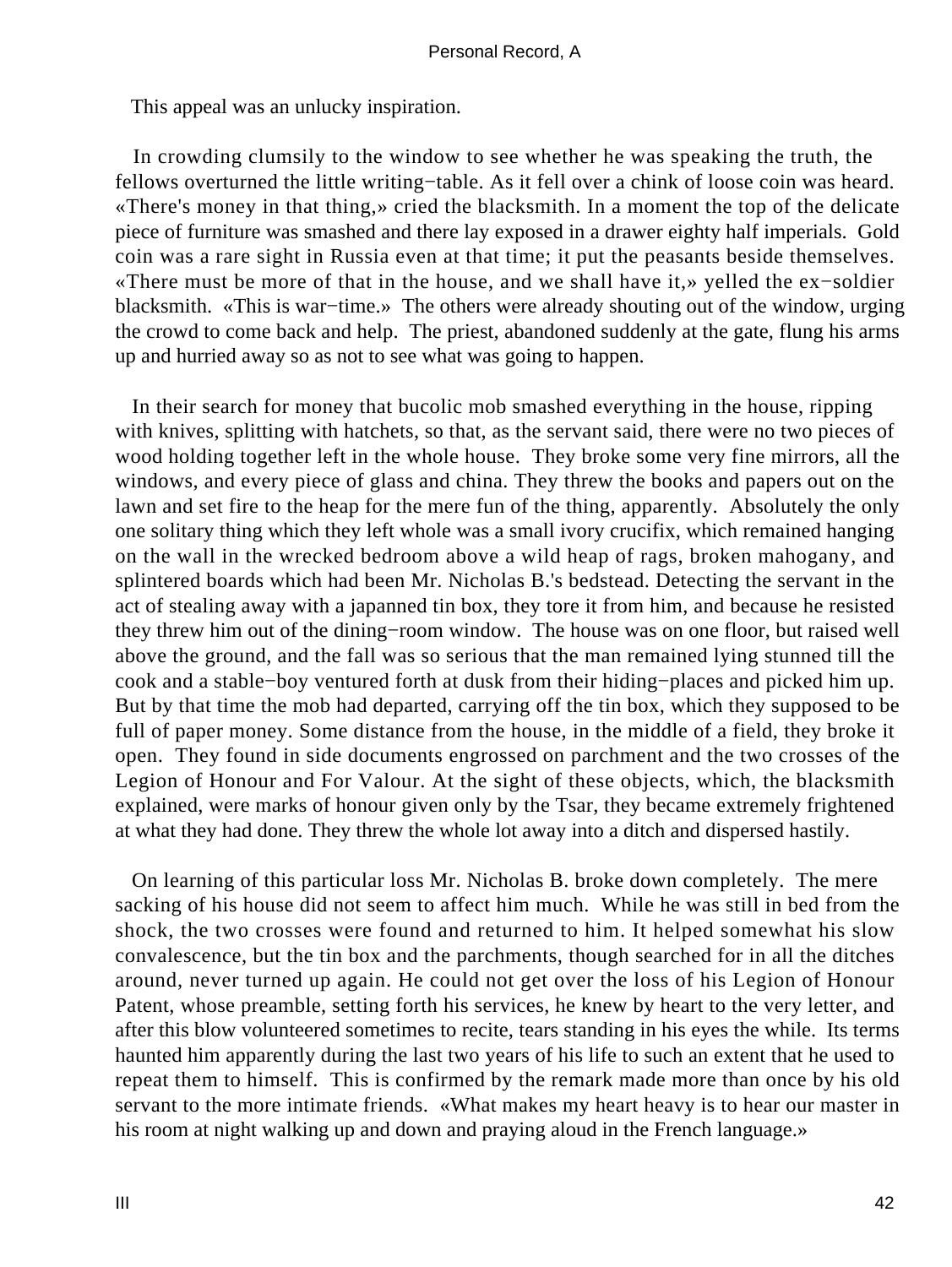It must have been somewhat over a year afterward that I saw Mr. Nicholas B. – or, more correctly, that he saw me – for the last time. It was, as I have already said, at the time when my mother had a three months' leave from exile, which she was spending in the house of her brother, and friends and relations were coming from far and near to do her honour. It is inconceivable that Mr. Nicholas B. should not have been of the number. The little child a few months old he had taken up in his arms on the day of his home−coming, after years of war and exile, was confessing her faith in national salvation by suffering exile in her turn. I do not know whether he was present on the very day of our departure.

 I have already admitted that for me he is more especially the man who in his youth had eaten roast dog in the depths of a gloomy forest of snow−loaded pines. My memory cannot place him in any remembered scene. A hooked nose, some sleek white hair, an unrelated evanescent impression of a meagre, slight, rigid figure militarily buttoned up to the throat, is all that now exists on earth of Mr. Nicholas B.; only this vague shadow pursued by the memory of his grandnephew, the last surviving human being, I suppose, of all those he had seen in the course of his taciturn life.

 But I remember well the day of our departure back to exile. The elongated, bizarre, shabby travelling−carriage with four post−horses, standing before the long front of the house with its eight columns, four on each side of the broad flight of stairs. On the steps, groups of servants, a few relations, one or two friends from the nearest neighbourhood, a perfect silence; on all the faces an air of sober concentration; my grandmother, all in black, gazing stoically; my uncle giving his arm to my mother down to the carriage in which I had been placed already; at the top of the flight my little cousin in a short skirt of a tartan pattern with a deal of red in it, and like a small princess attended by the women of her own household; the head gouvernante, our dear, corpulent Francesca (who had been for thirty years in the service of the B. family), the former nurse, now outdoor attendant, a handsome peasant face wearing a compassionate expression, and the good, ugly Mlle. Durand, the governess, with her black eyebrows meeting over a short, thick nose, and a complexion like pale−brown paper. Of all the eyes turned toward the carriage, her good−natured eyes only were dropping tears, and it was her sobbing voice alone that broke the silence with an appeal to me: «N'oublie pas ton francais, mon cheri.» In three months, simply by playing with us, she had taught me not only to speak French, but to read it as well. She was indeed an excellent playmate. In the distance, half−way down to the great gates, a light, open trap, harnessed with three horses in Russian fashion, stood drawn up on one side, with the police captain of the district sitting in it, the vizor of his flat cap with a red band pulled down over his eyes.

 It seems strange that he should have been there to watch our going so carefully. Without wishing to treat with levity the just timidites of Imperialists all the world over, I may allow myself the reflection that a woman, practically condemned by the doctors, and a small boy not quite six years old, could not be regarded as seriously dangerous, even for the largest of conceivable empires saddled with the most sacred of responsibilities. And this good man I believe did not think so, either.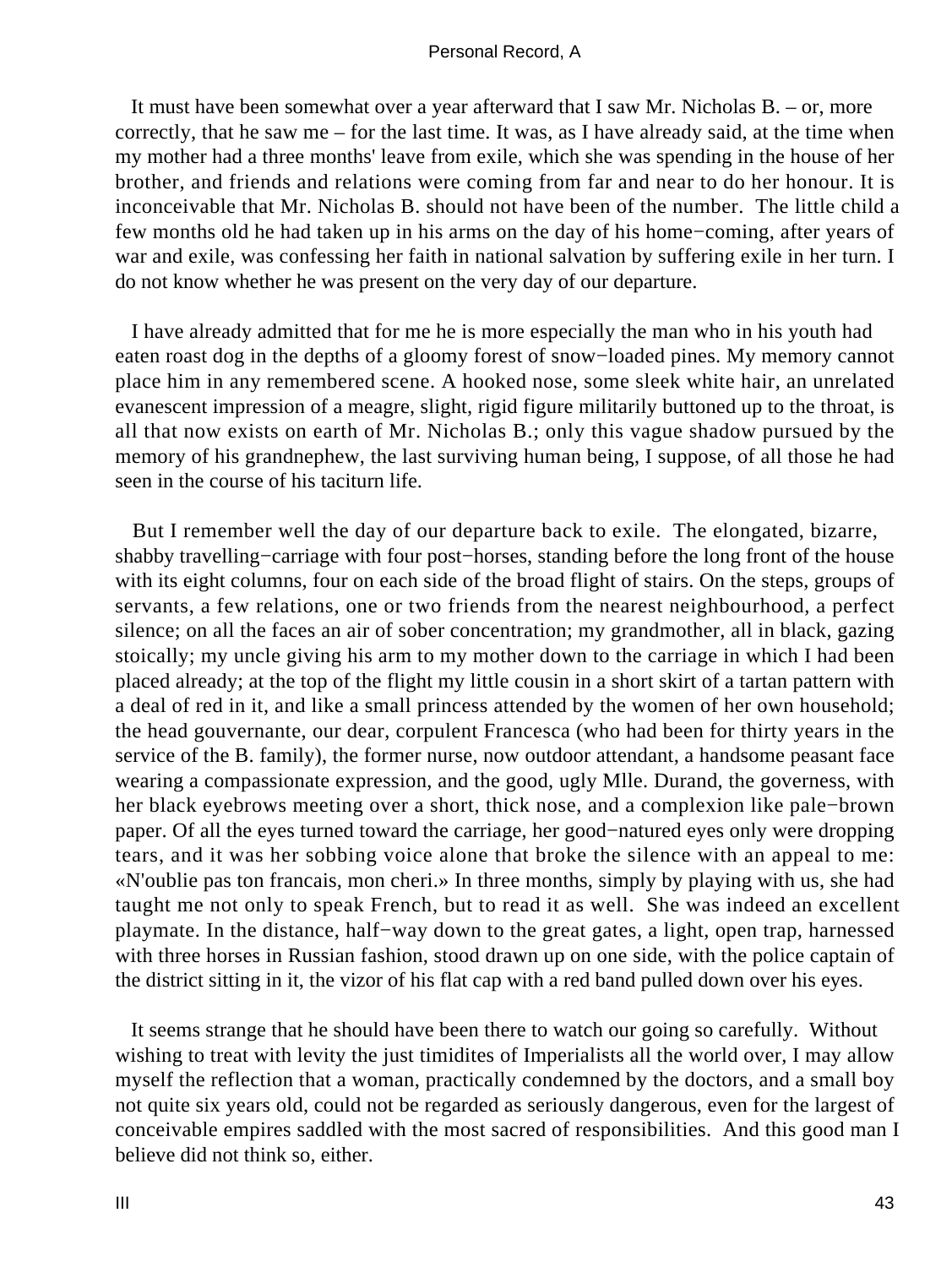I learned afterward why he was present on that day. I don't remember any outward signs; but it seems that, about a month before, my mother became so unwell that there was a doubt whether she could be made fit to travel in the time. In this uncertainty the Governor−General in Kiev was petitioned to grant her a fortnight's extension of stay in her brother's house. No answer whatever was returned to this prayer, but one day at dusk the police captain of the district drove up to the house and told my uncle's valet, who ran out to meet him, that he wanted to speak with the master in private, at once. Very much impressed (he thought it was going to be an arrest), the servant, «more dead than alive with fright,» as he related afterward, smuggled him through the big drawing−room, which was dark (that room was not lighted every evening), on tiptoe, so as not to attract the attention of the ladies in the house, and led him by way of the orangery to my uncle's private apartments.

The policeman, without any preliminaries, thrust a paper into my uncle's hands.

 «There. Pray read this. I have no business to show this paper to you. It is wrong of me. But I can't either eat or sleep with such a job hanging over me.»

 That police captain, a native of Great Russia, had been for many years serving in the district.

 My uncle unfolded and read the document. It was a service order issued from the Governor−General's secretariat, dealing with the matter of the petition and directing the police captain to disregard all remonstrances and explanations in regard to that illness either from medical men or others, «and if she has not left her brother's house» – it went on to say – «on the morning of the day specified on her permit, you are to despatch her at once under escort, direct» (underlined) «to the prison−hospital in Kiev, where she will be treated as her case demands.»

 «For God's sake, Mr. B., see that your sister goes away punctually on that day. Don't give me this work to do with a woman – and with one of your family, too. I simply cannot bear to think of it.»

He was absolutely wringing his hands. My uncle looked at him in silence.

 «Thank you for this warning. I assure you that even if she were dying she would be carried out to the carriage.»

 «Yes – indeed – and what difference would it make – travel to Kiev or back to her husband? For she would have to go – death or no death. And mind, Mr. B., I will be here on the day, not that I doubt your promise, but because I must. I have got to. Duty. All the same my trade is not fit for a dog since some of you Poles will persist in rebelling, and all of you have got to suffer for it.»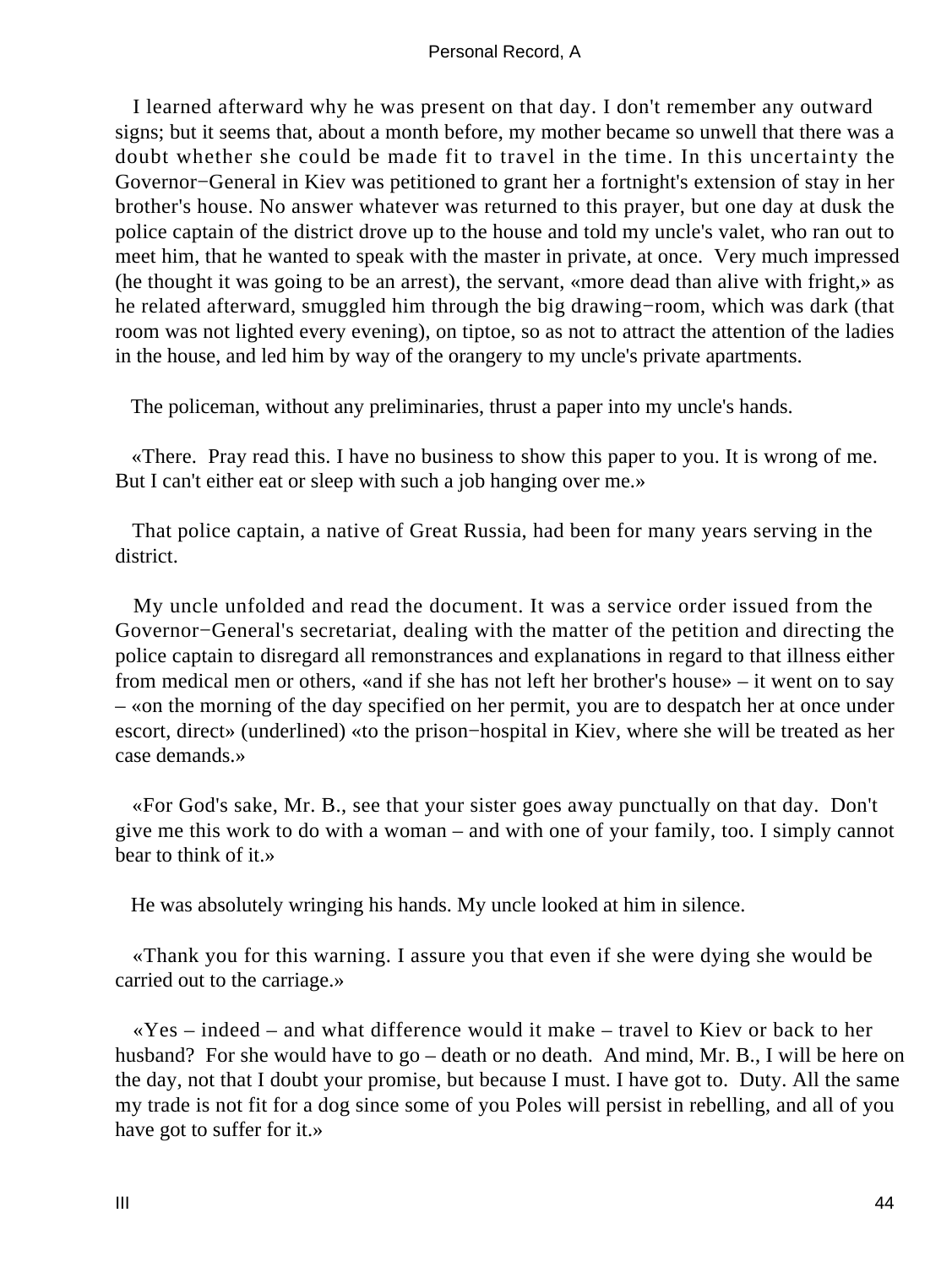This is the reason why he was there in an open three−horse trap pulled up between the house and the great gates. I regret not being able to give up his name to the scorn of all believers in the right of conquest, as a reprehensibly sensitive guardian of Imperial greatness. On the other hand, I am in a position to state the name of the Governor−General who signed the order with the marginal note «to be carried out to the letter» in his own handwriting. The gentleman's name was Bezak. A high dignitary, an energetic official, the idol for a time of the Russian patriotic press.

Each generation has its memories.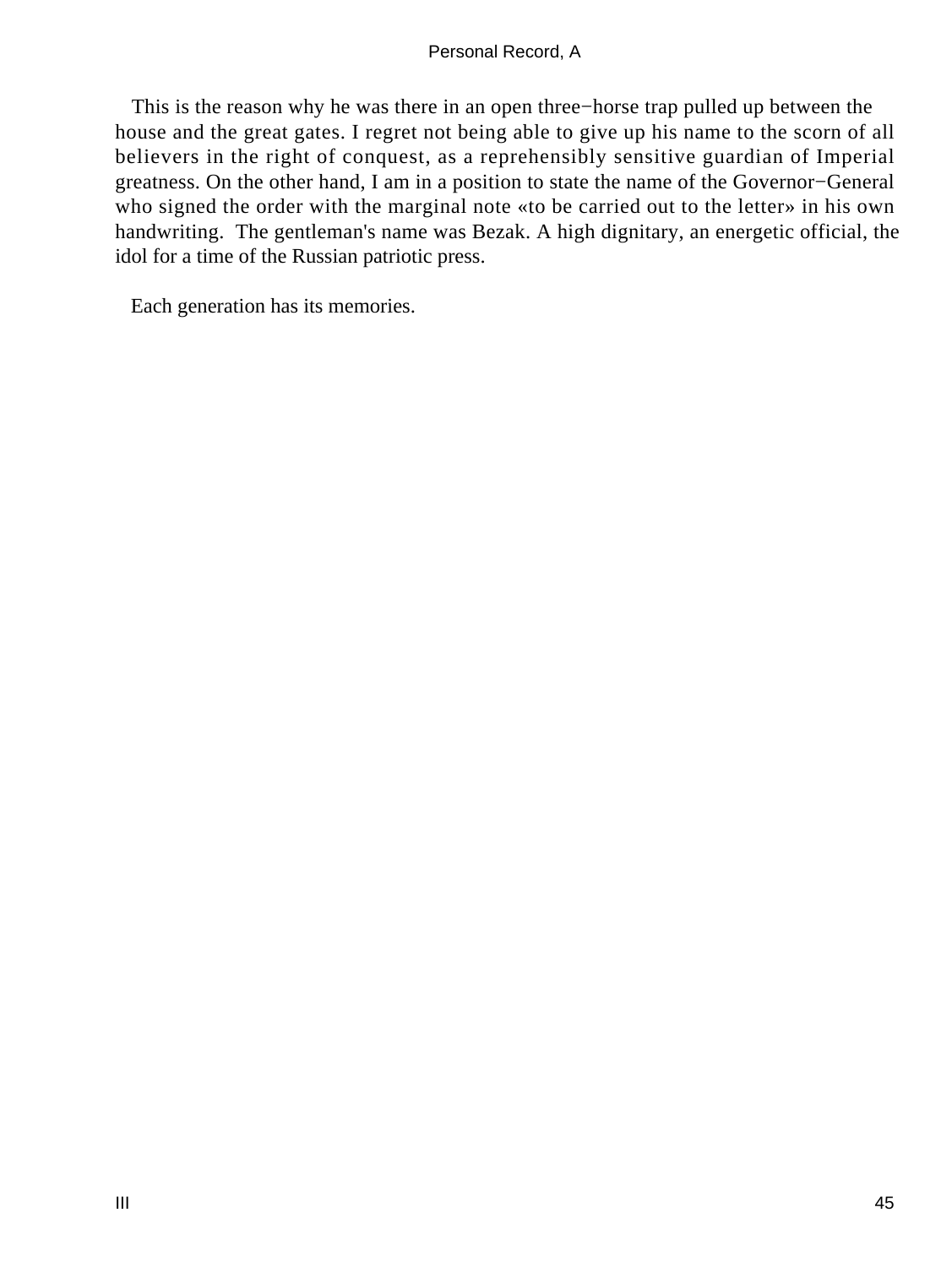# **[IV](#page-89-0)**

*I*t must not be supposed that, in setting forth the memories of this half−hour between the moment my uncle left my room till we met again at dinner, I am losing sight of «Almayer's Folly.» Having confessed that my first novel was begun in idleness – a holiday task – I think I have also given the impression that it was a much−delayed book. It was never dismissed from my mind, even when the hope of ever finishing it was very faint. Many things came in its way: daily duties, new impressions, old memories. It was not the outcome of a need – the famous need of self−expression which artists find in their search for motives. The necessity which impelled me was a hidden, obscure necessity, a completely masked and unaccountable phenomenon. Or perhaps some idle and frivolous magician (there must be magicians in London) had cast a spell over me through his parlour window as I explored the maze of streets east and west in solitary leisurely walks without chart and compass. Till I began to write that novel I had written nothing but letters, and not very many of these. I never made a note of a fact, of an impression, or of an anecdote in my life. The conception of a planned book was entirely outside my mental range when I sat down to write; the ambition of being an author had never turned up among those gracious imaginary existences one creates fondly for oneself at times in the stillness and immobility of a day−dream: yet it stands clear as the sun at noonday that from the moment I had done blackening over the first manuscript page of «Almayer's Folly» (it contained about two hundred words and this proportion of words to a page has remained with me through the fifteen years of my writing life), from the moment I had, in the simplicity of my heart and the amazing ignorance of my mind, written that page the die was cast. Never had Rubicon been more blindly forded without invocation to the gods, without fear of men.

 That morning I got up from my breakfast, pushing the chair back, and rang the bell violently, or perhaps I should say resolutely, or perhaps I should say eagerly – I do not know. But manifestly it must have been a special ring of the bell, a common sound made impressive, like the ringing of a bell for the raising of the curtain upon a new scene. It was an unusual thing for me to do. Generally, I dawdled over my breakfast and I seldom took the trouble to ring the bell for the table to be cleared away; but on that morning, for some reason hidden in the general mysteriousness of the event, I did not dawdle. And yet I was not in a hurry. I pulled the cord casually, and while the faint tinkling somewhere down in the basement went on, I charged my pipe in the usual way and I looked for the match−box with glances distraught indeed, but exhibiting, I am ready to swear, no signs of a fine frenzy. I was composed enough to perceive after some considerable time the match−box lying there on the mantelpiece right under my nose. And all this was beautifully and safely usual. Before I had thrown down the match my landlady's daughter appeared with her calm, pale face and an inquisitive look, in the doorway. Of late it was the landlady's daughter who answered my bell. I mention this little fact with pride, because it proves that during the thirty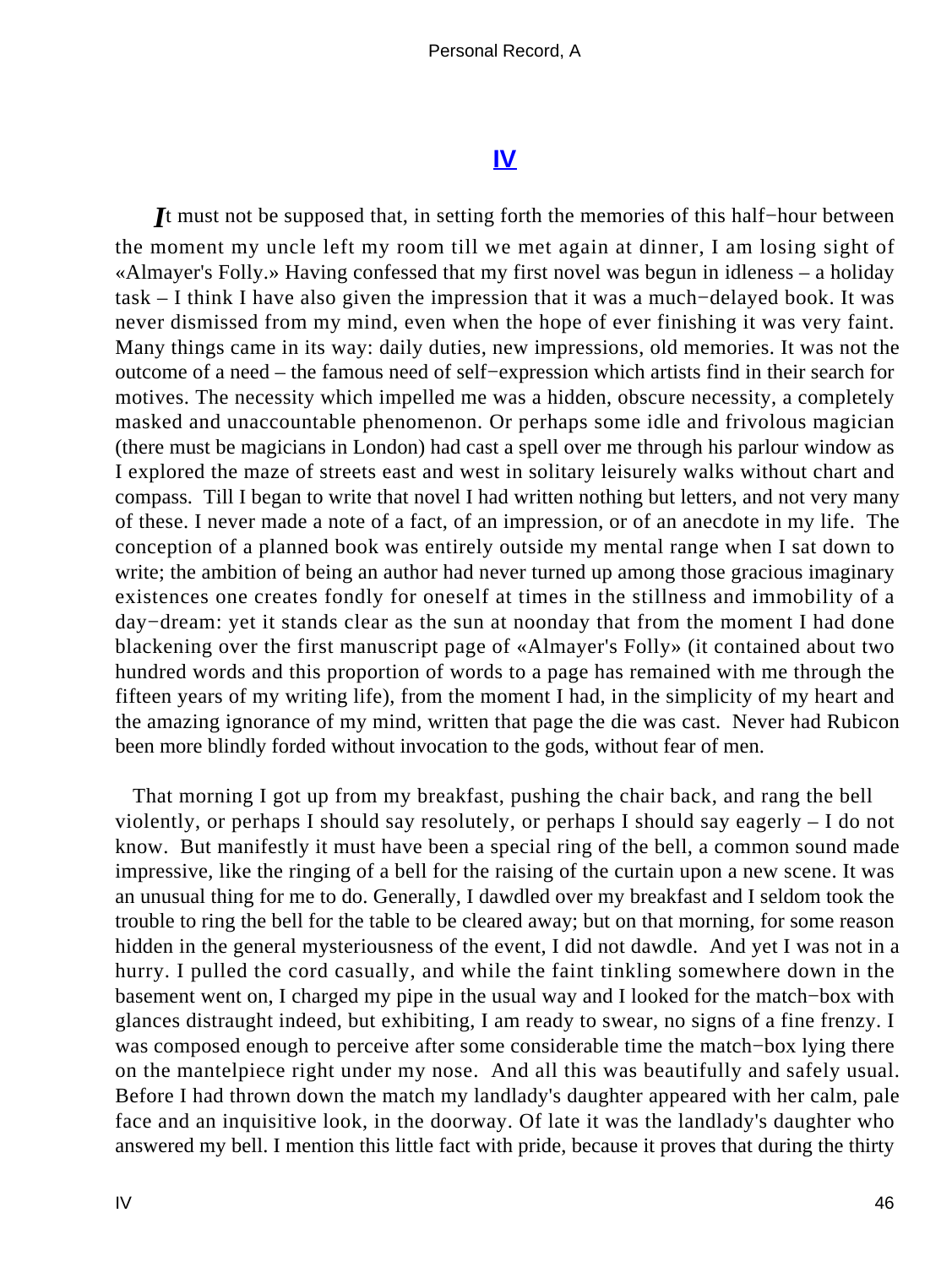or forty days of my tenancy I had produced a favourable impression. For a fortnight past I had been spared the unattractive sight of the domestic slave. The girls in that Bessborough Gardens house were often changed, but whether short or long, fair or dark, they were always untidy and particularly bedraggled, as if in a sordid version of the fairy tale the ash−bin cat had been changed into a maid. I was infinitely sensible of the privilege of being waited on by my landlady's daughter. She was neat if anemic.

 «Will you please clear away all this at once?» I addressed her in convulsive accents, being at the same time engaged in getting my pipe to draw. This, I admit, was an unusual request. Generally, on getting up from breakfast I would sit down in the window with a book and let them clear the table when they liked; but if you think that on that morning I was in the least impatient, you are mistaken. I remember that I was perfectly calm. As a matter of fact I was not at all certain that I wanted to write, or that I meant to write, or that I had anything to write about. No, I was not impatient. I lounged between the mantelpiece and the window, not even consciously waiting for the table to be cleared. It was ten to one that before my landlady's daughter was done I would pick up a book and sit down with it all the morning in a spirit of enjoyable indolence. I affirm it with assurance, and I don't even know now what were the books then lying about the room. What ever they were, they were not the works of great masters, where the secret of clear thought and exact expression can be found. Since the age of five I have been a great reader, as is not perhaps wonderful in a child who was never aware of learning to read. At ten years of age I had read much of Victor Hugo and other romantics. I had read in Polish and in French, history, voyages, novels; I knew «Gil Blas» and «Don Quixote» in abridged editions; I had read in early boyhood Polish poets and some French poets, but I cannot say what I read on the evening before I began to write myself. I believe it was a novel, and it is quite possible that it was one of Anthony Trollope's novels. It is very likely. My acquaintance with him was then very recent. He is one of the English novelists whose works I read for the first time in English. With men of European reputation, with Dickens and Walter Scott and Thackeray, it was otherwise. My first introduction to English imaginative literature was «Nicholas Nickleby.» It is extraordinary how well Mrs. Nickleby could chatter disconnectedly in Polish and the sinister Ralph rage in that language. As to the Crummles family and the family of the learned Squeers it seemed as natural to them as their native speech. It was, I have no doubt, an excellent translation. This must have been in the year '70. But I really believe that I am wrong. That book was not my first introduction to English literature. My first acquaintance was (or were) the «Two Gentlemen of Verona,» and that in the very MS. of my father's translation. It was during our exile in Russia, and it must have been less than a year after my mother's death, because I remember myself in the black blouse with a white border of my heavy mourning. We were living together, quite alone, in a small house on the outskirts of the town of  $T - -$ . That afternoon, instead of going out to play in the large yard which we shared with our landlord, I had lingered in the room in which my father generally wrote. What emboldened me to clamber into his chair I am sure I don't know, but a couple of hours afterward he discovered me kneeling in it with my elbows on the table and my head held in both hands over the MS. of loose pages. I was greatly confused, expecting to get into trouble. He stood in the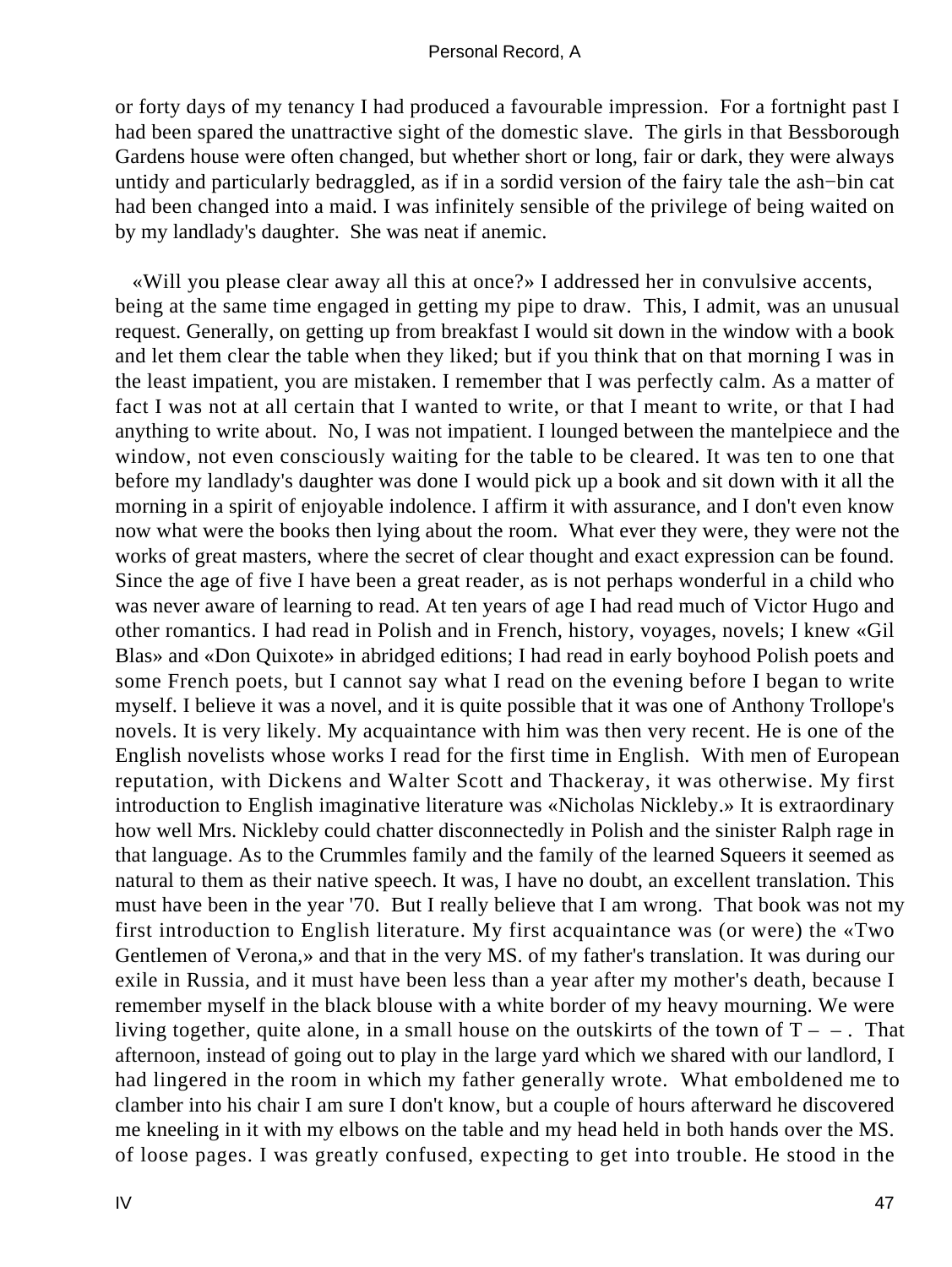doorway looking at me with some surprise, but the only thing he said after a moment of silence was:

«Read the page aloud.»

 Luckily the page lying before me was not overblotted with erasures and corrections, and my father's handwriting was otherwise extremely legible. When I got to the end he nodded, and I flew out−of−doors, thinking myself lucky to have escaped reproof for that piece of impulsive audacity. I have tried to discover since the reason for this mildness, and I imagine that all unknown to myself I had earned, in my father's mind, the right to some latitude in my relations with his writing−table. It was only a month before – or perhaps it was only a week before – that I had read to him aloud from beginning to end, and to his perfect satisfaction, as he lay on his bed, not being very well at the time, the proofs of his translation of Victor Hugo's «Toilers of the Sea.» Such was my title to consideration, I believe, and also my first introduction to the sea in literature.

 If I do not remember where, how, and when I learned to read, I am not likely to forget the process of being trained in the art of reading aloud. My poor father, an admirable reader himself, was the most exacting of masters. I reflect proudly that I must have read that page of «Two Gentlemen of Verona» tolerably well at the age of eight. The next time I met them was in a 5s. one−volume edition of the dramatic works of William Shakespeare, read in Falmouth, at odd moments of the day, to the noisy accompaniment of calkers' mallets driving oakum into the deck−seams of a ship in dry−dock. We had run in, in a sinking condition and with the crew refusing duty after a month of weary battling with the gales of the North Atlantic. Books are an integral part of one's life, and my Shakespearian associations are with that first year of our bereavement, the last I spent with my father in exile (he sent me away to Poland to my mother's brother directly he could brace himself up for the separation), and with the year of hard gales, the year in which I came nearest to death at sea, first by water and then by fire.

 Those things I remember, but what I was reading the day before my writing life began I have forgotten. I have only a vague notion that it might have been one of Trollope's political novels. And I remember, too, the character of the day. It was an autumn day with an opaline atmosphere, a veiled, semi−opaque, lustrous day, with fiery points and flashes of red sunlight on the roofs and windows opposite, while the trees of the square, with all their leaves gone, were like the tracings of India ink on a sheet of tissue−paper. It was one of those London days that have the charm of mysterious amenity, of fascinating softness. The effect of opaline mist was often repeated at Bessborough Gardens on account of the nearness to the river.

 There is no reason why I should remember that effect more on that day than on any other day, except that I stood for a long time looking out of the window after the landlady's daughter was gone with her spoil of cups and saucers. I heard her put the tray down in the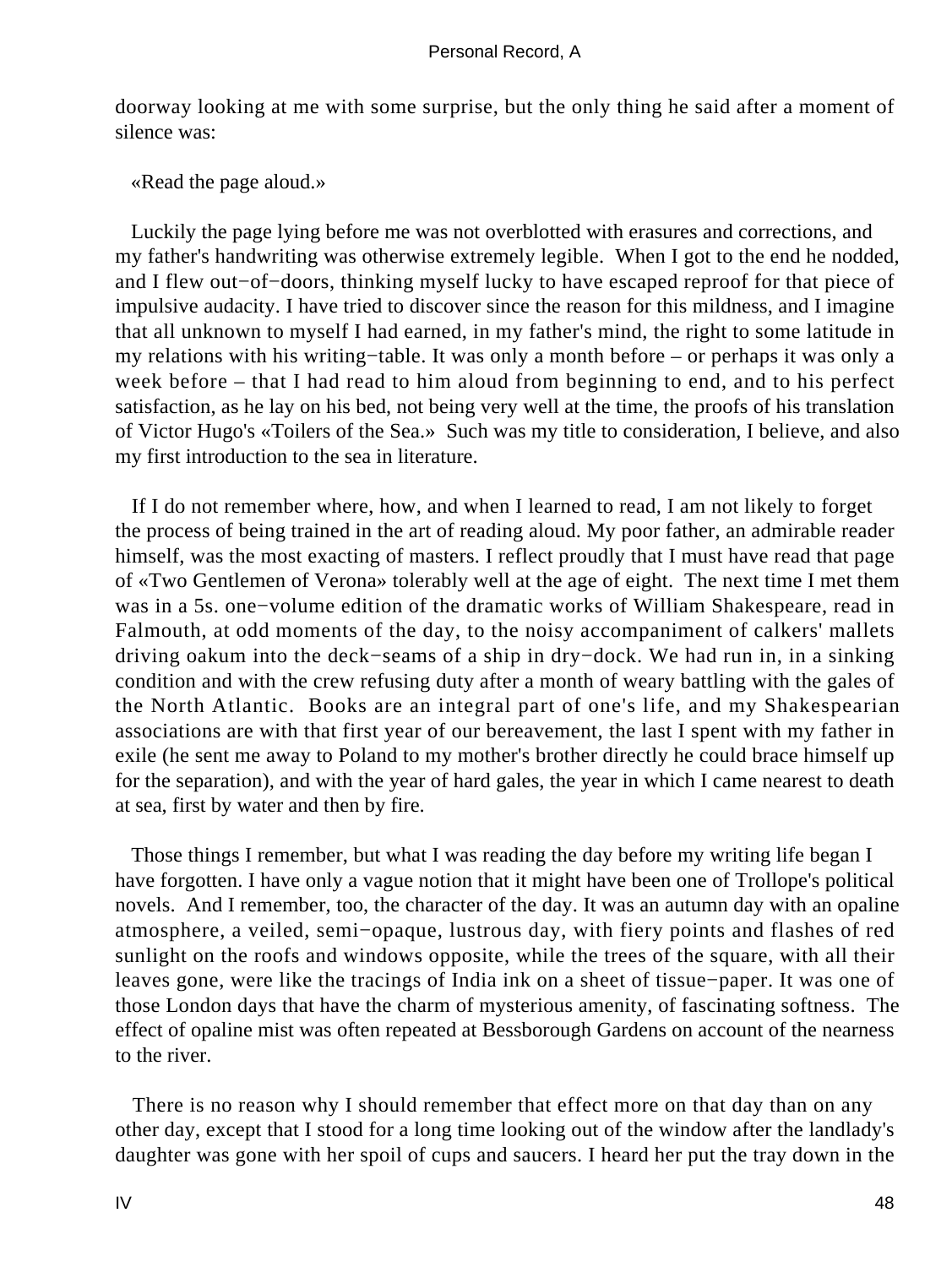passage and finally shut the door; and still I remained smoking, with my back to the room. It is very clear that I was in no haste to take the plunge into my writing life, if as plunge this first attempt may be described. My whole being was steeped deep in the indolence of a sailor away from the sea, the scene of never−ending labour and of unceasing duty. For utter surrender to in indolence you cannot beat a sailor ashore when that mood is on him – the mood of absolute irresponsibility tasted to the full. It seems to me that I thought of nothing whatever, but this is an impression which is hardly to be believed at this distance of years. What I am certain of is that I was very far from thinking of writing a story, though it is possible and even likely that I was thinking of the man Almayer.

 I had seen him for the first time, some four years before, from the bridge of a steamer moored to a rickety little wharf forty miles up, more or less, a Bornean river. It was very early morning, and a slight mist – an opaline mist as in Bessborough Gardens, only without the fiery flicks on roof and chimney−pot from the rays of the red London sun – promised to turn presently into a woolly fog. Barring a small dug−out canoe on the river there was nothing moving within sight. I had just come up yawning from my cabin. The serang and the Malay crew were overhauling the cargo chains and trying the winches; their voices sounded subdued on the deck below, and their movements were languid. That tropical daybreak was chilly. The Malay quartermaster, coming up to get something from the lockers on the bridge, shivered visibly. The forests above and below and on the opposite bank looked black and dank; wet dripped from the rigging upon the tightly stretched deck awnings, and it was in the middle of a shuddering yawn that I caught sight of Almayer. He was moving across a patch of burned grass, a blurred, shadowy shape with the blurred bulk of a house behind him, a low house of mats, bamboos, and palm leaves, with a high−pitched roof of grass.

 He stepped upon the jetty. He was clad simply in flapping pajamas of cretonne pattern (enormous flowers with yellow petals on a disagreeable blue ground) and a thin cotton singlet with short sleeves. His arms, bare to the elbow, were crossed on his chest. His black hair looked as if it had not been cut for a very long time, and a curly wisp of it strayed across his forehead. I had heard of him at Singapore; I had heard of him on board; I had heard of him early in the morning and late at night; I had heard of him at tiffin and at dinner; I had heard of him in a place called Pulo Laut from a half−caste gentleman there, who described himself as the manager of a coal−mine; which sounded civilized and progressive till you heard that the mine could not be worked at present because it was haunted by some particularly atrocious ghosts. I had heard of him in a place called Dongola, in the Island of Celebes, when the Rajah of that little−known seaport (you can get no anchorage there in less than fifteen fathom, which is extremely inconvenient) came on board in a friendly way, with only two attendants, and drank bottle after bottle of soda−water on the after−sky light with my good friend and commander, Captain  $C - -$ . At least I heard his name distinctly pronounced several times in a lot of talk in Malay language. Oh, yes, I heard it quite distinctly – Almayer, Almayer – and saw Captain  $C - -$  smile, while the fat, dingy Rajah laughed audibly. To hear a Malay Rajah laugh outright is a rare experience, I can as sure you. And I overheard more of Almayer's name among our deck passengers (mostly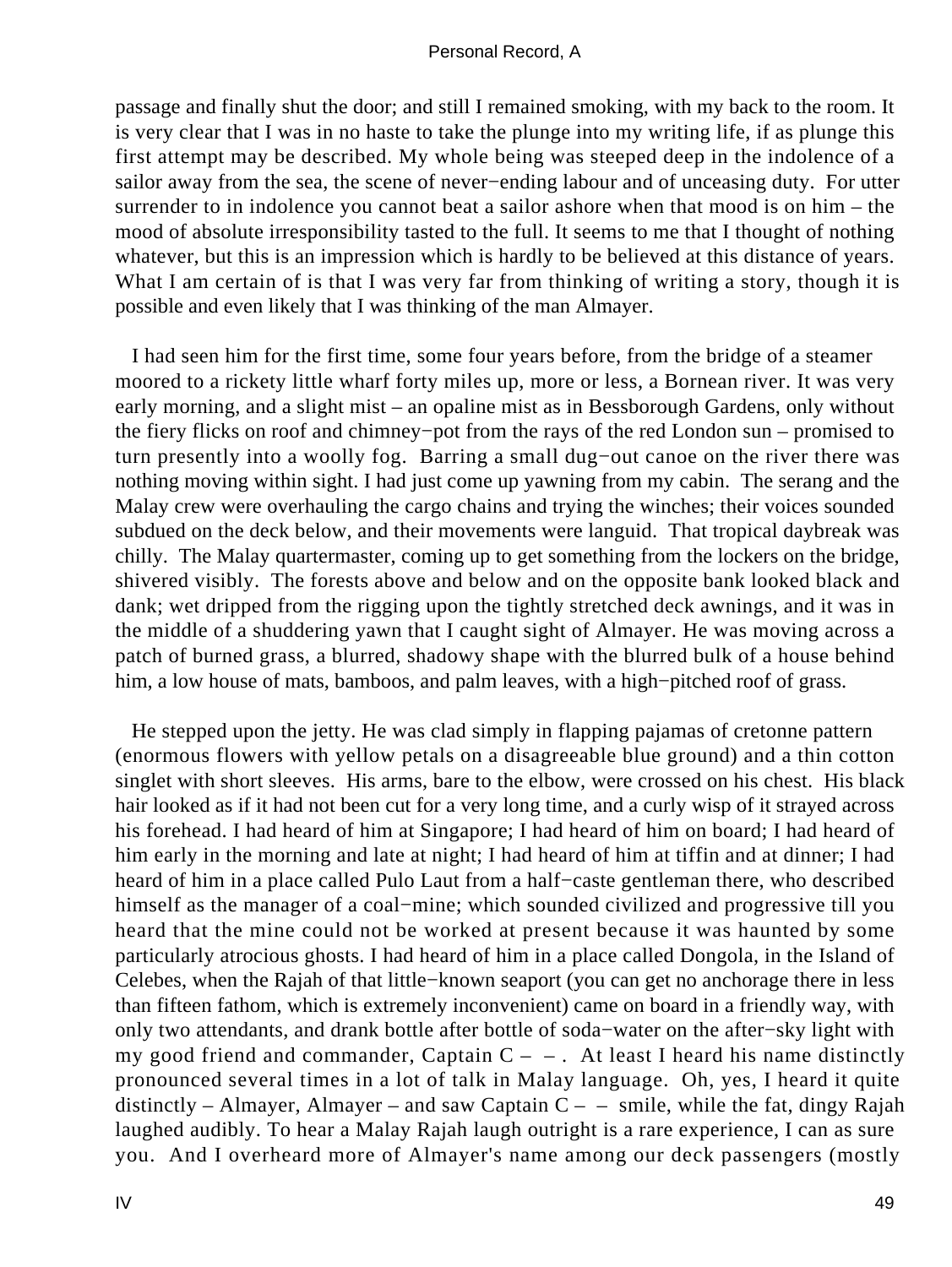wandering traders of good repute) as they sat all over the ship – each man fenced round with bundles and boxes – on mats, on pillows, on quilts, on billets of wood, conversing of Island affairs. Upon my word, I heard the mutter of Almayer's name faintly at midnight, while making my way aft from the bridge to look at the patent taffrail−log tinkling its quarter miles in the great silence of the sea. I don't mean to say that our passengers dreamed aloud of Almayer, but it is indubitable that two of them at least, who could not sleep, apparently, and were trying to charm away the trouble of insomnia by a little whispered talk at that ghostly hour, were referring in some way or other to Almayer. It was really impossible on board that ship to get away definitely from Almayer; and a very small pony tied up forward and whisking its tail inside the galley, to the great embarrassment of our Chinaman cook, was destined for Almayer. What he wanted with a pony goodness only knows, since I am perfectly certain he could not ride it; but here you have the man, ambitious, aiming at the grandiose, importing a pony, whereas in the whole settlement at which he used to shake daily his impotent fist there was only one path that was practicable for a pony: a quarter of a mile at most, hedged in by hundreds of square leagues of virgin forest. But who knows? The importation of that Bali pony might have been part of some deep scheme, of some diplomatic plan, of some hopeful intrigue. With Almayer one could never tell. He governed his conduct by considerations removed from the obvious, by incredible assumptions, which rendered his logic impenetrable to any reasonable person. I learned all this later. That morning, seeing the figure in pajamas moving in the mist, I said to myself, «That's the man.»

 He came quite close to the ship's side and raised a harassed countenance, round and flat, with that curl of black hair over the forehead and a heavy, pained glance.

«Good morning.»

«Good morning.»

 He looked hard at me: I was a new face, having just replaced the chief mate he was accustomed to see; and I think that this novelty inspired him, as things generally did, with deep−seated mistrust.

«Didn't expect you till this evening,» he remarked, suspiciously.

 I didn't know why he should have been aggrieved, but he seemed to be. I took pains to explain to him that, having picked up the beacon at the mouth of the river just before dark and the tide serving, Captain  $C - -$  was enabled to cross the bar and there was nothing to prevent him going up the river at night.

«Captain  $C - -$  knows this river like his own pocket,» I concluded, discursively, trying to get on terms.

«Better,» said Almayer.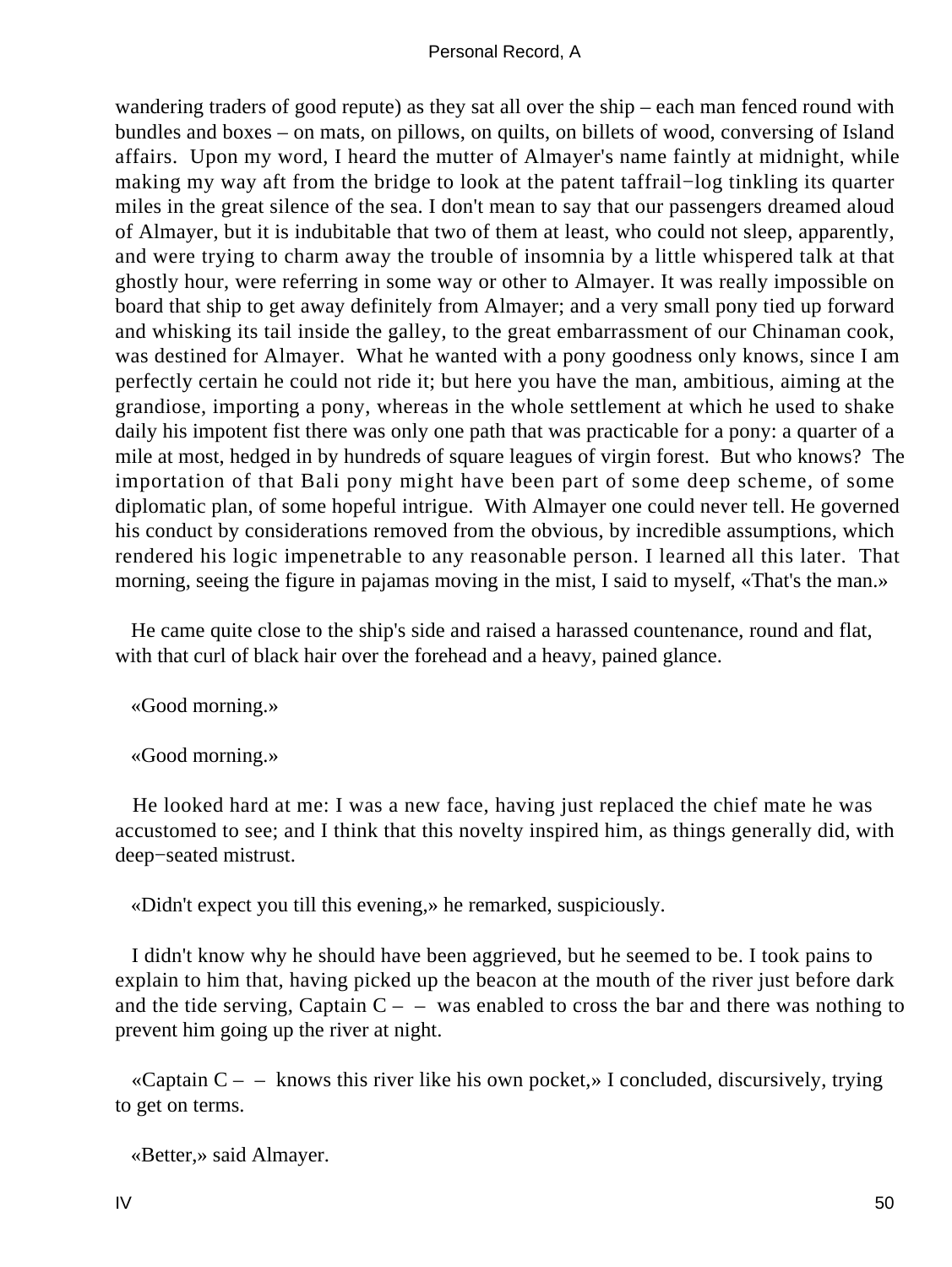Leaning over the rail of the bridge, I looked at Almayer, who looked down at the wharf in aggrieved thought. He shuffled his feet a little; he wore straw slippers with thick soles. The morning fog had thickened considerably. Everything round us dripped – the derricks, the rails, every single rope in the ship – as if a fit of crying had come upon the universe.

 Almayer again raised his head and, in the accents of a man accustomed to the buffets of evil fortune, asked, hardly audibly:

«I suppose you haven't got such a thing as a pony on board?»

 I told him, almost in a whisper, for he attuned my communications to his minor key, that we had such a thing as a pony, and I hinted, as gently as I could, that he was confoundedly in the way, too. I was very anxious to have him landed before I began to handle the cargo. Almayer remained looking up at me for a long while, with incredulous and melancholy eyes, as though it were not a safe thing to believe in my statement. This pathetic mistrust in the favourable issue of any sort of affair touched me deeply, and I added:

«He doesn't seem a bit the worse for the passage. He's a nice pony, too.»

 Almayer was not to be cheered up; for all answer he cleared his throat and looked down again at his feet. I tried to close with him on another tack.

 «By Jove!» I said. «Aren't you afraid of catching pneumonia or bronchitis or some thing, walking about in a singlet in such a wet fog?»

He was not to be propitiated by a show of interest in his health.

 His answer was a sinister «No fear,» as much as to say that even that way of escape from inclement fortune was closed to him.

«I just came down . . .» he mumbled after a while.

 «Well, then, now you're here I will land that pony for you at once, and you can lead him home. I really don't want him on deck. He's in the way.»

Almayer seemed doubtful. I insisted:

 «Why, I will just swing him out and land him on the wharf right in front of you. I'd much rather do it before the hatches are off. The little devil may jump down the hold or do some other deadly thing.»

«There's a halter?» postulated Almayer.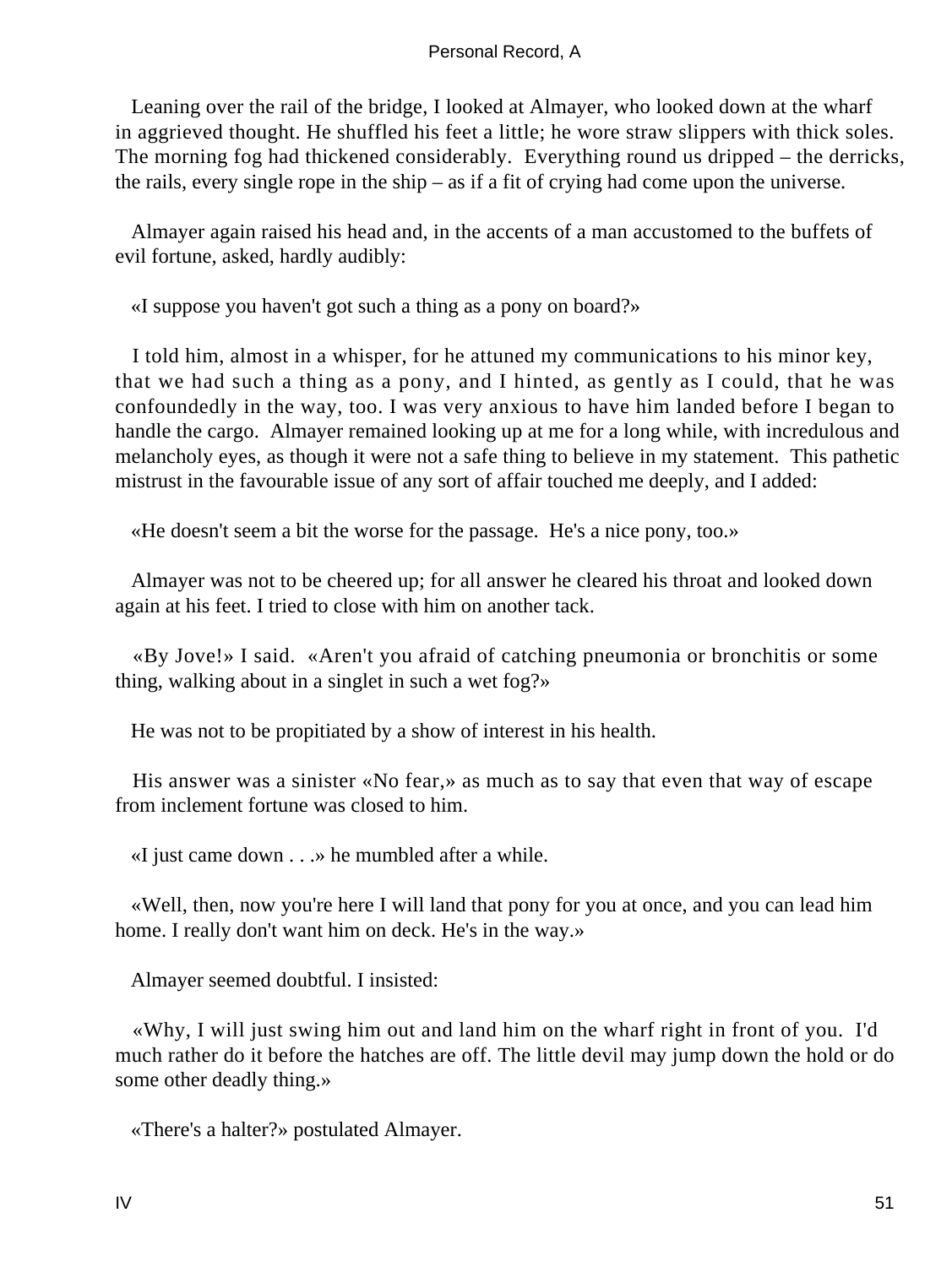«Yes, of course there's a halter.» And without waiting any more I leaned over the bridge rail.

«Serang, land Tuan Almayer's pony.»

 The cook hastened to shut the door of the galley, and a moment later a great scuffle began on deck. The pony kicked with extreme energy, the kalashes skipped out of the way, the serang issued many orders in a cracked voice. Suddenly the pony leaped upon the fore−hatch. His little hoofs thundered tremendously; he plunged and reared. He had tossed his mane and his forelock into a state of amazing wildness, he dilated his nostrils, bits of foam flecked his broad little chest, his eyes blazed. He was something under eleven hands; he was fierce, terrible, angry, warlike; he said ha! ha! distinctly; he raged and thumped – and sixteen able−bodied kalashes stood round him like disconcerted nurses round a spoiled and passionate child. He whisked his tail incessantly; he arched his pretty neck; he was perfectly delightful; he was charmingly naughty. There was not an atom of vice in that performance; no savage baring of teeth and laying back of ears. On the contrary, he pricked them forward in a comically aggressive manner. He was totally unmoral and lovable; I would have liked to give him bread, sugar, carrots. But life is a stern thing and the sense of duty the only safe guide. So I steeled my heart, and from my elevated position on the bridge I ordered the men to fling themselves upon him in a body.

 The elderly serang, emitting a strange, inarticulate cry, gave the example. He was an excellent petty officer – very competent, indeed, and a moderate opium−smoker. The rest of them in one great rush smothered that pony. They hung on to his ears, to his mane, to his tail; they lay in piles across his back, seventeen in all. The carpenter, seizing the hook of the cargo−chain, flung himself on the top of them. A very satisfactory petty officer, too, but he stuttered. Have you ever heard a light−yellow, lean, sad, earnest Chinaman stutter in Pidgin−English? It's very weird, indeed. He made the eighteenth. I could not see the pony at all; but from the swaying and heaving of that heap of men I knew that there was something alive inside.

From the wharf Almayer hailed, in quavering tones:

«Oh, I say!»

 Where he stood he could not see what was going on on deck, unless, perhaps, the tops of the men's heads; he could only hear the scuffle, the mighty thuds, as if the ship were being knocked to pieces. I looked over: «What is it?»

«Don't let them break his legs,» he entreated me, plaintively.

«Oh, nonsense! He's all right now. He can't move.»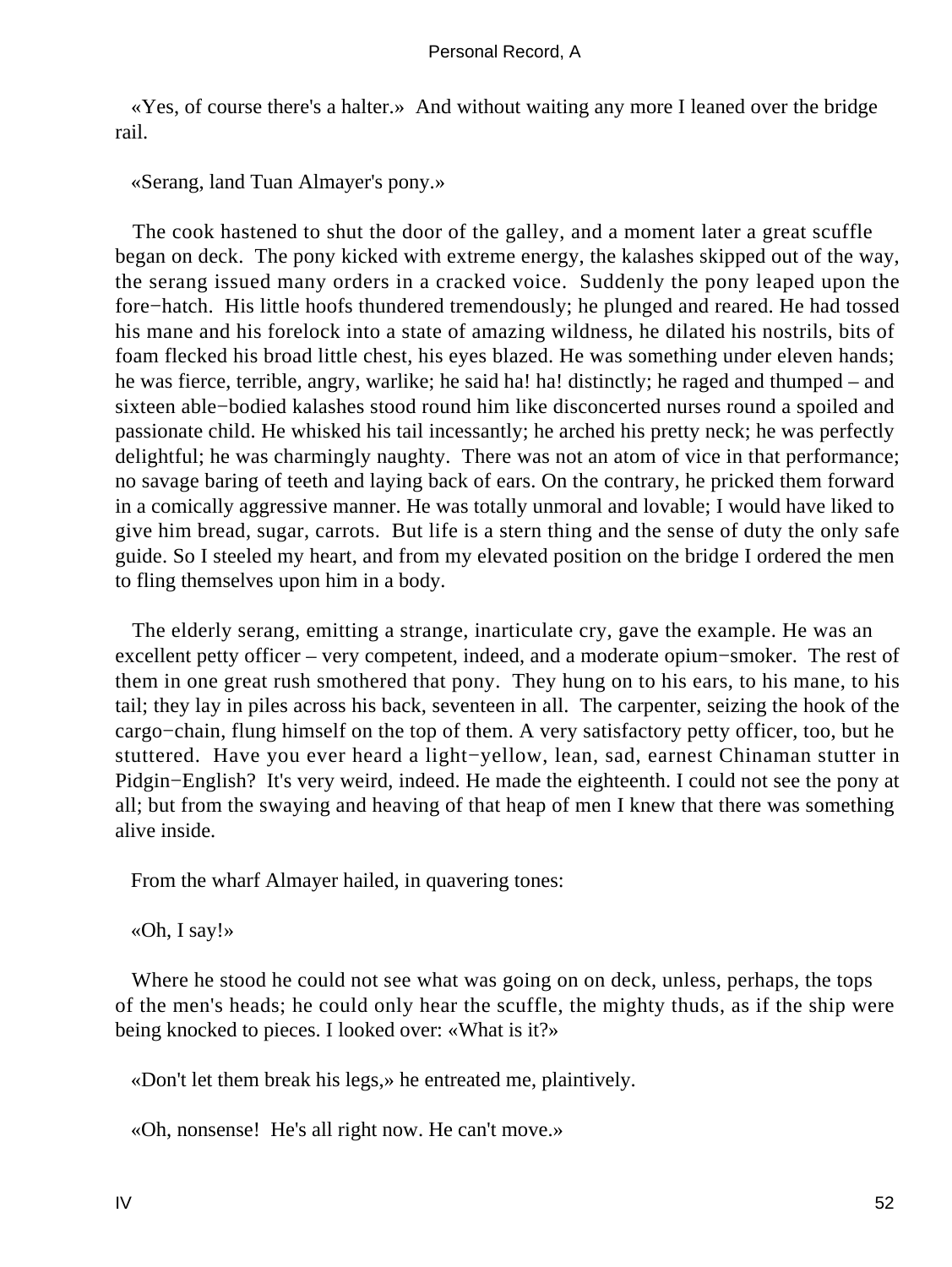By that time the cargo−chain had been hooked to the broad canvas belt round the pony's body; the kalashes sprang off simultaneously in all directions, rolling over each other; and the worthy serang, making a dash behind the winch, turned the steam on.

 «Steady!» I yelled, in great apprehension of seeing the animal snatched up to the very head of the derrick.

 On the wharf Almayer shuffled his straw slippers uneasily. The rattle of the winch stopped, and in a tense, impressive silence that pony began to swing across the deck.

 How limp he was! Directly he felt himself in the air he relaxed every muscle in a most wonderful manner. His four hoofs knocked together in a bunch, his head hung down, and his tail remained pendent in a nerveless and absolute immobility. He reminded me vividly of the pathetic little sheep which hangs on the collar of the Order of the Golden Fleece. I had no idea that anything in the shape of a horse could be so limp as that, either living or dead. His wild mane hung down lumpily, a mere mass of inanimate horsehair; his aggressive ears had collapsed, but as he went swaying slowly across the front of the bridge I noticed an astute gleam in his dreamy, half−closed eye. A trustworthy quartermaster, his glance anxious and his mouth on the broad grin, was easing over the derrick watchfully. I superintended, greatly interested.

# «So! That will do.»

 The derrick−head stopped. The kalashes lined the rail. The rope of the halter hung perpendicular and motionless like a bell−pull in front of Almayer. Everything was very still. I suggested amicably that he should catch hold of the rope and mind what he was about. He extended a provokingly casual and superior hand.

«Look out, then! Lower away!»

 Almayer gathered in the rope intelligently enough, but when the pony's hoofs touched the wharf he gave way all at once to a most foolish optimism. Without pausing, without thinking, almost without looking, he disengaged the hook suddenly from the sling, and the cargo−chain, after hitting the pony's quarters, swung back against the ship's side with a noisy, rattling slap. I suppose I must have blinked. I know I missed something, because the next thing I saw was Almayer lying flat on his back on the jetty. He was alone.

 Astonishment deprived me of speech long enough to give Almayer time to pick himself up in a leisurely and painful manner. The kalashes lining the rail all had their mouths open. The mist flew in the light breeze, and it had come over quite thick enough to hide the shore completely.

«How on earth did you manage to let him get away?» I asked, scandalized.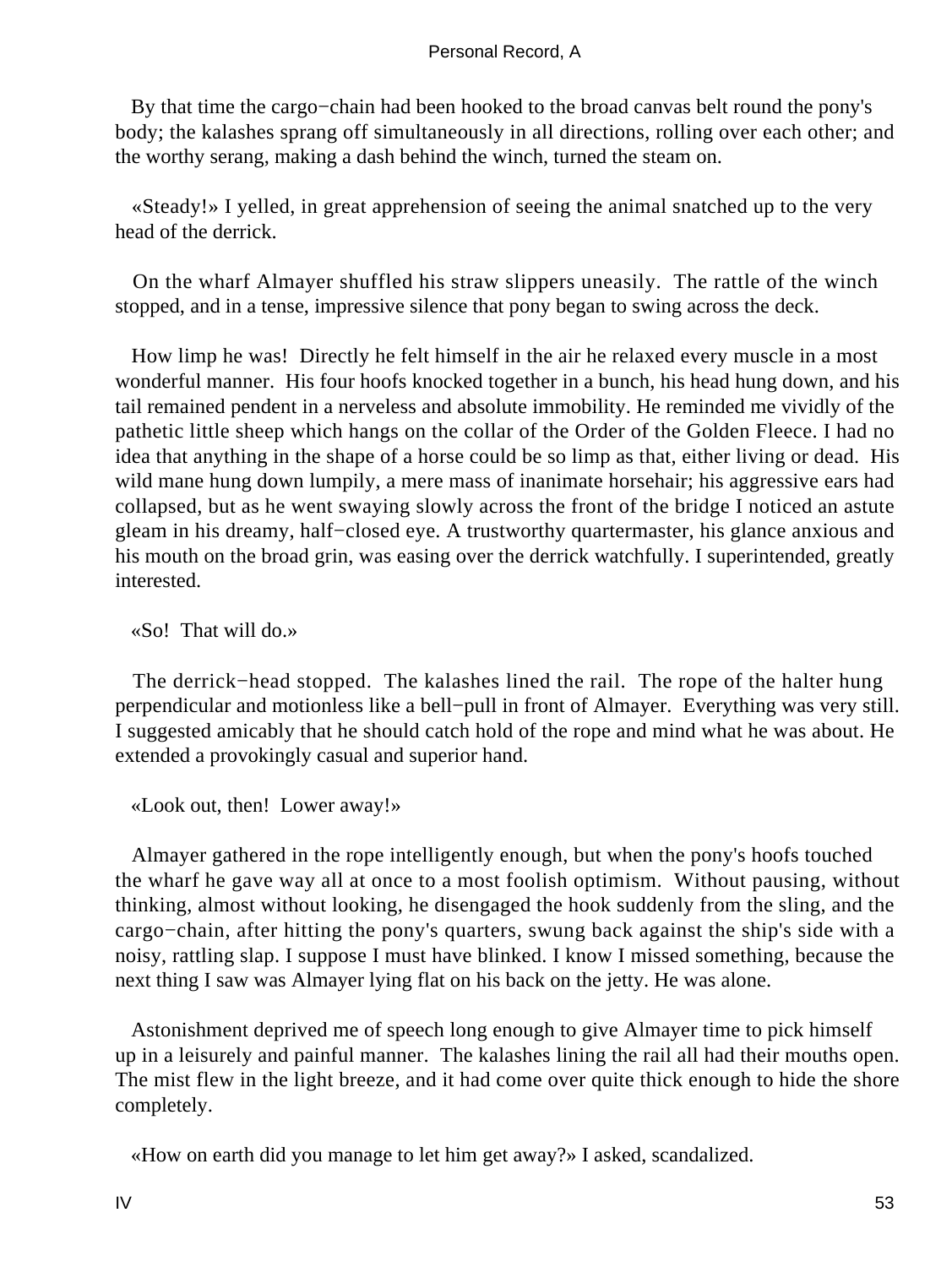Almayer looked into the smarting palm of his right hand, but did not answer my inquiry.

 «Where do you think he will get to?» I cried. «Are there any fences anywhere in this fog? Can he bolt into the forest? What's to be done now?»

Almayer shrugged his shoulders.

«Some of my men are sure to be about. They will get hold of him sooner or later.»

 «Sooner or later! That's all very fine, but what about my canvas sling? – he's carried it off. I want it now, at once, to land two Celebes cows.»

 Since Dongola we had on board a pair of the pretty little island cattle in addition to the pony. Tied up on the other side of the fore−deck they had been whisking their tails into the other door of the galley. These cows were not for Almayer, however; they were invoiced to Abdullah bin Selim, his enemy. Almayer's disregard of my requirements was complete.

 «If I were you I would try to find out where he's gone,» I insisted. «Hadn't you better call your men together or something? He will throw himself down and cut his knees. He may even break a leg, you know.»

 But Almayer, plunged in abstracted thought, did not seem to want that pony any more. Amazed at this sudden indifference, I turned all hands out on shore to hunt for him on my own account, or, at any rate, to hunt for the canvas sling which he had round his body. The whole crew of the steamer, with the exception of firemen and engineers, rushed up the jetty, past the thoughtful Almayer, and vanished from my sight. The white fog swallowed them up; and again there was a deep silence that seemed to extend for miles up and down the stream. Still taciturn, Almayer started to climb on board, and I went down from the bridge to meet him on the after−deck.

 «Would you mind telling the captain that I want to see him very particularly?» he asked me, in a low tone, letting his eyes stray all over the place.

«Very well. I will go and see.»

With the door of his cabin wide open, Captain  $C - -$ , just back from the bath–room, big and broad−chested, was brushing his thick, damp, iron−gray hair with two large brushes.

«Mr. Almayer told me he wanted to see you very particularly, sir.»

 Saying these words, I smiled. I don't know why I smiled, except that it seemed absolutely impossible to mention Almayer's name without a smile of a sort. It had not to be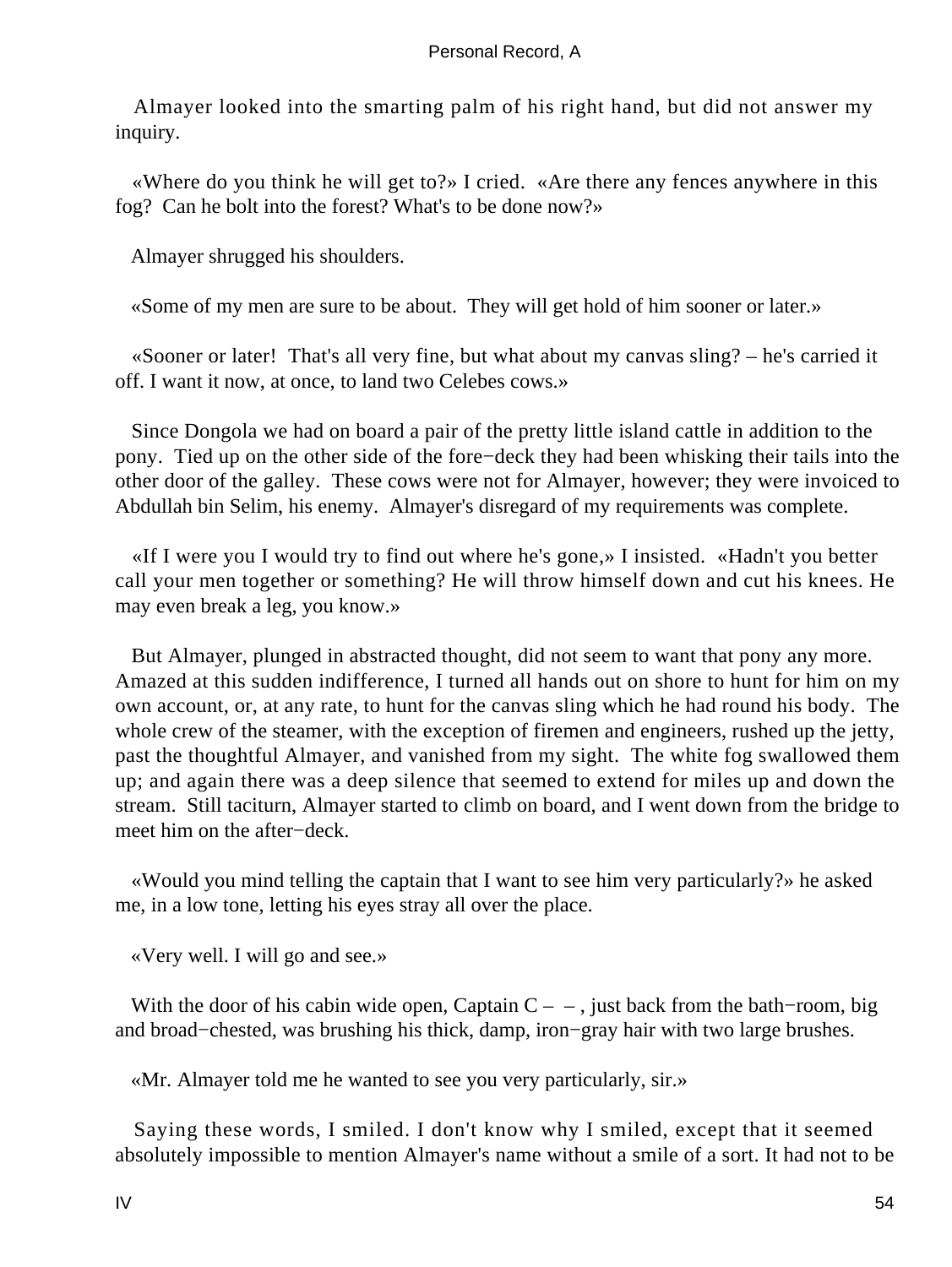necessarily a mirthful smile. Turning his head toward me, Captain  $C - -$  smiled, too, rather joylessly.

«The pony got away from him –  $eh$ ?»

«Yes, sir. He did.»

«Where is he?»

«Goodness only knows.»

«No. I mean Almayer. Let him come along.»

 The captain's stateroom opening straight on deck under the bridge, I had only to beckon from the doorway to Almayer, who had remained aft, with downcast eyes, on the very spot where I had left him. He strolled up moodily, shook hands, and at once asked permission to shut the cabin door.

«I have a pretty story to tell you,» were the last words I heard.

The bitterness of tone was remarkable.

 I went away from the door, of course. For the moment I had no crew on board; only the Chinaman carpenter, with a canvas bag hung round his neck and a hammer in his hand, roamed about the empty decks, knocking out the wedges of the hatches and dropping them into the bag conscientiously. Having nothing to do I joined our two engineers at the door of the engine−room. It was near breakfast−time.

 «He's turned up early, hasn't he?» commented the second engineer, and smiled indifferently. He was an abstemious man, with a good digestion and a placid, reasonable view of life even when hungry.

«Yes,» I said. «Shut up with the old man. Some very particular business.»

«He will spin him a damned endless yarn,» observed the chief engineer.

 He smiled rather sourly. He was dyspeptic, and suffered from gnawing hunger in the morning. The second smiled broadly, a smile that made two vertical folds on his shaven cheeks. And I smiled, too, but I was not exactly amused. In that man, whose name apparently could not be uttered anywhere in the Malay Archipelago without a smile, there was nothing amusing whatever. That morning he breakfasted with us silently, looking mostly into his cup. I informed him that my men came upon his pony capering in the fog on the very brink of the eight−foot−deep well in which he kept his store of guttah. The cover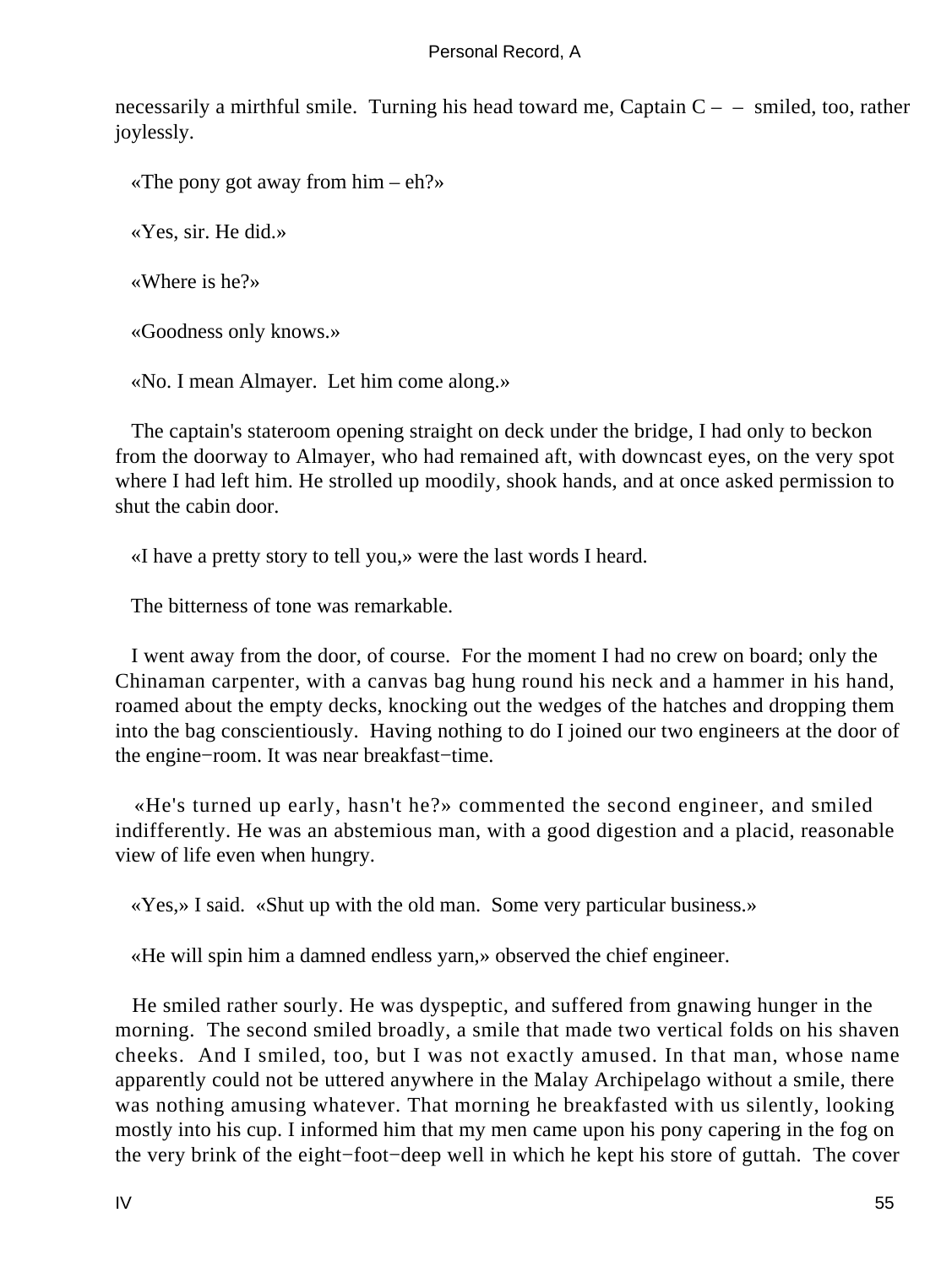was off, with no one near by, and the whole of my crew just missed going heels over head into that beastly hole. Jurumudi Itam, our best quartermaster, deft at fine needlework, he who mended the ship's flags and sewed buttons on our coats, was disabled by a kick on the shoulder.

Both remorse and gratitude seemed foreign to Almayer's character.

He mumbled:

«Do you mean that pirate fellow?»

«What pirate fellow? The man has been in the ship eleven years,» I said, indignantly.

«It's his looks,» Almayer muttered, for all apology.

 The sun had eaten up the fog. From where we sat under the after−awning we could see in the distance the pony tied up, in front of Almayer's house, to a post of the veranda. We were silent for a long time. All at once Almayer, alluding evidently to the subject of his conversation in the captain's cabin, exclaimed anxiously across the table:

«I really don't know what I can do now!»

Captain  $C$  – – only raised his eyebrows at him, and got up from his chair. We dispersed to our duties, but Almayer, half dressed as he was in his cretonne pajamas and the thin cotton singlet, remained on board, lingering near the gangway, as though he could not make up his mind whether to go home or stay with us for good.

 Our Chinamen boys gave him side glances as they went to and fro; and Ah Sing, our chief steward, the handsomest and most sympathetic of Chinamen, catching my eye, nodded knowingly at his burly back. In the course of the morning I approached him for a moment.

«Well, Mr. Almayer,» I addressed him, easily, «you haven't started on your letters yet.»

 We had brought him his mail, and he had held the bundle in his hand ever since we got up from breakfast. He glanced at it when I spoke, and for a moment it looked as if he were on the point of opening his fingers and letting the whole lot fall overboard. I believe he was tempted to do so. I shall never forget that man afraid of his letters.

«Have you been long out from Europe?» he asked me.

 «Not very. Not quite eight months,» I told him. «I left a ship in Samarang with a hurt back, and have been in the hospital in Singapore some weeks.»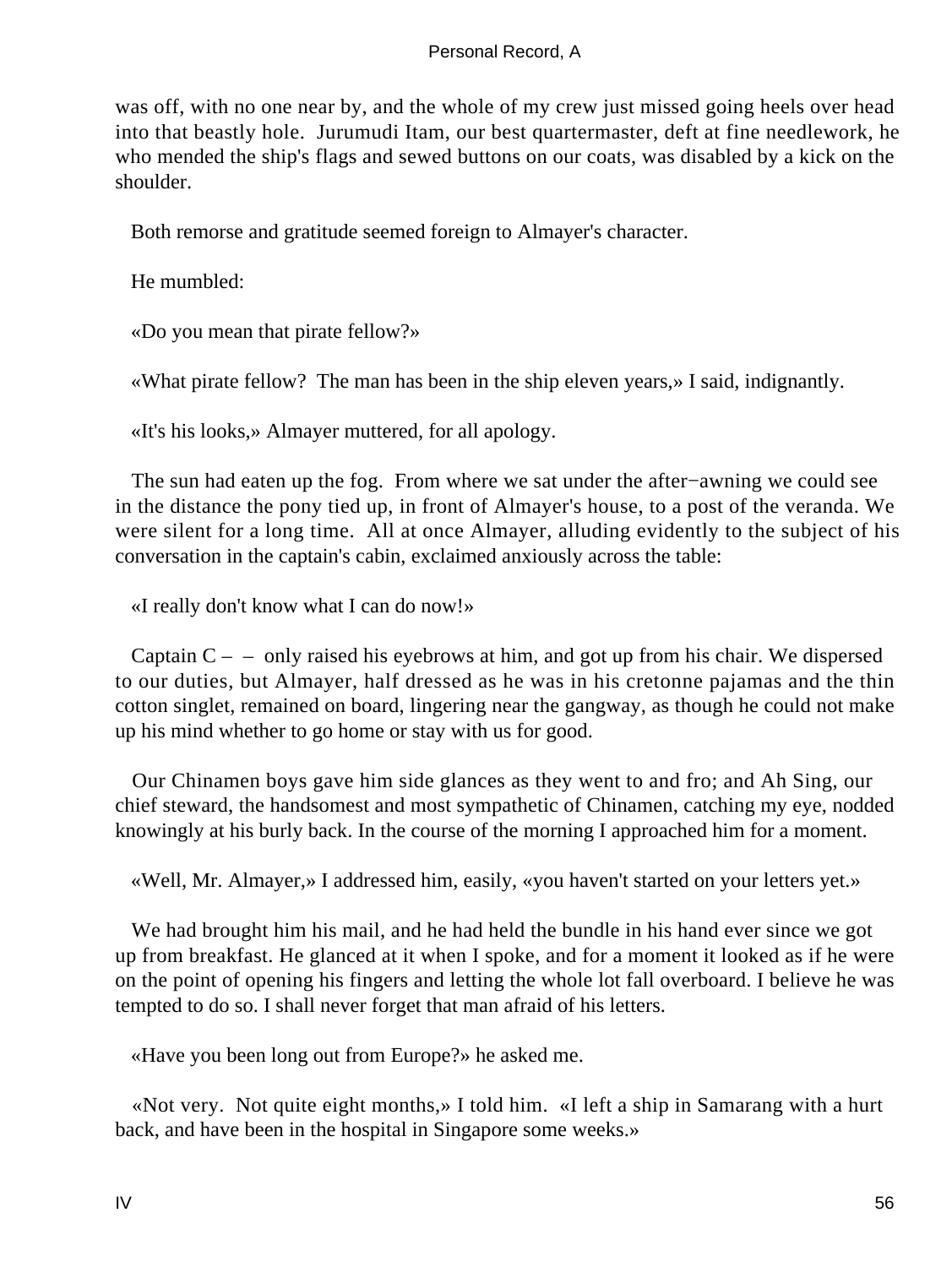He sighed.

«Trade is very bad here.»

«Indeed!»

«Hopeless! . . . See these geese?»

 With the hand holding the letters he pointed out to me what resembled a patch of snow creeping and swaying across the distant part of his compound. It disappeared behind some bushes.

 «The only geese on the East Coast,» Almayer informed me, in a perfunctory mutter without a spark of faith, hope, or pride. Thereupon, with the same absence of any sort of sustaining spirit, he declared his intention to select a fat bird and send him on board for us not later than next day.

 I had heard of these largesses before. He conferred a goose as if it were a sort of court decoration given only to the tried friends of the house. I had expected more pomp in the ceremony. The gift had surely its special quality, multiple and rare. From the only flock on the East Coast! He did not make half enough of it. That man did not understand his opportunities. However, I thanked him at some length.

 «You see,» he interrupted, abruptly, in a very peculiar tone, «the worst of this country is that one is not able to realize . . . it's impossible to realize. . . .» His voice sank into a languid mutter. «And when one has very large interests . . . very important interests . . .» he finished, faintly . . . «up the river.»

We looked at each other. He astonished me by giving a start and making a very queer grimace.

«Well, I must be off,» he burst out, hurriedly. «So long!»

 At the moment of stepping over the gang way he checked himself, though, to give me a mumbled invitation to dine at his house that evening with my captain, an invitation which I accepted. I don't think it could have been possible for me to refuse.

 I like the worthy folk who will talk to you of the exercise of free−will, «at any rate for practical purposes.» Free, is it? For practical purposes! Bosh! How could I have refused to dine with that man? I did not refuse, simply because I could not refuse. Curiosity, a healthy desire for a change of cooking, common civility, the talk and the smiles of the previous twenty days, every condition of my existence at that moment and place made irresistibly for acceptance; and, crowning all that, there was the ignorance – the ignorance, I say – the fatal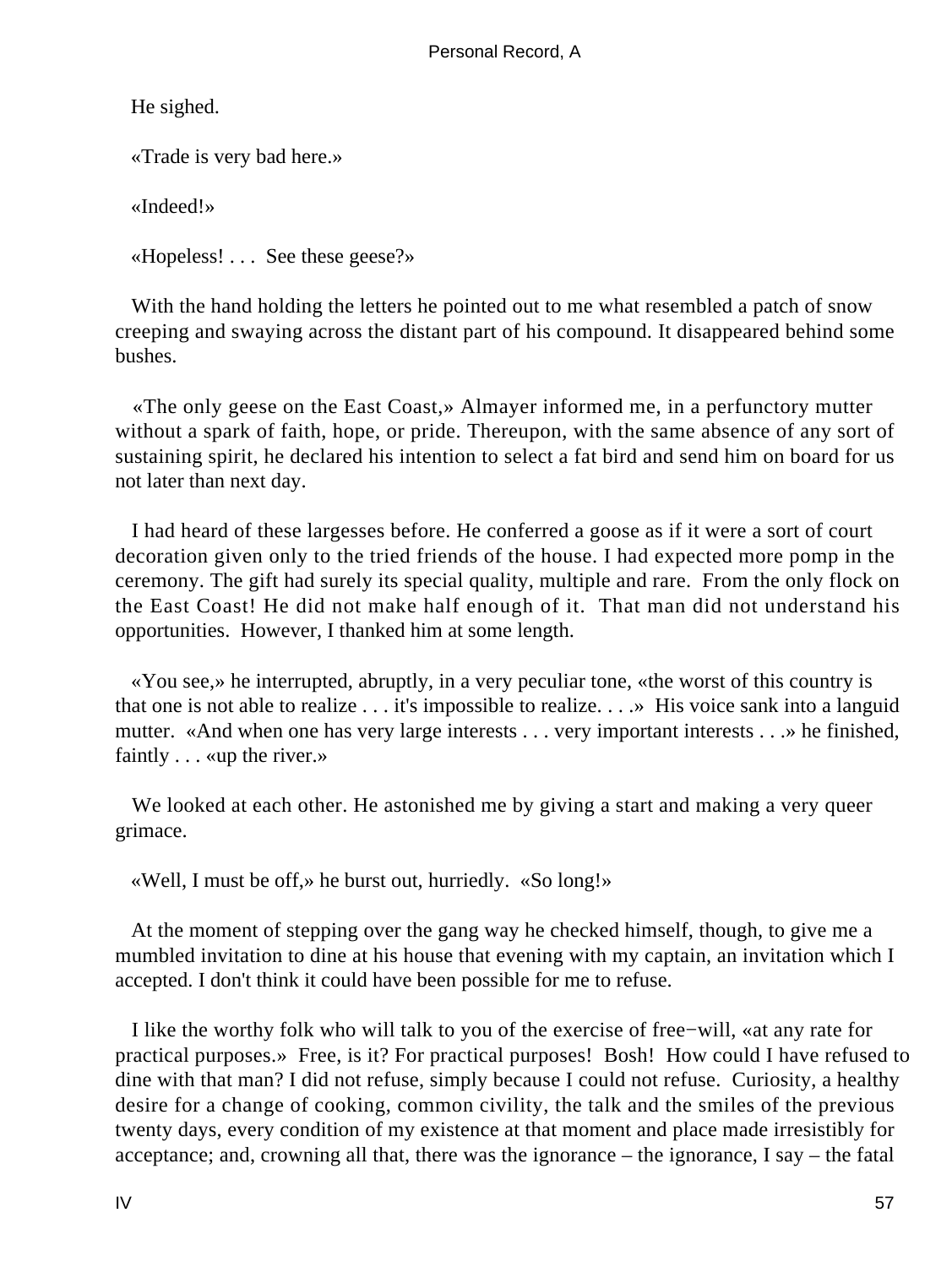want of fore knowledge to counterbalance these imperative conditions of the problem. A refusal would have appeared perverse and insane. Nobody, unless a surly lunatic, would have refused. But if I had not got to know Almayer pretty well it is almost certain there would never have been a line of mine in print.

 I accepted then – and I am paying yet the price of my sanity. The possessor of the only flock of geese on the East Coast is responsible for the existence of some fourteen volumes, so far. The number of geese he had called into being under adverse climatic conditions was considerably more than fourteen. The tale of volumes will never overtake the counting of heads, I am safe to say; but my ambitions point not exactly that way, and whatever the pangs the toil of writing has cost me I have always thought kindly of Almayer.

 I wonder, had he known anything of it, what his attitude would have been? This is something not to be discovered in this world.

 But if we ever meet in the Elysian Fields – where I cannot depict him to myself otherwise than attended in the distance by his flock of geese (birds sacred to Jupiter) – and he addresses me in the stillness of that passionless region, neither light nor darkness, neither sound nor silence, and heaving endlessly with billowy mists from the impalpable multitudes of the swarming dead, I think I know what answer to make.

 I would say, after listening courteously to the unvibrating tone of his measured remonstrances, which should not disturb, of course, the solemn eternity of stillness in the least – I would say something like this:

 «It is true, Almayer, that in the world below I have converted your name to my own uses. But that is a very small larceny. What's in a name, O Shade? If so much of your old mortal weakness clings to you yet as to make you feel aggrieved (it was the note of your earthly voice, Almayer), then, I entreat you, seek speech without delay with our sublime fellow−Shade – with him who, in his transient existence as a poet, commented upon the smell of the rose. He will comfort you. You came to me stripped of all prestige by men's queer smiles and the disrespectful chatter of every vagrant trader in the Islands. Your name was the common property of the winds; it, as it were, floated naked over the waters about the equator. I wrapped round its unhonoured form the royal mantle of the tropics, and have essayed to put into the hollow sound the very anguish of paternity – feats which you did not demand from me – but remember that all the toil and all the pain were mine. In your earthly life you haunted me, Almayer. Consider that this was taking a great liberty. Since you were always complaining of being lost to the world, you should remember that if I had not believed enough in your existence to let you haunt my rooms in Bessborough Gardens, you would have been much more lost. You affirm that had I been capable of looking at you with a more perfect detachment and a greater simplicity, I might have perceived better the inward marvellousness which, you insist, attended your career upon that tiny pin−point of light, hardly visible far, far below us, where both our graves lie. No doubt! But reflect, O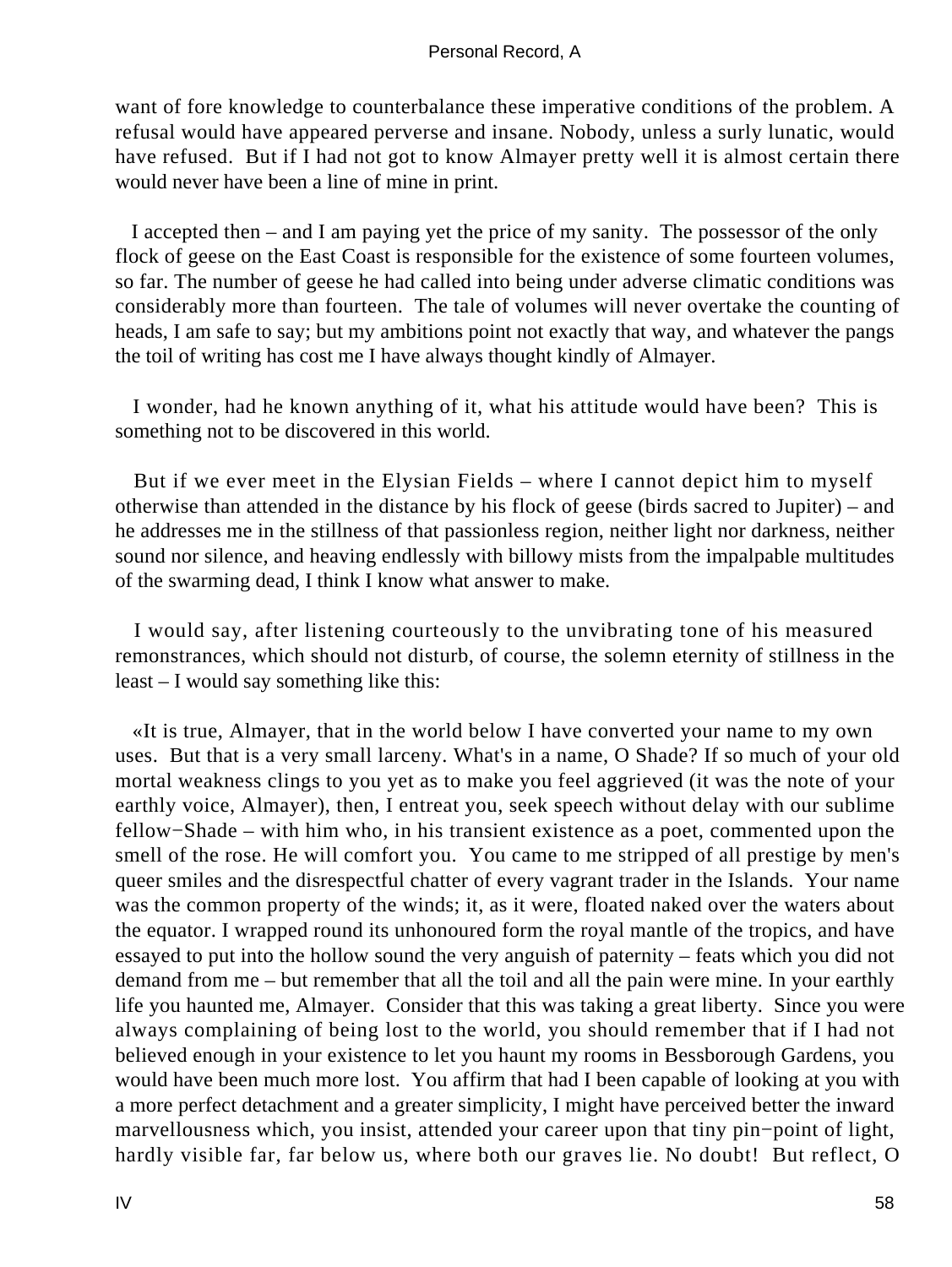complaining Shade! that this was not so much my fault as your crowning misfortune. I believed in you in the only way it was possible for me to believe. It was not worthy of your merits? So be it. But you were always an unlucky man, Almayer. Nothing was ever quite worthy of you. What made you so real to me was that you held this lofty theory with some force of conviction and with an admirable consistency.»

 It is with some such words translated into the proper shadowy expressions that I am prepared to placate Almayer in the Elysian Abode of Shades, since it has come to pass that, having parted many years ago, we are never to meet again in this world.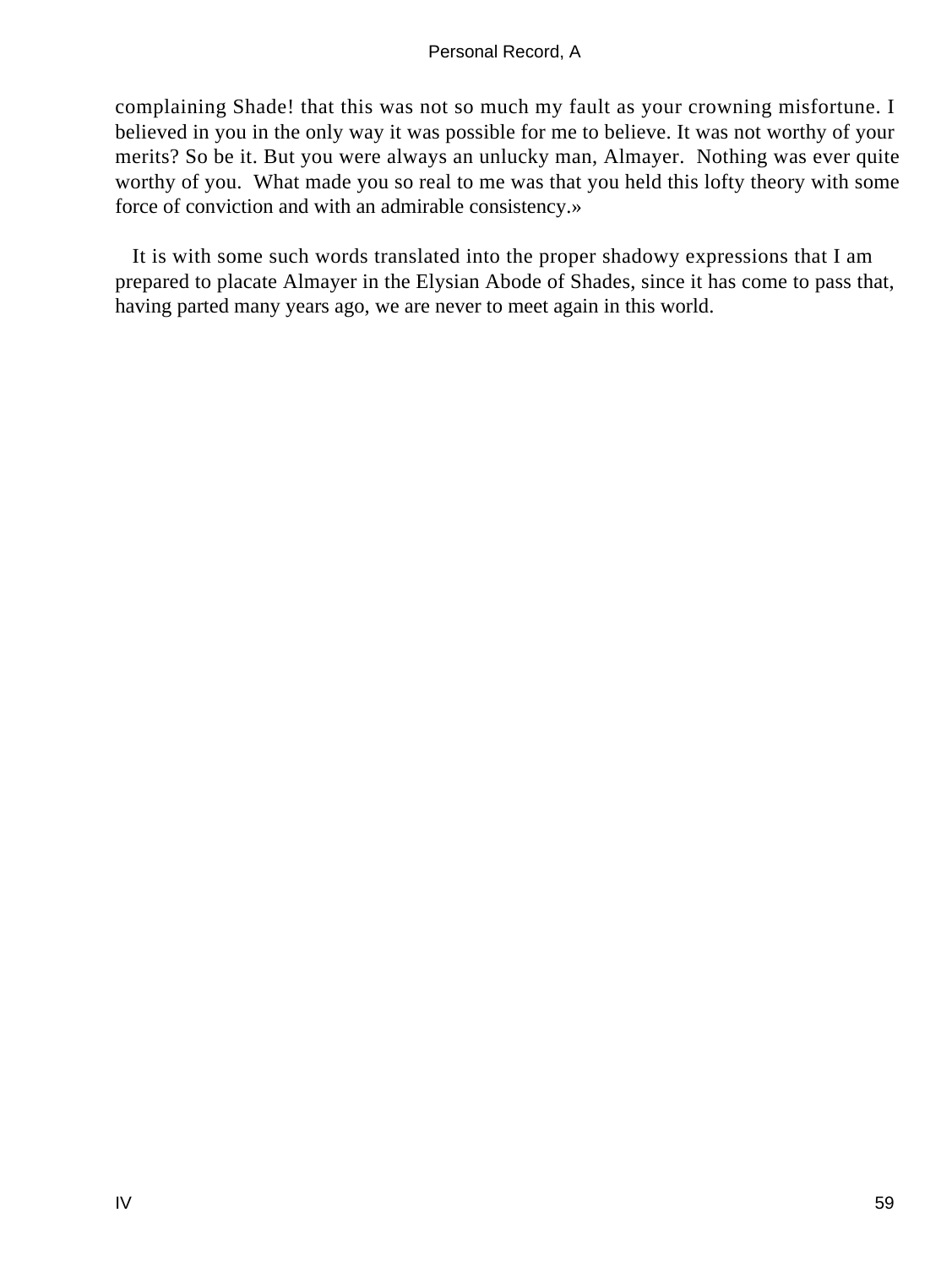# **[V](#page-89-0)**

*I*n the career of the most unliterary of writers, in the sense that literary ambition had never entered the world of his imagination, the coming into existence of the first book is quite an inexplicable event. In my own case I cannot trace it back to any mental or psychological cause which one could point out and hold to. The greatest of my gifts being a consummate capacity for doing nothing, I cannot even point to boredom as a rational stimulus for taking up a pen. The pen, at any rate, was there, and there is nothing wonderful in that. Everybody keeps a pen (the cold steel of our days) in his rooms, in this enlightened age of penny stamps and halfpenny post−cards. In fact, this was the epoch when by means of postcard and pen Mr. Gladstone had made the reputation of a novel or two. And I, too, had a pen rolling about somewhere – the seldom−used, the reluctantly taken−up pen of a sailor ashore, the pen rugged with the dried ink of abandoned attempts, of answers delayed longer than decency permitted, of letters begun with infinite reluctance, and put off suddenly till next day – till next week, as like as not! The neglected, uncared−for pen, flung away at the slightest provocation, and under the stress of dire necessity hunted for without enthusiasm, in a perfunctory, grumpy worry, in the «Where the devil IS the beastly thing gone to?» ungracious spirit. Where, indeed! It might have been reposing behind the sofa for a day or so. My landlady's anemic daughter (as Ollendorff would have expressed it), though commendably neat, had a lordly, careless manner of approaching her domestic duties. Or it might even be resting delicately poised on its point by the side of the table−leg, and when picked up show a gaping, inefficient beak which would have discouraged any man of literary instincts. But not me! «Never mind. This will do.»

 O days without guile! If anybody had told me then that a devoted household, having a generally exaggerated idea of my talents and importance, would be put into a state of tremor and flurry by the fuss I would make because of a suspicion that somebody had touched my sacrosanct pen of authorship, I would have never deigned as much as the contemptuous smile of unbelief. There are imaginings too unlikely for any kind of notice, too wild for indulgence itself, too absurd for a smile. Perhaps, had that seer of the future been a friend, I should have been secretly saddened. «Alas!» I would have thought, looking at him with an unmoved face, «the poor fellow is going mad.»

 I would have been, without doubt, saddened; for in this world where the journalists read the signs of the sky, and the wind of heaven itself, blowing where it listeth, does so under the prophetical management of the meteorological office, but where the secret of human hearts cannot be captured by prying or praying, it was infinitely more likely that the sanest of my friends should nurse the germ of incipient madness than that I should turn into a writer of tales.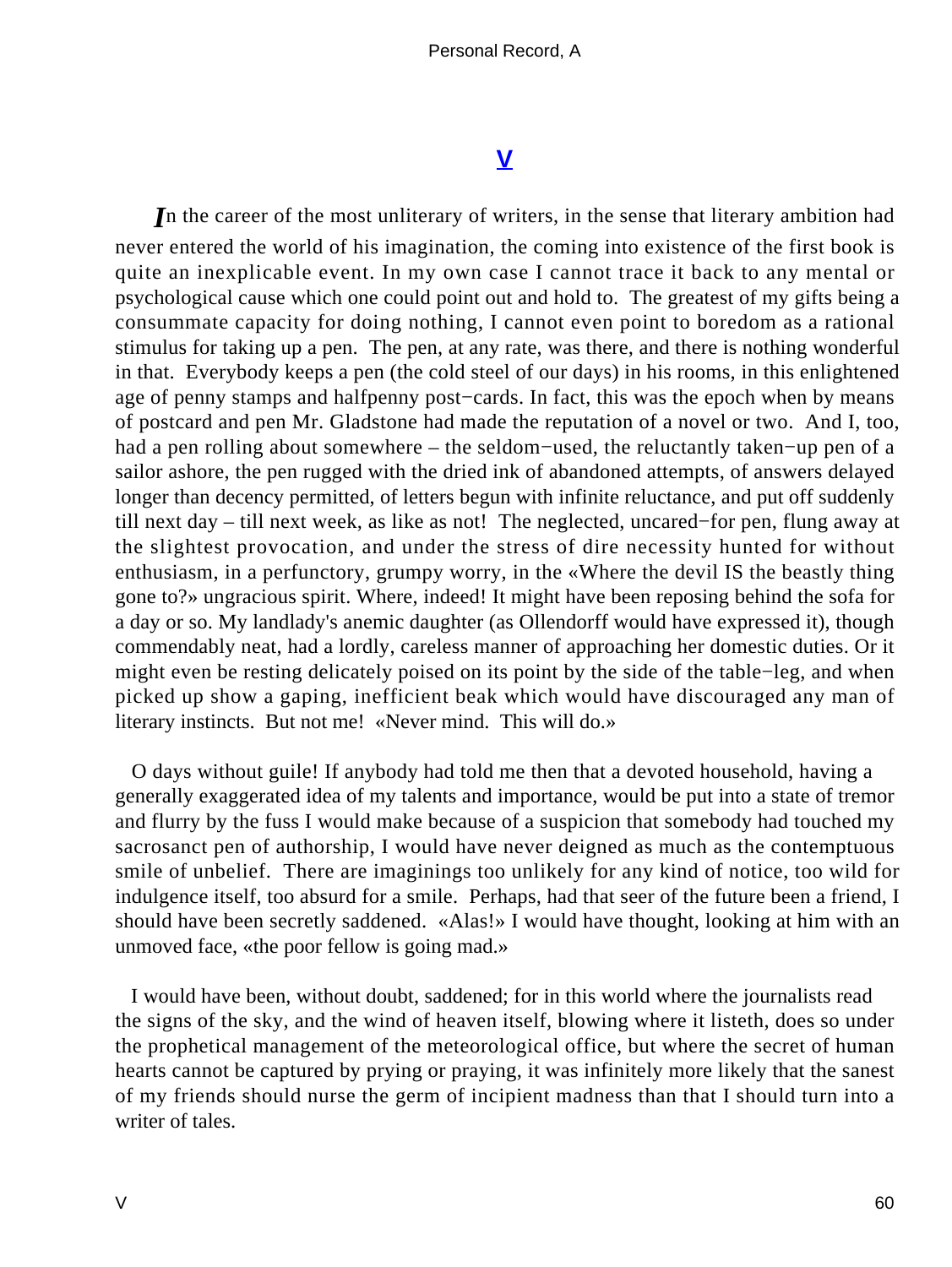To survey with wonder the changes of one's own self is a fascinating pursuit for idle hours. The field is so wide, the surprises so varied, the subject so full of unprofitable but curious hints as to the work of unseen forces, that one does not weary easily of it. I am not speaking here of megalomaniacs who rest uneasy under the crown of their unbounded conceit – who really never rest in this world, and when out of it go on fretting and fuming on the straitened circumstances of their last habitation, where all men must lie in obscure equality. Neither am I thinking of those ambitious minds who, always looking forward to some aim of aggrandizement, can spare no time for a detached, impersonal glance upon them selves.

 And that's a pity. They are unlucky. These two kinds, together with the much larger band of the totally unimaginative, of those unfortunate beings in whose empty and unseeing gaze (as a great French writer has put it) «the whole universe vanishes into blank nothingness,» miss, perhaps, the true task of us men whose day is short on this earth, the abode of conflicting opinions. The ethical view of the universe involves us at last in so many cruel and absurd contradictions, where the last vestiges of faith, hope, charity, and even of reason itself, seem ready to perish, that I have come to suspect that the aim of creation cannot be ethical at all. I would fondly believe that its object is purely spectacular: a spectacle for awe, love, adoration, or hate, if you like, but in this view – and in this view alone – never for despair! Those visions, delicious or poignant, are a moral end in themselves. The rest is our affair – the laughter, the tears, the tenderness, the indignation, the high tranquillity of a steeled heart, the detached curiosity of a subtle mind – that's our affair! And the unwearied self−forgetful attention to every phase of the living universe reflected in our consciousness may be our appointed task on this earth – a task in which fate has perhaps engaged nothing of us except our conscience, gifted with a voice in order to bear true testimony to the visible wonder, the haunting terror, the infinite passion, and the illimitable serenity; to the supreme law and the abiding mystery of the sublime spectacle.

 Chi lo sa? It may be true. In this view there is room for every religion except for the inverted creed of impiety, the mask and cloak of arid despair; for every joy and every sorrow, for every fair dream, for every charitable hope. The great aim is to remain true to the emotions called out of the deep encircled by the firmament of stars, whose infinite numbers and awful distances may move us to laughter or tears (was it the Walrus or the Carpenter, in the poem, who «wept to see such quantities of sand»?), or, again, to a properly steeled heart, may matter nothing at all.

 The casual quotation, which had suggested itself out of a poem full of merit, leads me to remark that in the conception of a purely spectacular universe, where inspiration of every sort has a rational existence, the artist of every kind finds a natural place; and among them the poet as the seer par excellence. Even the writer of prose, who in his less noble and more toilsome task should be a man with the steeled heart, is worthy of a place, providing he looks on with undimmed eyes and keeps laughter out of his voice, let who will laugh or cry. Yes! Even he, the prose artist of fiction, which after all is but truth often dragged out of a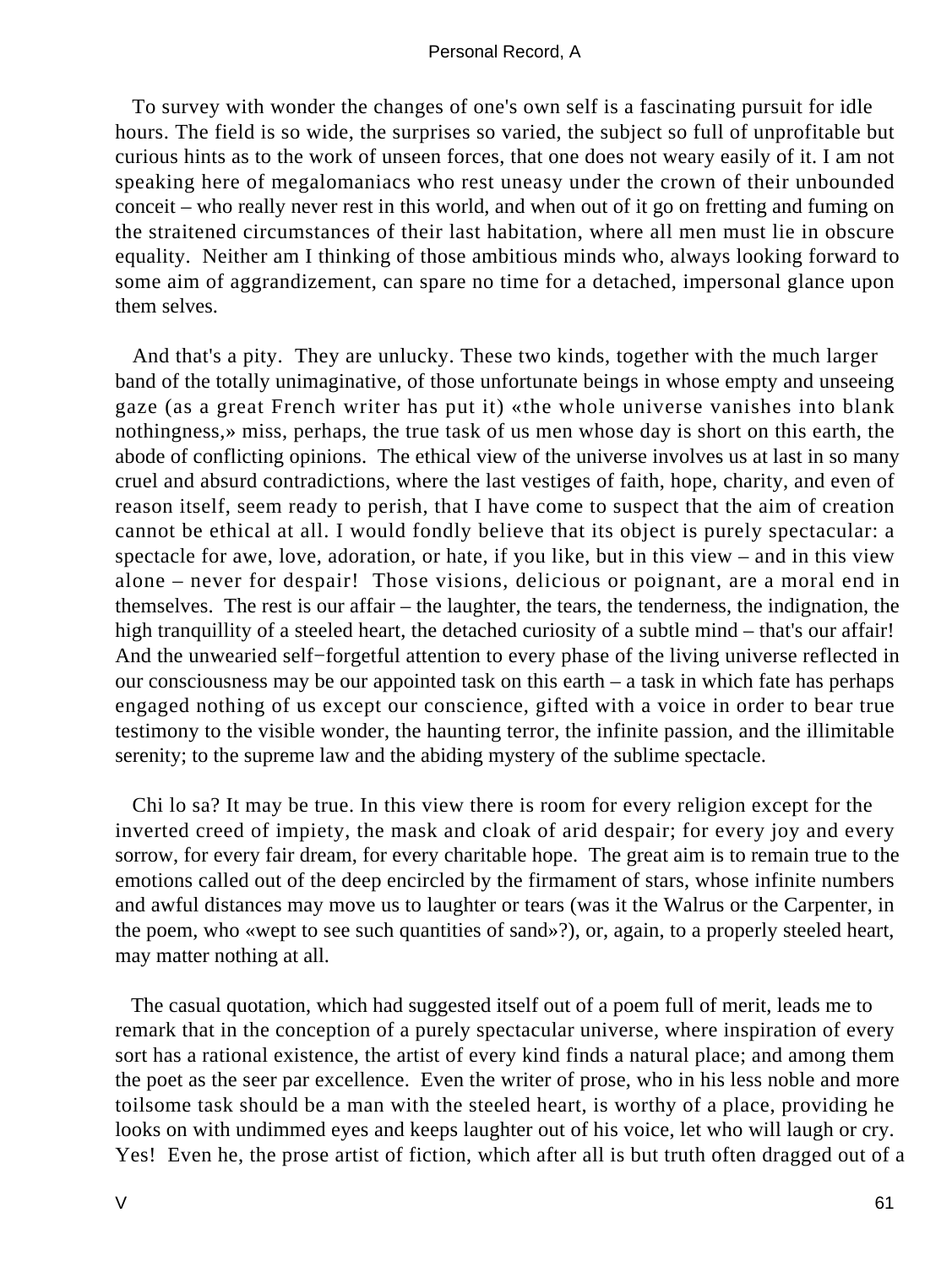well and clothed in the painted robe of imagined phrases – even he has his place among kings, demagogues, priests, charlatans, dukes, giraffes, cabinet ministers, Fabians, bricklayers, apostles, ants, scientists, Kafirs, soldiers, sailors, elephants, lawyers, dandies, microbes, and constellations of a universe whose amazing spectacle is a moral end in itself.

 Here I perceive (without speaking offense) the reader assuming a subtle expression, as if the cat were out of the bag. I take the novelist's freedom to observe the reader's mind formulating the exclamation: «That's it! The fellow talks pro domo.»

 Indeed it was not the intention! When I shouldered the bag I was not aware of the cat inside. But, after all, why not? The fair courtyards of the House of Art are thronged by many humble retainers. And there is no retainer so devoted as he who is allowed to sit on the doorstep. The fellows who have got inside are apt to think too much of themselves. This last remark, I beg to state, is not malicious within the definition of the law of libel. It's fair comment on a matter of public interest. But never mind. Pro domo. So be it. For his house tant que vous voudrez. And yet in truth I was by no means anxious to justify my existence. The attempt would have been not only needless and absurd, but almost inconceivable, in a purely spectacular universe, where no such disagreeable necessity can possibly arise. It is sufficient for me to say (and I am saying it at some length in these pages): J'ai vecu. I have existed, obscure among the wonders and terrors of my time, as the Abbe Sieyes, the original utterer of the quoted words, had managed to exist through the violences, the crimes, and the enthusiasms of the French Revolution. J'ai vecu, as I apprehend most of us manage to exist, missing all along the varied forms of destruction by a hair's−breadth, saving my body, that's clear, and perhaps my soul also, but not without some damage here and there to the fine edge of my conscience, that heirloom of the ages, of the race, of the group, of the family, colourable and plastic, fashioned by the words, the looks, the acts, and even by the silences and abstentions surrounding one's childhood; tinged in a complete scheme of delicate shades and crude colours by the inherited traditions, beliefs, or prejudices – unaccountable, despotic, persuasive, and often, in its texture, romantic.

And often romantic! . . . The matter in hand, however, is to keep these reminiscences from turning into confessions, a form of literary activity discredited by Jean Jacques Rousseau on account of the extreme thoroughness he brought to the work of justifying his own existence; for that such was his purpose is palpably, even grossly, visible to an unprejudiced eye. But then, you see, the man was not a writer of fiction. He was an artless moralist, as is clearly demonstrated by his anniversaries being celebrated with marked emphasis by the heirs of the French Revolution, which was not a political movement at all, but a great outburst of morality. He had no imagination, as the most casual perusal of «Emile» will prove. He was no novelist, whose first virtue is the exact understanding of the limits traced by the reality of his time to the play of his invention. Inspiration comes from the earth, which has a past, a history, a future, not from the cold and immutable heaven. A writer of imaginative prose (even more than any other sort of artist) stands confessed in his works. His conscience, his deeper sense of things, lawful and unlawful, gives him his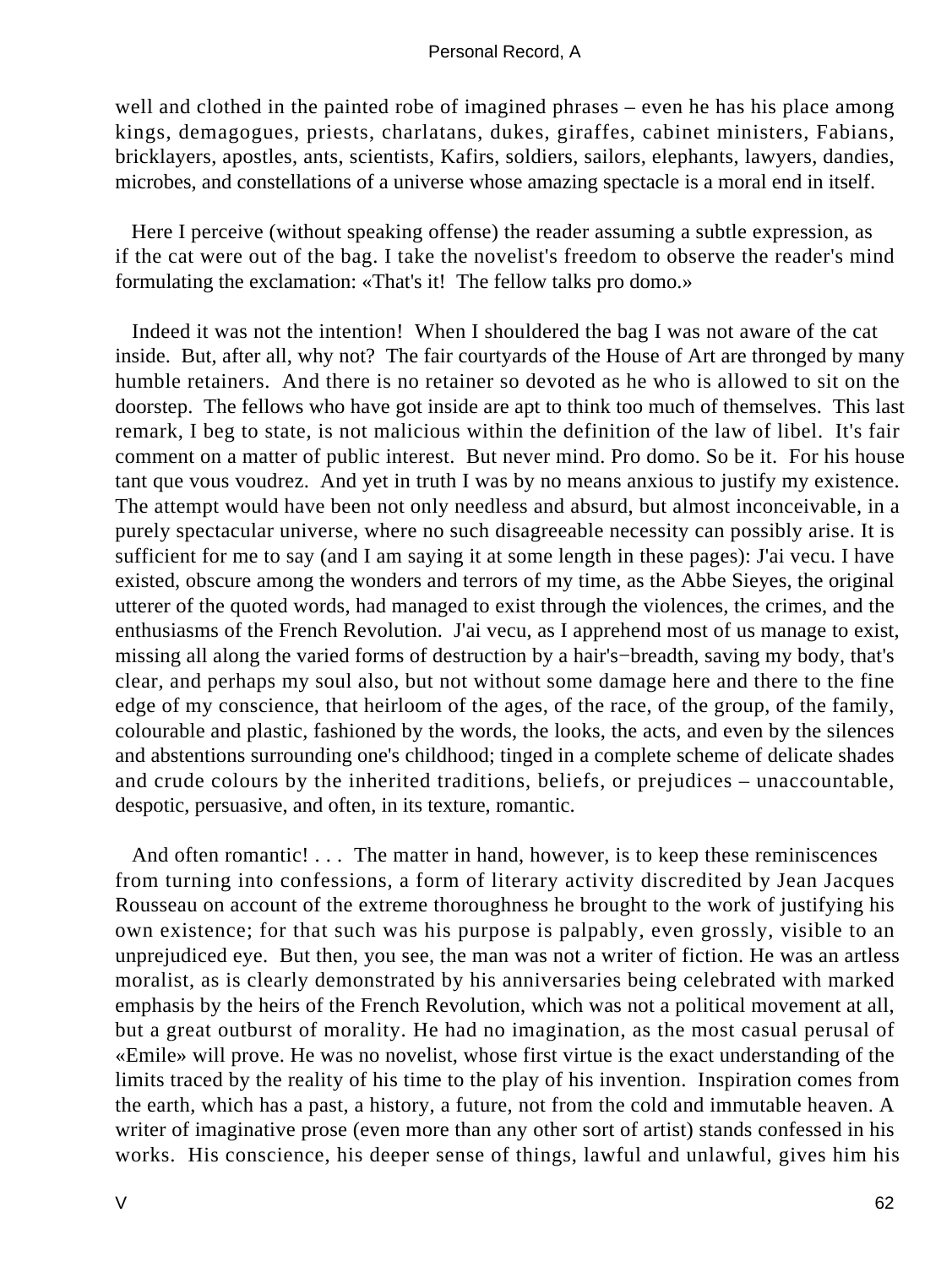attitude before the world. Indeed, everyone who puts pen to paper for the reading of strangers (unless a moralist, who, generally speaking, has no conscience except the one he is at pains to produce for the use of others) can speak of nothing else. It is M. Anatole France, the most eloquent and just of French prose−writers, who says that we must recognize at last that, «failing the resolution to hold our peace, we can only talk of ourselves.»

 This remark, if I remember rightly, was made in the course of a sparring match with the late Ferdinand Brunetiere over the principles and rules of literary criticism. As was fitting for a man to whom we owe the memorable saying, «The good critic is he who relates the adventures of his soul among masterpieces,» M. Anatole France maintained that there were no rules and no principles. And that may be very true. Rules, principles, and standards die and vanish every day. Perhaps they are all dead and vanished by this time. These, if ever, are the brave, free days of destroyed landmarks, while the ingenious minds are busy inventing the forms of the new beacons which, it is consoling to think, will be set up presently in the old places. But what is interesting to a writer is the possession of an inward certitude that literary criticism will never die, for man (so variously defined) is, before everything else, a critical animal. And as long as distinguished minds are ready to treat it in the spirit of high adventure literary criticism shall appeal to us with all the charm and wisdom of a well−told tale of personal experience.

 For Englishmen especially, of all the races of the earth, a task, any task, undertaken in an adventurous spirit acquires the merit of romance. But the critics as a rule exhibit but little of an adventurous spirit. They take risks, of course – one can hardly live with out that. The daily bread is served out to us (however sparingly) with a pinch of salt. Otherwise one would get sick of the diet one prays for, and that would be not only improper, but impious. From impiety of that or any other kind – save us! An ideal of reserved manner, adhered to from a sense of proprieties, from shyness, perhaps, or caution, or simply from weariness, induces, I suspect, some writers of criticism to conceal the adventurous side of their calling, and then the criticism becomes a mere «notice,» as it were, the relation of a journey where nothing but the distances and the geology of a new country should be set down; the glimpses of strange beasts, the dangers of flood and field, the hairbreadth escapes, and the sufferings (oh, the sufferings, too! I have no doubt of the sufferings) of the traveller being carefully kept out; no shady spot, no fruitful plant being ever mentioned either; so that the whole performance looks like a mere feat of agility on the part of a trained pen running in a desert. A cruel spectacle – a most deplorable adventure! «Life,» in the words of an immortal thinker of, I should say, bucolic origin, but whose perishable name is lost to the worship of posterity – «life is not all beer and skittles.» Neither is the writing of novels. It isn't, really. Je vous donne ma parole d'honneur that it – is – not. Not ALL. I am thus emphatic because some years ago, I remember, the daughter of a general. . . .

 Sudden revelations of the profane world must have come now and then to hermits in their cells, to the cloistered monks of middle ages, to lonely sages, men of science, reformers; the revelations of the world's superficial judgment, shocking to the souls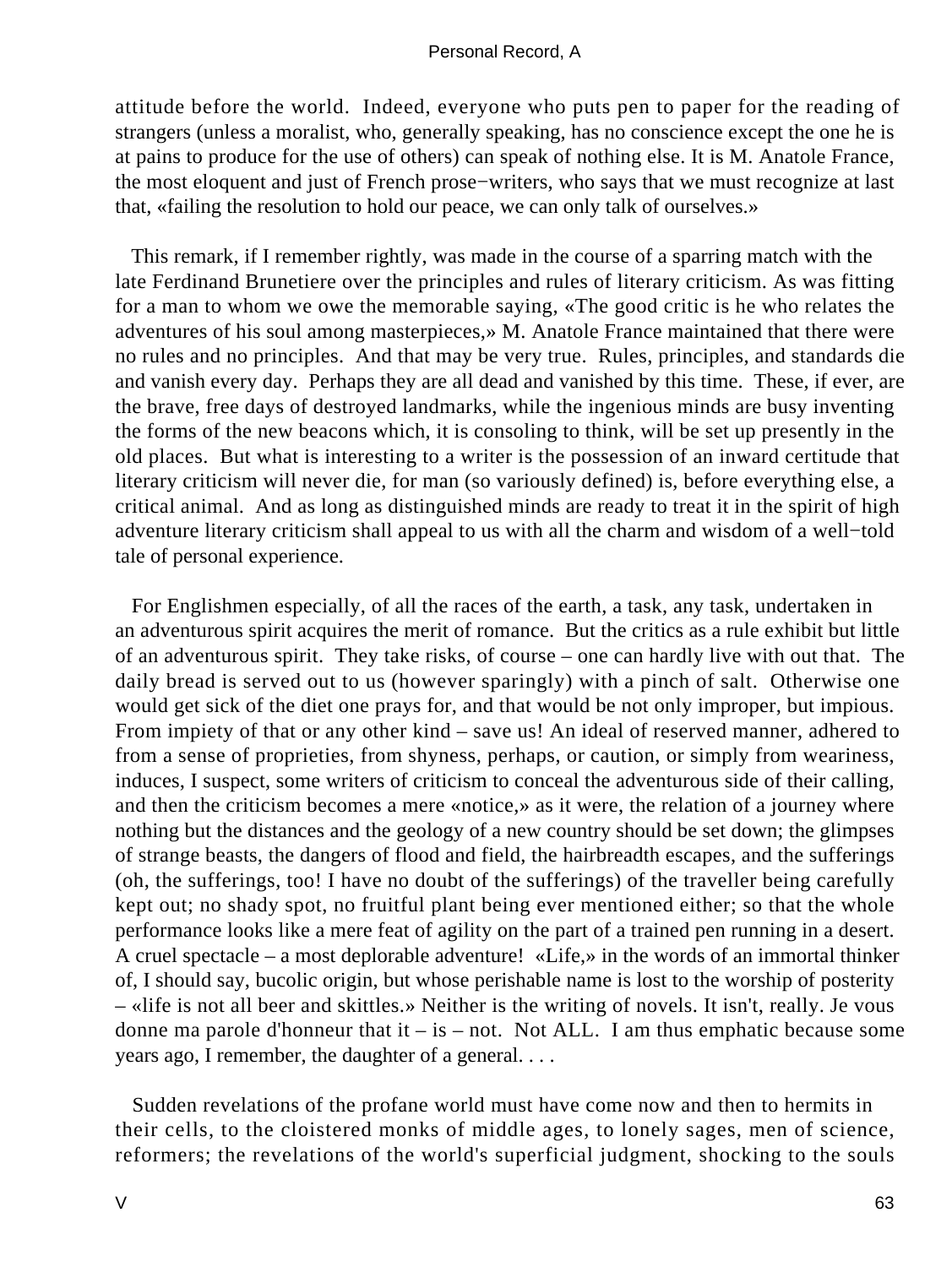concentrated upon their own bitter labour in the cause of sanctity, or of knowledge, or of temperance, let us say, or of art, if only the art of cracking jokes or playing the flute. And thus this general's daughter came to me – or I should say one of the general's daughters did. There were three of these bachelor ladies, of nicely graduated ages, who held a neighbouring farm−house in a united and more or less military occupation. The eldest warred against the decay of manners in the village children, and executed frontal attacks upon the village mothers for the conquest of courtesies. It sounds futile, but it was really a war for an idea. The second skirmished and scouted all over the country; and it was that one who pushed a reconnaissance right to my very table – I mean the one who wore stand−up collars.

 She was really calling upon my wife in the soft spirit of afternoon friendliness, but with her usual martial determination. She marched into my room swinging her stick . . . but no – I mustn't exaggerate. It is not my specialty. I am not a humoristic writer. In all soberness, then, all I am certain of is that she had a stick to swing.

 No ditch or wall encompassed my abode. The window was open; the door, too, stood open to that best friend of my work, the warm, still sunshine of the wide fields. They lay around me infinitely helpful, but, truth to say, I had not known for weeks whether the sun shone upon the earth and whether the stars above still moved on their appointed courses. I was just then giving up some days of my allotted span to the last chapters of the novel «Nostromo,» a tale of an imaginary (but true) seaboard, which is still mentioned now and again, and indeed kindly, sometimes in connection with the word «failure» and sometimes in conjunction with the word «astonishing.» I have no opinion on this discrepancy. It's the sort of difference that can never be settled. All I know is that, for twenty months, neglecting the common joys of life that fall to the lot of the humblest on this earth, I had, like the prophet of old, «wrestled with the Lord» for my creation, for the headlands of the coast, for the darkness of the Placid Gulf, the light on the snows, the clouds in the sky, and for the breath of life that had to be blown into the shapes of men and women, of Latin and Saxon, of Jew and Gentile. These are, perhaps, strong words, but it is difficult to characterize other wise the intimacy and the strain of a creative effort in which mind and will and conscience are engaged to the full, hour after hour, day after day, away from the world, and to the exclusion of all that makes life really lovable and gentle – something for which a material parallel can only be found in the everlasting sombre stress of the westward winter passage round Cape Horn. For that, too, is the wrestling of men with the might of their Creator, in a great isolation from the world, without the amenities and consolations of life, a lonely struggle under a sense of overmatched littleness, for no reward that could be adequate, but for the mere winning of a longitude. Yet a certain longitude, once won, cannot be disputed. The sun and the stars and the shape of your earth are the witnesses of your gain; whereas a handful of pages, no matter how much you have made them your own, are at best but an obscure and questionable spoil. Here they are. «Failure» – «Astonishing»: take your choice; or perhaps both, or neither – a mere rustle and flutter of pieces of paper settling down in the night, and undistinguishable, like the snowflakes of a great drift destined to melt away in sunshine.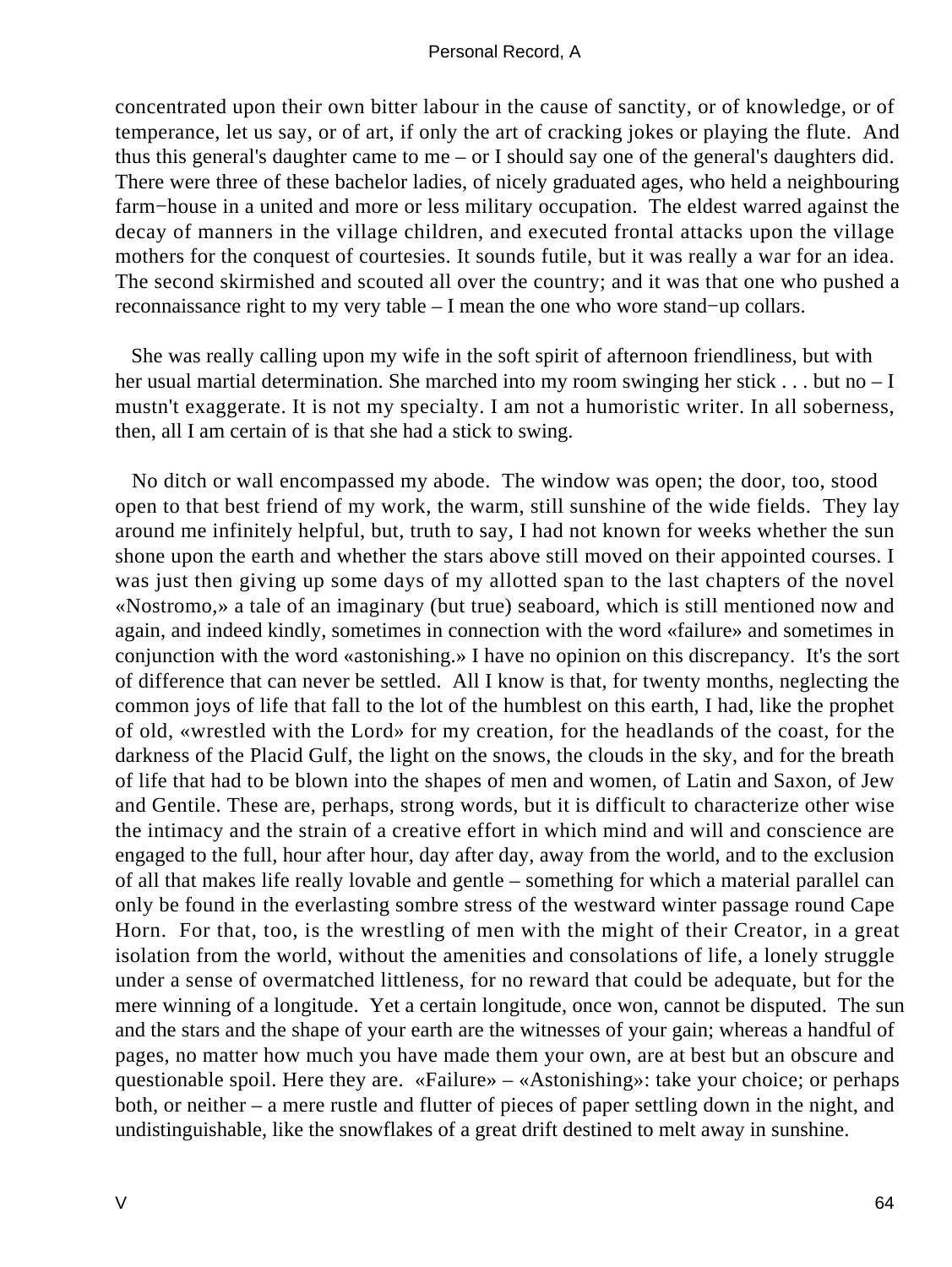«How do you do?»

 It was the greeting of the general's daughter. I had heard nothing – no rustle, no footsteps. I had felt only a moment before a sort of premonition of evil; I had the sense of an inauspicious presence – just that much warning and no more; and then came the sound of the voice and the jar as of a terrible fall from a great height – a fall, let us say, from the highest of the clouds floating in gentle procession over the fields in the faint westerly air of that July afternoon. I picked myself up quickly, of course; in other words, I jumped up from my chair stunned and dazed, every nerve quivering with the pain of being uprooted out of one world and flung down into another – perfectly civil.

«Oh! How do you do? Won't you sit down?»

 That's what I said. This horrible but, I assure you, perfectly true reminiscence tells you more than a whole volume of confessions a la Jean Jacques Rousseau would do. Observe! I didn't howl at her, or start up setting furniture, or throw myself on the floor and kick, or allow myself to hint in any other way at the appalling magnitude of the disaster. The whole world of Costaguana (the country, you may remember, of my seaboard tale), men, women, headlands, houses, mountains, town, campo(there was not a single brick, stone, or grain of sand of its soil I had not placed in position with my own hands); all the history, geography, politics, finance; the wealth of Charles Gould's silver−mine, and the splendour of the magnificent Capataz de Cargadores, whose name, cried out in the night (Dr. Monygham heard it pass over his head – in Linda Viola's voice), dominated even after death the dark gulf containing his conquests of treasure and love – all that had come down crashing about my ears.

 I felt I could never pick up the pieces – and in that very moment I was saying, «Won't you sit down?»

 The sea is strong medicine. Behold what the quarter−deck training even in a merchant ship will do! This episode should give you a new view of the English and Scots seamen (a much−caricatured folk) who had the last say in the formation of my character. One is nothing if not modest, but in this disaster I think I have done some honour to their simple teaching. «Won't you sit down?» Very fair; very fair, indeed. She sat down. Her amused glance strayed all over the room.

 There were pages of MS. on the table and under the table, a batch of typed copy on a chair, single leaves had fluttered away into distant corners; there were there living pages, pages scored and wounded, dead pages that would be burned at the end of the day – the litter of a cruel battle−field, of a long, long, and desperate fray. Long! I suppose I went to bed sometimes, and got up the same number of times. Yes, I suppose I slept, and ate the food put before me, and talked connectedly to my household on suitable occasions. But I had never been aware of the even flow of daily life, made easy and noiseless for me by a silent,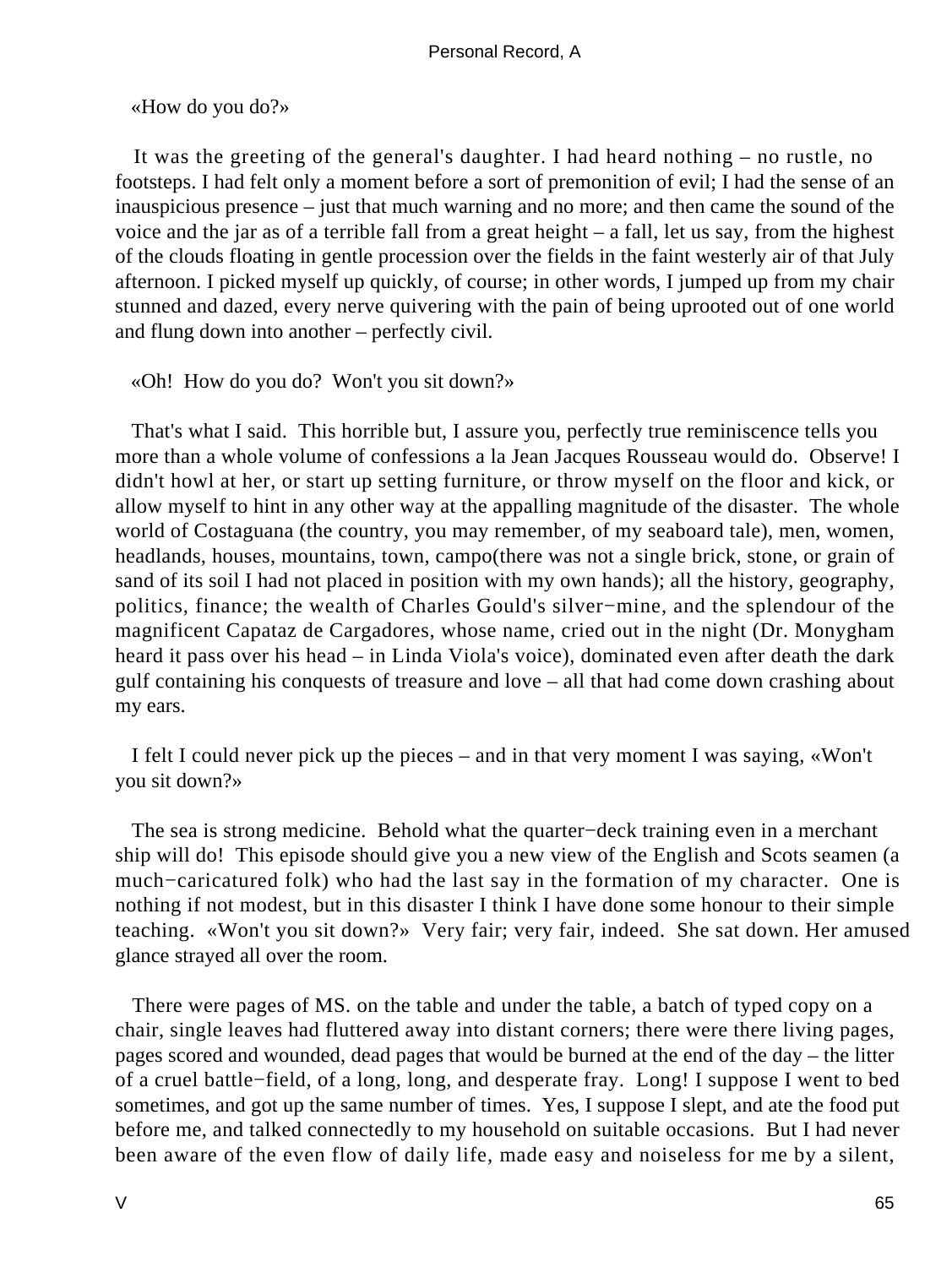watchful, tireless affection. Indeed, it seemed to me that I had been sitting at that table surrounded by the litter of a desperate fray for days and nights on end. It seemed so, because of the intense weariness of which that interruption had made me aware – the awful disenchantment of a mind realizing suddenly the futility of an enormous task, joined to a bodily fatigue such as no ordinary amount of fairly heavy physical labour could ever account for. I have carried bags of wheat on my back, bent almost double under a ship's deck−beams, from six in the morning till six in the evening (with an hour and a half off for meals), so I ought to know.

 And I love letters. I am jealous of their honour and concerned for the dignity and comeliness of their service. I was, most likely, the only writer that neat lady had ever caught in the exercise of his craft, and it distressed me not to be able to remember when it was that I dressed myself last, and how. No doubt that would be all right in essentials. The fortune of the house included a pair of gray−blue watchful eyes that would see to that. But I felt, somehow, as grimy as a Costaguana lepero after a day's fighting in the streets, rumpled all over and dishevelled down to my very heels. And I am afraid I blinked stupidly. All this was bad for the honour of letters and the dignity of their service. Seen indistinctly through the dust of my collapsed universe, the good lady glanced about the room with a slightly amused serenity. And she was smiling. What on earth was she smiling at? She remarked casually:

«I am afraid I interrupted you.»

«Not at all.»

 She accepted the denial in perfect good faith. And it was strictly true. Interrupted – indeed! She had robbed me of at least twenty lives, each infinitely more poignant and real than her own, because informed with passion, possessed of convictions, involved in great affairs created out of my own substance for an anxiously meditated end.

 She remained silent for a while, then said, with a last glance all round at the litter of the fray:

«And you sit like this here writing your – your . . .»

 $\ll$ I – what? Oh, yes! I sit here all day.»

«It must be perfectly delightful.»

 I suppose that, being no longer very young, I might have been on the verge of having a stroke; but she had left her dog in the porch, and my boy's dog, patrolling the field in front, had espied him from afar. He came on straight and swift like a cannon−ball, and the noise of the fight, which burst suddenly upon our ears, was more than enough to scare away a fit of apoplexy. We went out hastily and separated the gallant animals. Afterward I told the lady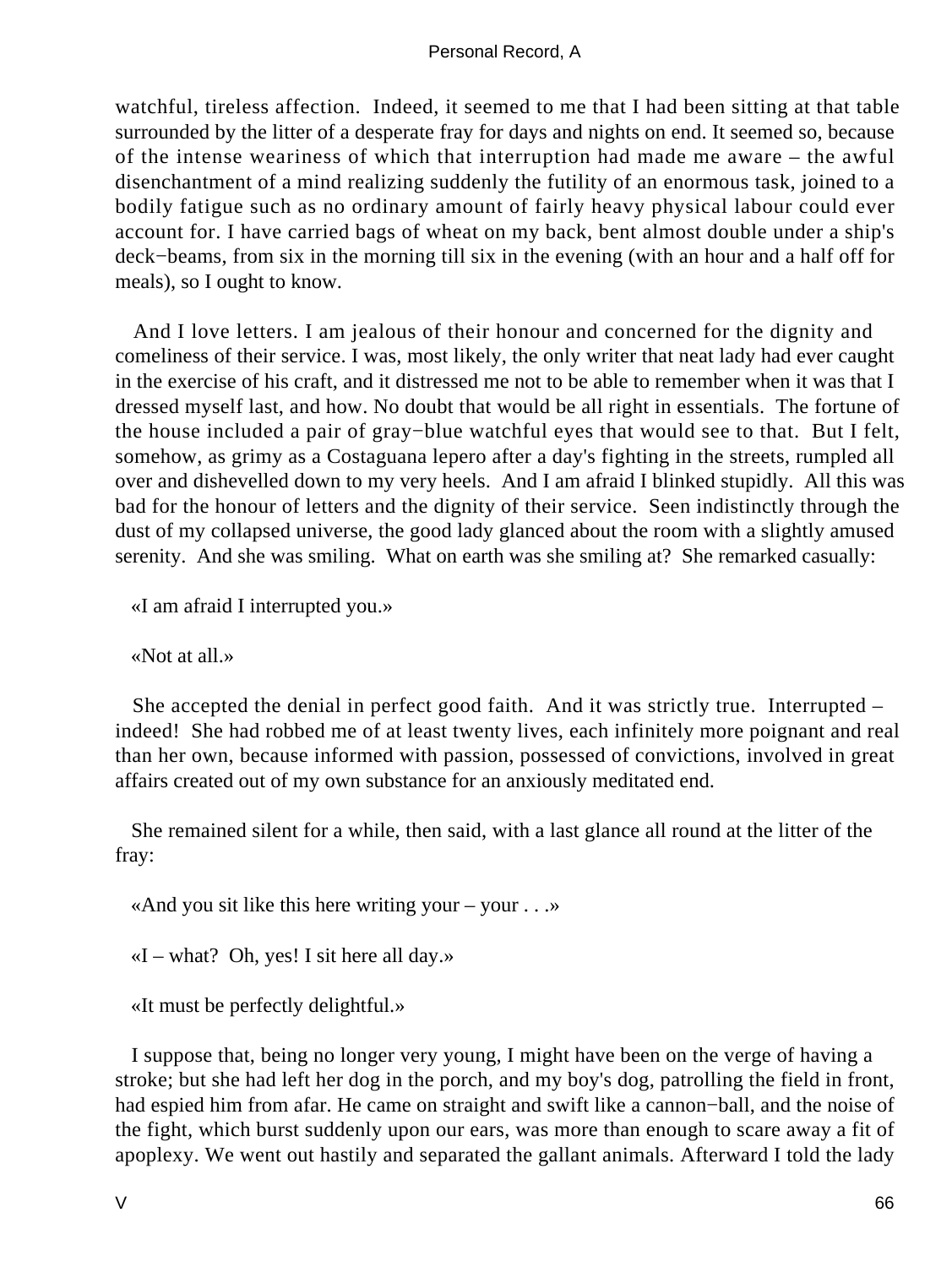where she would find my wife – just round the corner, under the trees. She nodded and went off with her dog, leaving me appalled before the death and devastation she had lightly made – and with the awfully instructive sound of the word «delightful» lingering in my ears.

 Nevertheless, later on, I duly escorted her to the field gate. I wanted to be civil, of course (what are twenty lives in a mere novel that one should be rude to a lady on their account?), but mainly, to adopt the good, sound Ollendorffian style, because I did not want the dog of the general's daughter to fight again (encore) with the faithful dog of my infant son (mon petit garcon). – Was I afraid that the dog of the general's daughter would be able to overcome (vaincre) the dog of my child? – No, I was not afraid. . . . But away with the Ollendorff method. How ever appropriate and seemingly unavoidable when I touch upon anything appertaining to the lady, it is most unsuitable to the origin, character, and history of the dog; for the dog was the gift to the child from a man for whom words had anything but an Ollendorffian value, a man almost childlike in the impulsive movements of his untutored genius, the most single−minded of verbal impressionists, using his great gifts of straight feeling and right expression with a fine sincerity and a strong if, perhaps, not fully conscious conviction. His art did not obtain, I fear, all the credit its unsophisticated inspiration deserved. I am alluding to the late Stephen Crane, the author of «The Red Badge of Courage,» a work of imagination which found its short moment of celebrity in the last decade of the departed century. Other books followed. Not many. He had not the time. It was an individual and complete talent which obtained but a grudging, somewhat supercilious recognition from the world at large. For himself one hesitates to regret his early death. Like one of the men in his «Open Boat,» one felt that he was of those whom fate seldom allows to make a safe landing after much toil and bitterness at the oar. I confess to an abiding affection for that energetic, slight, fragile, intensely living and transient figure. He liked me, even before we met, on the strength of a page or two of my writing, and after we had met I am glad to think he liked me still. He used to point out to me with great earnestness, and even with some severity, that «a boy **Ought** to have a dog.» I suspect that he was shocked at my neglect of parental duties.

 Ultimately it was he who provided the dog. Shortly afterward, one day, after playing with the child on the rug for an hour or so with the most intense absorption, he raised his head and declared firmly, «I shall teach your boy to ride.» That was not to be. He was not given the time.

 But here is the dog – an old dog now. Broad and low on his bandy paws, with a black head on a white body and a ridiculous black spot at the other end of him, he provokes, when he walks abroad, smiles not altogether unkind. Grotesque and engaging in the whole of his appearance, his usual attitudes are meek, but his temperament discloses itself unexpectedly pugnacious in the presence of his kind. As he lies in the firelight, his head well up, and a fixed, far away gaze directed at the shadows of the room, he achieves a striking nobility of pose in the calm consciousness of an unstained life. He has brought up one baby, and now, after seeing his first charge off to school, he is bringing up another with the same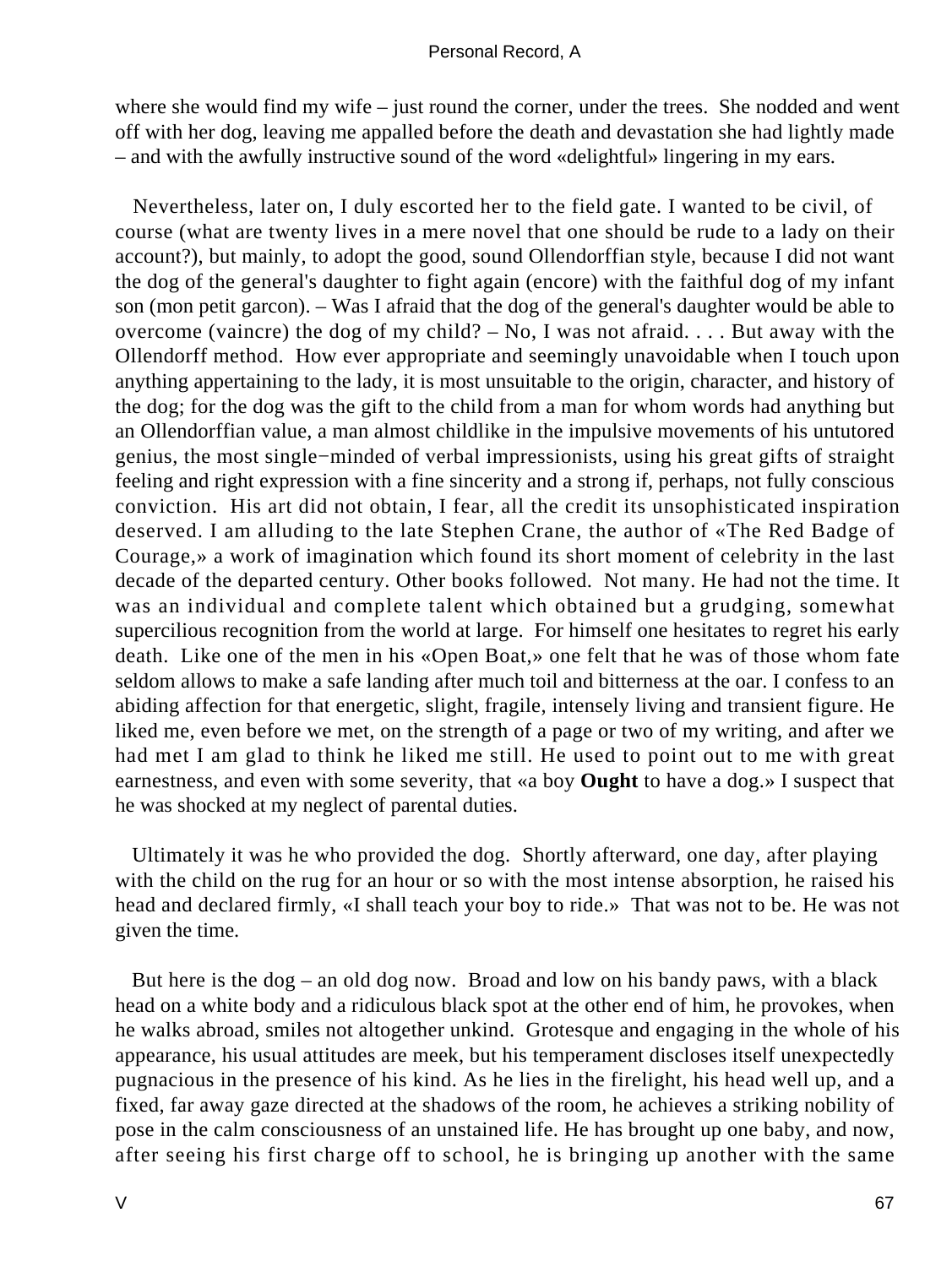conscientious devotion, but with a more deliberate gravity of manner, the sign of greater wisdom and riper experience, but also of rheumatism, I fear. From the morning bath to the evening ceremonies of the cot, you attend the little two−legged creature of your adoption, being yourself treated in the exercise of your duties with every possible regard, with infinite consideration, by every person in the house – even as I myself am treated; only you deserve it more.

The general's daughter would tell you that it must be «perfectly delightful.»

 Aha! old dog. She never heard you yelp with acute pain (it's that poor left ear) the while, with incredible self−command, you preserve a rigid immobility for fear of overturning the little two−legged creature. She has never seen your resigned smile when the little two−legged creature, interrogated, sternly, «What are you doing to the good dog?» answers, with a wide, innocent stare: «Nothing. Only loving him, mamma dear!»

The general's daughter does not know the secret terms of self−imposed tasks, good dog, the pain that may lurk in the very rewards of rigid self−command. But we have lived together many years. We have grown older, too; and though our work is not quite done yet we may indulge now and then in a little introspection before the fire – meditate on the art of bringing up babies and on the perfect delight of writing tales where so many lives come and go at the cost of one which slips imperceptibly away.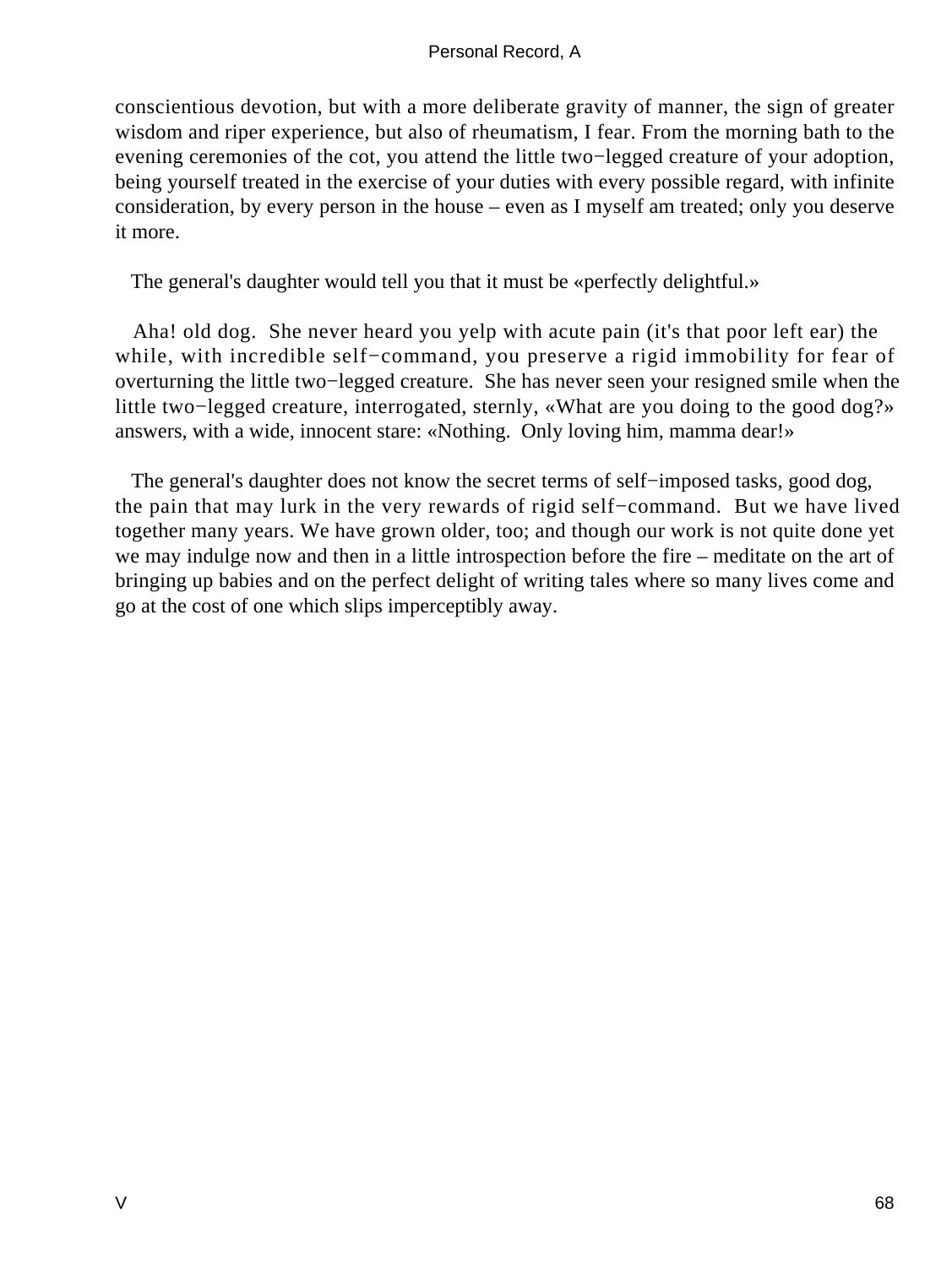# **[VI](#page-89-0)**

*I*n the retrospect of a life which had, besides its preliminary stage of childhood and early youth, two distinct developments, and even two distinct elements, such as earth and water, for its successive scenes, a certain amount of naiveness is unavoidable. I am conscious of it in these pages. This remark is put forward in no apologetic spirit. As years go by and the number of pages grows steadily, the feeling grows upon one, too, that one can write only for friends. Then why should one put them to the necessity of protesting (as a friend would do) that no apology is necessary, or put, perchance, into their heads the doubt of one's discretion? So much as to the care due to those friends whom a word here, a line there, a fortunate page of just feeling in the right place, some happy simplicity, or even some lucky subtlety, has drawn from the great multitude of fellow beings even as a fish is drawn from the depths of the sea. Fishing is notoriously (I am talking now of the deep sea) a matter of luck. As to one's enemies, they will take care of themselves.

 There is a gentleman, for instance, who, metaphorically speaking, jumps upon me with both feet. This image has no grace, but it is exceedingly apt to the occasion – to the several occasions. I don't know precisely how long he has been indulging in that intermittent exercise, whose seasons are ruled by the custom of the publishing trade. Somebody pointed him out (in printed shape, of course) to my attention some time ago, and straightway I experienced a sort of reluctant affection for that robust man. He leaves not a shred of my substance untrodden: for the writer's substance is his writing; the rest of him is but a vain shadow, cherished or hated on uncritical grounds. Not a shred! Yet the sentiment owned to is not a freak of affectation or perversity. It has a deeper, and, I venture to think, a more estimable origin than the caprice of emotional lawlessness. It is, indeed, lawful, in so much that it is given (reluctantly) for a consideration, for several considerations. There is that robustness, for instance, so often the sign of good moral balance. That's a consideration. It is not, indeed, pleasant to be stamped upon, but the very thoroughness of the operation, implying not only a careful reading, but some real insight into work whose qualities and defects, whatever they may be, are not so much on the surface, is something to be thankful for in view of the fact that it may happen to one's work to be condemned without being read at all. This is the most fatuous adventure that can well happen to a writer venturing his soul among criticisms. It can do one no harm, of course, but it is disagreeable. It is disagreeable in the same way as discovering a three−card−trick man among a decent lot of folk in a third−class compartment. The open impudence of the whole transaction, appealing insidiously to the folly and credulity of man kind, the brazen, shameless patter, proclaiming the fraud openly while insisting on the fairness of the game, give one a feeling of sickening disgust. The honest violence of a plain man playing a fair game fairly – even if he means to knock you over – may appear shocking, but it remains within the pale of decency. Damaging as it may be, it is in no sense offensive. One may well feel some regard for honesty, even if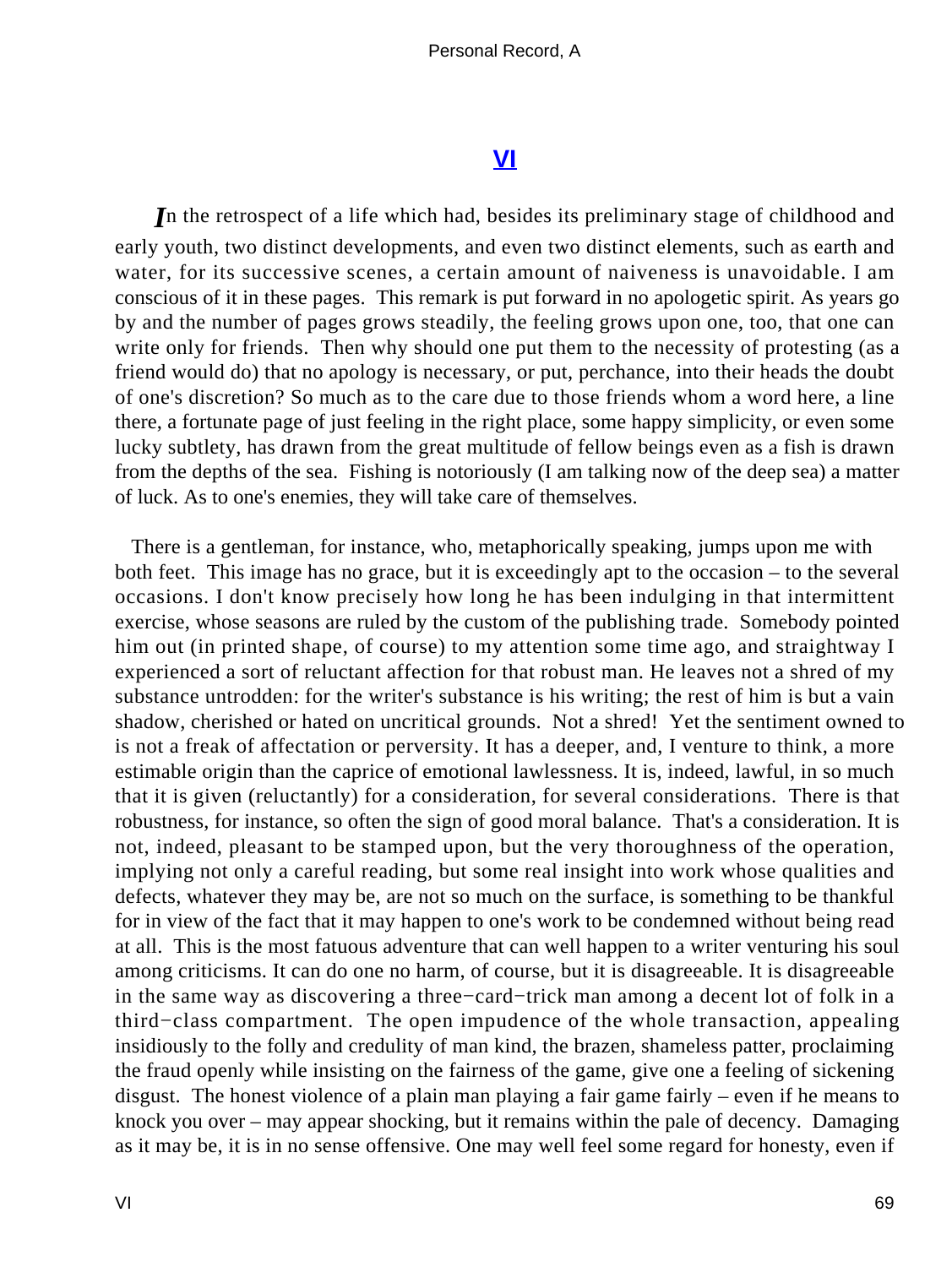practised upon one's own vile body. But it is very obvious that an enemy of that sort will not be stayed by explanations or placated by apologies. Were I to advance the plea of youth in excuse of the naiveness to be found in these pages, he would be likely to say «Bosh!» in a column and a half of fierce print. Yet a writer is no older than his first published book, and, not withstanding the vain appearances of decay which attend us in this transitory life, I stand here with the wreath of only fifteen short summers on my brow.

With the remark, then, that at such tender age some naiveness of feeling and expression is excusable, I proceed to admit that, upon the whole, my previous state of existence was not a good equipment for a literary life. Perhaps I should not have used the word literary. That word presupposes an intimacy of acquaintance with letters, a turn of mind, and a manner of feeling to which I dare lay no claim. I only love letters; but the love of letters does not make a literary man, any more than the love of the sea makes a seaman. And it is very possible, too, that I love the letters in the same way a literary man may love the sea he looks at from the shore – a scene of great endeavour and of great achievements changing the face of the world, the great open way to all sorts of undiscovered countries. No, perhaps I had better say that the life at sea – and I don't mean a mere taste of it, but a good broad span of years, something that really counts as real service – is not, upon the whole, a good equipment for a writing life. God forbid, though, that I should be thought of as denying my masters of the quarter−deck. I am not capable of that sort of apostasy. I have confessed my attitude of piety toward their shades in three or four tales, and if any man on earth more than another needs to be true to himself as he hopes to be saved, it is certainly the writer of fiction.

 What I meant to say, simply, is that the quarter−deck training does not prepare one sufficiently for the reception of literary criticism. Only that, and no more. But this defect is not without gravity. If it be permissible to twist, invert, adapt (and spoil) Mr. Anatole France's definition of a good critic, then let us say that the good author is he who contemplates without marked joy or excessive sorrow the adventures of his soul among criticisms. Far be from me the intention to mislead an attentive public into the belief that there is no criticism at sea. That would be dishonest, and even impolite. Ever thing can be found at sea, according to the spirit of your quest – strife, peace, romance, naturalism of the most pronounced kind, ideals, boredom, disgust, inspiration – and every conceivable opportunity, including the opportunity to make a fool of yourself, exactly as in the pursuit of literature. But the quarter−deck criticism is somewhat different from literary criticism. This much they have in common, that before the one and the other the answering back, as a general rule, does not pay.

 Yes, you find criticism at sea, and even appreciation – I tell you everything is to be found on salt water – criticism generally impromptu, and always viva voce, which is the outward, obvious difference from the literary operation of that kind, with consequent freshness and vigour which may be lacking in the printed word. With appreciation, which comes at the end, when the critic and the criticised are about to part, it is otherwise. The sea appreciation of one's humble talents has the permanency of the written word, seldom the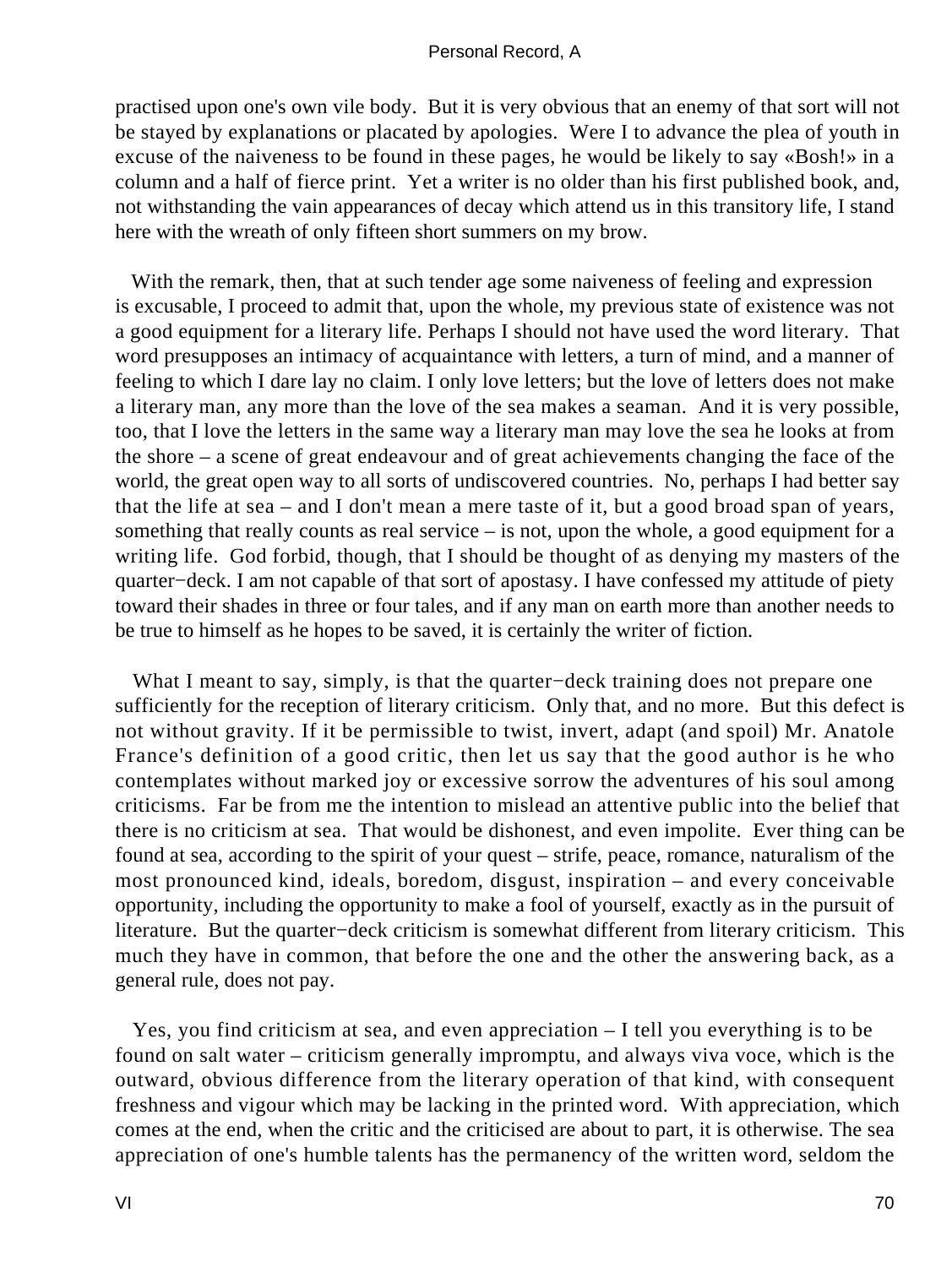charm of variety, is formal in its phrasing. There the literary master has the superiority, though he, too, can in effect but say – and often says it in the very phrase  $-\alpha I$  can highly recommend.» Only usually he uses the word «We,» there being some occult virtue in the first person plural which makes it specially fit for critical and royal declarations. I have a small handful of these sea appreciations, signed by various masters, yellowing slowly in my writing−table's left hand drawer, rustling under my reverent touch, like a handful of dry leaves plucked for a tender memento from the tree of knowledge. Strange! It seems that it is for these few bits of paper, headed by the names of a few Scots and English shipmasters, that I have faced the astonished indignations, the mockeries, and the reproaches of a sort hard to bear for a boy of fifteen; that I have been charged with the want of patriotism, the want of sense, and the want of heart, too; that I went through agonies of self−conflict and shed secret tears not a few, and had the beauties of the Furca Pass spoiled for me, and have been called an «incorrigible Don Quixote,» in allusion to the book−born madness of the knight. For that spoil! They rustle, those bits of paper – some dozen of them in all. In that faint, ghostly sound there live the memories of twenty years, the voices of rough men now no more, the strong voice of the everlasting winds, and the whisper of a mysterious spell, the murmur of the great sea, which must have somehow reached my inland cradle and entered my unconscious ear, like that formula of Mohammedan faith the Mussulman father whispers into the ear of his new−born infant, making him one of the faithful almost with his first breath. I do not know whether I have been a good seaman, but I know I have been a very faithful one. And, after all, there is that handful of «characters» from various ships to prove that all these years have not been altogether a dream. There they are, brief, and monotonous in tone, but as suggestive bits of writing to me as any inspired page to be found in literature. But then, you see, I have been called romantic. Well, that can't be helped. But stay. I seem to remember that I have been called a realist, also. And as that charge, too, can be made out, let us try to live up to it, at whatever cost, for a change. With this end in view, I will confide to you coyly, and only because there is no one about to see my blushes by the light of the midnight lamp, that these suggestive bits of quarter−deck appreciation, one and all, contain the words «strictly sober.»

 Did I overhear a civil murmur, «That's very gratifying, to be sure?» Well, yes, it is gratifying – thank you. It is at least as gratifying to be certified sober as to be certified romantic, though such certificates would not qualify one for the secretaryship of a temperance association or for the post of official troubadour to some lordly democratic institution such as the London County Council, for instance. The above prosaic reflection is put down here only in order to prove the general sobriety of my judgment in mundane affairs. I make a point of it because a couple of years ago, a certain short story of mine being published in a French translation, a Parisian critic – I am almost certain it was M. Gustave Kahn in the «Gil Blas» – giving me a short notice, summed up his rapid impression of the writer's quality in the words un puissant reveur. So be it! Who could cavil at the words of a friendly reader? Yet perhaps not such an unconditional dreamer as all that. I will make bold to say that neither at sea nor ashore have I ever lost the sense of responsibility. There is more than one sort of intoxication. Even before the most seductive reveries I have remained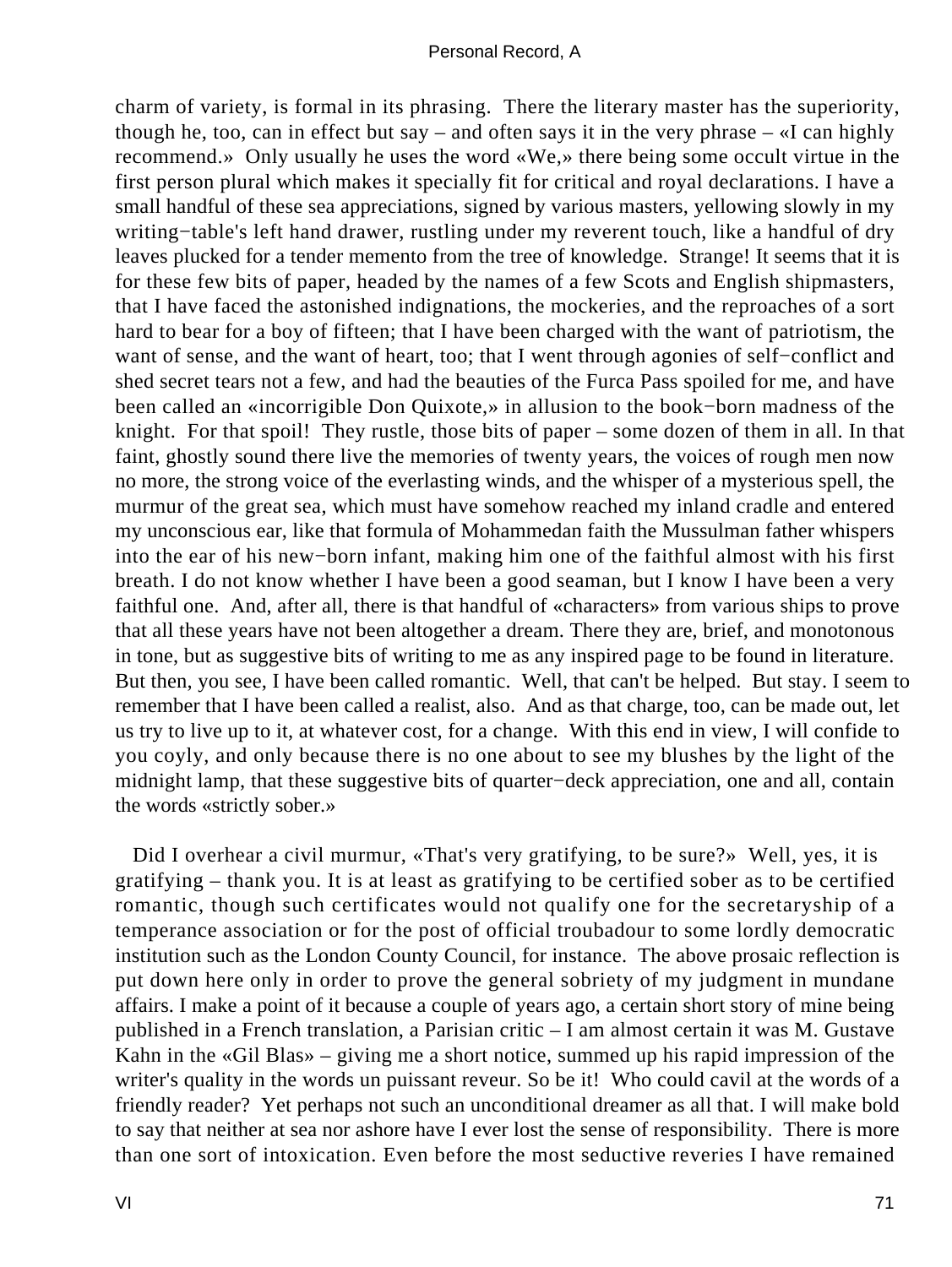mindful of that sobriety of interior life, that asceticism of sentiment, in which alone the naked form of truth, such as one conceives it, such as one feels it, can be rendered without shame. It is but a maudlin and indecent verity that comes out through the strength of wine. I have tried to be a sober worker all my life – all my two lives. I did so from taste, no doubt, having an instinctive horror of losing my sense of full self−possession, but also from artistic conviction. Yet there are so many pitfalls on each side of the true path that, having gone some way, and feeling a little battered and weary, as a middle−aged traveller will from the mere daily difficulties of the march, I ask myself whether I have kept always, always faithful to that sobriety where in there is power and truth and peace.

 As to my sea sobriety, that is quite properly certified under the sign−manual of several trustworthy shipmasters of some standing in their time. I seem to hear your polite murmur that «Surely this might have been taken for granted.» Well, no. It might not have been. That August academical body, the Marine Department of the Board of Trade, takes nothing for granted in the granting of its learned degrees. By its regulations issued under the first Merchant Shipping Act, the very word **Sober** must be written, or a whole sackful, a ton, a mountain of the most enthusiastic appreciation will avail you nothing. The door of the examination rooms shall remain closed to your tears and entreaties. The most fanatical advocate of temperance could not be more pitilessly fierce in his rectitude than the Marine Department of the Board of Trade. As I have been face to face at various times with all the examiners of the Port of London in my generation, there can be no doubt as to the force and the continuity of my abstemiousness. Three of them were examiners in seamanship, and it was my fate to be delivered into the hands of each of them at proper intervals of sea service. The first of all, tall, spare, with a perfectly white head and mustache, a quiet, kindly manner, and an air of benign intelligence, must, I am forced to conclude, have been unfavourably impressed by something in my appearance. His old, thin hands loosely clasped resting on his crossed legs, he began by an elementary question, in a mild voice, and went on, went on. . . . It lasted for hours, for hours. Had I been a strange microbe with potentialities of deadly mischief to the Merchant Service I could not have been submitted to a more microscopic examination. Greatly reassured by his apparent benevolence, I had been at first very alert in my answers. But at length the feeling of my brain getting addled crept upon me. And still the passionless process went on, with a sense of untold ages having been spent already on mere preliminaries. Then I got frightened. I was not frightened of being plucked; that eventuality did not even present itself to my mind. It was something much more serious and weird. «This ancient person,» I said to myself, terrified, «is so near his grave that he must have lost all notion of time. He is considering this examination in terms of eternity. It is all very well for him. His race is run. But I may find myself coming out of this room into the world of men a stranger, friendless, forgotten by my very landlady, even were I able after this endless experience to remember the way to my hired home.» This statement is not so much of a verbal exaggeration as may be supposed. Some very queer thoughts passed through my head while I was considering my answers; thoughts which had nothing to do with seamanship, nor yet with anything reasonable known to this earth. I verily believe that at times I was light−headed in a sort of languid way. At last there fell a silence, and that, too, seemed to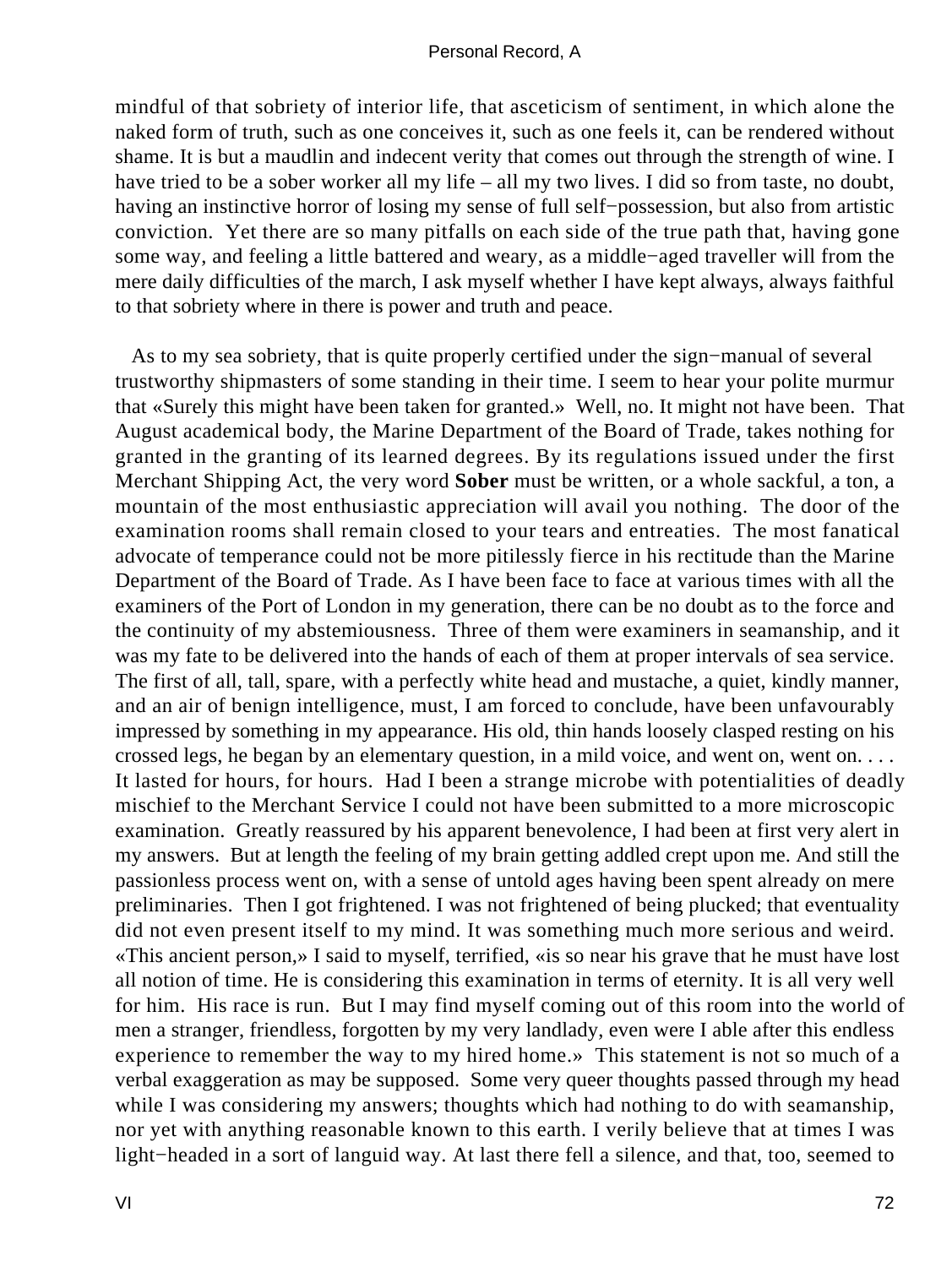last for ages, while, bending over his desk, the examiner wrote out my pass−slip slowly with a noiseless pen. He extended the scrap of paper to me without a word, inclined his white head gravely to my parting bow. . . .

When I got out of the room I felt limply flat, like a squeezed lemon, and the doorkeeper in his glass cage, where I stopped to get my hat and tip him a shilling, said:

«Well! I thought you were never coming out.»

«How long have I been in there?» I asked, faintly.

He pulled out his watch.

 «He kept you, sir, just under three hours. I don't think this ever happened with any of the gentlemen before.»

 It was only when I got out of the building that I began to walk on air. And the human animal being averse from change and timid before the unknown, I said to myself that I really would not mind being examined by the same man on a future occasion. But when the time of ordeal came round again the doorkeeper let me into another room, with the now familiar paraphernalia of models of ships and tackle, a board for signals on the wall, a big, long table covered with official forms and having an unrigged mast fixed to the edge. The solitary tenant was unknown to me by sight, though not by reputation, which was simply execrable. Short and sturdy, as far as I could judge, clad in an old brown morning−suit, he sat leaning on his elbow, his hand shading his eyes, and half averted from the chair I was to occupy on the other side of the table. He was motionless, mysterious, remote, enigmatical, with something mournful, too, in the pose, like that statue of Giugliano (I think) de Medici shading his face on the tomb by Michael Angelo, though, of course, he was far, far from being beautiful. He began by trying to make me talk nonsense. But I had been warned of that fiendish trait, and contradicted him with great assurance. After a while he left off. So far good. But his immobility, the thick elbow on the table, the abrupt, unhappy voice, the shaded and averted face grew more and more impressive. He kept inscrutably silent for a moment, and then, placing me in a ship of a certain size, at sea, under conditions of weather, season, locality, etc. – all very clear and precise – ordered me to execute a certain manoeuvre. Before I was half through with it he did some material damage to the ship. Directly I had grappled with the difficulty he caused another to present itself, and when that, too, was met he stuck another ship before me, creating a very dangerous situation. I felt slightly outraged by this ingenuity in piling trouble upon a man.

 «I wouldn't have got into that mess,» I suggested, mildly. «I could have seen that ship before.»

He never stirred the least bit.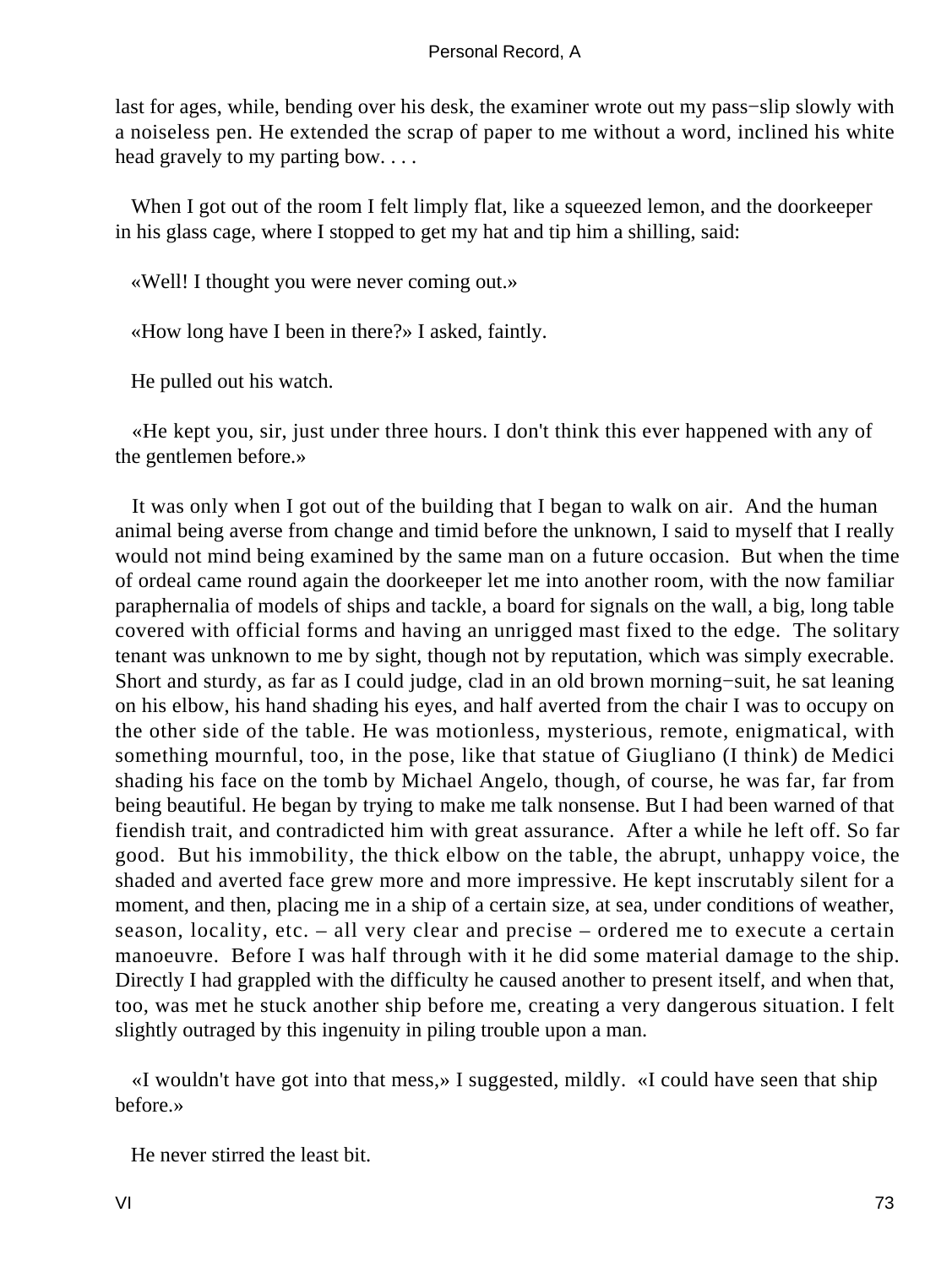«No, you couldn't. The weather's thick.»

«Oh! I didn't know,» I apologized blankly.

 I suppose that after all I managed to stave off the smash with sufficient approach to verisimilitude, and the ghastly business went on. You must understand that the scheme of the test he was applying to me was, I gathered, a homeward passage – the sort of passage I would not wish to my bitterest enemy. That imaginary ship seemed to labour under a most comprehensive curse. It's no use enlarging on these never−ending misfortunes; suffice it to say that long before the end I would have welcomed with gratitude an opportunity to exchange into the Flying Dutchman. Finally he shoved me into the North Sea (I suppose) and provided me with a lee shore with outlying sand−banks – the Dutch coast, presumably. Distance, eight miles. The evidence of such implacable animosity deprived me of speech for quite half a minute.

«Well,» he said – for our pace had been very smart, indeed, till then.

«I will have to think a little, sir.»

 «Doesn't look as if there were much time to think,» he muttered, sardonically, from under his hand.

 «No, sir,» I said, with some warmth. «Not on board a ship, I could see. But so many accidents have happened that I really can't remember what there's left for me to work with.»

 Still half averted, and with his eyes concealed, he made unexpectedly a grunting remark.

«You've done very well.»

«Have I the two anchors at the bow, sir?» I asked.

«Yes.»

 I prepared myself then, as a last hope for the ship, to let them both go in the most effectual manner, when his infernal system of testing resourcefulness came into play again.

«But there's only one cable. You've lost the other.»

It was exasperating.

 "Then I would back them, if I could, and tail the heaviest hawser on board on the end of the chain before letting go, and if she parted from that, which is quite likely, I would just do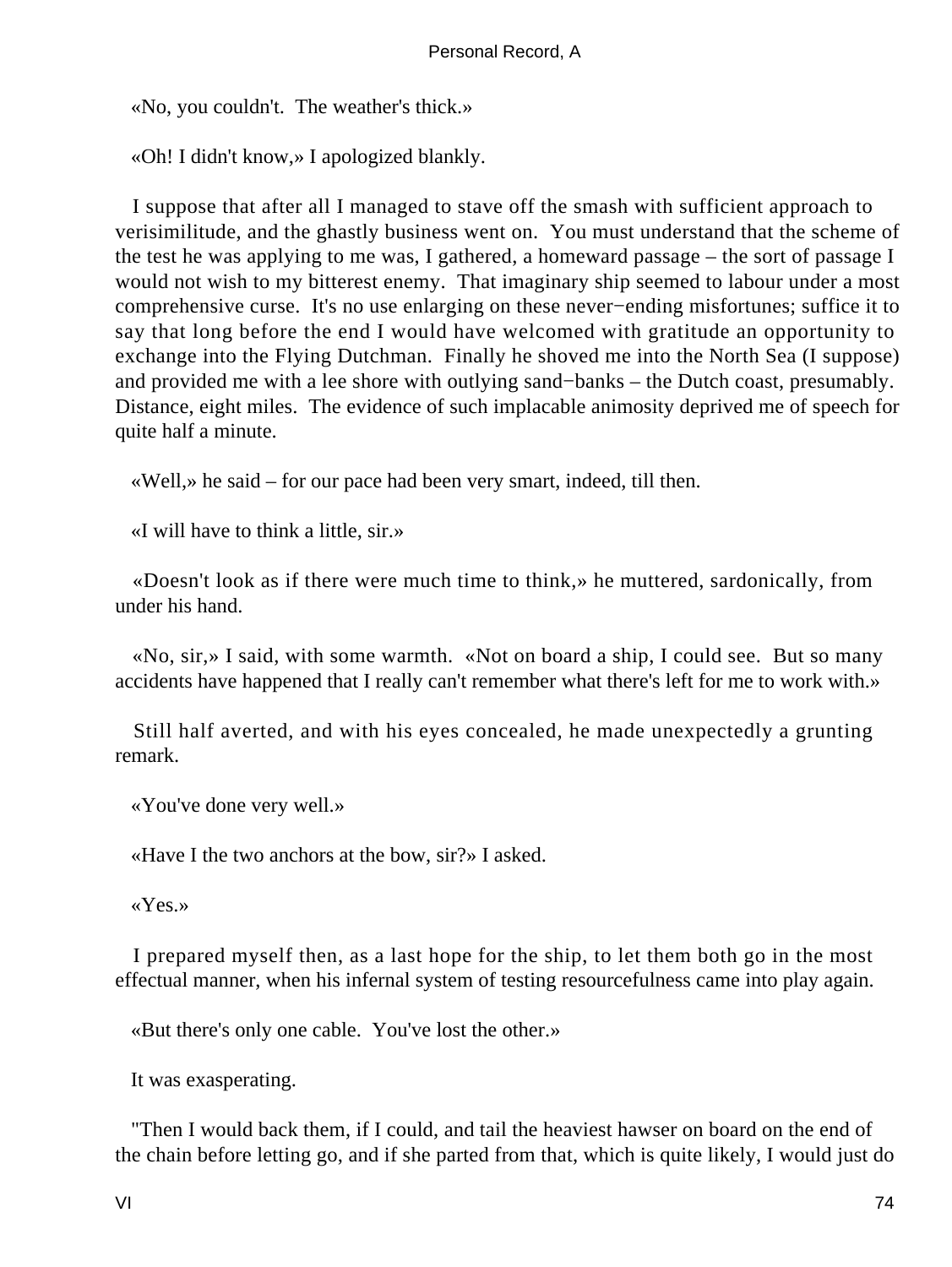nothing.

She would have to go."

«Nothing more to do, eh?»

«No, sir. I could do no more.»

He gave a bitter half−laugh.

«You could always say your prayers.»

 He got up, stretched himself, and yawned slightly. It was a sallow, strong, unamiable face. He put me, in a surly, bored fashion, through the usual questions as to lights and signals, and I escaped from the room thank fully – passed! Forty minutes! And again I walked on air along Tower Hill, where so many good men had lost their heads because, I suppose, they were not resourceful enough to save them. And in my heart of hearts I had no objection to meeting that examiner once more when the third and last ordeal became due in another year or so. I even hoped I should. I knew the worst of him now, and forty minutes is not an unreasonable time. Yes, I distinctly hoped. . . .

 But not a bit of it. When I presented my self to be examined for master the examiner who received me was short, plump, with a round, soft face in gray, fluffy whiskers, and fresh, loquacious lips.

 He commenced operations with an easy going «Let's see. H'm. Suppose you tell me all you know of charter−parties.» He kept it up in that style all through, wandering off in the shape of comment into bits out of his own life, then pulling himself up short and returning to the business in hand. It was very interesting. «What's your idea of a jury−rudder now?» he queried, suddenly, at the end of an instructive anecdote bearing upon a point of stowage.

 I warned him that I had no experience of a lost rudder at sea, and gave him two classical examples of makeshifts out of a text−book. In exchange he described to me a jury−rudder he had invented himself years before, when in command of a three−thousand−ton steamer. It was, I declare, the cleverest contrivance imaginable. «May be of use to you some day,» he concluded. «You will go into steam presently. Everybody goes into steam.»

 There he was wrong. I never went into steam – not really. If I only live long enough I shall become a bizarre relic of a dead barbarism, a sort of monstrous antiquity, the only seaman of the dark ages who had never gone into steam – not really.

 Before the examination was over he imparted to me a few interesting details of the transport service in the time of the Crimean War.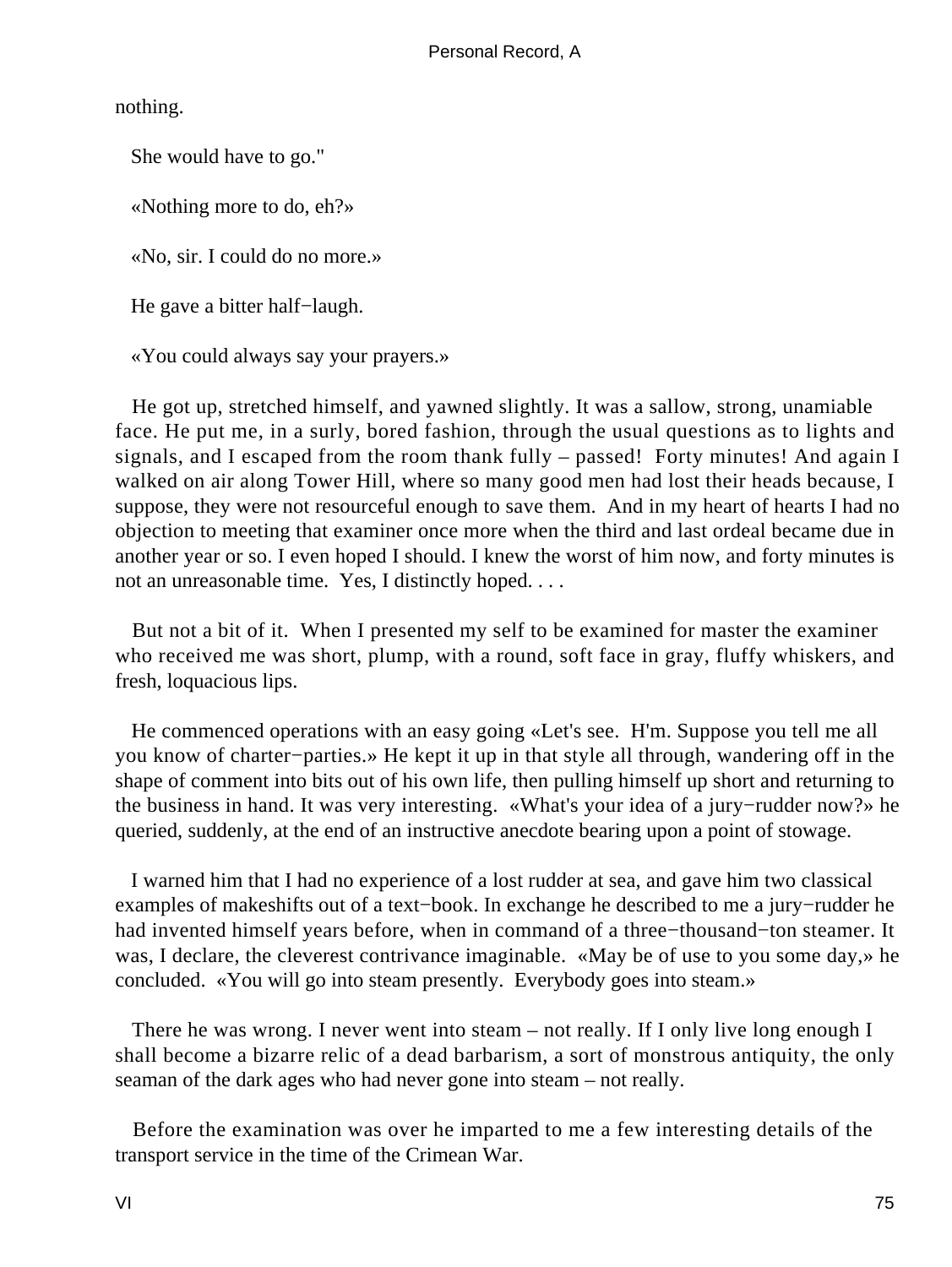«The use of wire rigging became general about that time, too,» he observed. «I was a very young master then. That was before you were born.»

«Yes, sir. I am of the year of 1857.»

 «The Mutiny year,» he commented, as if to himself, adding in a louder tone that his ship happened then to be in the Gulf of Bengal, employed under a government charter.

 Clearly the transport service had been the making of this examiner, who so unexpectedly had given me an insight into his existence, awakening in me the sense of the continuity of that sea life into which I had stepped from outside; giving a touch of human intimacy to the machinery of official relations. I felt adopted. His experience was for me, too, as though he had been an ancestor.

 Writing my long name (it has twelve letters) with laborious care on the slip of blue paper, he remarked:

«You are of Polish extraction.»

«Born there, sir.»

He laid down the pen and leaned back to look at me as it were for the first time.

 «Not many of your nationality in our service, I should think. I never remember meeting one either before or after I left the sea. Don't remember ever hearing of one. An inland people, aren't you?»

 I said yes – very much so. We were remote from the sea not only by situation, but also from a complete absence of indirect association, not being a commercial nation at all, but purely agricultural. He made then the quaint reflection that it was «a long way for me to come out to begin a sea life»; as if sea life were not precisely a life in which one goes a long way from home.

 I told him, smiling, that no doubt I could have found a ship much nearer my native place, but I had thought to myself that if I was to be a seaman, then I would be a British seaman and no other. It was a matter of deliberate choice.

 He nodded slightly at that; and, as he kept on looking at me interrogatively, I enlarged a little, confessing that I had spent a little time on the way in the Mediterranean and in the West Indies. I did not want to present myself to the British Merchant Service in an altogether green state. It was no use telling him that my mysterious vocation was so strong that my very wild oats had to be sown at sea. It was the exact truth, but he would not have understood the somewhat exceptional psychology of my sea−going, I fear.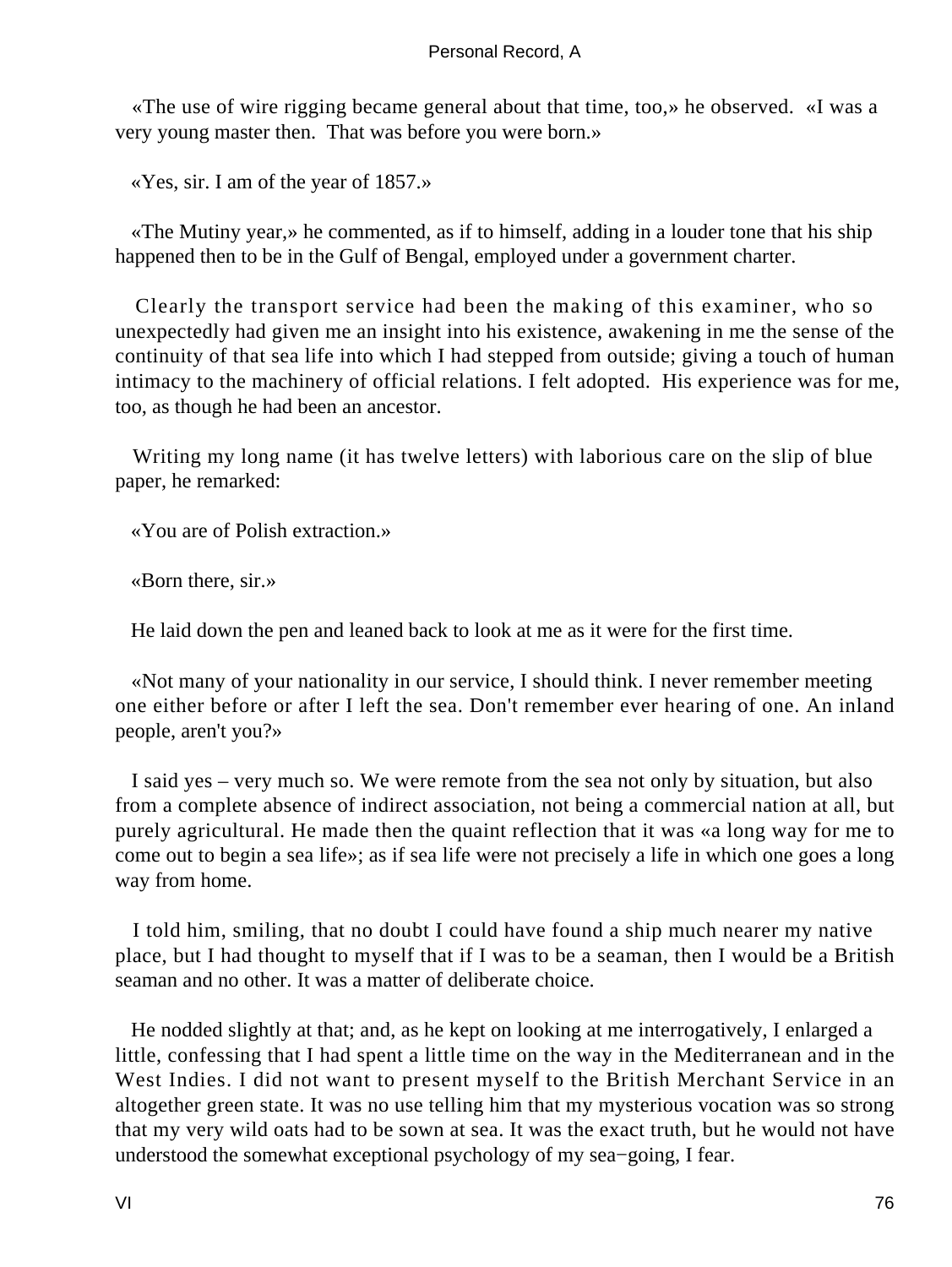«I suppose you've never come across one of your countrymen at sea. Have you, now?»

 I admitted I never had. The examiner had given himself up to the spirit of gossiping idleness. For myself, I was in no haste to leave that room. Not in the least. The era of examinations was over. I would never again see that friendly man who was a professional ancestor, a sort of grandfather in the craft. Moreover, I had to wait till he dismissed me, and of that there was no sign. As he remained silent, looking at me, I added:

 «But I have heard of one, some years ago. He seems to have been a boy serving his time on board a Liverpool ship, if I am not mistaken.»

«What was his name?»

I told him.

«How did you say that?» he asked, puckering up his eyes at the uncouth sound.

I repeated the name very distinctly.

«How do you spell it?»

I told him. He moved his head at the impracticable nature of that name, and observed:

«It's quite as long as your own  $-\sin't$  it?»

 There was no hurry. I had passed for master, and I had all the rest of my life before me to make the best of it. That seemed a long time. I went leisurely through a small mental calculation, and said:

«Not quite. Shorter by two letters, sir.»

 «Is it?» The examiner pushed the signed blue slip across the table to me, and rose from his chair. Somehow this seemed a very abrupt ending of our relations, and I felt almost sorry to part from that excellent man, who was master of a ship before the whisper of the sea had reached my cradle. He offered me his hand and wished me well. He even made a few steps toward the door with me, and ended with good−natured advice.

 «I don't know what may be your plans, but you ought to go into steam. When a man has got his master's certificate it's the proper time. If I were you I would go into steam.»

 I thanked him, and shut the door behind me definitely on the era of examinations. But that time I did not walk on air, as on the first two occasions. I walked across the hill of many beheadings with measured steps. It was a fact, I said to myself, that I was now a British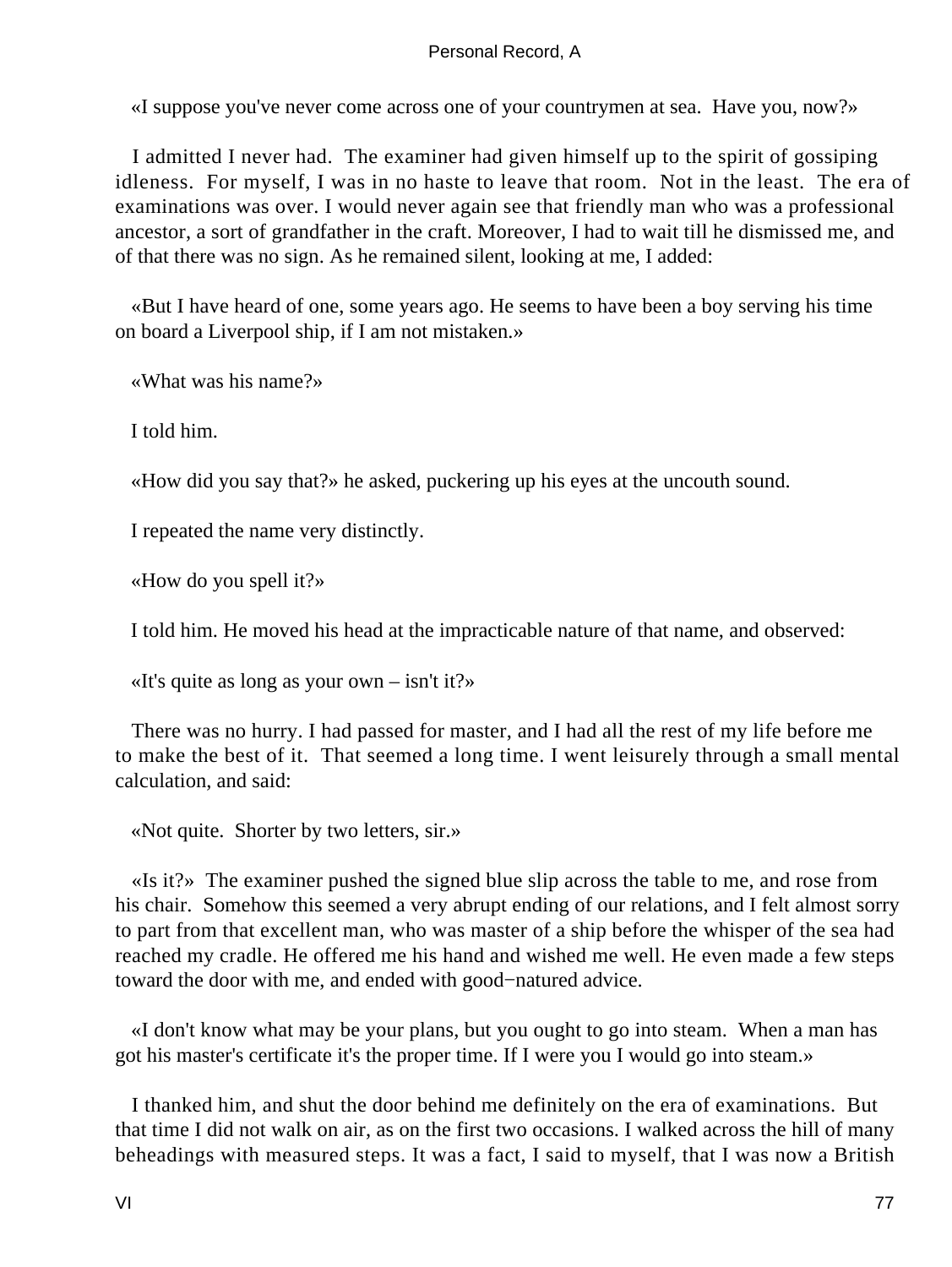master mariner beyond a doubt. It was not that I had an exaggerated sense of that very modest achievement, with which, however, luck, opportunity, or any extraneous influence could have had nothing to do. That fact, satisfactory and obscure in itself, had for me a certain ideal significance. It was an answer to certain outspoken scepticism and even to some not very kind aspersions. I had vindicated myself from what had been cried upon as a stupid obstinacy or a fantastic caprice. I don't mean to say that a whole country had been convulsed by my desire to go to sea. But for a boy between fifteen and sixteen, sensitive enough, in all conscience, the commotion of his little world had seemed a very considerable thing indeed. So considerable that, absurdly enough, the echoes of it linger to this day. I catch myself in hours of solitude and retrospect meeting arguments and charges made thirty−five years ago by voices now forever still; finding things to say that an assailed boy could not have found, simply because of the mysteriousness of his impulses to himself. I understood no more than the people who called upon me to explain myself. There was no precedent. I verily believe mine was the only case of a boy of my nationality and antecedents taking a, so to speak, standing jump out of his racial surroundings and associations. For you must understand that there was no idea of any sort of «career» in my call. Of Russia or Germany there could be no question. The nationality, the antecedents, made it impossible. The feeling against the Austrian service was not so strong, and I dare say there would have been no difficulty in finding my way into the Naval School at Pola. It would have meant six months' extra grinding at German, perhaps; but I was not past the age of admission, and in other respects I was well qualified. This expedient to palliate my folly was thought of – but not by me. I must admit that in that respect my negative was accepted at once. That order of feeling was comprehensible enough to the most inimical of my critics. I was not called upon to offer explanations; but the truth is that what I had in view was not a naval career, but the sea. There seemed no way open to it but through France. I had the language, at any rate, and of all the countries in Europe it is with France that Poland has most connection. There were some facilities for having me a little looked after, at first. Letters were being written, answers were being received, arrangements were being made for my departure for Marseilles, where an excellent fellow called Solary, got at in a round about fashion through various French channels, had promised good−naturedly to put le jeune homme in the way of getting a decent ship for his first start if he really wanted a taste of ce metier de chien.

 I watched all these preparations gratefully, and kept my own counsel. But what I told the last of my examiners was perfectly true. Already the determined resolve that «if a seaman, then an English seaman» was formulated in my head, though, of course, in the Polish language. I did not know six words of English, and I was astute enough to understand that it was much better to say nothing of my purpose. As it was I was already looked upon as partly insane, at least by the more distant acquaintances. The principal thing was to get away. I put my trust in the good−natured Solary's very civil letter to my uncle, though I was shocked a little by the phrase about the metier de chien.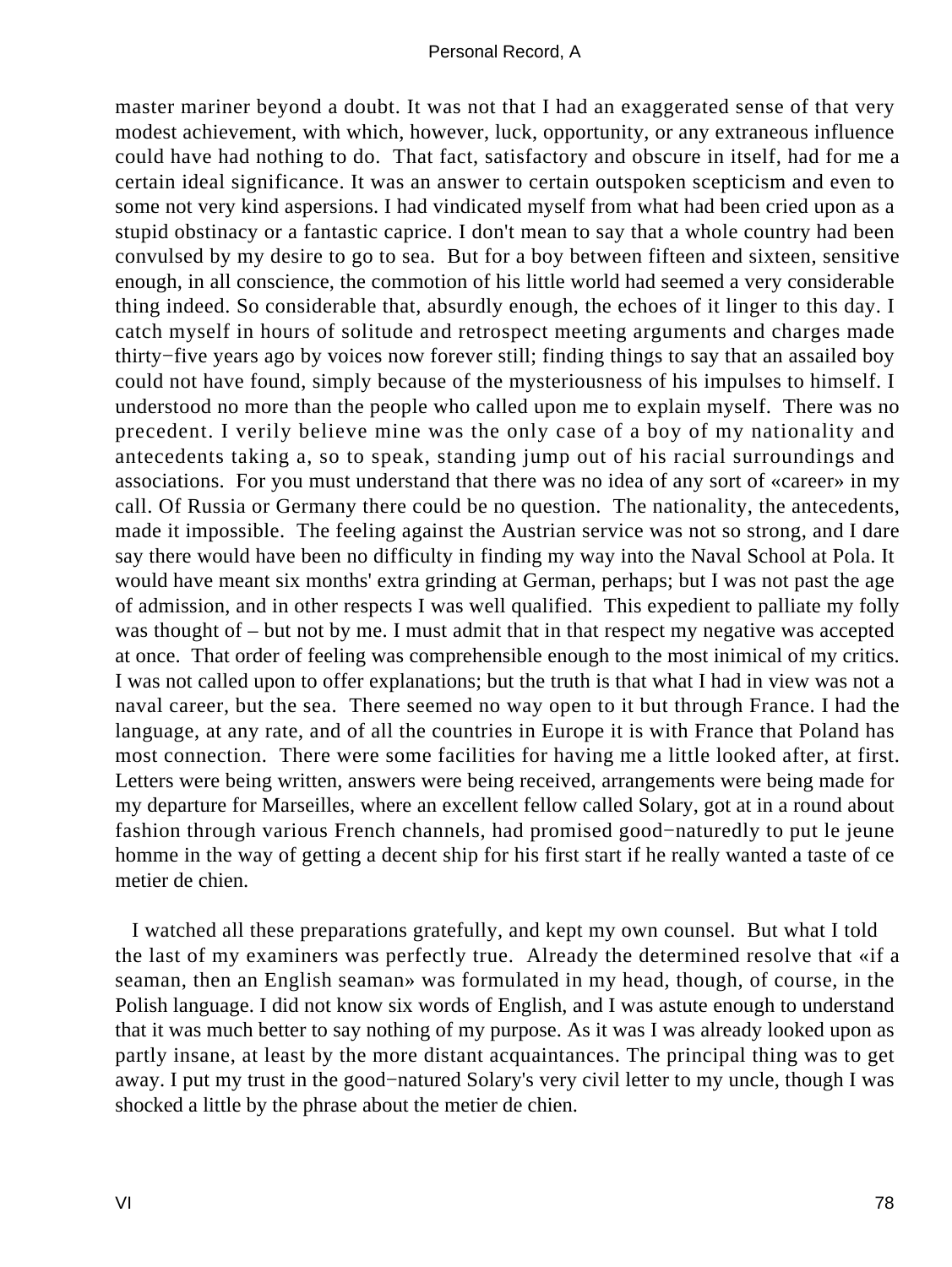This Solary (Baptistin), when I beheld him in the flesh, turned out a quite young man, very good−looking, with a fine black, short beard, a fresh complexion, and soft, merry black eyes. He was as jovial and good natured as any boy could desire. I was still asleep in my room in a modest hotel near the quays of the old port, after the fatigues of the journey via Vienna, Zurich, Lyons, when he burst in, flinging the shutters open to the sun of Provence and chiding me boisterously for lying abed. How pleasantly he startled me by his noisy objurgations to be up and off instantly for a «three years' campaign in the South Seas!» O magic words! «Une campagne de trois ans dans les mers du sud» – that is the French for a three years' deep−water voyage.

 He gave me a delightful waking, and his friendliness was unwearied; but I fear he did not enter upon the quest for a ship for me in a very solemn spirit. He had been at sea himself, but had left off at the age of twenty−five, finding he could earn his living on shore in a much more agreeable manner. He was related to an incredible number of Marseilles well−to−do families of a certain class. One of his uncles was a ship−broker of good standing, with a large connection among English ships; other relatives of his dealt in ships' stores, owned sail−lofts, sold chains and anchors, were master−stevedores, calkers, shipwrights.

 His grandfather (I think) was a dignitary of a kind, the Syndic of the Pilots. I made acquaintances among these people, but mainly among the pilots. The very first whole day I ever spent on salt water was by invitation, in a big half−decked pilot−boat, cruising under close reefs on the lookout, in misty, blowing weather, for the sails of ships and the smoke of steamers rising out there, beyond the slim and tall Planier lighthouse cutting the line of the wind−swept horizon with a white perpendicular stroke. They were hospitable souls, these sturdy Provencal seamen. Under the general designation of le petit ami de Baptistin I was made the guest of the corporation of pilots, and had the freedom of their boats night or day. And many a day and a night, too, did I spend cruising with these rough, kindly men, under whose auspices my intimacy with the sea began. Many a time «the little friend of Baptistin» had the hooded cloak of the Mediterranean sailor thrown over him by their honest hands while dodging at night under the lee of Chateau daft on the watch for the lights of ships. Their sea tanned faces, whiskered or shaved, lean or full, with the intent, wrinkled sea eyes of the pilot breed, and here and there a thin gold hoop at the lobe of a hairy ear, bent over my sea infancy. The first operation of seamanship I had an opportunity of observing was the boarding of ships at sea, at all times, in all states of the weather. They gave it to me to the full. And I have been invited to sit in more than one tall, dark house of the old town at their hospitable board, had the bouillabaisse ladled out into a thick plate by their high−voiced, broad−browed wives, talked to their daughters – thick−set girls, with pure profiles, glorious masses of black hair arranged with complicated art, dark eyes, and dazzlingly white teeth.

 I had also other acquaintances of quite a different sort. One of them, Madame Delestang, an imperious, handsome lady in a statuesque style, would carry me off now and then on the front seat of her carriage to the Prado, at the hour of fashionable airing. She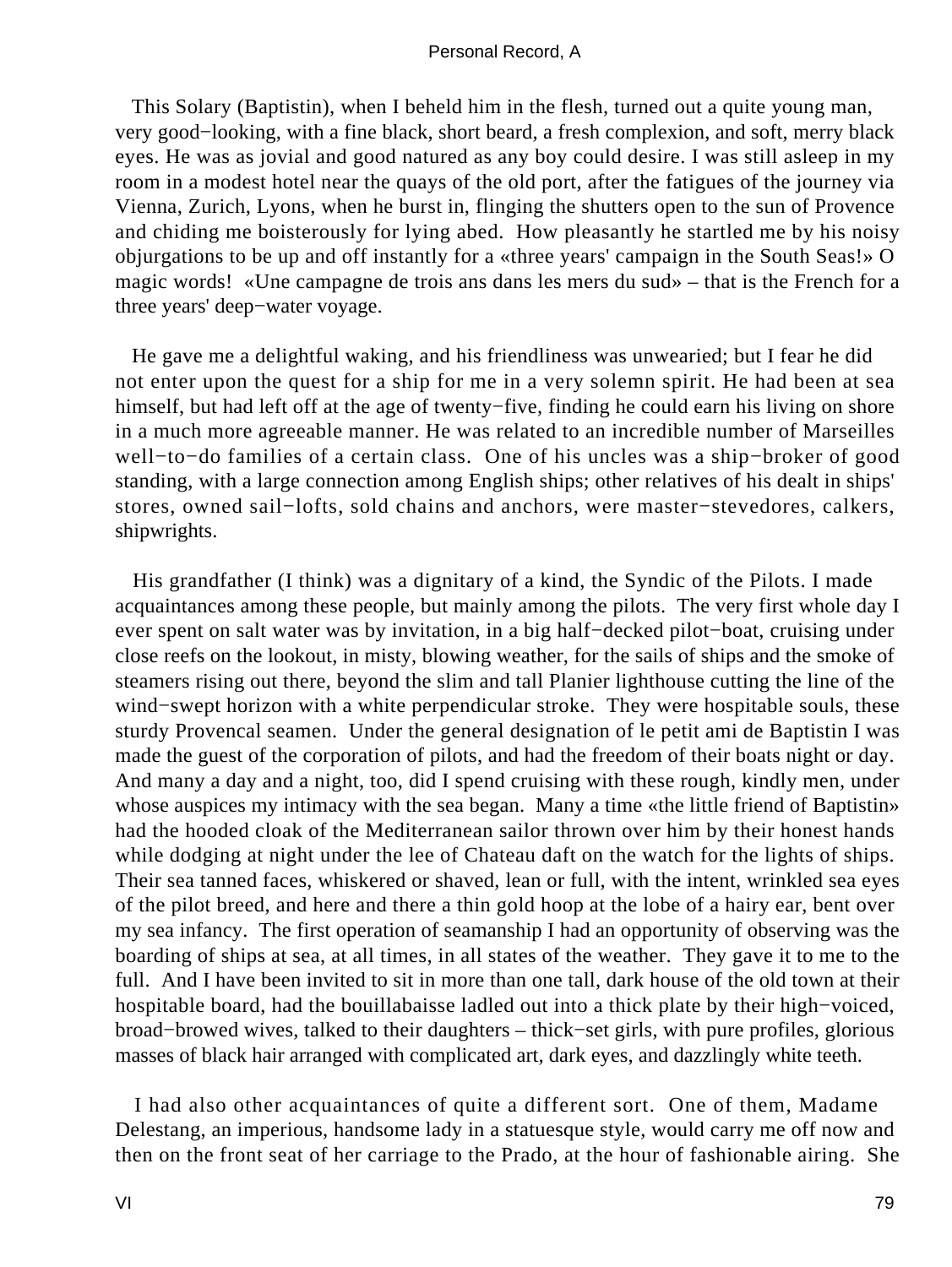belonged to one of the old aristocratic families in the south. In her haughty weariness she used to make me think of Lady Dedlock in Dickens's «Bleak House,» a work of the master for which I have such an admiration, or rather such an intense and unreasoning affection, dating from the days of my childhood, that its very weaknesses are more precious to me than the strength of other men's work. I have read it innumerable times, both in Polish and in English; I have read it only the other day, and, by a not very surprising inversion, the Lady Dedlock of the book reminded me strongly of the «belle Madame Delestang.»

 Her husband (as I sat facing them both), with his thin, bony nose and a perfectly bloodless, narrow physiognomy clamped together, as it were, by short, formal side whiskers, had nothing of Sir Leicester Dedlock's «grand air» and courtly solemnity. He belonged to the haute bourgeoisie only, and was a banker, with whom a modest credit had been opened for my needs. He was such an ardent – no, such a frozen−up, mummified Royalist that he used in current conversation turns of speech contemporary, I should say, with the good Henri Quatre; and when talking of money matters, reckoned not in francs, like the common, godless herd of post−Revolutionary Frenchmen, but in obsolete and forgotten ecus – ecus of all money units in the world! – as though Louis Quatorze were still promenading in royal splendour the gardens of Versailles, and Monsieur de Colbert busy with the direction of maritime affairs. You must admit that in a banker of the nineteenth century it was a quaint idiosyncrasy. Luckily, in the counting−house (it occupied part of the ground floor of the Delestang town residence, in a silent, shady street) the accounts were kept in modern money, so that I never had any difficulty in making my wants known to the grave, low−voiced, decorous, Legitimist (I suppose) clerks, sitting in the perpetual gloom of heavily barred windows behind the sombre, ancient counters, beneath lofty ceilings with heavily molded cornices. I always felt, on going out, as though I had been in the temple of some very dignified but completely temporal religion. And it was generally on these occasions that under the great carriage gateway Lady Ded – I mean Madame Delestang – catching sight of my raised hat, would beckon me with an amiable imperiousness to the side of the carriage, and suggest with an air of amused nonchalance, «Venez donc faire un tour avec nous,» to which the husband would add an encouraging «C'est ca. Allons, montez, jeune homme.» He questioned me some times, significantly but with perfect tact and delicacy, as to the way I employed my time, and never failed to express the hope that I wrote regularly to my «honoured uncle.» I made no secret of the way I employed my time, and I rather fancy that my artless tales of the pilots and so on entertained Madame Delestang so far as that ineffable woman could be entertained by the prattle of a youngster very full of his new experience among strange men and strange sensations. She expressed no opinions, and talked to me very little; yet her portrait hangs in the gallery of my intimate memories, fixed there by a short and fleeting episode. One day, after putting me down at the corner of a street, she offered me her hand, and detained me, by a slight pressure, for a moment. While the husband sat motionless and looking straight before him, she leaned forward in the carriage to say, with just a shade of warning in her leisurely tone: «Il faut, cependant, faire attention a ne pas gater sa vie.» I had never seen her face so close to mine before. She made my heart beat and caused me to remain thoughtful for a whole evening. Certainly one must, after all,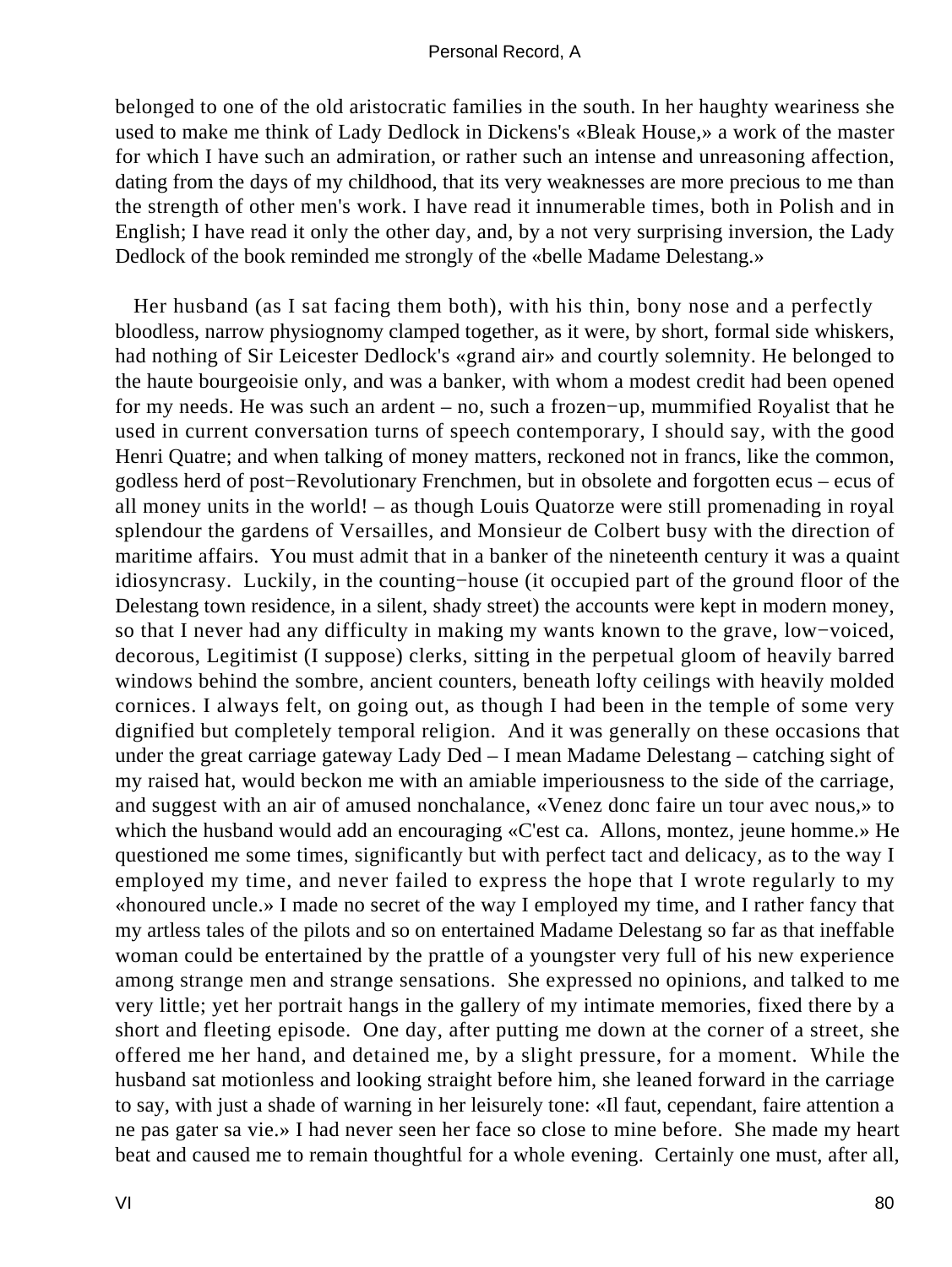take care not to spoil one's life. But she did not know – nobody could know – how impossible that danger seemed to me.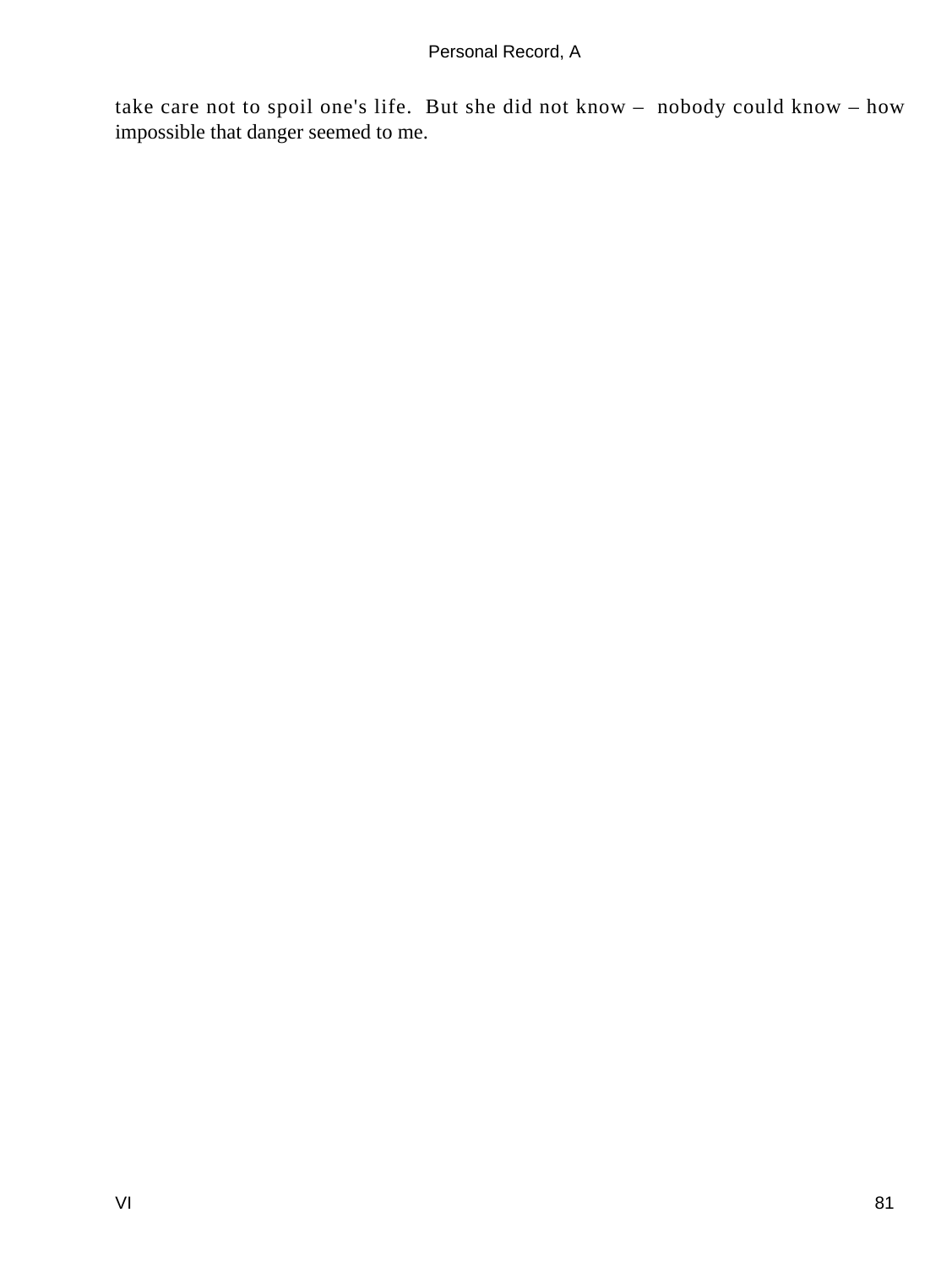# **[VII](#page-89-0)**

<span id="page-82-0"></span>*C*an the transports of first love be calmed, checked, turned to a cold suspicion of the future by a grave quotation from a work on political economy? I ask – is it conceivable? Is it possible? Would it be right? With my feet on the very shores of the sea and about to embrace my blue−eyed dream, what could a good−natured warning as to spoiling one's life mean to my youthful passion? It was the most unexpected and the last, too, of the many warnings I had received. It sounded to me very bizarre – and, uttered as it was in the very presence of my enchantress, like the voice of folly, the voice of ignorance. But I was not so callous or so stupid as not to recognize there also the voice of kindness. And then the vagueness of the warning – because what can be the meaning of the phrase: to spoil one's life? – arrested one's attention by its air of wise profundity. At any rate, as I have said before, the words of la belle Madame Delestang made me thoughtful for a whole evening. I tried to understand and tried in vain, not having any notion of life as an enterprise that could be mi managed. But I left off being thoughtful shortly before midnight, at which hour, haunted by no ghosts of the past and by no visions of the future, I walked down the quay of the Vieux Port to join the pilot−boat of my friends. I knew where she would be waiting for her crew, in the little bit of a canal behind the fort at the entrance of the harbour. The deserted quays looked very white and dry in the moonlight, and as if frostbound in the sharp air of that December night. A prowler or two slunk by noiselessly; a custom−house guard, soldier−like, a sword by his side, paced close under the bowsprits of the long row of ships moored bows on opposite the long, slightly curved, continuous flat wall of the tall houses that seemed to be one immense abandoned building with innumerable windows shuttered closely. Only here and there a small, dingy cafe for sailors cast a yellow gleam on the bluish sheen of the flagstones. Passing by, one heard a deep murmur of voices inside – nothing more. How quiet everything was at the end of the quays on the last night on which I went out for a service cruise as a guest of the Marseilles pilots! Not a footstep, except my own, not a sigh, not a whispering echo of the usual revelry going on in the narrow, unspeakable lanes of the Old Town reached my ear – and suddenly, with a terrific jingling rattle of iron and glass, the omnibus of the Jolliette on its last journey swung around the corner of the dead wall which faces across the paved road the characteristic angular mass of the Fort St. Jean. Three horses trotted abreast, with the clatter of hoofs on the granite setts, and the yellow, uproarious machine jolted violently behind them, fantastic, lighted up, perfectly empty, and with the driver apparently asleep on his swaying perch above that amazing racket. I flattened myself against the wall and gasped. It was a stunning experience. Then after staggering on a few paces in the shadow of the fort, casting a darkness more intense than that of a clouded night upon the canal, I saw the tiny light of a lantern standing on the quay, and became aware of muffled figures making toward it from various directions. Pilots of the Third Company hastening to embark. Too sleepy to be talkative, they step on board in silence. But a few low grunts and an enormous yawn are heard. Somebody even ejaculates: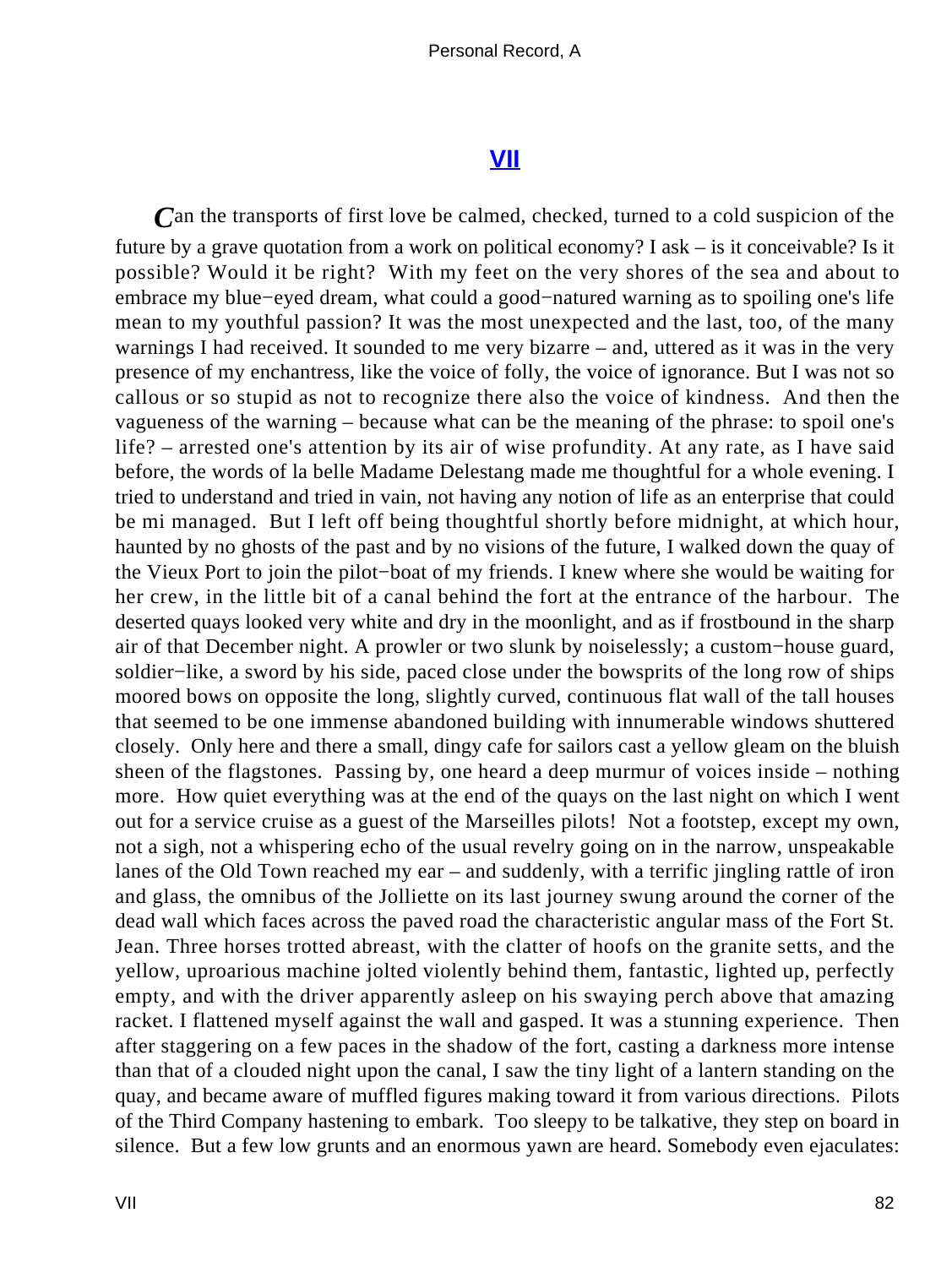«Ah! Coquin de sort!» and sighs wearily at his hard fate.

 The patron of the Third Company (there were five companies of pilots at that time, I believe) is the brother−in−law of my friend Solary (Baptistin), a broad−shouldered, deep chested man of forty, with a keen, frank glance which always seeks your eyes.

 He greets me by a low, hearty «He, l'ami. Comment va?» With his clipped mustache and massive open face, energetic and at the same time placid in expression, he is a fine specimen of the southerner of the calm type. For there is such a type in which the volatile southern passion is transmuted into solid force. He is fair, but no one could mistake him for a man of the north even by the dim gleam of the lantern standing on the quay. He is worth a dozen of your ordinary Normans or Bretons, but then, in the whole immense sweep of the Mediterranean shores, you could not find half a dozen men of his stamp.

 Standing by the tiller, he pulls out his watch from under a thick jacket and bends his head over it in the light cast into the boat. Time's up. His pleasant voice commands, in a quiet undertone, «Larguez.» A suddenly projected arm snatches the lantern off the quay – and, warped along by a line at first, then with the regular tug of four heavy sweeps in the bow, the big half−decked boat full of men glides out of the black, breathless shadow of the fort. The open water of the avant−port glitters under the moon as if sown over with millions of sequins, and the long white break water shines like a thick bar of solid silver. With a quick rattle of blocks and one single silky swish, the sail is filled by a little breeze keen enough to have come straight down from the frozen moon, and the boat, after the clatter of the hauled−in sweeps, seems to stand at rest, surrounded by a mysterious whispering so faint and unearthly that it may be the rustling of the brilliant, overpowering moon rays breaking like a rain−shower upon the hard, smooth, shadowless sea.

 I may well remember that last night spent with the pilots of the Third Company. I have known the spell of moonlight since, on various seas and coasts – coasts of forests, of rocks, of sand dunes – but no magic so perfect in its revelation of unsuspected character, as though one were allowed to look upon the mystic nature of material things. For hours I suppose no word was spoken in that boat. The pilots, seated in two rows facing each other, dozed, with their arms folded and their chins resting upon their breasts. They displayed a great variety of caps: cloth, wool, leather, peaks, ear−flaps, tassels, with a picturesque round beret or two pulled down over the brows; and one grandfather, with a shaved, bony face and a great beak of a nose, had a cloak with a hood which made him look in our midst like a cowled monk being carried off goodness knows where by that silent company of seamen – quiet enough to be dead.

 My fingers itched for the tiller, and in due course my friend, the patron, surrendered it to me in the same spirit in which the family coachman lets a boy hold the reins on an easy bit of road.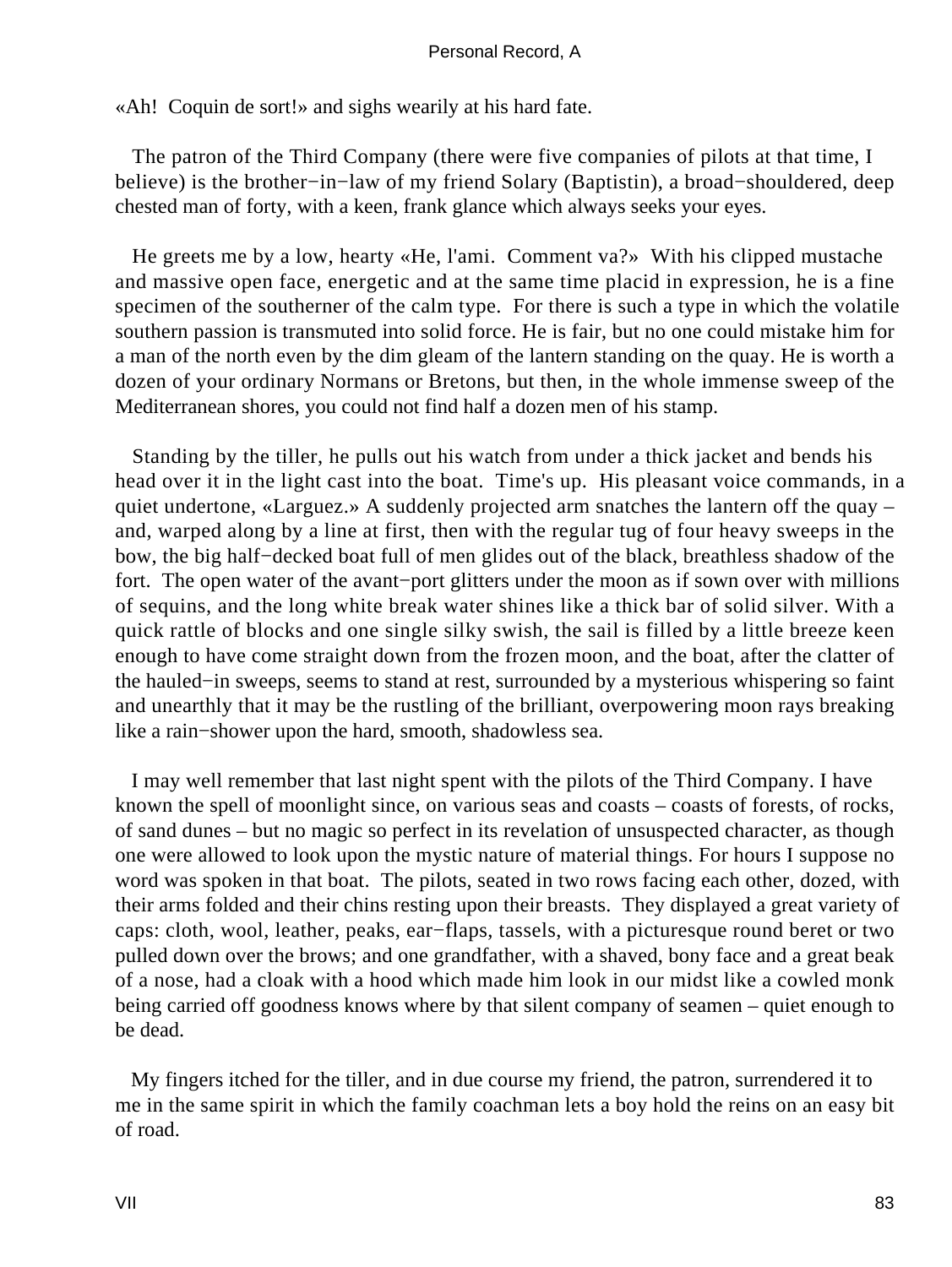There was a great solitude around us; the islets ahead, Monte Cristo and the Chateau daft in full light, seemed to float toward us – so steady, so imperceptible was the progress of our boat. «Keep her in the furrow of the moon,» the patron directed me, in a quiet murmur, sitting down ponderously in the stern−sheets and reaching for his pipe.

 The pilot station in weather like this was only a mile or two to the westward of the islets; and presently, as we approached the spot, the boat we were going to relieve swam into our view suddenly, on her way home, cutting black and sinister into the wake of the moon under a sable wing, while to them our sail must have been a vision of white and dazzling radiance. Without altering the course a hair's breadth we slipped by each other within an oar's length. A drawling, sardonic hail came out of her. Instantly, as if by magic, our dozing pilots got on their feet in a body. An incredible babel of bantering shouts burst out, a jocular, passionate, voluble chatter, which lasted till the boats were stern to stern, theirs all bright now, and, with a shining sail to our eyes, we turned all black to their vision, and drew away from them under a sable wing. That extraordinary uproar died away almost as suddenly as it had begun; first one had enough of it and sat down, then another, then three or four together; and when all had left off with mutters and growling half−laughs the sound of hearty chuckling became audible, persistent, unnoticed. The cowled grandfather was very much entertained somewhere within his hood.

 He had not joined in the shouting of jokes, neither had he moved the least bit. He had remained quietly in his place against the foot of the mast. I had been given to understand long before that he had the rating of a second−class able seaman (matelot leger) in the fleet which sailed from Toulon for the conquest of Algeria in the year of grace 1830. And, indeed, I had seen and examined one of the buttons of his old brown, patched coat, the only brass button of the miscellaneous lot, flat and thin, with the words Equipages de ligne engraved on it. That sort of button, I believe, went out with the last of the French Bourbons.

 «I preserved it from the time of my navy service,» he explained, nodding rapidly his frail, vulture−like head. It was not very likely that he had picked up that relic in the street. He looked certainly old enough to have fought at Trafalgar – or, at any rate, to have played his little part there as a powder monkey. Shortly after we had been introduced he had informed me in a Franco−Provencal jargon, mumbling tremulously with his toothless jaws, that when he was a «shaver no higher than that» he had seen the Emperor Napoleon returning from Elba. It was at night, he narrated vaguely, without animation, at a spot between Frejus and Antibes, in the open country. A big fire had been lit at the side of the cross−roads. The population from several villages had collected there, old and young – down to the very children in arms, because the women had refused to stay at home. Tall soldiers wearing high, hairy caps stood in a circle, facing the people silently, and their stern eyes and big mustaches were enough to make everybody keep at a distance. He, «being an impudent little shaver,» wriggled out of the crowd, creeping on his hands and knees as near as he dared to the grenadiers' legs, and peeping through discovered, standing perfectly still in the light of the fire, «a little fat fellow in a three−cornered hat, buttoned up in a long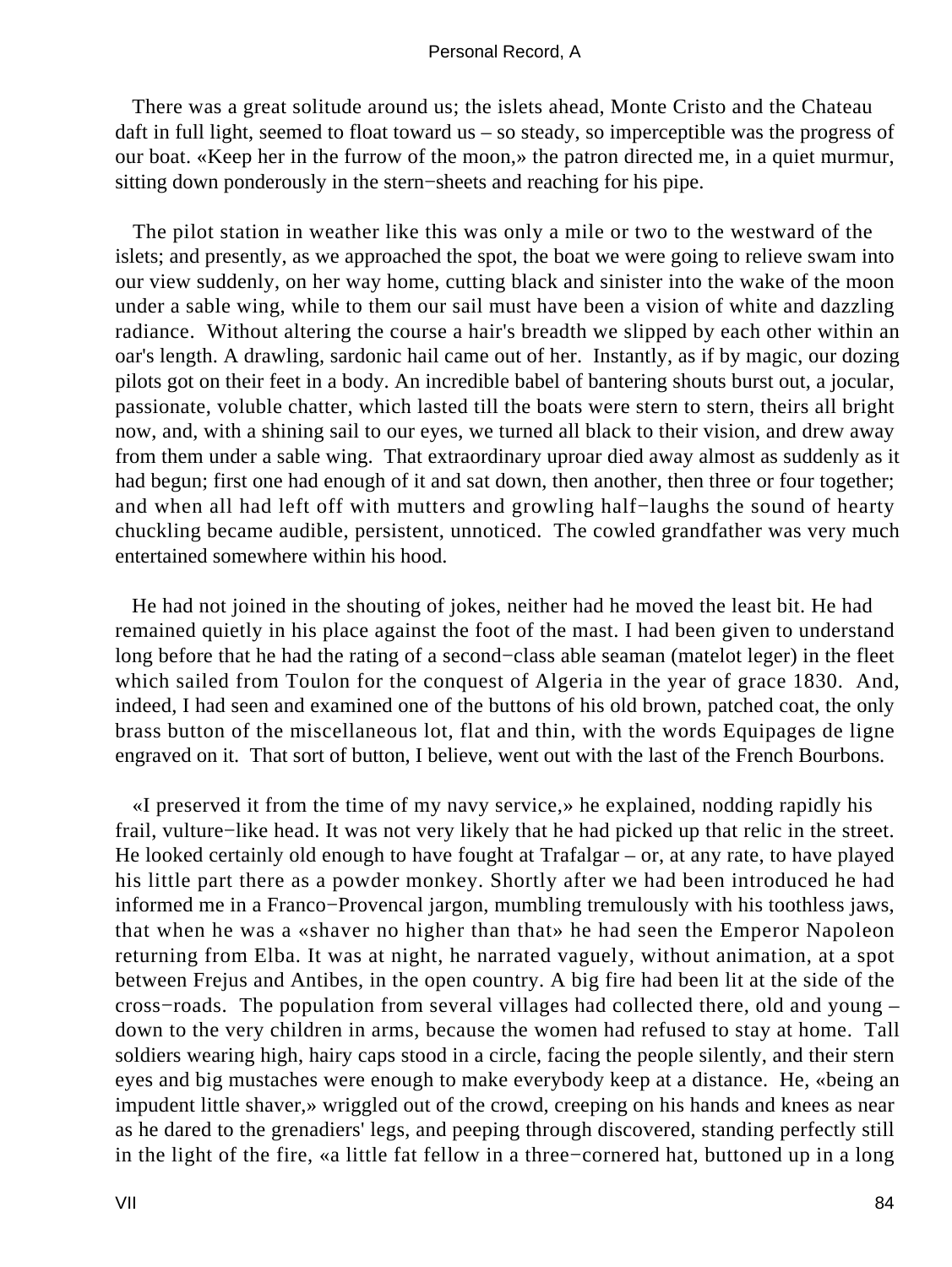straight coat, with a big, pale face inclined on one shoulder, looking something like a priest. His hands were clasped behind his back. . . . It appears that this was the Emperor,» the ancient commented, with a faint sigh. He was staring from the ground with all his might, when «my poor father,» who had been searching for his boy frantically every where, pounced upon him and hauled him away by the ear.

 The tale seems an authentic recollection. He related it to me many times, using the very same words. The grandfather honoured me by a special and somewhat embarrassing predilection. Extremes touch. He was the oldest member by a long way in that company, and I was, if I may say so, its temporarily adopted baby. He had been a pilot longer than any man in the boat could remember; thirty – forty years. He did not seem certain himself, but it could be found out, he suggested, in the archives of the Pilot−office. He had been pensioned off years before, but he went out from force of habit; and, as my friend the patron of the company once confided to me in a whisper, «the old chap did no harm. He was not in the way.» They treated him with rough deference. One and another would address some insignificant remark to him now and again, but nobody really took any notice of what he had to say. He had survived his strength, his usefulness, his very wisdom. He wore long, green, worsted stockings pulled up above the knee over his trousers, a sort of woollen nightcap on his hairless cranium, and wooden clogs on his feet. Without his hooded cloak he looked like a peasant. Half a dozen hands would be extended to help him on board, but afterward he was left pretty much to his own thoughts. Of course he never did any work, except, perhaps, to cast off some rope when hailed, «He, l'Ancien! let go the halyards there, at your hand» – or some such request of an easy kind.

 No one took notice in any way of the chuckling within the shadow of the hood. He kept it up for a long time with intense enjoyment. Obviously he had preserved intact the innocence of mind which is easily amused. But when his hilarity had exhausted itself, he made a professional remark in a self−assertive but quavering voice:

«Can't expect much work on a night like this.»

 No one took it up. It was a mere truism. Nothing under canvas could be expected to make a port on such an idle night of dreamy splendour and spiritual stillness. We would have to glide idly to and fro, keeping our station within the appointed bearings, and, unless a fresh breeze sprang up with the dawn, we would land before sunrise on a small islet that, within two miles of us, shone like a lump of frozen moonlight, to «break a crust and take a pull at the wine bottle.» I was familiar with the procedure. The stout boat emptied of her crowd would nestle her buoyant, capable side against the very rock – such is the perfectly smooth amenity of the classic sea when in a gentle mood. The crust broken and the mouthful of wine swallowed – it was literally no more than that with this abstemious race – the pilots would pass the time stamping their feet on the slabs of sea−salted stone and blowing into their nipped fingers. One or two misanthropists would sit apart, perched on boulders like manlike sea−fowl of solitary habits; the sociably disposed would gossip scandalously in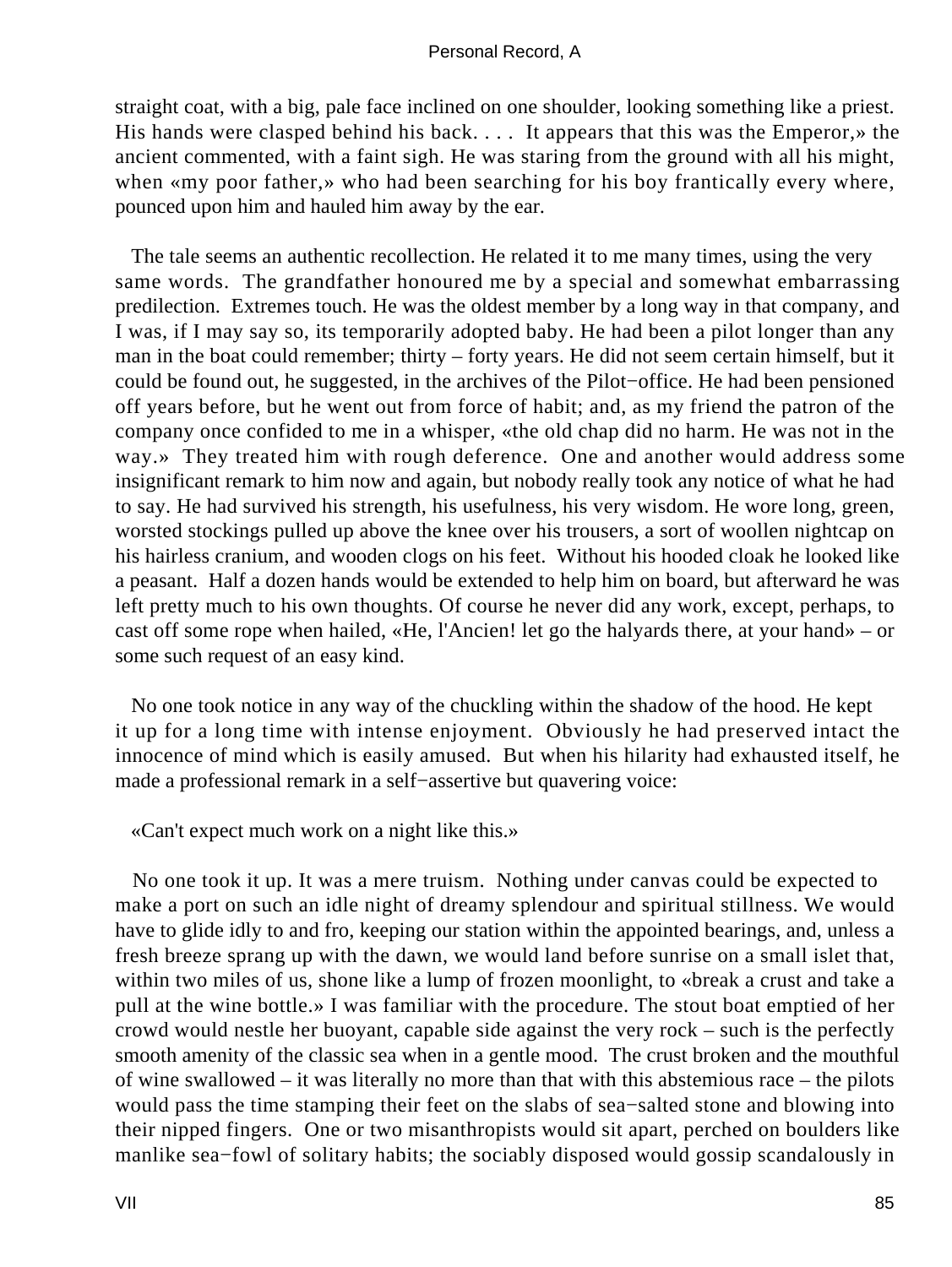little gesticulating knots; and there would be perpetually one or another of my hosts taking aim at the empty horizon with the long, brass tube of the telescope, a heavy, murderous−looking piece of collective property, everlastingly changing hands with brandishing and levelling movements. Then about noon (it was a short turn of duty – the long turn lasted twenty−four hours) another boatful of pilots would relieve us – and we should steer for the old Phoenician port, dominated, watched over from the ridge of a dust−gray, arid hill by the red−and−white striped pile of the Notre Dame de la Garde.

 All this came to pass as I had foreseen in the fullness of my very recent experience. But also something not foreseen by me did happen, something which causes me to remember my last outing with the pilots. It was on this occasion that my hand touched, for the first time, the side of an English ship.

 No fresh breeze had come with the dawn, only the steady little draught got a more keen edge on it as the eastern sky became bright and glassy with a clean, colourless light. I t was while we were all ashore on the islet that a steamer was picked up by the telescope, a black speck like an insect posed on the hard edge of the offing. She emerged rapidly to her water−line and came on steadily, a slim hull with a long streak of smoke slanting away from the rising sun. We embarked in a hurry, and headed the boat out for our prey, but we hardly moved three miles an hour.

 She was a big, high−class cargo−steamer of a type that is to be met on the sea no more – black hull, with low, white superstructures, powerfully rigged with three masts and a lot of yards on the fore; two hands at her enormous wheel – steam steering−gear was not a matter of course in these days – and with them on the bridge three others, bulky in thick blue jackets, ruddy−faced, muffled up, with peak caps – I suppose all her officers. There are ships I have met more than once and known well by sight whose names I have forgotten; but the name of that ship seen once so many years ago in the clear flush of a cold, pale sunrise I have not forgotten. How could I – the first English ship on whose side I ever laid my hand! The name – I read it letter by letter on the bow – was James Westoll. Not very romantic, you will say. The name of a very considerable, well−known, and universally respected North country ship−owner, I believe. James Westoll! What better name could an honourable hard−working ship have? To me the very grouping of the letters is alive with the romantic feeling of her reality as I saw her floating motionless and borrowing an ideal grace from the austere purity of the light.

 We were then very near her and, on a sudden impulse, I volunteered to pull bow in the dinghy which shoved off at once to put the pilot on board while our boat, fanned by the faint air which had attended us all through the night, went on gliding gently past the black, glistening length of the ship. A few strokes brought us alongside, and it was then that, for the very first time in my life, I heard myself addressed in English – the speech of my secret choice, of my future, of long friendships, of the deepest affections, of hours of toil and hours of ease, and of solitary hours, too, of books read, of thoughts pursued, of remembered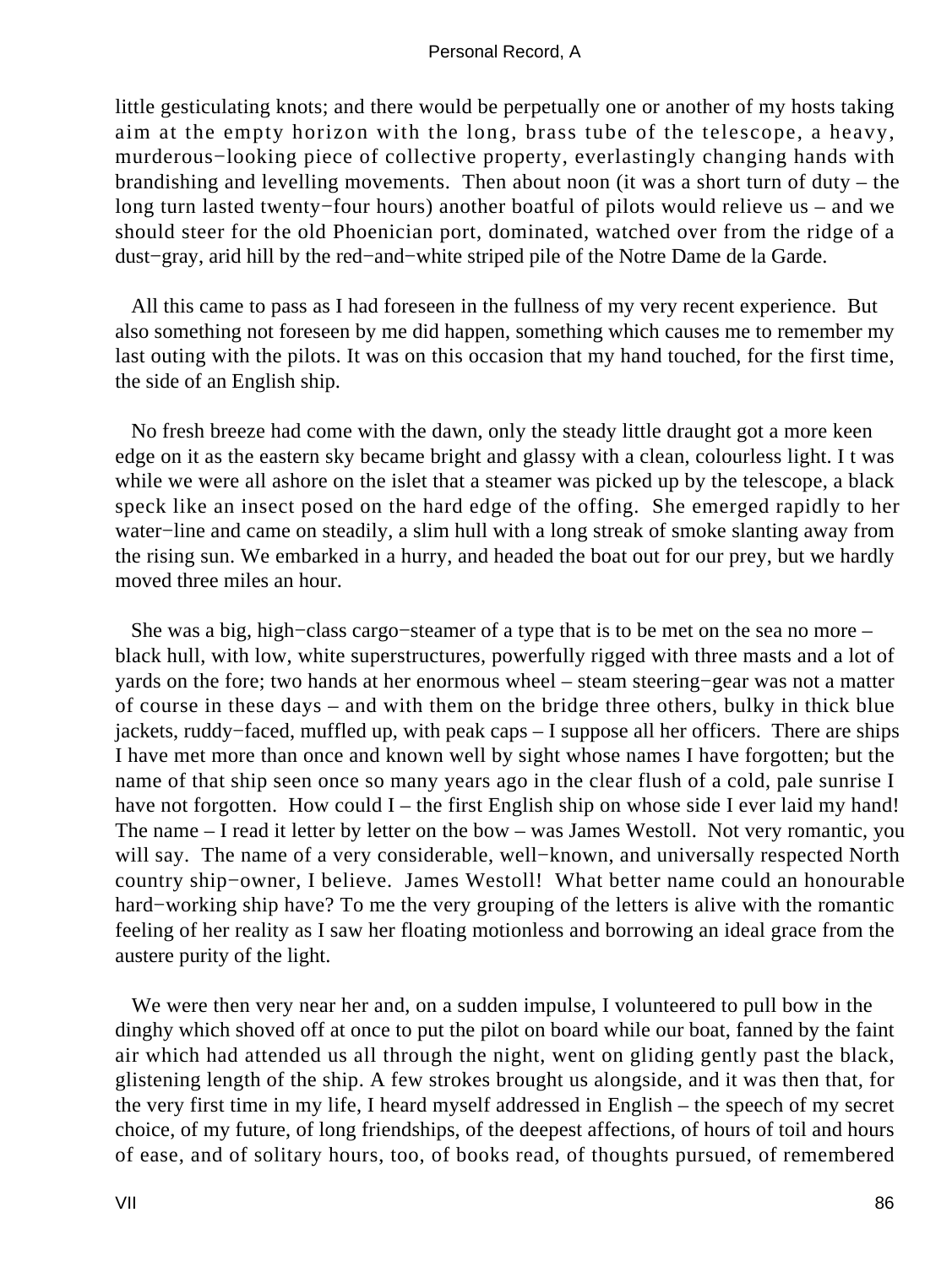emotions – of my very dreams! And if (after being thus fashioned by it in that part of me which cannot decay) I dare not claim it aloud as my own, then, at any rate, the speech of my children. Thus small events grow memorable by the passage of time. As to the quality of the address itself I cannot say it was very striking. Too short for eloquence and devoid of all charm of tone, it consisted precisely of the three words «Look out there!» growled out huskily above my head.

 It proceeded from a big fat fellow (he had an obtrusive, hairy double chin) in a blue woollen shirt and roomy breeches pulled up very high, even to the level of his breastbone, by a pair of braces quite exposed to public view. As where he stood there was no bulwark, but only a rail and stanchions, I was able to take in at a glance the whole of his voluminous person from his feet to the high crown of his soft black hat, which sat like an absurd flanged cone on his big head. The grotesque and massive aspect of that deck hand (I suppose he was that – very likely the lamp−trimmer) surprised me very much. My course of reading, of dreaming, and longing for the sea had not prepared me for a sea brother of that sort. I never met again a figure in the least like his except in the illustrations to Mr. W. W. Jacobs's most entertaining tales of barges and coasters; but the inspired talent of Mr. Jacobs for poking endless fun at poor, innocent sailors in a prose which, however extravagant in its felicitous invention, is always artistically adjusted to observed truth, was not yet. Perhaps Mr. Jacobs himself was not yet. I fancy that, at most, if he had made his nurse laugh it was about all he had achieved at that early date.

 Therefore, I repeat, other disabilities apart, I could not have been prepared for the sight of that husky old porpoise. The object of his concise address was to call my attention to a rope which he incontinently flung down for me to catch. I caught it, though it was not really necessary, the ship having no way on her by that time. Then everything went on very swiftly. The dinghy came with a slight bump against the steamer's side; the pilot, grabbing for the rope ladder, had scrambled half−way up before I knew that our task of boarding was done; the harsh, muffled clanging of the engine−room telegraph struck my ear through the iron plate; my companion in the dinghy was urging me to «shove off – push hard»; and when I bore against the smooth flank of the first English ship I ever touched in my life, I felt it already throbbing under my open palm.

 Her head swung a little to the west, pointing toward the miniature lighthouse of the Jolliette breakwater, far away there, hardly distinguishable against the land. The dinghy danced a squashy, splashy jig in the wash of the wake; and, turning in my seat, I followed the James Westoll with my eyes. Before she had gone in a quarter of a mile she hoisted her flag, as the harbour regulations prescribe for arriving and departing ships. I saw it suddenly flicker and stream out on the flag staff. The Red Ensign! In the pellucid, colourless atmosphere bathing the drab and gray masses of that southern land, the livid islets, the sea of pale, glassy blue under the pale, glassy sky of that cold sunrise, it was, as far as the eye could reach, the only spot of ardent colour – flame−like, intense, and presently as minute as the tiny red spark the concentrated reflection of a great fire kindles in the clear heart of a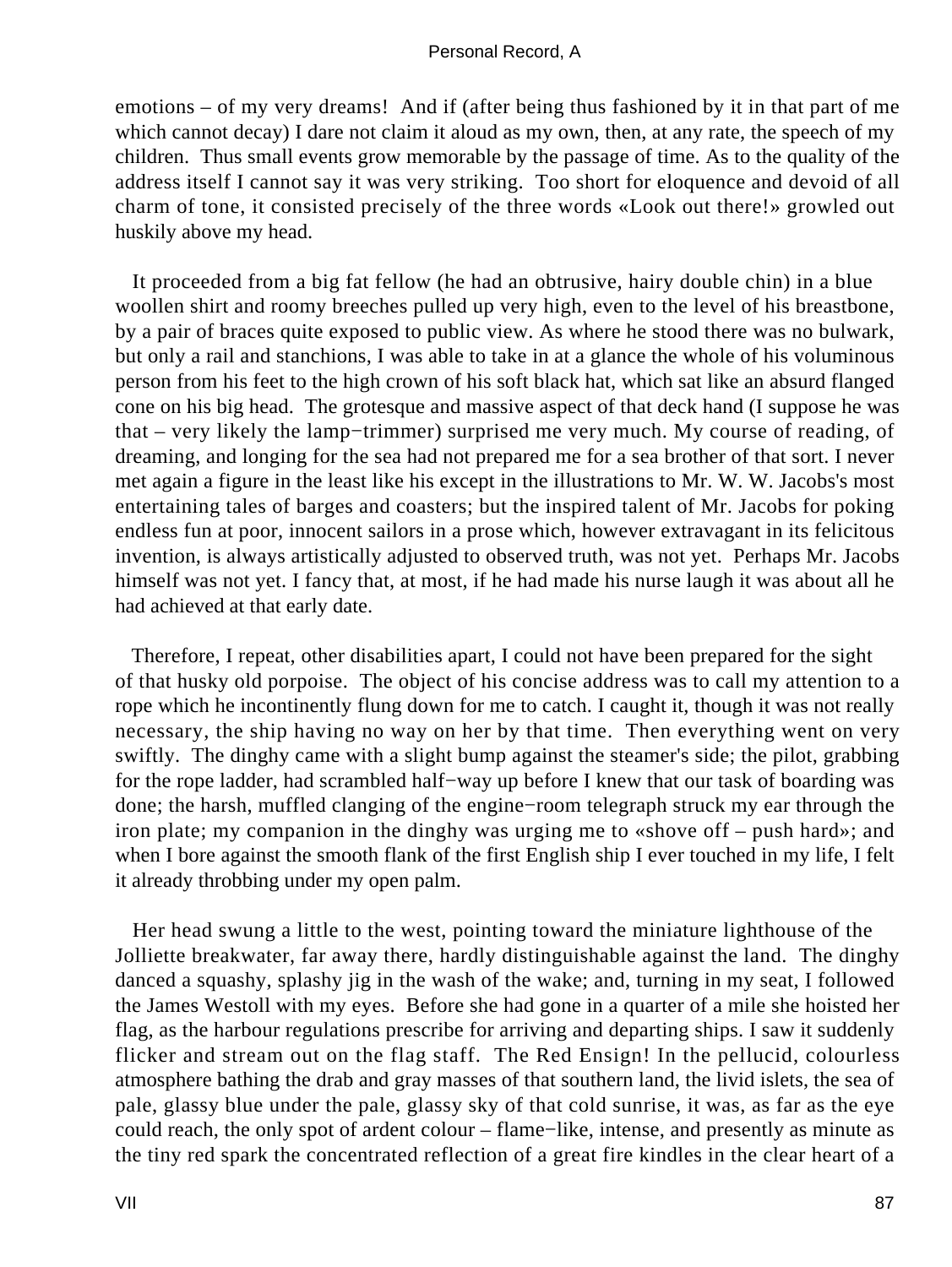globe of crystal. The Red Ensign – the symbolic, protecting, warm bit of bunting flung wide upon the seas, and destined for so many years to be the only roof over my head.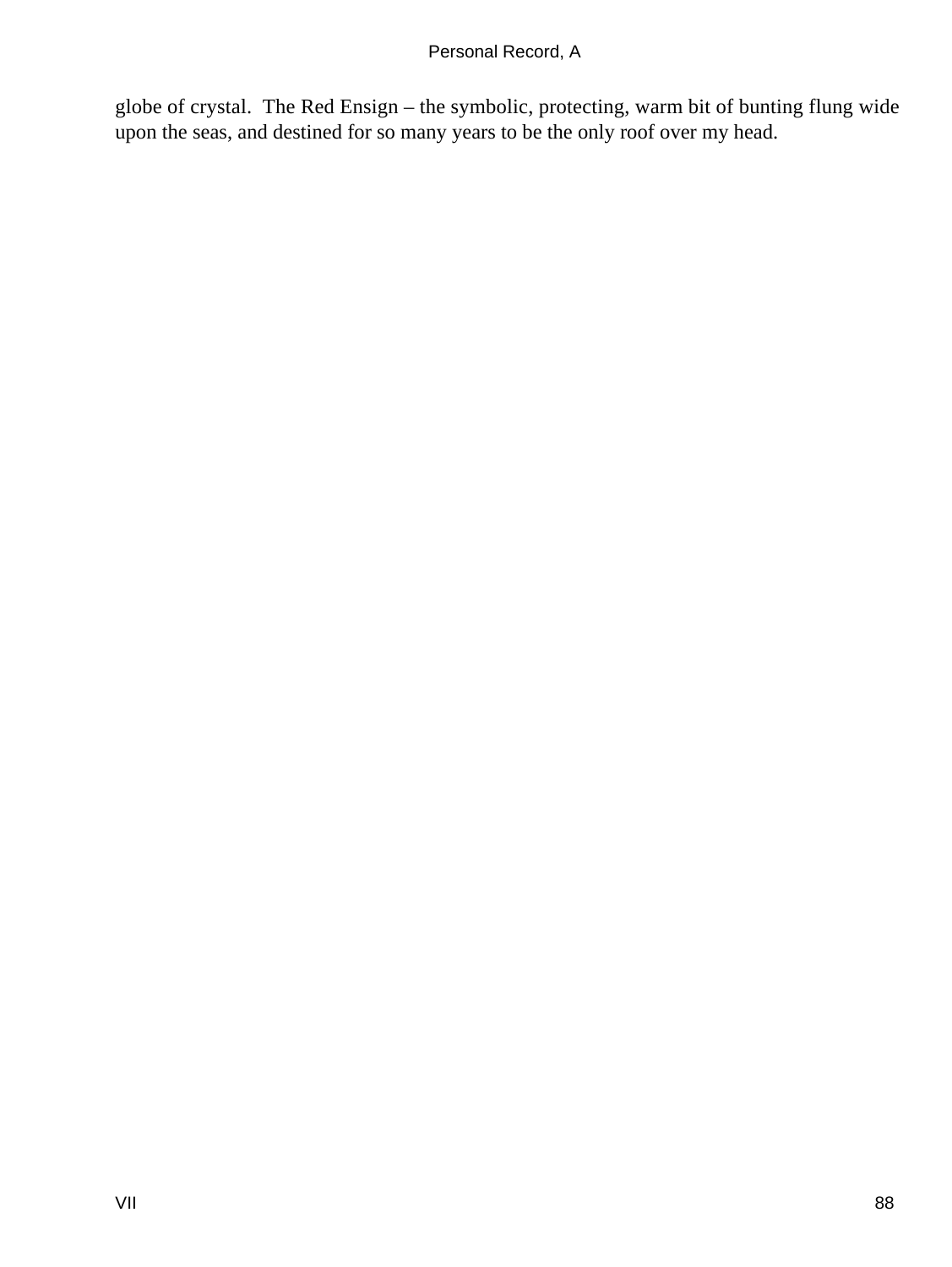# **Table Of Content**

<span id="page-89-0"></span>**[PREFACE − A FAMILIAR PREFACE](#page-3-0)**

| I                       |  |
|-------------------------|--|
| $\bf{I}$                |  |
| Ш                       |  |
| ${\bf IV}$              |  |
| $\bar{\mathbf{V}}$      |  |
| $\overline{\mathbf{V}}$ |  |
| V<br>Ц                  |  |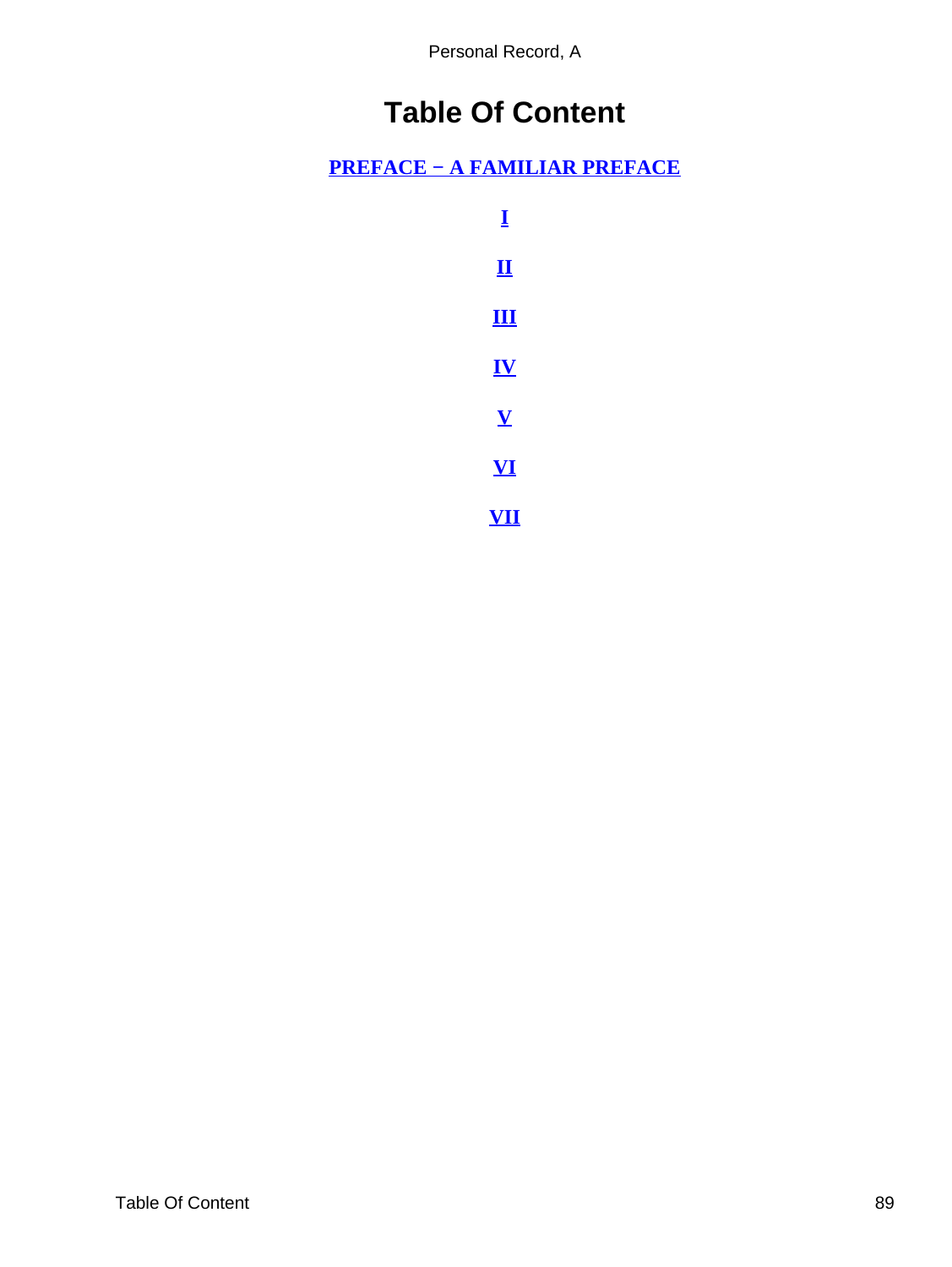# **About Phoenix Editions**

# **Why Phoenix Editions?**

With the already available tools, converting files to eBook formats is not a big task. You can use a plugin in MS Word and with just one click have a lit file. You can drag and drop html into Adobe Acrobat and create a pdf file.

If we can be happy over the possibilities given to anyone to publish and to be published, we must nevertheless look at previous experiences from the history of the computer and the internet in order to get some needed advice:

• The lack of standards threatens the persistance of data.

We are able to access data from tablets from 3.000 year B.C. but not from files created 10 years ago in a proprietary format, stored in some specific non standard media, or even in previous versions of existing products.

- If not enough care is taken, some operations like drag and drop or cut and paste can result in the production of corrupted data.
- Many ebooks come from html files. But outdated tags are still being used, and one only needs to view the source to find beginning tags without their corresponding end tags, improper nesting, and proprietary or non standard encoding. If the source code is not cleaned up, all this will make its way to the derivated ebook.
- Not every user knows how, is able to or wants to use the more advanced standard features of available ebooks formats, resulting in a work that very often doesn't make for the most pleasing reading experience.
- Centuries of history and experience in graphical and printing arts should not be lost for the sake of speed in converting to an ebook format. Much can be done in our search for excellence to adapt and improve, the end result of which is a ebook of higher quality.

But, we must be very careful in our search for quality and in our establishing criteria to meet this lofty goal. Otherwise, as we know and are aware of, a new kind of elitism, censorship or snobism can arise out of this endeavour.

Finding the proper and fair way to achieve this quality of ebook without such detrimental effects led us to implement what we at Phoenix−Library call **Phoenix Editions**.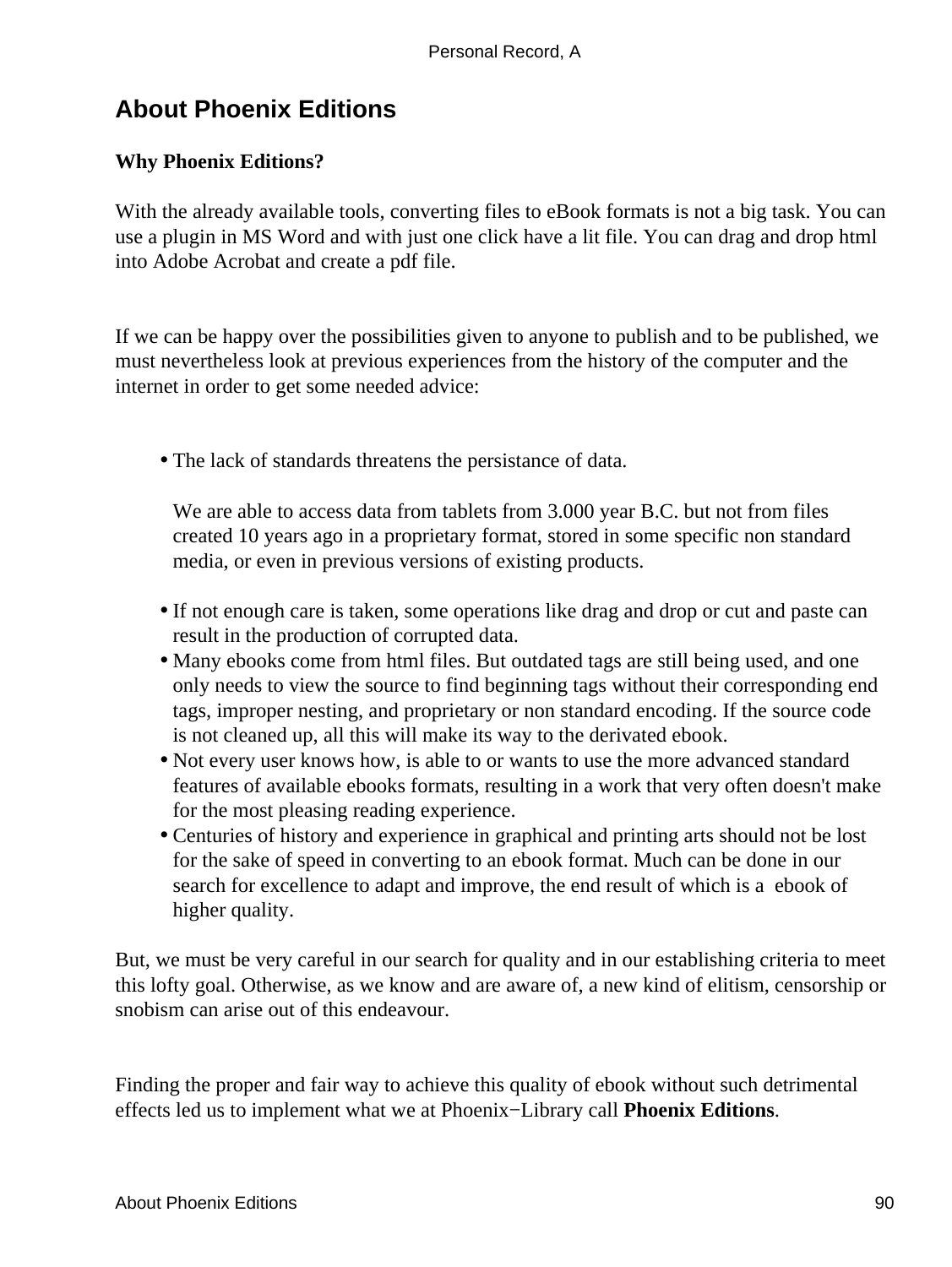# **What is a Phoenix Edition**

At Phoenix−Library we call a Phoenix Edition, an ebook with the following characteristics:

- It is converted from clean and standard xhtml/xml files
- It uses meta tags to identify content, and other data
- The available resources specific to each ebook format are used to give the reader a pleasant reading experience.

This means: objectives and normative criteria, regardless of taste, aesthetic or otherwise subjective evaluations of contents and/or presentation.

# **Phoenix Edition of a RocketEdition file:**

An ebook with a cover, a table of contents with active links, chapter breaks, a "go to" touch access at least to a TOC, oeb compliant metadata, indentation if required from a pEdition reproduction, internal links to notes.

# **Phoenix Edition of a Softbook file:**

An ebook with a cover, a table of contents with active links, chapter breaks, oeb compliant metadata, indentation if required from a pEdition reproduction, internal links to notes.

# **Phoenix Edition of a MS−Reader file:**

An ebook with a cover, an external table of contents with active links at least to an internal TOC, chapter breaks, images, oeb compliant metadata, indentation if required from a pEditon reproduction, internal links to notes.

# **Phoenix Edition of a Mobipocket file:**

An ebook with a cover, an external table of contents with active links at least to an internal TOC, chapter breaks, oeb compliant metadata, indentation if required from a pEdition reproduction, internal links to notes.

### **Phoenix Edition of a Acrobat file:**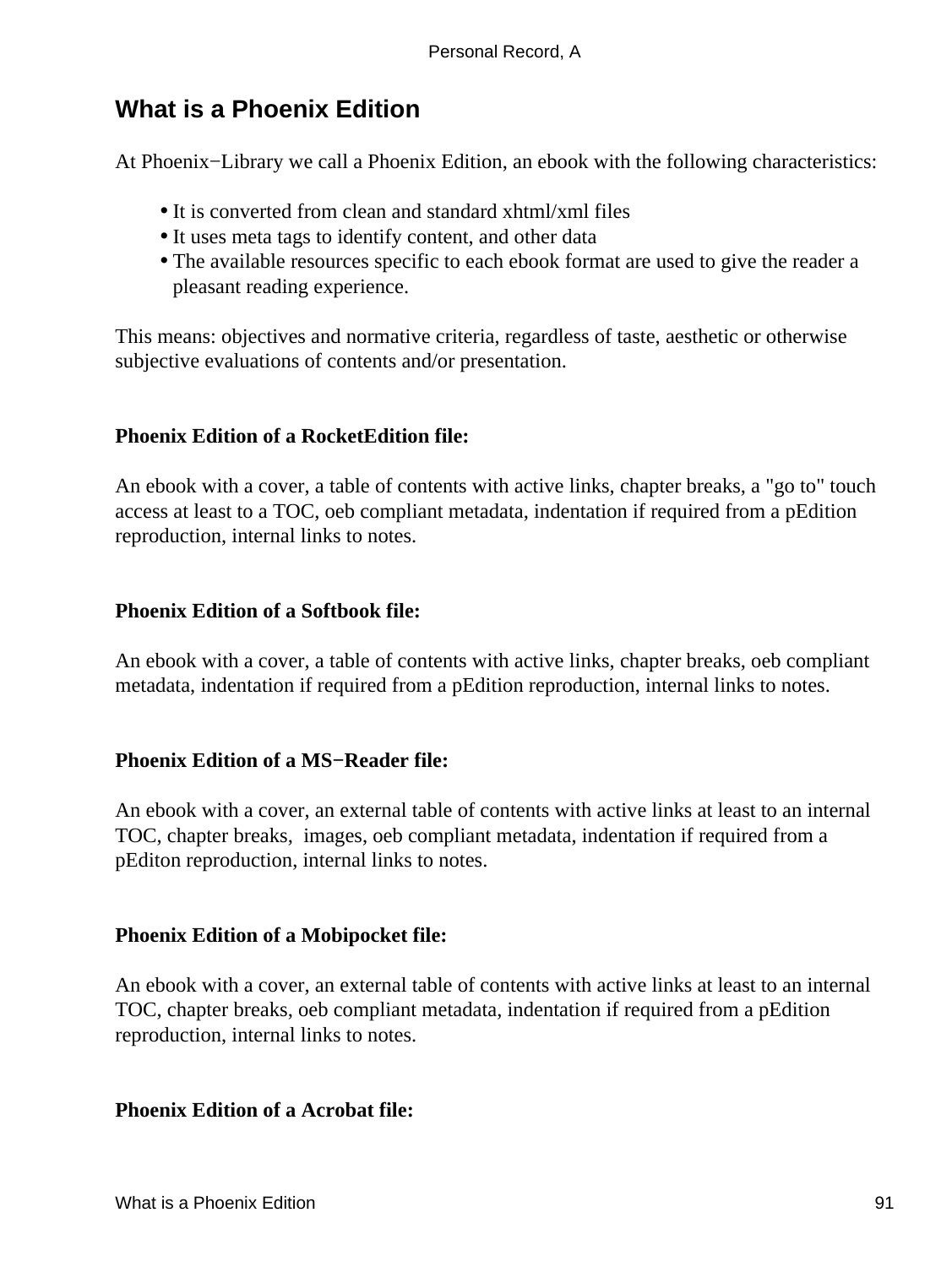An ebook with a cover, images, chapter breaks, matching page numbers, oeb compliant metadata, indentation if required from a pEdition reproduction, internal links to notes.

**Note 1:** These criteria will be discussed in the Phoenix eBook newsgroups in order to be refined and then implemented in a Phoenix Edition guideline, that will be available in the near future to all Phoenix−Library associates.

**Note 2:** In order to stimulate and reward all associate eBookProducers in their search for excellence, a percentage of all associate subscriptions will be allocated to this cause.